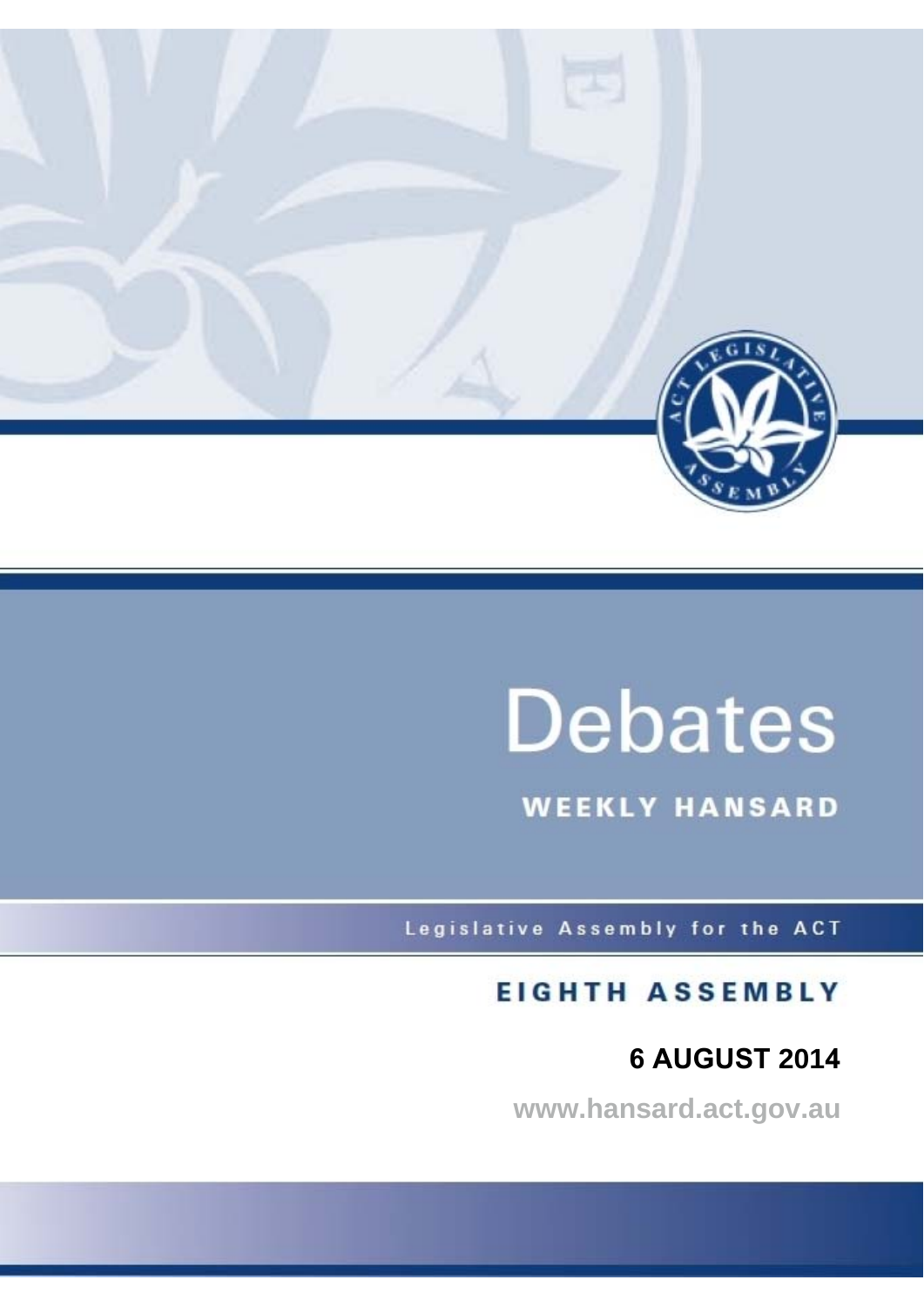| Questions without notice:                        |  |
|--------------------------------------------------|--|
|                                                  |  |
|                                                  |  |
|                                                  |  |
|                                                  |  |
|                                                  |  |
|                                                  |  |
|                                                  |  |
|                                                  |  |
|                                                  |  |
|                                                  |  |
| Supplementary answer to question without notice: |  |
|                                                  |  |
|                                                  |  |
|                                                  |  |
|                                                  |  |
| Adjournment:                                     |  |
|                                                  |  |
|                                                  |  |
|                                                  |  |
|                                                  |  |
|                                                  |  |
|                                                  |  |
|                                                  |  |
|                                                  |  |
|                                                  |  |
|                                                  |  |

## Wednesday, 6 August 2014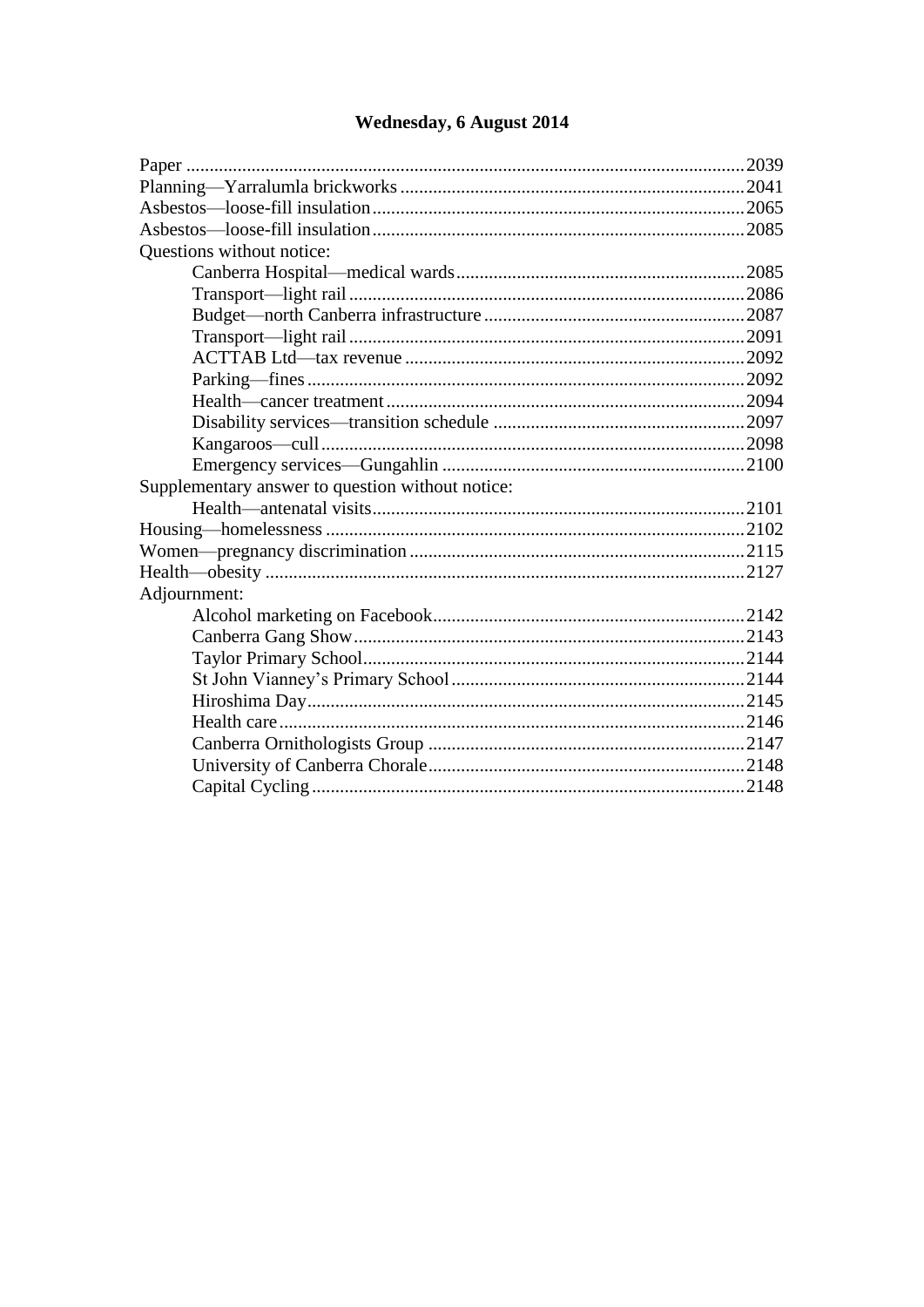### <span id="page-2-0"></span>**Wednesday, 6 August 2014**

**MADAM SPEAKER** (Mrs Dunne) took the chair at 10 am and asked members to stand in silence and pray or reflect on their responsibilities to the people of the Australian Capital Territory.

#### <span id="page-2-1"></span>**Paper**

**Mr Doszpot**, by leave, presented the following paper:

Petition which does not conform with the standing orders—Canberra Brickworks and environs—Redevelopment—Mr Doszpot (4,181 signatures).

**MR DOSZPOT** (Molonglo): I seek leave to make a brief statement in relation to the petition I have presented.

Leave granted.

**MR DOSZPOT**: Madam Speaker, I have presented a petition signed by 4,181 Canberra residents calling for current plans for the development of the Canberra brickworks and environs to be withdrawn and reworked. The petition asks for the reworked plan to be in harmony with the existing dwellings and layout of the suburb; address the significantly increased traffic flow within Yarralumla and the neighbouring suburbs of Deakin and Curtin; provide detailed and fully costed plans for the immediate preservation of the brickworks; provide extensive public reports and costings for the safe removal of asbestos and other contaminated materials; explain and illustrate how existing utilities will cope with the doubling of demand; and provide detailed information on improved public transport options, community facilities and new amenities.

The Canberra brickworks and environs planning and development strategy prepared by the ACT Land Development Agency for the government was released in May this year. As proposals go, its promotion has not gone well. In response to this, local Canberra communities in the inner south and even further afield have come together to let the government know that their strategy has not been well received for a number of reasons.

This petition has its genesis in the 2010 plan for the redevelopment of the brickworks. At the time concern was expressed about the number of new dwellings, the need for restoration of the historic brickworks and the traffic infrastructure that would need to support such development.

We move forward four years and there is now a plan that not only does not address any of the concerns raised in the previous consultation but moves to further overdevelop this inner south region. It now proposes increased housing, removal of established forests, seriously insufficient detail about traffic infrastructure and traffic flow and vague references to what might actually be the future for restoration of the brickworks.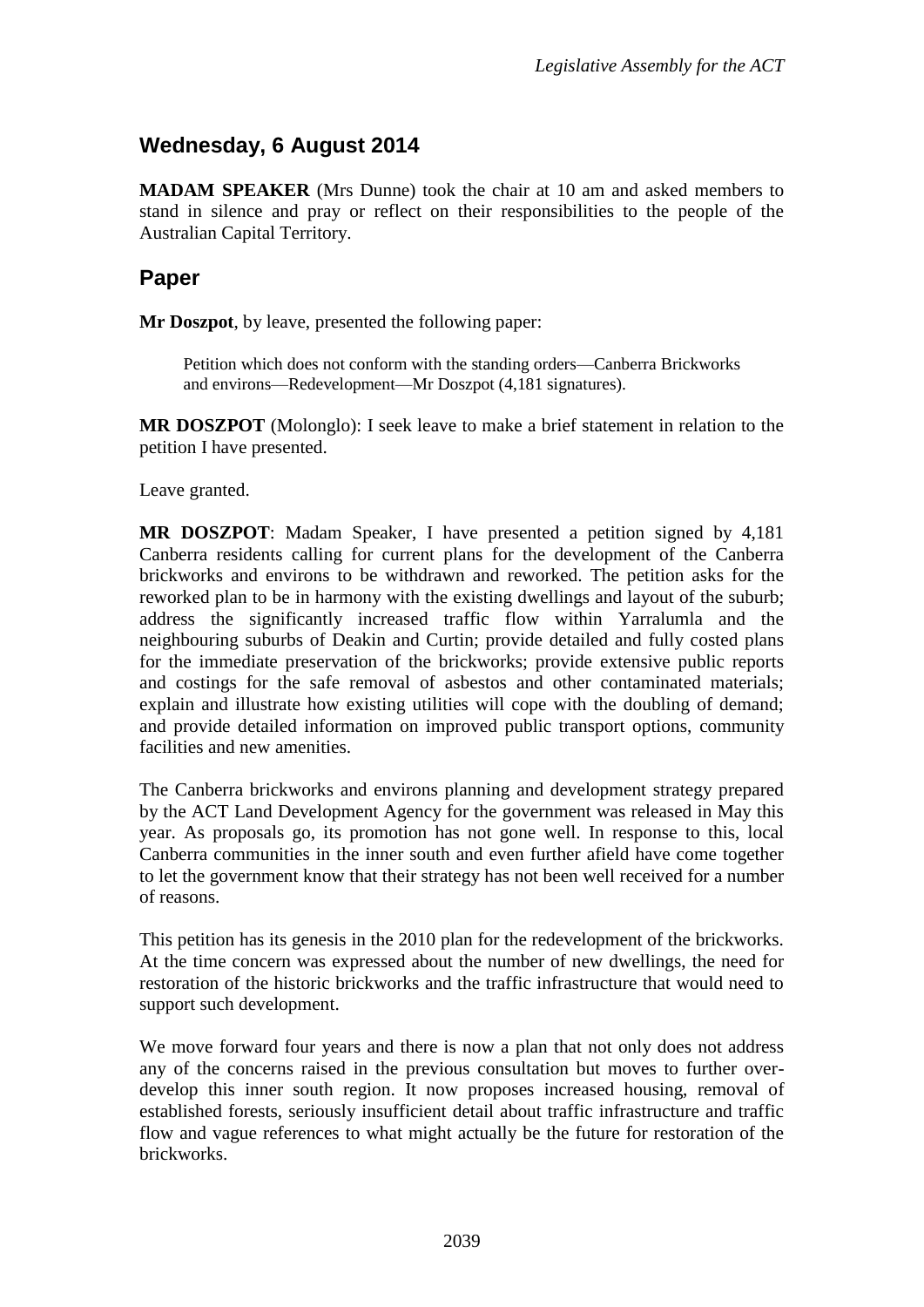Genuine community engagement has clearly not taken place, given the number of signatures on this petition. 4,181 is not an insignificant number. That number far exceeds the population of Yarralumla. The petition makes it clear that the concern for this development is not just from within the suburb of Yarralumla. Mr Barr was making this point quite strongly on television on Monday night. He said that this was a development for all of Canberra—in a rather terse interview, if I recall correctly. Yes, Mr Barr, you are quite right. This is a development that will have an impact on all of Canberra.

Signatories to this petition show that it is not just of concern to Yarralumla. We have people from Charnwood, Weetangera, Fraser, Evatt, Latham, Harrison, Fadden, Campbell, Theodore and Hackett as well as Yarralumla, Deakin, Forrest, Narrabundah and Curtin. And Mr Barr is right. It is not just a Yarralumla issue and Canberrans recognise that.

The impact of this proposed strategy has far wider implications which are all noted from residents of other suburbs. In recent weeks residents in Yarralumla and surrounding suburbs have taken a commendable and appropriate course of action to provide genuine feedback to the ACT government. They have held several public meetings and advertised them widely. They have set up information stands at local shopping centres. They have also attended the one open day that the government conducted at which, I might add, there were no representatives from Roads ACT to answer questions in relation to the significant changes proposed for roads within the Deakin and Yarralumla areas.

Nor, might I say, were there any government MLAs for Molonglo present, namely the Chief Minister, the Deputy Chief Minister, the Minister for TAMS, Mr Rattenbury, and Mr Corbell. None of them were there to listen to their own constituents' issues over the reworked plan.

This petition highlights to the government where Canberra residents believe the government has failed to protect those essential elements that are uniquely Canberra. The petition asks the government to consider carefully the ramifications of doubling the size of a Canberra suburb that already has traffic congestion issues, that already has ageing roads and utilities infrastructure. The petition is seeking answers and calling for better, more considered planning from its government. I hope and trust that the government is listening and taking note; 4,181 signatories indicates serious concern.

I commend the petition to the Assembly, and in doing so I wish to acknowledge the hard work done by numerous people in the community including the Yarralumla Residents Association and many members of the community who have assisted the association. We also welcome a lot of these people from the association and the community here this morning.

On a cold early Monday morning, just this Monday morning, over 80 people came with Marea Fatseas and her Yarralumla committee to present the petition to me to pass on to the Assembly. That demonstrates clearly the level of concern this issue has caused to so many people.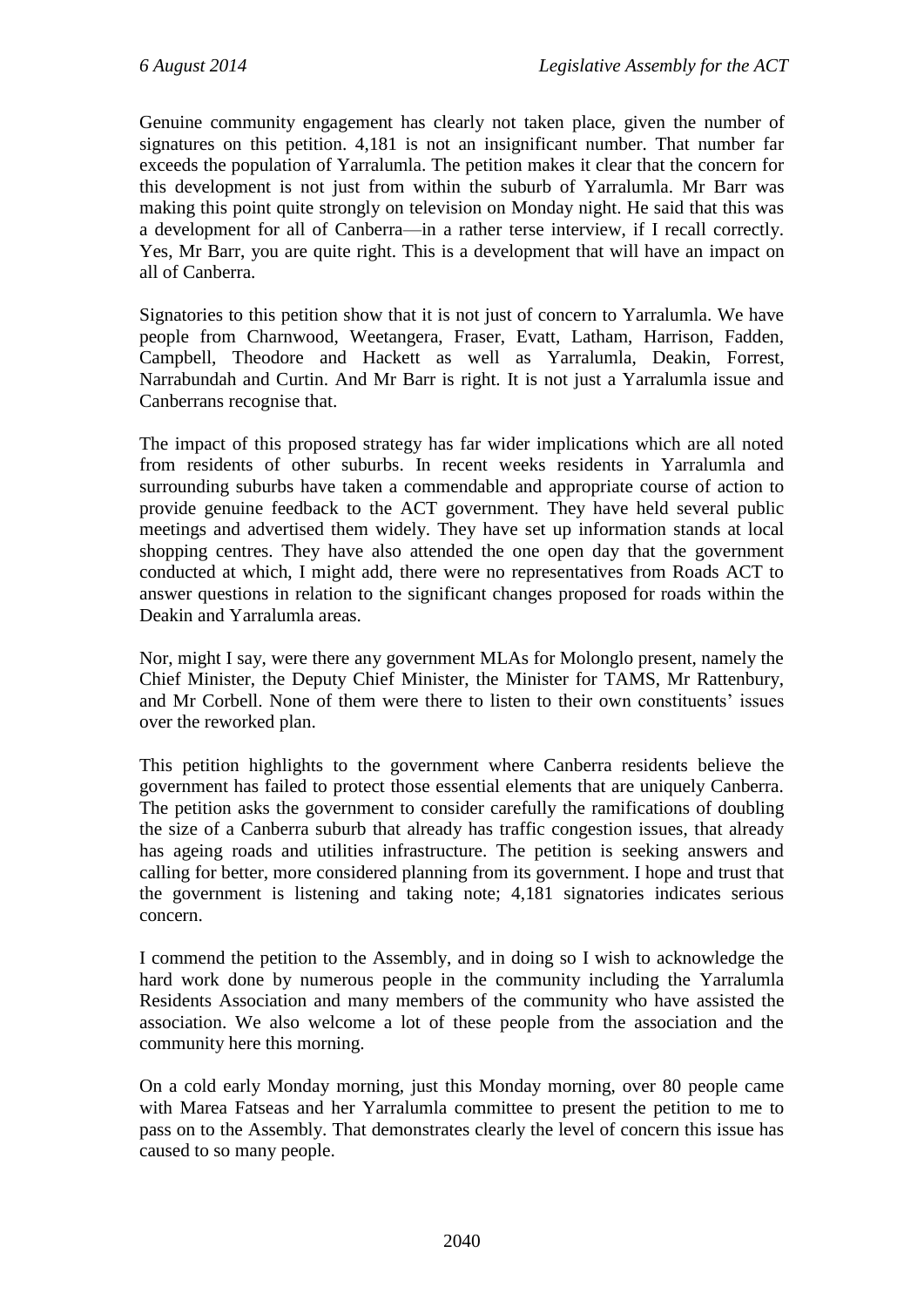I urge those on the government benches opposite and their directorates to take careful note of the level of anxiety, the points of objection and the suggestion to progress these issues to a satisfactory outcome. No-one I have spoken to in the inner south on this issue is opposed to development. However, all are opposed to bad planning and inappropriate development.

I commend the petition to the Assembly.

#### <span id="page-4-0"></span>**Planning—Yarralumla brickworks**

#### **MR DOSZPOT** (Molonglo) (10.07): I move:

That this Assembly:

(1) notes:

- (a) that the Yarralumla Brickworks and Environs Planning and Development Strategy was released by the ACT Government's Land Development Agency (LDA) in May 2014, and replaces an earlier draft published in 2010 but not progressed;
- (b) the ACT Government has provided in-principle support for development of the Brickworks area including restoration of the historic Canberra Brickworks;
- (c) the 2014 Strategy proposes an increase in the number of dwellings to 1600, including a number of eight storey apartment blocks, a 4 hectare quarry parkland space, a 2.72 hectare Denham Street park and a Railway Heritage park;
- (d) the Strategy only provides for an initial "make safe" modification of the Brickworks and assumes private sector investment for further development;
- (e) that the staging plan is not contingent on the Cotter Road and Adelaide Avenue being upgraded;
- (f) the existing traffic congestion on streets included in and adjacent to the proposed development which will be made worse both during redevelopment and when the new housing areas are completed;
- (g) the uncertain extent of asbestos on the site and the costs of its containment and/or removal;
- (h) the high level of community interest and the numerous submissions provided to the LDA during its recent community consultation period;
- (i) that a revised traffic study is currently being conducted by SMEC and will be made available to the public in August/September 2014; and
- (j) that the LDA has committed to responding to feedback and comments raised during the consultation period via newsletter by September 2014; and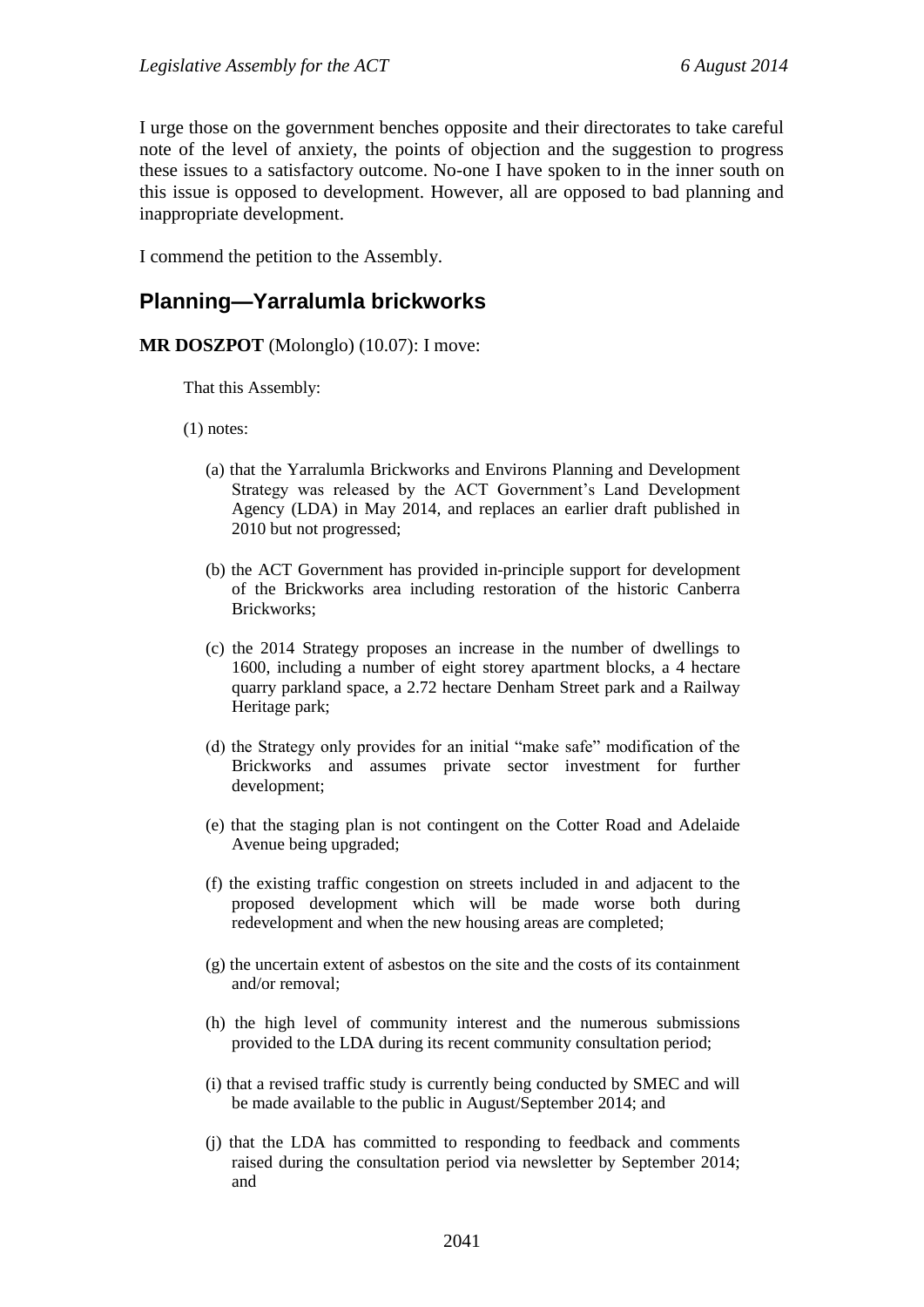(2) calls on the Government to:

- (a) take careful and considered note of the degree of concern in the community about both the strategy itself and the consultation process;
- (b) provide a full community consultation process on the revised traffic study to ensure that community concerns have been fully addressed;
- (c) provide detailed and fully costed analyses of the full traffic implications of this development for both the local area, West Deakin and Yarralumla, and the wider Canberra community including Curtin, Hughes, Woden and costs of upgrades to existing roads and construction of new roads and overpasses;
- (d) provide, when available, a detailed asbestos removal and remediation plan, including where the asbestos and any contaminated materials will be disposed;
- (e) provide details of what impact the numerous truck journeys will have on the condition of the existing ageing road infrastructure in the designated areas; and
- (f) provide a detailed response to questions of traffic, building heights, community facilities and parklands, all of which are listed as major concerns in submissions to the LDA.

I welcome the opportunity to bring the issue of development in Canberra's inner south to the attention of the Assembly. Redevelopment of the Canberra brickworks area has been subject to discussion in this place for over 15 years. Successive governments have put forward proposals for a range of housing, heritage and commercial opportunities and there has been much community commentary on them all. So it is somewhat frustrating, and not just for the residents in the region, to once again be presented with a development plan that ignores previous preferences and concerns.

The current Yarralumla brickworks and environs planning and development strategy is flawed in three very significant areas. It has not been well communicated, it has not been thoroughly costed and it is incomplete.

It is no surprise that a motion criticising the government's lack of communication with ratepayers over a planning issue is the subject of discussion in this place again. When it comes to effective consultation, transparent process and listening to the needs and wishes of the community, this government does not have a good track record.

While this motion is directly related to current planning proposals for the Canberra brickworks and environs, the concerns listed could easily apply to any of a number of projects and activities this government has managed to mangle, and mangle badly.

Pick up a newspaper any day since the last election and you are likely to see a negative story about a botched government project, whether it be the Majura parkway, the Gungahlin Drive extension, the Cotter Road or the Cotter dam. The anguish is endless.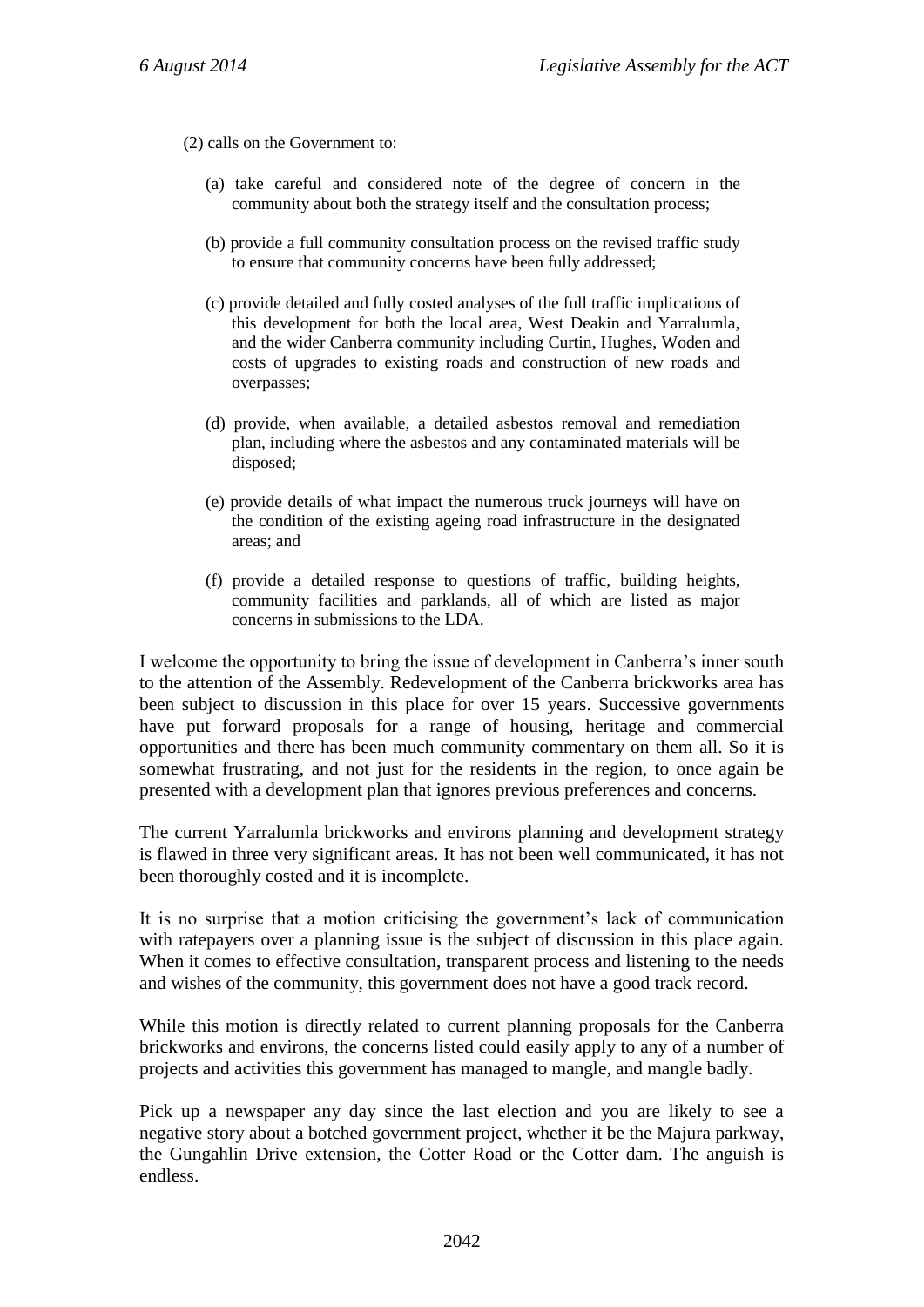*Mr Rattenbury interjecting—*

**MADAM SPEAKER**: Order, Mr Rattenbury.

*Mr Coe interjecting—*

#### **MADAM SPEAKER**: Mr Coe!

**MR DOSZPOT**: The list is endless but the criticisms are consistent. Poor planning, even poorer consultation, lack of proper costings that lead to cost blowouts on just about every project you can name are almost hallmarks of this government.

So when Canberra residents are presented with yet another glossy brochure on a major development within a suburb, is it any wonder that their suspicion levels rise and they want to see the detail? As one letter writer to the *Canberra Times* said recently:

The ACT Government is in danger of getting a reputation for thinking that glossy artists' impressions of their latest project will make do, rather than providing hard facts, figures and analysis from independent experts.

He was referring, in this case, to the light rail project, but he went on to say:

… unfortunately the light rail project is not the first or the last attempt at community consultation by pretty pictures. The latest of these has been foisted on Yarralumla and Deakin residents …

This level of cynicism and distrust from the community should be a worrying concern to the government but it clearly is not, because it is a mistake they make over and over again. The current plan has a number of obvious flaws and, not surprisingly, they have been well and truly identified and exposed by various submissions and at numerous meetings of residents. When I say "residents", I am not only referring to residents in Yarralumla but to residents in all areas of the inner south suburbs who know and appreciate what good consultation is and should be.

Effective consultation is not just being presented with a document, a limited explanation and little opportunity for dialogue, which was what the ACT government has offered. For example, the Land Development Agency had only one information half-day at the brickworks site on the latest proposal and there was no representative from Roads ACT to discuss and explain road infrastructure, a major bone of contention, as the numerous submissions indicate.

By comparison, residents of the inner south have consulted widely and personally with everyone and through their various associations. For example, the Yarralumla Residents Association, the YRA, has engaged widely with both Yarralumla and Deakin residents as well as those from other affected suburbs. They have letterboxed every Yarralumla household. They held a public meeting with Yarralumla residents and co-sponsored a wider forum with the Inner South Canberra Community Council and the Deakin Residents Association.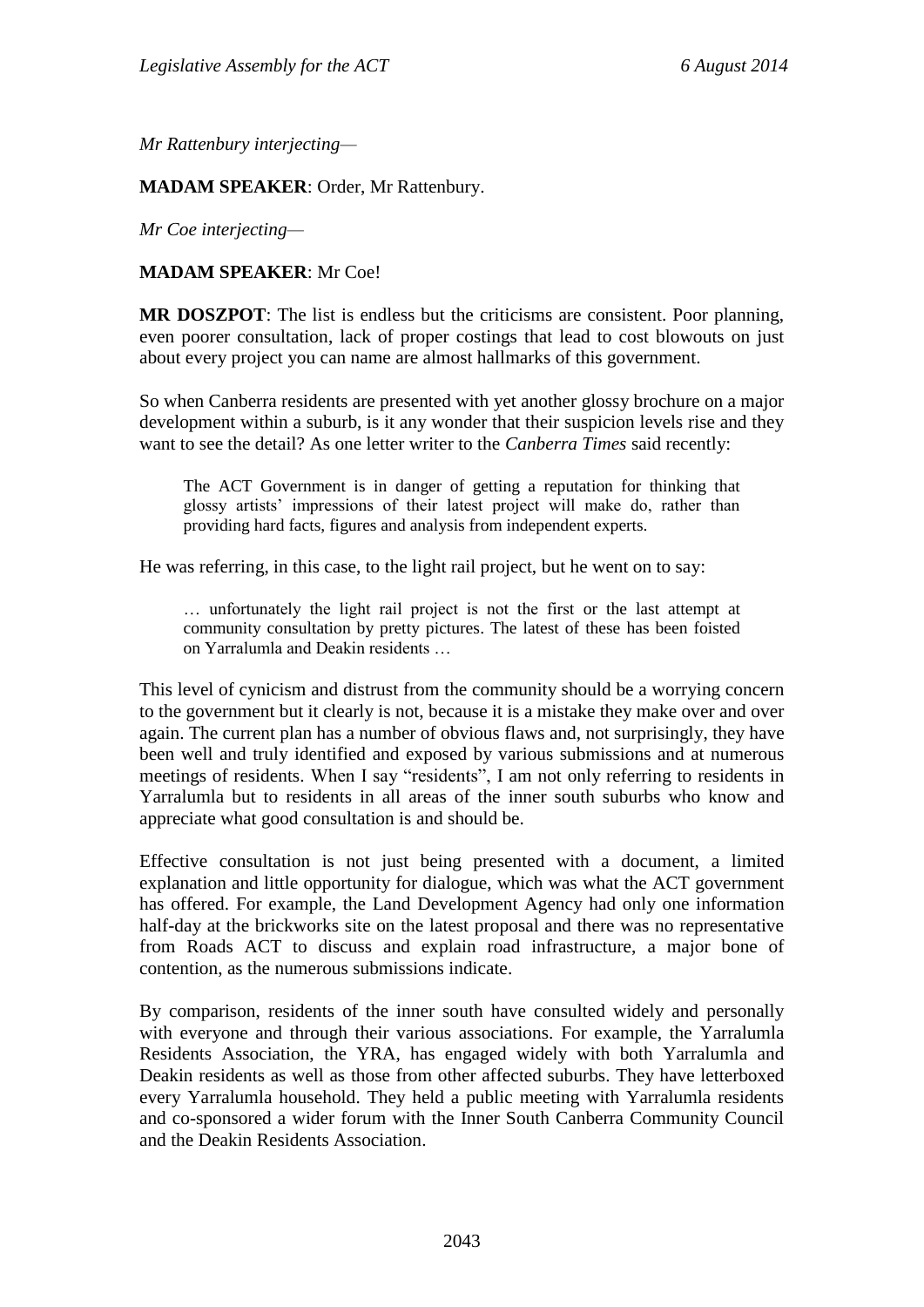They have developed a website with significant information resources for community use. They have doorknocked, they have held information stands at the local shops and, as we saw earlier, they have collected an impressive 4,181 signatures from all around Canberra on that petition. They also attended the one-day open that the ACT government conducted, which I have already spoken about.

I have to say that Mr Rattenbury did attend one of the community consultations but, apart from that, he did not come back for any others, nor was he there on that first open day. And it will be interesting to see today, during debate on this motion, what Mr Rattenbury, through you, Madam Speaker, says. Initially when Mr Rattenbury and his Greens came into the Assembly, they were counting themselves as third-party insurance for the community. Mr Rattenbury, you have the test in front of you today to show whether, indeed, you are third-party insurance for the community or whether you are just third-party insurance for whatever this government puts up.

If we take a look at the LDA's own brochure, it lists a commendable number of entities in the project team: urban planners, landscape architects, transport consultants, economists, analysts, property development companies and environmental assessors. It suggests it has conducted a broad process of community consultation from April 2010 to February 2011 on a preferred draft master plan. And according to the LDA's own brochure, the draft planning strategy was finalised from December 2010 to February 2011.

We know that LDA consulted widely with the community during that period through key stakeholder interviews, community consultation workshops, a community feedback session, a project newsletter published at regular intervals, a project website, telephone surveys and six meetings of the project reference group which included members of the local community and wider Canberra interests in design, health and planning. The community were of the understanding that development would proceed with 900 to 1,100 dwellings, no eight-storey development, a commercial area of approximately 25,000 square metres, adaptive reuse of four kilns and some parkland. That was in 2011.

The government are now trying to suggest, through the LDA, that after a lapse of some three years they are simply resuming the consultation and planning. Their time line shows that is just a minor gap in communication of some three years. After a gap of three years, inner south residents and the wider community are being asked again to consider merely a later draft of an earlier plan, a draft that is significantly different to the earlier plan. It deletes much of what was previously included, such as housing heights. It only provides for a make-safe status for the brickworks instead of adaptive reuse and, in response to suggestions for a smaller footprint, they accede but increase the density.

This has not been a variation; this is a complete rewrite. We know that the government could claim that heritage factors interrupted the process but that does not excuse the lack of communication in the intervening period, the abandonment of protection for the brickworks and the serious misinformation in highlighting a smaller footprint while adding another 500 dwellings to the reduced size.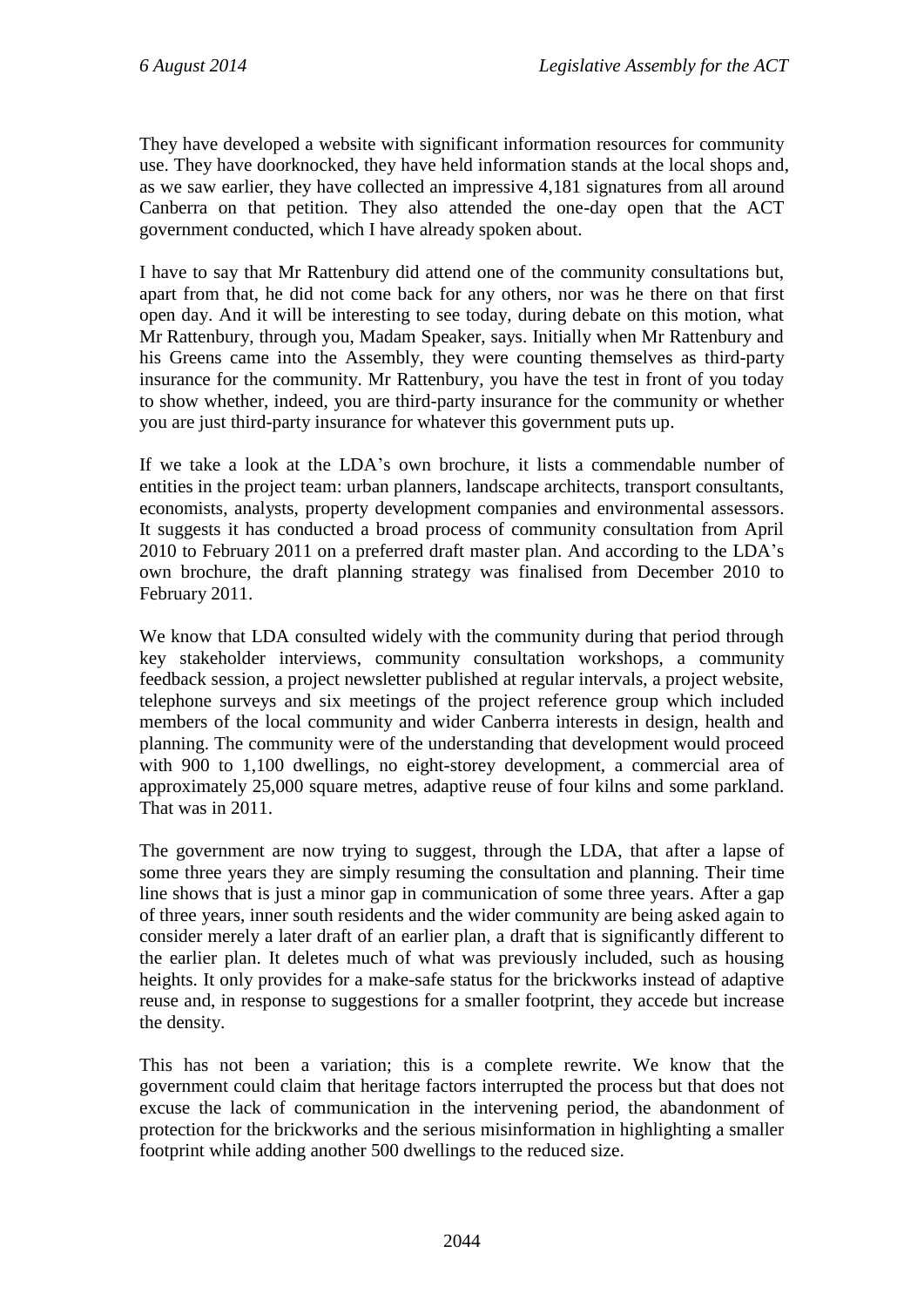Residents voiced their concern in 2010 in relation to the size of the development. The government's response was to reduce the size from approximately 60 hectares to 42 hectares but increase the density by almost 50 per cent to approximately 1,600. The remaining 18 hectares are still earmarked for future staged development. This is simply misleading on behalf of the ACT government.

Perhaps the last word, and by far the most authoritative comment on housing density, belongs to the chief executive of the National Capital Authority, Malcolm Snow, who recently told a parliamentary committee:

We have indicated some concern about the issue of building heights, particularly the encroachment of taller buildings onto things like Adelaide Avenue, which are specifically within the remit of the agency for protection in terms of amenity, as well as the approach to Government House, Dunrossil Drive, and about buildings that are above the tree line, which really then start to have an impact upon the broader landscape setting.

He went on to say:

Yarralumla is identified because of its particular tree coverage, and I think we are concerned that some of the heights that are being discussed might well be excessive.

That is the end of the quote from Malcolm Snow. Federal Labor MP Gai Brodtmann has also expressed concern about building heights. She said:

… the maximum height has gone from six storeys in the previous proposals to eight storeys in the current proposal without any explanation.

But the many queries and concerns over housing density and buildings heights pale into insignificance when you start to look at what is essentially a disaster in the making, traffic planning. The plan suggests that there will be improved access and better-managed traffic. It says traffic flow will be managed through minimising street connections into the existing suburb of Yarralumla.

A traffic and transport study undertaken by SMEC in 2013 recommended traffic improvements including extension of the Dunrossil Drive axis as a linear, tree-lined street and provision of a new formal approach and entry from Cotter Road to the Governor-General's residence and to the brickworks. It talks about a future upgrade of Cotter Road between Yarralumla Creek and Tuggeranong Parkway being built. Proposed road duplication and a new interchange at the junction of Cotter Road and Adelaide Avenue will be required due to increasing traffic volumes associated with the new district of Molonglo.

That is about the only reference to the new suburbs yet to come. Suburbs such as Denman and Wright are already underway but the new roads to cater for all these new commuters are not, Mr Barr, and there is possibly a reason why they are not. If you read what Hill Thalis have said in their document, transport is a key principle but clearly not for anyone wanting to drive a car.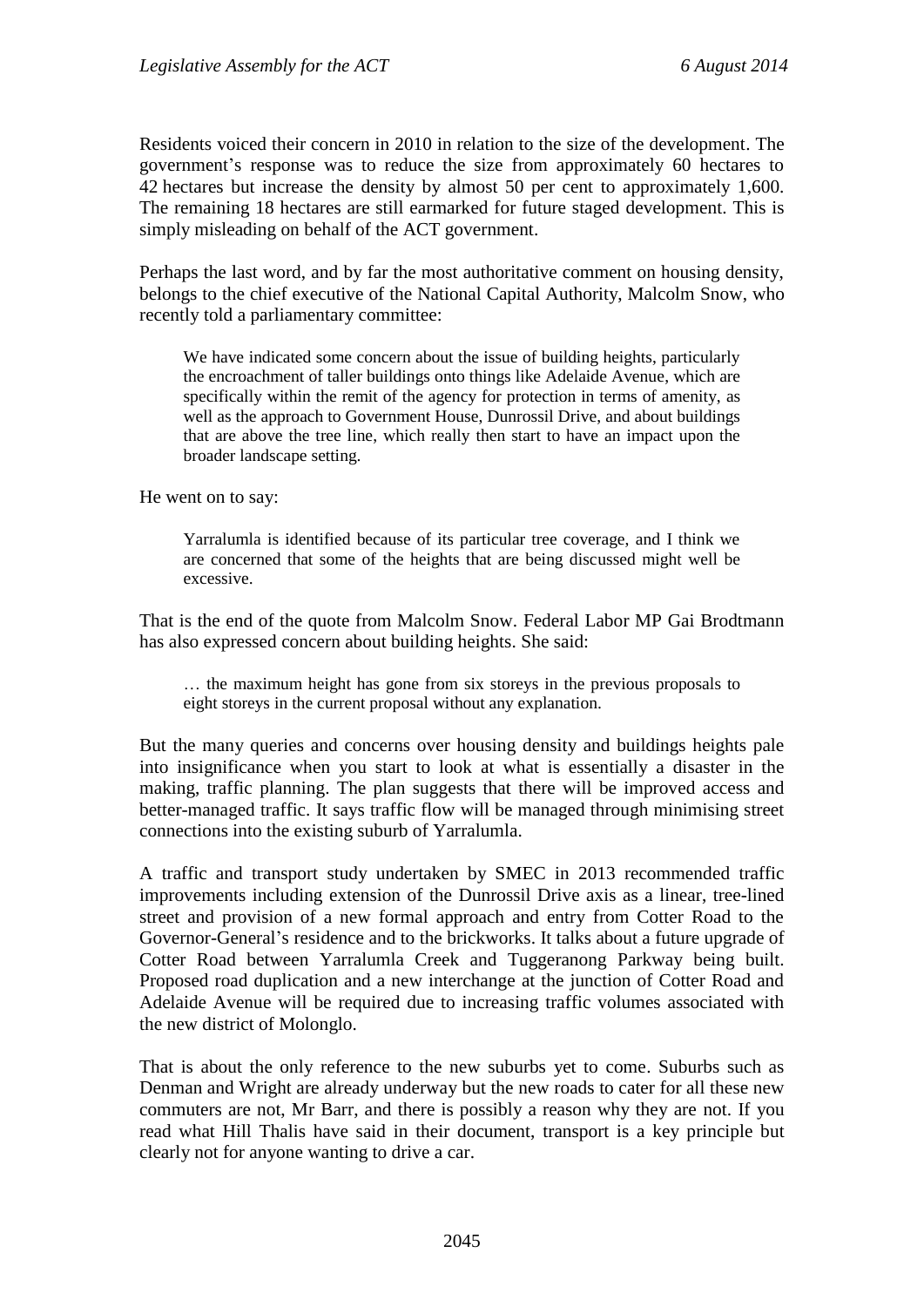They refer to their transit-oriented design that underpins the layout and connects into a regional and local transport network and promotes the use of public transport. We know that LDA traffic studies show the intersections with the main linking roads of Adelaide Avenue and Cotter Road are already over capacity. The same studies show that these traffic volumes will be unsustainable for undivided, two-lane suburban streets.

But apparently all these concerns will be addressed by building a major new bus stop on Adelaide Avenue costing over \$3 million. Provided you do not get run down by a car trying to rat-run through the local streets, you will be able to access a bus. Of course, if you are wanting to head towards Woden, then it may require a little more traffic dodging.

But we should not be alarmed even if we drive a car, apparently. As the Treasurer advised me at a recent estimates hearing when pressed about whether sufficient work had been done on traffic flow in the area with the proposed 1,600 new dwellings:

Steve, do you think these guys and all of these professionals are going to completely ignore all of the transport issues?

Mr Barr, it does not really matter what I think. What matters is what the 4,181 signatories to the petition tabled earlier today think. And yes, minister, they do think traffic issues will be ignored and they are concerned.

The traffic impacts through Yarralumla, Deakin and Curtin will be immense because they already have congestion issues. We know that Kent Street in Deakin is already severely congested. The Deakin west Equinox development is not even fully occupied yet but it has already increased traffic as has the Ambassador development and apartments in Hampton Court.

We know the mini roundabout at the junction of Dudley and Novar streets is gridlocked on weekday mornings and will need traffic management measures even without any development in the area and, from the number of complaints my office receives about deteriorating road surfaces and ageing infrastructure, poor street lighting and uneven or absent footpaths, encouraging pedestrian traffic to access public transport is unlikely to be taken up with much enthusiasm.

There is no point in commissioning traffic plan after traffic plan, Mr Barr, each of which highlights the congestion issues that already exist, if the government is not prepared to take notice and act. The current congestion issues need to be addressed and have not been. So what hope is there for better traffic management when the area doubles in size? To put all hope on people catching public transport is just a fanciful pipedream and, in any event, it would need to be more reliable and more accessible to be even considered an alternative for current residents of the area. Given the area has a high number of retirees, consideration for elderly residents using public transport needs to be factored in.

In considering the need for road infrastructure upgrades, there is just as important a need to improve utilities: water, sewerage, power. The inner suburbs are our oldest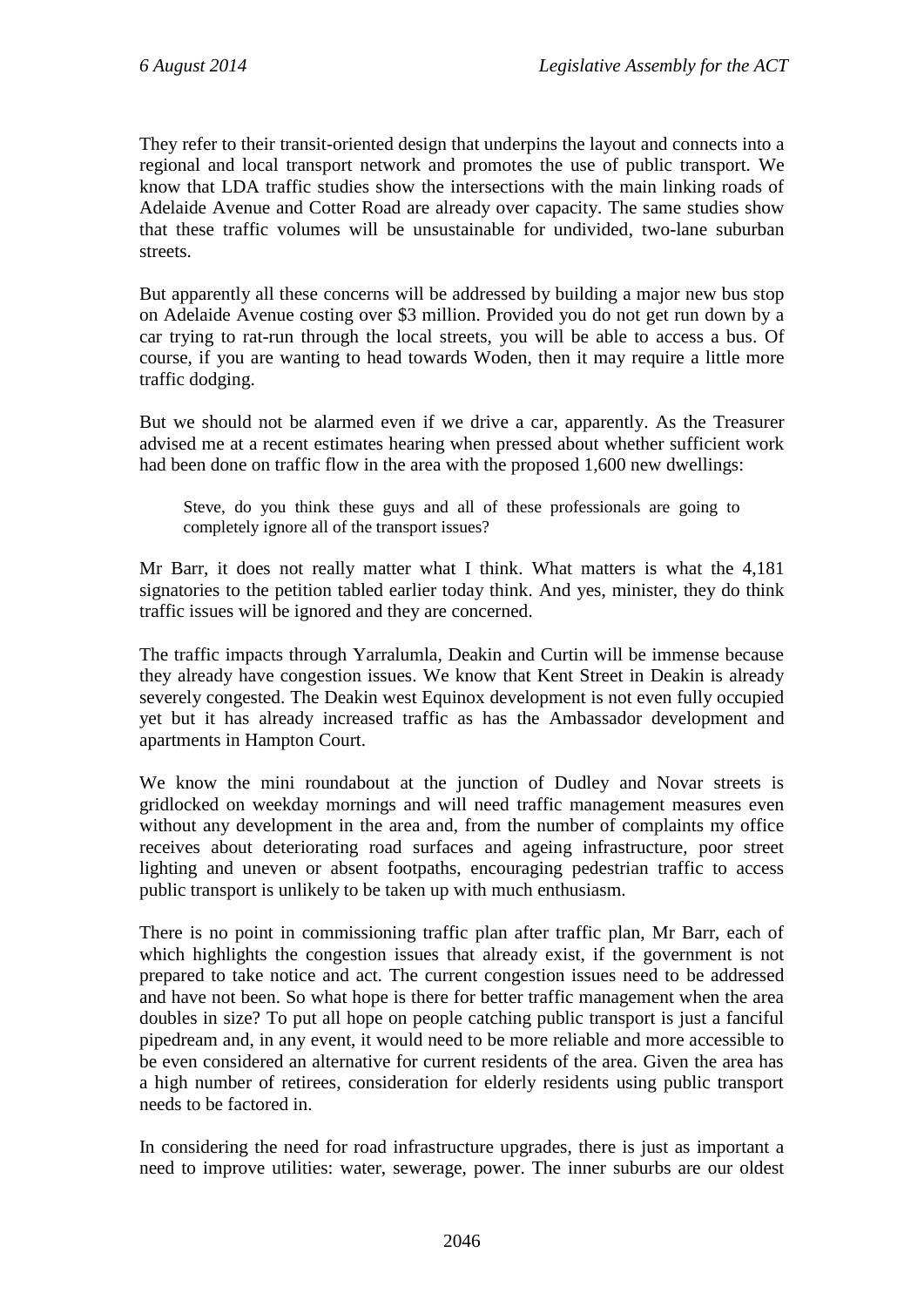and they cannot easily accommodate an increase in capacity without major upgrade. Again, on these issues, the plan is lacking detail. Again, the community is wanting reassurances their current services will not be compromised.

The question of restoration of the brickworks has both heritage and commercial considerations. While the current plan allows for a make-safe arrangement, it is not really good enough to just patch them up and wait for something to come along. In fact, the LDA's latest information update says:

> The brickworks is on the National Trust's "most at risk" sites ... due to its ongoing neglect. To do nothing is no longer an option.

These are the LDA's words, Mr Barr. But that is exactly what they are proposing. The current plans do not include any funding model that would allow restoration or conservation of the brickworks. The recent focus on asbestos has not assisted any future consideration of the area, but asbestos remediation is a major concern not only to residents but for Canberra itself. The safe removal of containment is of utmost importance.

In summary then, the motion outlines a range of concerns, issues that have come from numerous sources and certainly not contained to Yarralumla. Minister Barr says this is a Canberra issue and the commentary, concerns and questions indicate clearly it is. While cheap, pejorative accusations have been directed at Yarralumla residents, those that make them show their own ignorance of the deep-felt concerns a wide crosssection of Canberra feel about poor planning and arrogant non-listening governments. This affects all of Canberra and if the government gets it wrong, all of Canberra will suffer. I commend the motion to the Assembly.

**MR BARR** (Molonglo—Deputy Chief Minister, Treasurer, Minister for Economic Development, Minister for Housing and Minister for Tourism and Events) (10.23): I thank Mr Doszpot for bringing this important matter before the Assembly today. It is an important discussion, obviously, in terms of the future development of Canberra. I have circulated an amendment to Mr Doszpot's motion that I move now:

Omit all words after "(1) notes", substitute:

- "(a) that the Canberra Brickworks and Environs Planning and Development Strategy was released by the ACT Government's Land Development Agency (LDA) in May 2014, and replaces an earlier draft published in 2010;
- (b) the ACT Government has provided in-principle support for development of the Brickworks area, including restoration of the historic Canberra Brickworks, subject to relevant statutory approval processes;
- (c) the 2014 Strategy proposes 1,600 dwellings, including two to eight storey developments, a 4 hectare quarry parkland space, a 2.72 hectare Denman Street park and a railway heritage park;
- (d) the Strategy provides for an initial 'make safe' conservation of the Brickworks, in accordance with the Conservation Management Plan endorsed by the ACT Heritage Council in 2010;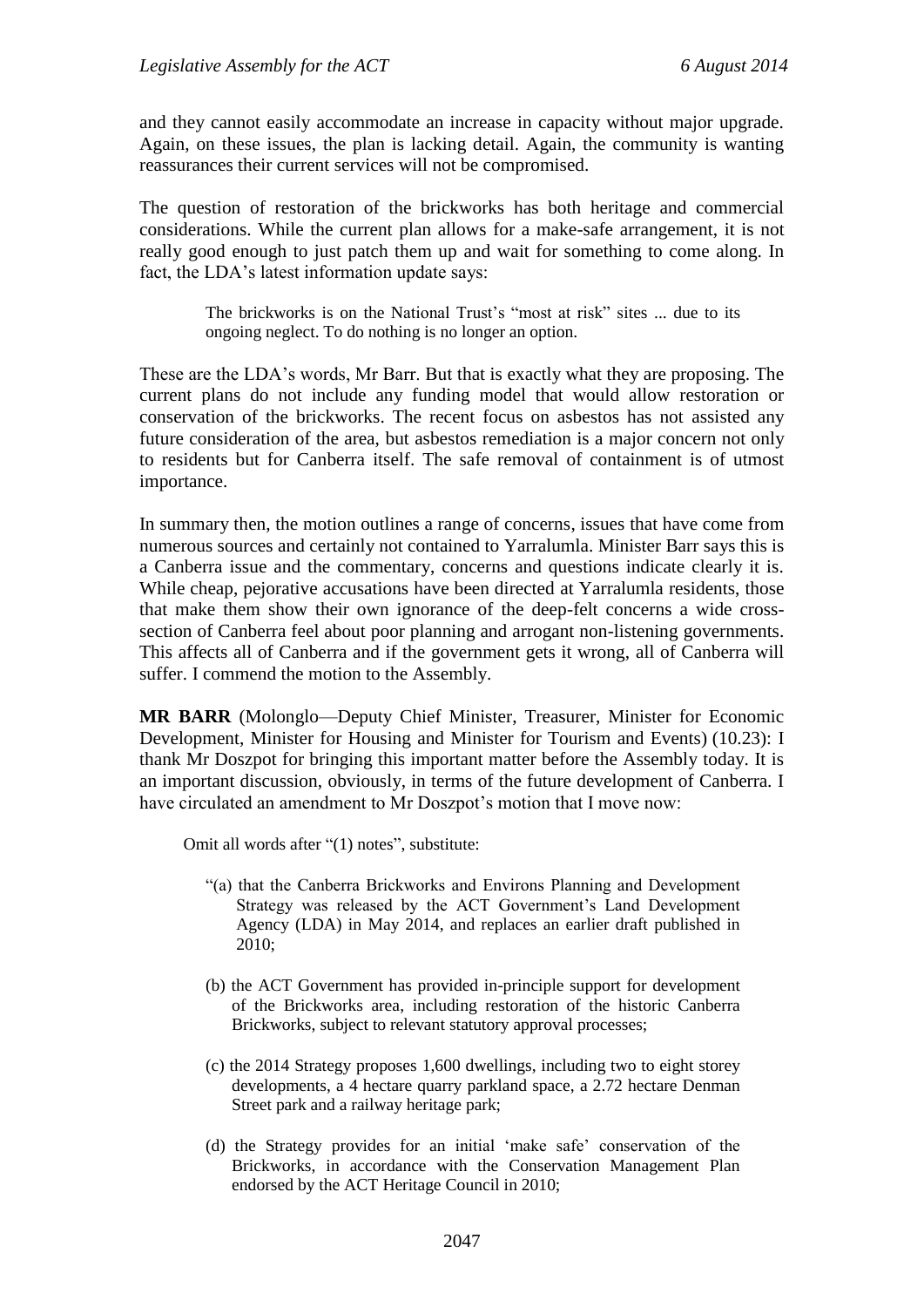- (e) that traffic management planning for the development should include consideration of the intersection of Cotter Road and Adelaide Avenue;
- (f) there are concerns that existing traffic on streets included in and adjacent to the proposed development will be made worse both during redevelopment and when the new housing areas are completed;
- (g) that a range of contamination studies have been undertaken on the site since 2001 and have been used to determine indicative containment/remediation costings;
- (h) the high level of community interest and the numerous submissions provided to the LDA during its recent community consultation period;
- (i) that, in response to community concerns, the ACT Government commissioned a revised traffic study which is currently being conducted by SMEC and will be made available to the public in September 2014; and
- (j) that the LDA has committed to responding to feedback and comments raised during the consultation period via newsletter by September 2014; and
- (2) calls on the Government to:
	- (a) take careful note of the issues raised during the consultation process;
	- (b) publicly release the revised traffic study detailing the full traffic implications of this development;
	- (c) provide detailed and fully costed analyses of the full traffic implications of this development for both the local area, West Deakin and Yarralumla, and the wider Canberra community, including Curtin, Hughes, Woden and costs of upgrades to existing roads and construction of new roads and overpasses;
	- (d) provide, when available, a detailed asbestos removal and remediation plan, including where the asbestos and any contaminated materials will be disposed;
	- (e) publicly release the Traffic Management Plan associated with the proposed remediation at the Canberra Brickworks Complex including, to every extent possible, the details about the impact of trucks on the existing road infrastructure in the designated areas; and
	- (f) provide a detailed response to questions of traffic, building heights, community facilities and parklands, all of which have been raised as concerns in submissions to the LDA.".

Clearly, the delivery of this and other urban infill projects is an important part of the broader ACT government planning policy framework that is set out in our planning strategy of 2012 and the transport for Canberra policy of that same year. It responds to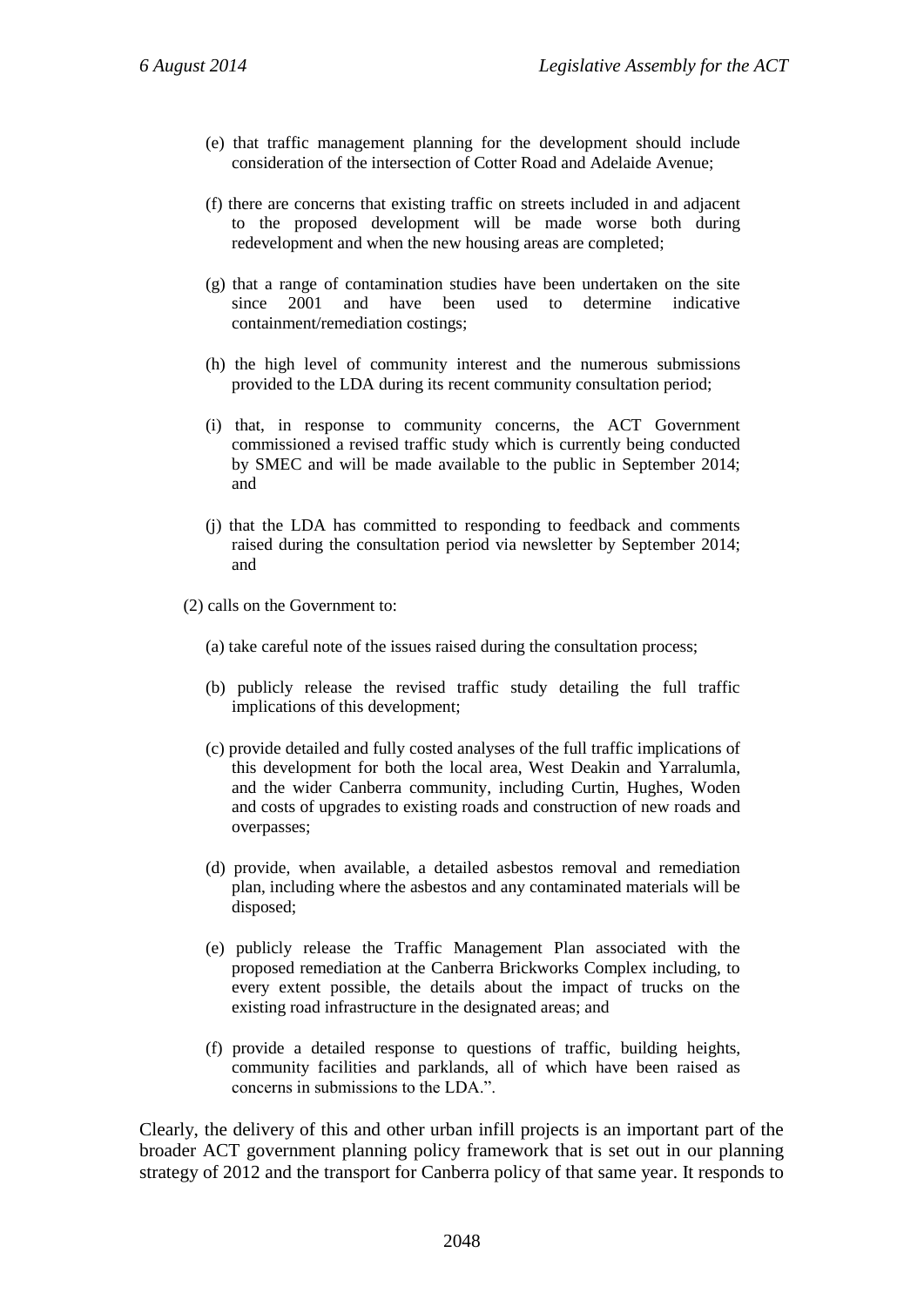a range of issues that emerge through the 2010 time to talk community engagement process, and this included addressing some of those significant long-term issues for the city, including appropriate management of future population growth, environmentally responsible development and recognising and growing our city's regional economic role.

Before I talk about the details of the brickworks project specifically, I think it is worth spending a moment touching on why urban infill projects are important for the city. Over the past couple of decades, there has been a significant shift in population and climate trends. Resource security and environment protection have become much more pertinent issues. There has undoubtedly been a change in community values and living patterns within our city.

For some people, Canberra cannot change fast enough; for others, they want no change at all. Both are legitimate and are perfectly reasonable opinions to have, but there are opinions at both ranges of the spectrum. Because of these changes, the ACT government determined in early 2011 that planning strategies of the past and longterm planning principles and policies that have been set out in the city's development in its first century needed to be reviewed.

This was a considered a priority to ensure that we continued to plan and manage the city and our landscape wisely, using our natural resources, particularly the finite resource of land, in a more responsible manner. It is very clear as we plan for the long term and consider the environment that generations will inherit that choices need to be made to address those challenges ahead. By using our land and our resources more efficiently we have a unique opportunity to build a more prosperous and sustainable city and a more prosperous and sustainable national capital.

The delivery of the Canberra brickworks and environs precinct is contributing to a key target within the new ACT planning strategy that articulates a goal of 50 per cent of new housing for the city being within the established urban area of Canberra. The implementation of this target across all of Canberra certainly creates opportunities for increased density and dispersed employment by capitalising on the existing structure of our town centres and our inter-town transport connections. It provides new opportunities for lifestyle choices by providing more choice in housing location and type. This, I think, is an important point to stress, because there is very strong demand, not surprisingly, to want to live in the inner south and to live near Yarralumla. I have no doubt at all that you could sell every property five times over, such is the desire for people to live in this area.

Providing new opportunities for lifestyle choices is clearly an important goal for the city in the longer term. Improving our resilience by investing in improvements in the development and management of our city's physical infrastructure is also important, as is improving mobility and creating more choices in travel through integrating investment in our transport networks and the land that our networks serve, and building the capacity for everyone to participate in community life by improving the quality of our public realm, by improving access to services, infrastructure and community facilities.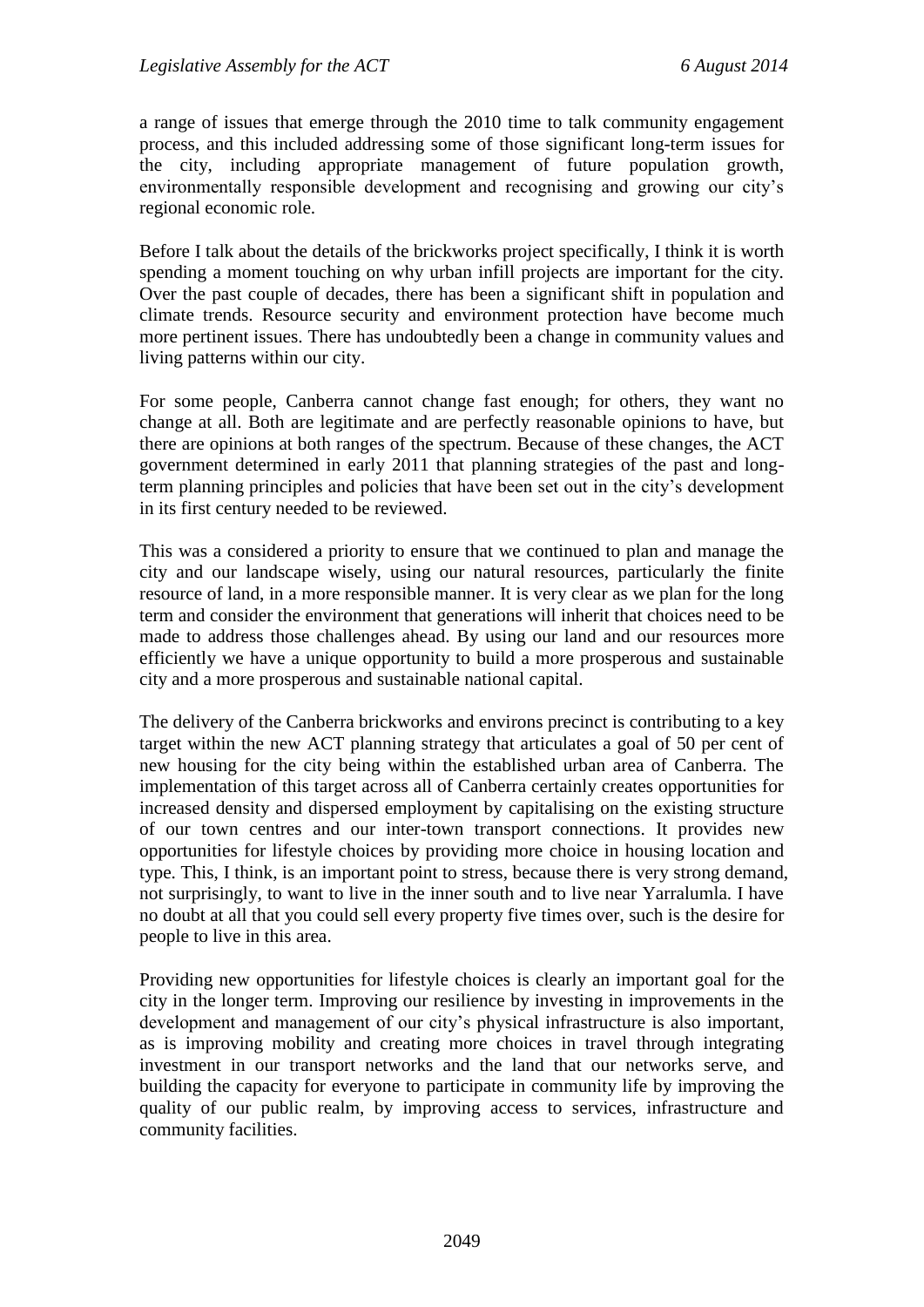The proposal the LDA have put forward seeks to respond to a growing trend in our society to provide more housing diversity in a variety of neighbourhoods that meet the needs of people of all ages, abilities, lifestyles and income, to provide diversity of housing choice through sustainable and universal design of apartments and townhouses and importantly to enable ageing in place and to build stronger and more diverse communities.

It also seeks to answer the community's call for well designed infill housing in locations that support services and sustainable public transport in order to encourage a greater social mix and add to the richness of neighbourhoods. It builds on an understanding expressed that many people would prefer to stay in the suburbs or areas that they currently live in but be able to downsize and continue to support their local shopping centres, schools, transport and services.

Turning now to the detail of the brickworks development, this project seeks to provide a vibrant and compact new community adjacent to a strategic transport corridor in Adelaide Avenue and seeks to develop an elegant extension to the suburb of Yarralumla. Through the adaptive reuse of the brickworks, key heritage infrastructure and facilities are to be conserved and high quality public realm and urban parklands are designed to enhance the amenity, both for existing residents but also for future residents and, indeed, for the broader Canberra community.

The strategy formalises the access of Dunrossil Drive through the delivery of a boulevard extension towards Adelaide Avenue, celebrating the significant role of access to Government House and it provides housing diversity within this area. It supplies an opportunity, as I have mentioned, for existing Yarralumla residents to age in place, as well as clearly delivering housing options for a wider demographic of Canberrans and Australians.

The LDA, as Mr Doszpot indicated, commenced an initial engagement through a draft strategy in early 2010. Since then, a broad and comprehensive engagement strategy has followed. As Mr Doszpot again alluded to, the first of what will be a number of information sessions was held on the site on 31 May. It commenced a six-week consultation period on this element of the delivery of the project.

Comments and feedback are still being received—and that is important—and this is being collated by the LDA. I can advise the Assembly that information has been gathered from a telephone survey of 1,400 participants, including 500 people in Yarralumla, Deakin and Curtin and a further 900 people living in the rest of Canberra. Some 136 feedback forms have been completed by members of the public, 92 from residents of Yarralumla, 18 from Deakin, and eight from Curtin. This has provided important feedback in relation to the draft proposal.

The aspects of the proposal that were most supported by this group included the restoration of the brickworks, 63 people; the public spaces and parks, 35 people; and the diversity of housing options, 16 people. The development aspects that were least supported by respondents related to traffic concerns, 83 people; the level of residential development proposed, 51 people; and the type of residential development proposed, 43 people.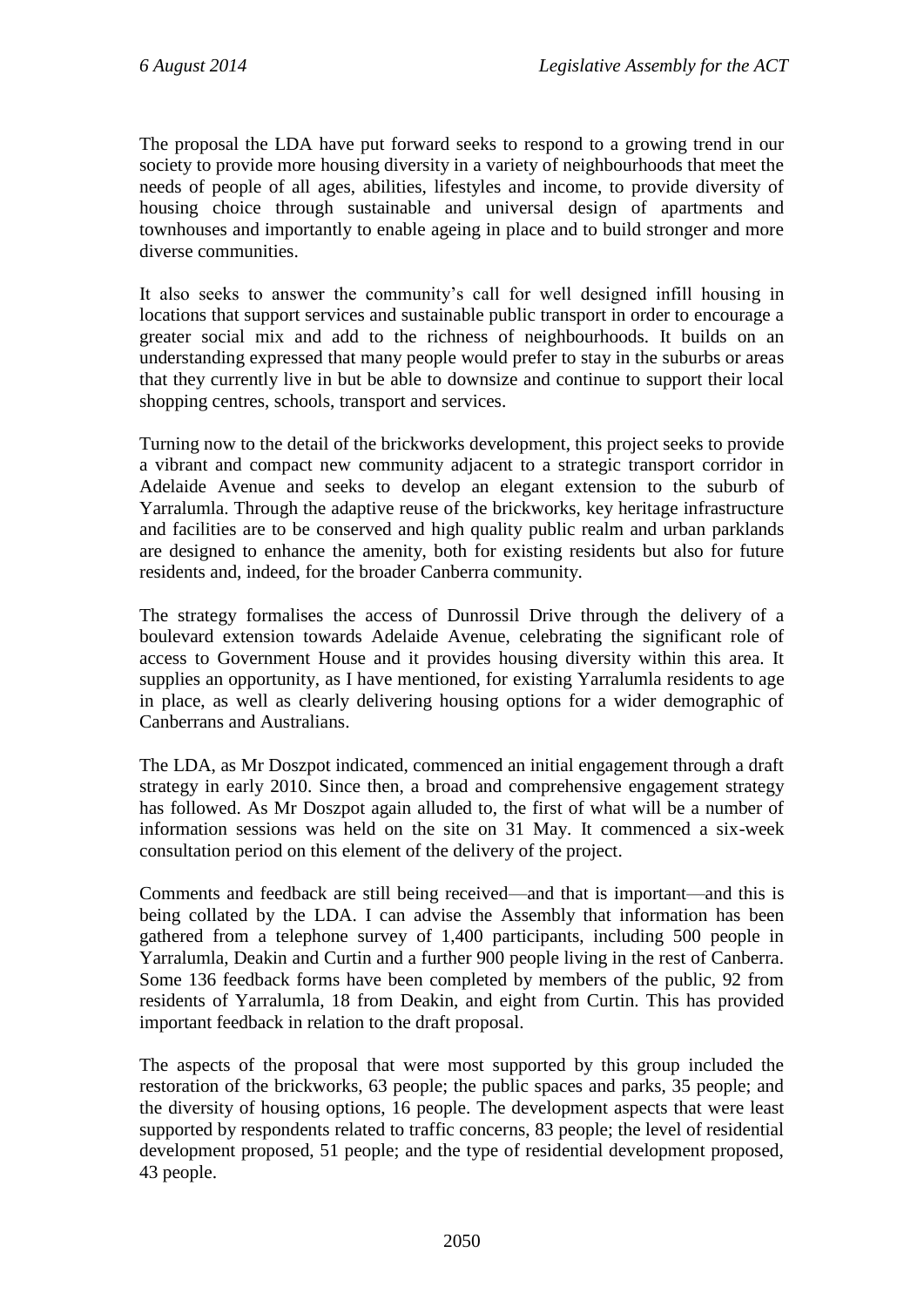The main findings from the telephone survey are that a majority of people across Canberra are in favour of the overall proposal, with 65.8 per cent in support and 32.5 per cent opposed. However, people living in Yarralumla, Deakin and Curtin are more evenly divided, with 48.6 per cent in favour, and 48.9 per cent opposed, the small balance yet to make up their minds. Of the 162 written submissions received by the LDA, 75 per cent were from Yarralumla residents, nine per cent from Deakin residents, and six per cent from Curtin, with the remaining 10 per cent from the rest of Canberra.

The feedback that has been received can be grouped into a number of key themes. Regarding traffic, transport and parking, the LDA is currently reviewing the proposed traffic and transport solutions, and this work is being coordinated with Roads ACT and the Economic Development Directorate's capital works area. It includes a review of the intersection of Adelaide Avenue and Cotter Road and design options that will reduce rat-running through Yarralumla whilst also improving connections between the major group centres of Molonglo, Woden and the city.

Additionally, further parking opportunities around the local shops are also being investigated, as well as solutions for the more localised issues in relation to street connectivity between existing residential streets of Yarralumla and the proposed development.

Regarding development density and building heights, those proposed in the current draft strategy respond to a range of key strategic planning priorities included in time to talk, as I mentioned earlier, and the ACT planning strategy and transport for Canberra. The strategy offers an alternate range of dwelling mixes across the site to complement the existing low density housing in Yarralumla and Deakin. Building heights have been developed to minimise impact on dwellings directly adjacent to the development, with increased building heights towards the more strategic transport corridors of Cotter Road and Adelaide Avenue where higher densities are deemed to be more appropriate and would support public transport usage.

The LDA has had a range of meetings and received advice from, amongst others, the NCA in regard to the broader proposal, and their suggestions for building heights related in particular to the tree heights along Dunrossil Drive. I can indicate today that further review of the building heights and densities will be undertaken in response to the feedback that has been received today.

The LDA is also undertaking additional visual analysis from the key views and vistas to further assist in the refinement of the proposal and will bring a range of new options forward as part of ongoing discussions with the broader community and with the NCA.

Regarding community services and retail capacity and zoning, the current strategy includes 15,000 square metres of commercial and mixed use floor area. Initially it was intended that this would be located in west Deakin to support the growth of this important employment hub along the Adelaide Avenue transport corridor. However, in response to the community's comments, the LDA is now undertaking a community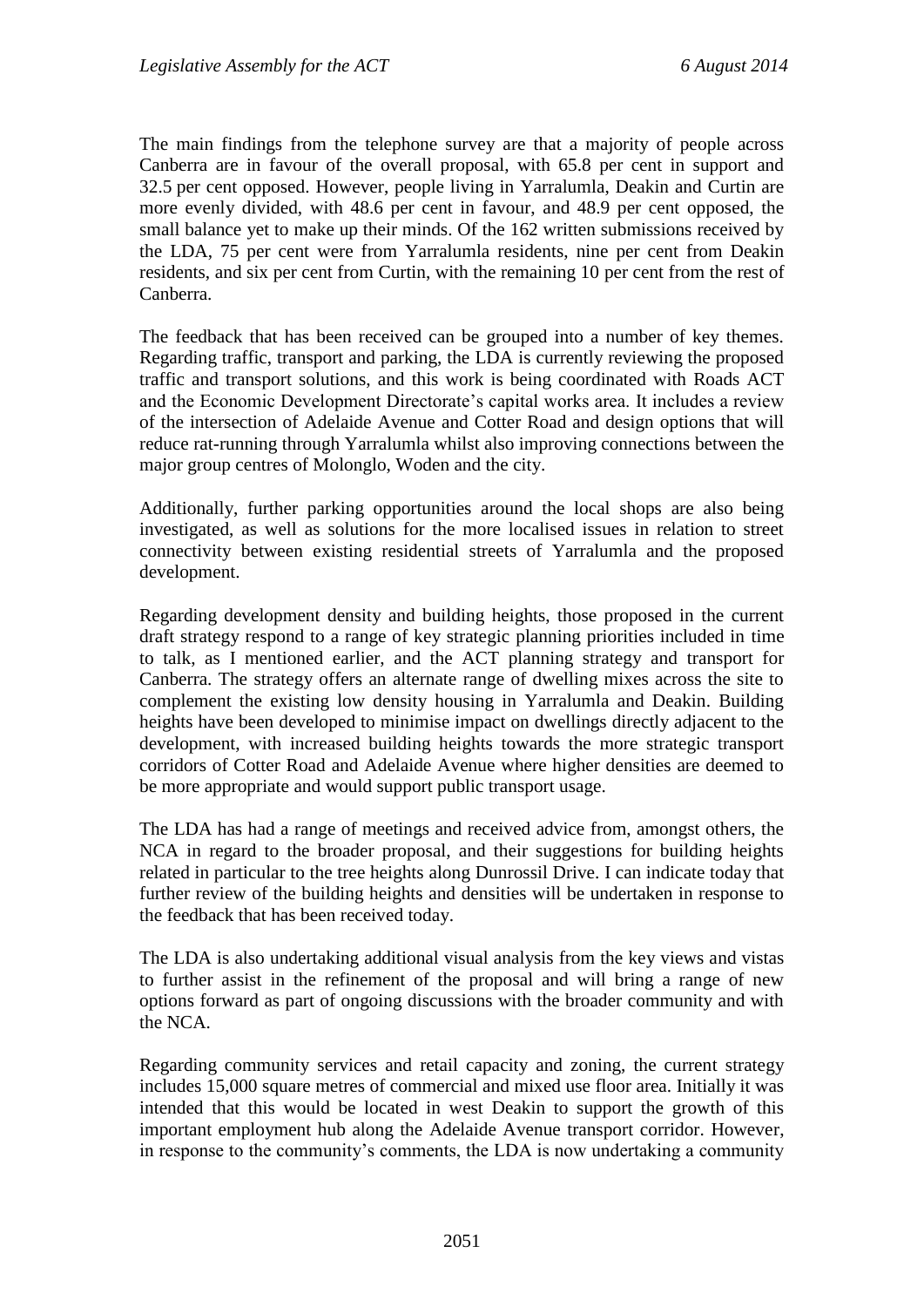services and retail needs analysis in order to facilitate reapportioning of the commercial and mixed use areas between developments on both sides of Adelaide Avenue, including areas in close proximity to the brickworks.

Regarding the preservation of the brickworks itself, the current program of works to deliver the proposed strategy includes the stabilisation and upgrades to the brickworks buildings and structures in order to make them safe for public access. This is expected to be completed in 2016-17 at a cost of \$1.5 million. In addition, the LDA has committed \$10 million to the development of the heritage-listed quarry as a park that will open up this space for all Canberrans to enjoy. The heritage railway remnants will also be conserved and incorporated into any future development proposals.

This initial restoration work is expected to facilitate further heritage rehabilitation initiatives for the brickworks and allow public access to the site whilst also providing a range of commercial opportunities with some important discussions underway already with Thor's Hammer. The site contains contamination, including asbestos, and TAMS has received \$3.2 million in capital funding to undertake remediation and to upgrade the perimeter fencing around the complex. The LDA has also allocated a further \$2.1 million for remediation of the remainder of the site. All remediation will be endorsed by the Environment Protection Authority and an EPA-accredited auditor.

From here, any development proposal will also require a range of further approvals from both commonwealth and ACT government agencies, including an Environment Protection and Biodiversity Conservation Act referral through the commonwealth Department of Environment, an amendment to the national capital plan through the National Capital Authority, a variation to the territory plan through the ACT Environment and Planning Directorate, environmental clearances through the ACT Environment and Planning Directorate, and development application approval for the estate development plans again through the planning directorate. Each of these processes will be subject to further community consultation.

In closing, as with all important infill projects, it is important to have a long-term engagement process, and this will take a number of years. *(Time expired.)*

**MR RATTENBURY** (Molonglo—Minister for Territory and Municipal Services, Minister for Corrective Services, Minister for Aboriginal and Torres Strait Islander Affairs and Minister for Sport and Recreation) (10.38): I welcome the fact that Mr Doszpot has brought this topic forward for discussion today because it is certainly one on which I have received a lot of feedback, and it is very topical in the community. The number of signatures on the petition demonstrates that level of interest. Many people in Yarralumla and, indeed, across Canberra are interested in the fate of the brickworks and the proposed residential development that has been put forward by the Land Development Agency—

**Mr Doszpot**: Why aren't you supporting the motion, then?

**MR RATTENBURY**: Oh my God, Steve; I have been speaking for 20 seconds!

**MADAM SPEAKER**: Order, Mr Doszpot. Ignore the interjections, Mr Rattenbury.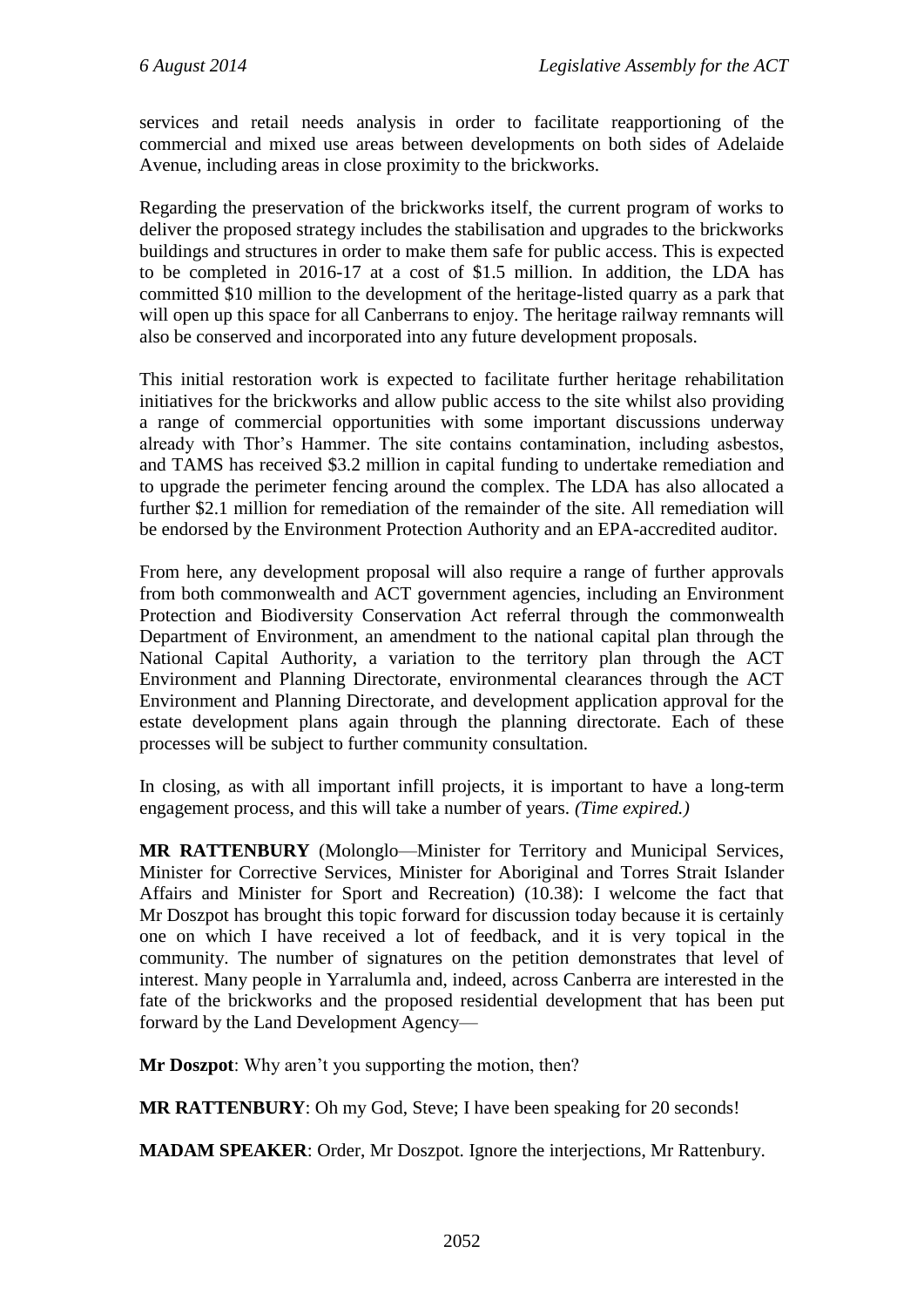**Mr Hanson**: Madam Speaker, this is not really a point of order, but I will point out that Mr Rattenbury interjected immediately when Mr Doszpot spoke. So if there is going to be some level of interjection, it needs to be consistent.

**MADAM SPEAKER**: Mr Hanson, generally speaking this debate has been conducted in a general amount of silence, and I am not going to be lenient because somebody else interjected on another occasion. Tit for tat—

**MR RATTENBURY**: You have lost the plot, Steve. You have lost the plot.

**MADAM SPEAKER**: Sit down, Mr Rattenbury! You more than anybody in this place should know the forms. When I am dealing with a point of order, you sit down. If you have an issue to raise with the conduct of a member, you raise it through a point of order. Stop the clock, please.

I am not in the business of allowing tit-for-tat interjections. I have called Mr Doszpot to order and I expect he will comply with that. Do you have something to say, Mr Rattenbury? Do you have a point of order for me?

**MR RATTENBURY**: No, I just wish to continue.

**MADAM SPEAKER**: Okay. The question is that Mr Barr's amendment to Mr Doszpot's motion be agreed to. Mr Rattenbury.

**MR RATTENBURY**: Madam Speaker, as I have the floor, I will now apologise. I was not meaning to undermine you or interfere in your proceedings. I was just so gobsmacked by Mr Doszpot's rudeness that I did have some loss of focus on the rules and forms of the place.

I am aware of the nature of the community's concerns about the development. A number of constituents have written to me on the matter, and I did attend a public meeting of the Yarralumla Residents Association on 3 June, which around 150 people attended, and discussed their concerns about various aspects of the proposal. It was a very useful meeting for me. I certainly got a lot of insight into the key areas of concern that people had. For the benefit of other members I am going to reflect on some of what I heard that night.

The key area of concern is around the overall scale of the development and the way it will integrate with the existing suburb of Yarralumla. The proposal is for an additional 1,600 dwellings, which is a substantial increase given that the current population of the suburb is around 3,000. A point of contention for many is the difference between this proposal and the earlier version that was put on the table in 2010, in terms of both the number of dwellings and the maximum building heights.

People have questioned how the influx of residents would be serviced by existing facilities, including shops and roads, and essential infrastructure such as stormwater, water and sewerage systems. Certainly, one of the key issues that people raised concerns about was the lack of commercial space in the proposed new development and the pressure this would place on the existing Yarralumla shops, which is already a very popular spot, both for residents of Yarralumla and for people from other suburbs.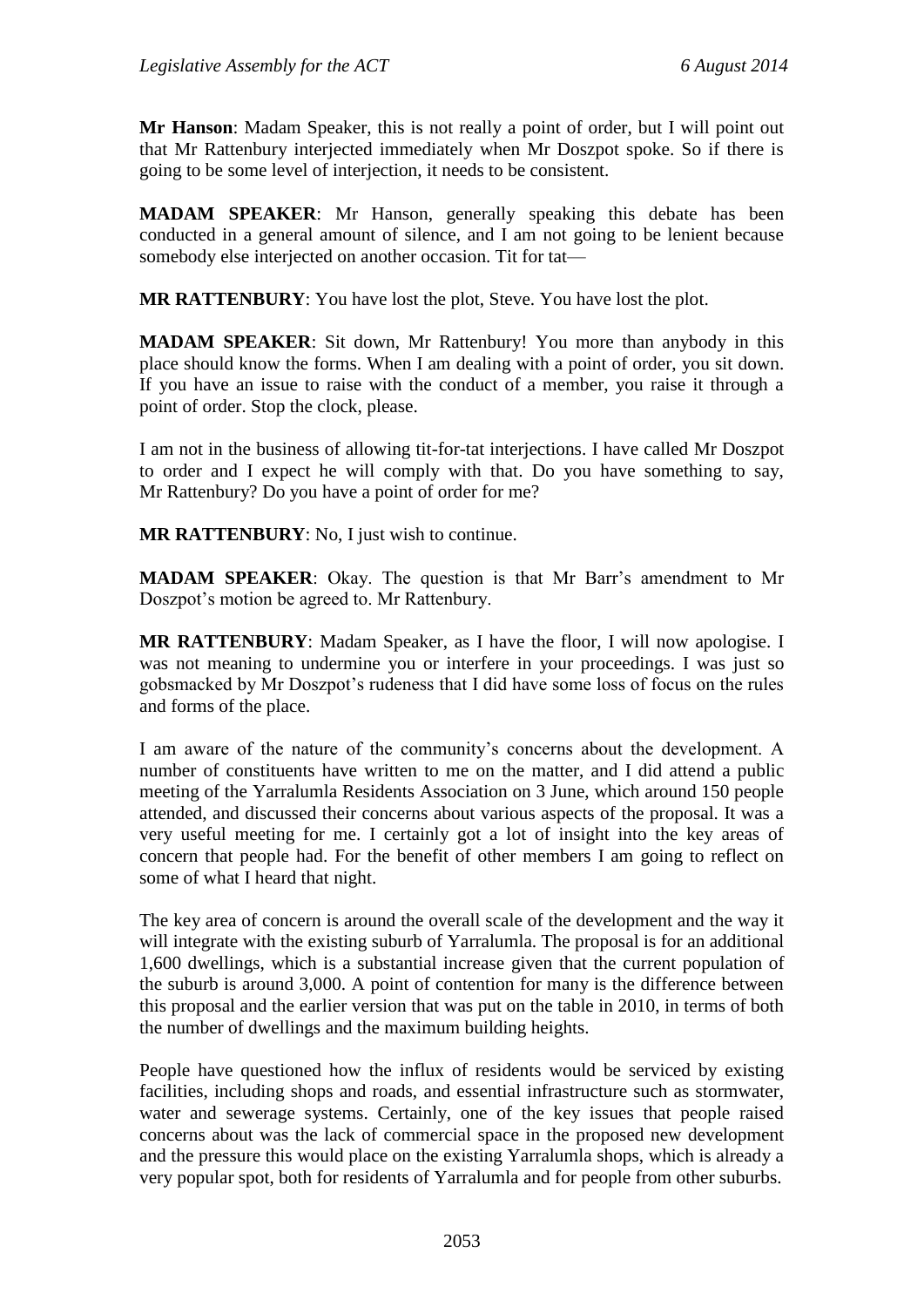There are concerns about the overall impact on the amenity of the suburb, including the loss of trees and green space, and the visual impact on Dunrossil Drive and the ceremonial entrance to the Governor-General's residence. There are concerns about the impact of the development on the critically endangered golden sun moth, which is known to be found in the remnants of natural temperate grasslands near the brickworks between Dudley Street and Lady Denman Drive.

The remediation of the brickworks site is of concern. There is a desire for more information about the extent of the contamination and the scope of the remediation works, and the impact of trucks coming and going through the area during the cleanup process.

I believe that these are all very reasonable questions, and I support the community raising those concerns and having their questions answered in a full way. I am looking forward to seeing how these concerns are addressed as the government responds and modifies its plans. Clearly, we are still in the early planning stages, so now is the time to sort some of these issues out.

I am pleased that at least in one area we are already working through some of the issues, and that is the key concern about traffic impacts. As the Minister for Territory and Municipal Services, Roads ACT sits within my portfolio, and people are asking about the new street layout and whether it will be able to deal with the additional vehicle traffic generated by the additional dwellings as well as the traffic passing through Yarralumla from other areas. There are concerns about the congestion within Yarralumla itself in terms of access to the local shops, entry and exit points in and out of the suburb, and also access to west Deakin from the Cotter Road.

The original plans for the brickworks included a raised roundabout at the intersection of Cotter Road and Adelaide Avenue, and that is not contained in the current plan. Some of the roads have been blocked off, presumably to address concerns about rat running, but in doing this, other problems may be created by diverting traffic back through the suburb.

These are valid concerns and questions that need to be addressed early on in the planning stages. Street layout is a crucial part of any development, even more so for an infill development such as this in which connectivity with the surrounding road, public transport and cycle network is critical. The last thing that anyone wants is for the development to become a drive in, drive out kind of place. It needs to be integrated with the rest of Yarralumla to include some services to support the new residents, to have good pedestrian and cycle access, so that it can become the kind of vibrant community that would be fitting for such a location, which is close to the city and transport corridors.

I am really pleased to say that this issue of traffic is on the government's agenda, and we are listening to community concerns. As I said earlier, as the minister responsible for roads, after attending that public meeting I actually had Roads ACT come to my next catch-up with TAMS and I sought their advice on the questions that had been raised. They came back to me and indicated that, yes, they also had concerns about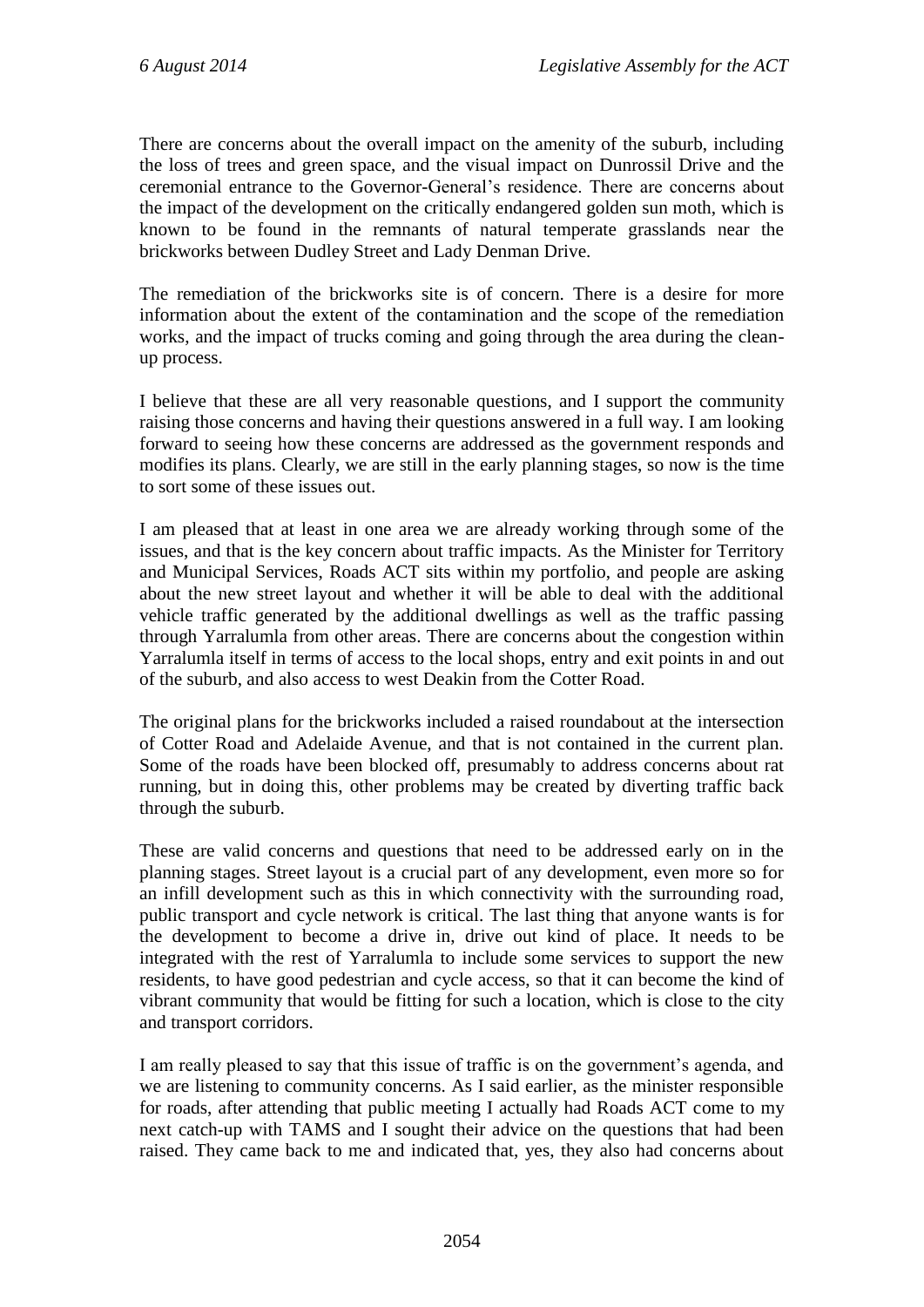the impact of the proposal on traffic management in the area; therefore they had started a new process of engagement with the Land Development Agency to address these concerns. They are now working actively with the Land Development Agency to investigate other traffic options and have engaged a consultant to look at different designs for the street layout, including the intersection of Cotter Road and Adelaide Avenue.

I do not have any definitive changes at this point, as the work is still taking place, but I am pleased to inform the Assembly and the community that work is progressing on the very valid questions that the community has raised. I look forward to the result of the traffic management review, and I support this review being made public so that the community can respond.

I would also like to take the opportunity to talk about the brickworks site itself. It is something that I am quite passionate about. I think that, to a large degree, the success of this residential development will depend on the way that it integrates with the brickworks site, and in turn the way that the brickworks site itself is redeveloped. I understand the need to secure the heritage values of the site and to make it safe as a preliminary step, but I think it would be a great shame indeed if it went no further than that.

The community response to the initial proposal showed that local residents do want something to be done with the brickworks site. With the residential development back on the table, now is the time to start thinking about how we might revitalise the brickworks so that they can become an active and vibrant site enjoyed by the Canberra community as a whole.

At the moment the brickworks site is managed by ACT Property Group, which was previously part of TAMS until the new administrative arrangements came into effect with the ministerial reshuffle last month. Property Group now sits with Minister Barr.

There are currently a number of small creative businesses located at the brickworks, including the timber recycler Thor's Hammer, and a couple of industrial-scale artists' workshops. In April this year I visited the brickworks site and had a walk through the site with some of the tenants. It is a wonderful place. It is full of history, full of rich stories, and an important part of this city's heritage. It really is very apt that it is being used by craftspeople and artists who are in many ways carrying on the tradition of the original purpose of the site—building and creating materials that shape our city.

The tenants have some creative ideas about how the brickworks site could be revitalised. As minister responsible, I asked Property Group to work with them to develop these ideas further, and meetings subsequently took place. I am pleased that the Land Development Agency is now also engaged with this process.

It is easy to fall into the assumption that the only way to revitalise a heritage site like this is with a big, expensive redevelopment. We have seen from other places around the world, like Christchurch and the way it reinvented itself after the devastation of the earthquake, that there are other ways of doing things if we can think outside the box.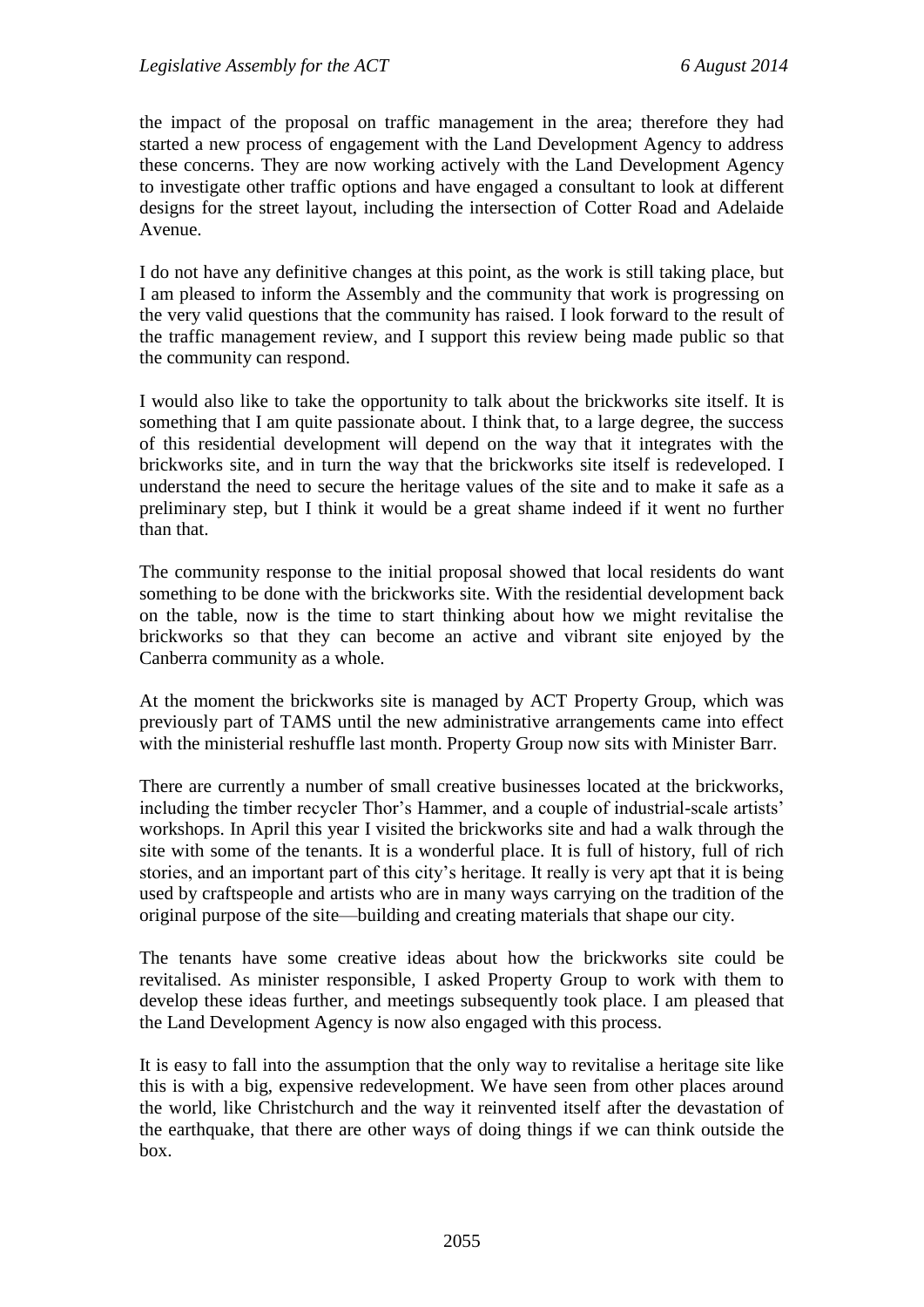We need to allow creative new ways to resolve the inherent challenges of the site challenges which are also its best assets, I might say. How can we protect the heritage of the brickworks and ensure it has a viable future? How can we take advantage of its unique features without losing its special magic? And how can we allow the space to improve organically by building on the strength of its creative past and present?

I do think we have the creative energy and entrepreneurship in this town to answer some of those questions, and I would like to see the government engaging with the community and the private sector to make this happen. There is some sense that the government needs to spend a vast amount of money to make this happen, but I am very mindful of the fact that what is very popular at the moment is things that perhaps are a little more "grungy", if that is a word I might use in this place—things that are a little more organic, and which have a feel about them which is not necessarily all polished and glass and modernised in some way. I would like to think that we can progress the work at the brickworks in a way that allows for some of those rough edges perhaps to be retained.

In summary, I actually want to thank Mr Doszpot for bringing forward this motion on the Yarralumla brickworks. If he had given me more than about 15 seconds to open my mouth, he would have heard me say that I support the direction of his motion. Mr Barr has moved an amendment. I think that makes a couple of adjustments to Mr Doszpot's motion which reflect some of the work that is going on inside government. I think it is appropriate that some of those points be picked up, so I will be supporting Mr Barr's amendment.

**Mr Doszpot**: What a surprise.

**MR RATTENBURY**: Before you roll your eyes and make obnoxious comments, Mr Doszpot, through you, Madam Speaker—

#### **MADAM SPEAKER**: Order, Mr Rattenbury!

#### **MR RATTENBURY**: Sorry.

**MADAM SPEAKER**: I am calling you to order. Address your remarks through me and reflect on whether "obnoxious" is appropriate. I am not quite sure whether it is. I am not going to make a ruling on it.

**MR RATTENBURY**: For the benefit of Mr Doszpot—and I must take a deep breath because I should not let him get under my skin—if he actually reads the text of the amendment, he will find that a large part of the text is exactly the same. The government has just made a few adjustments to the text to reflect work that is actually going on. So before Mr Doszpot stands up in this place and undoubtedly gives me a free serve, and before he sends an email out to a bunch of people saying that the rest of the Assembly did not support his motion, I would encourage both Mr Doszpot—

*Mr Hanson interjecting*—

**MADAM SPEAKER**: Mr Hanson, desist. You are not helping.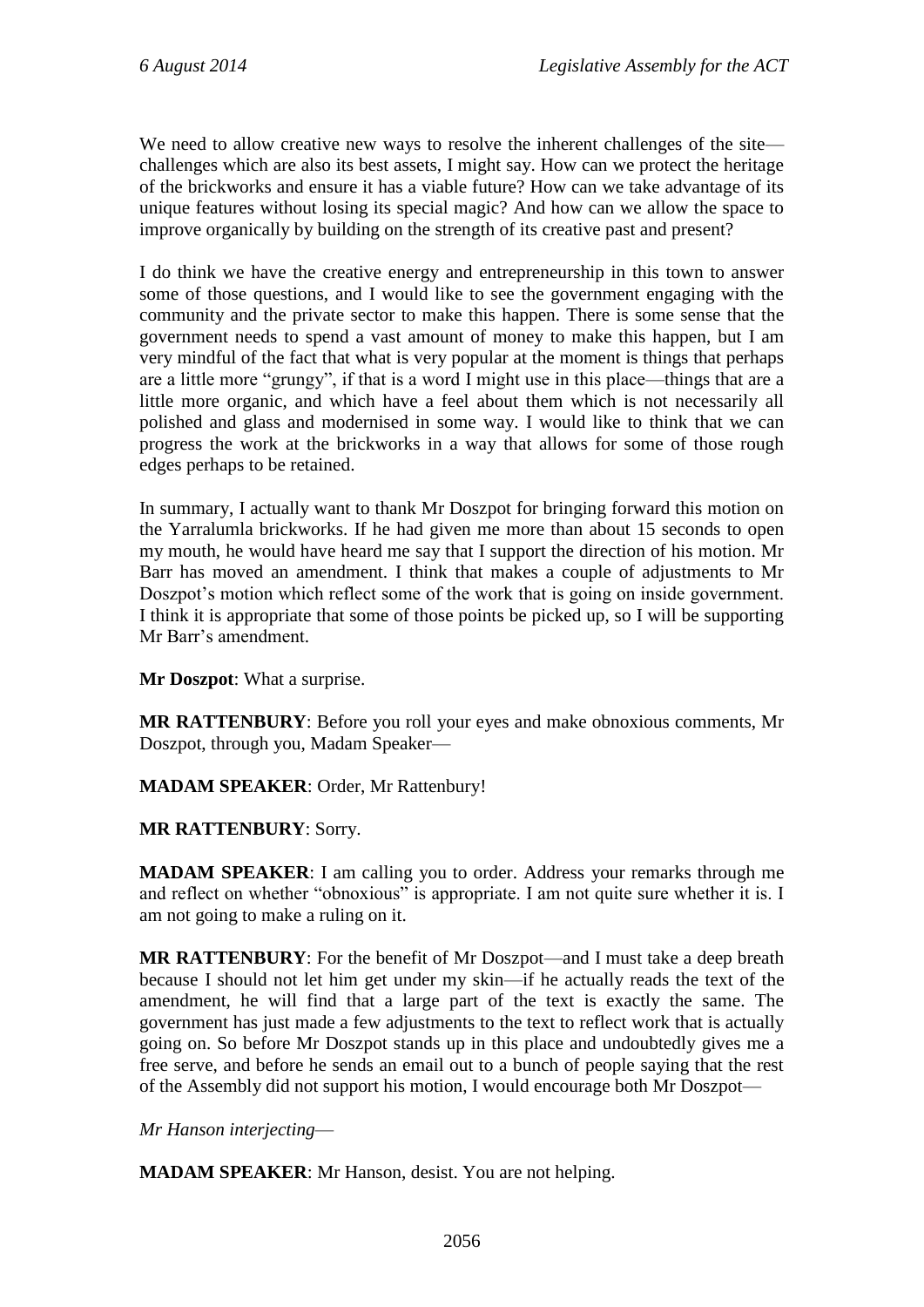**MR RATTENBURY**: This is not about being partisan about it; it is actually about trying to get the right thing done on this space. I think all members of this place agree that it is appropriate to have some level of redevelopment on this site. The trick is to get it right. This is currently in the public consultation phase, and what we are seeing is that changes are being made. That is the important point to recognise today. There has been very clear community feedback. Certainly, I am very keen to see that feedback taken on board.

We have just had a couple of good examples in TAMS where we have been able to do that. There were things like the school buses, where parents approached us and asked us for more time in terms of notifying the change in the timetable, and we did that. With network 14, we got  $2\frac{1}{2}$  thousand pieces of public feedback, and we have actually delayed the implementation of the network until 1 September, to allow time for adjustments to be made to the network based on that feedback.

You have to start somewhere. I think valid concerns have been raised by the community. I have attended those public meetings to make sure that I have a good read of some of those issues, and we are now working on making changes. I think there is still work to be done. I think that the actual calls that have been made in Mr Doszpot's motion are good ones, and I agree with them—things around ensuring that information is provided about the revised traffic study, that details are provided on asbestos removal and remediation and that there is public release of the traffic management plan. I support all of these things. They are all contained in the amendment and I look forward to the further discussion on these matters.

**MR COE** (Ginninderra) (10.52): I am pleased to speak in support of Mr Doszpot's motion about the Yarralumla brickworks and environs planning and development strategy. As Mr Doszpot has already outlined, there are several major problems with the government's proposal. The strategy does not incorporate the community feedback from previous proposals for the brickworks. There are also significant details missing from this strategy, most notably details about traffic. Further to this, the consultation surrounding the strategy is yet another example of this government doing consultation poorly.

Mr Doszpot has already spoken about the fact that the strategy does not adequately take into account community feedback on previous plans for the brickworks. Clearly, the government thinks that the community has a short memory, because this strategy includes many of the same issues that the community was concerned about in previous iterations. In some cases, the strategy is even worse. The community has previously raised concerns with the proposed density of the development of the brickworks site. The density of the 2010 plan was considered too great, and yet the density has increased in the current strategy. The community is not fooled by the government saying the size of the development has decreased. The footprint of the proposed development may have decreased, but the number of dwellings included has increased. Obviously, the density of the development has therefore increased.

The current strategy includes approximately 1,600 dwellings. That reflects an increase of about 3,000 residents in the area. The increase in residents will put pressure on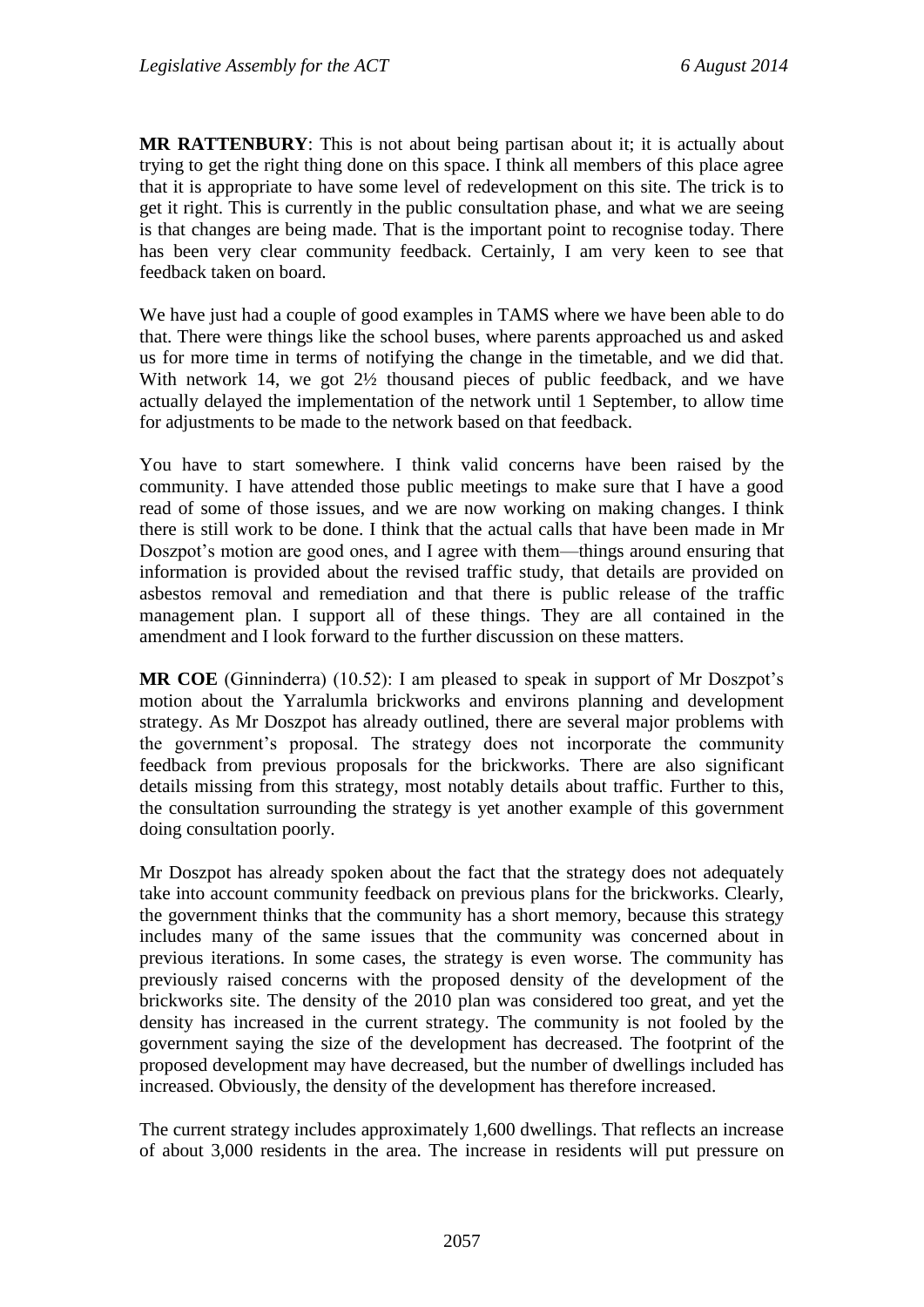roads, the local shops and other local infrastructure. These residents will be travelling on the already congested roads in Yarralumla and Deakin, and of course they will want to go to the local shops. Any new development will put pressure on the current infrastructure in the suburb. However, with careful planning the government could minimise the negative impact of a new development. Careful consideration of the impact of the proposed development is conspicuously absent from the government's strategy.

In order for the development to be a success, it needs to be supported by appropriate infrastructure. Road access to the development must be designed so that the new residents do not find it impossible to get around or out of their suburb. No-one wants to be stuck in a bottleneck trying to get out of their suburb onto the main road. Access to Adelaide Avenue from Yarralumla and west Deakin is already difficult on weekday mornings. Kent Street is becoming congested, and Dudley and Novar streets are already heavily congested. There is no way that an increase of a couple of thousand more vehicles will be absorbed by the current infrastructure. A significant increase in the amount of traffic on these roads will be dangerous unless something is done.

If the government were serious about developing this area well, they would ensure the appropriate road infrastructure was in place and part of the strategy. The importance of upgrading road infrastructure was emphasised in the December 2013 SMEC Canberra brickworks and environs options evaluation report. The update said: "Ultimately, the construction of the Cotter Road-Adelaide Avenue interchange should be considered to be necessary to support the viability of the development, by diverting through traffic away from local streets."

Mr Barr's amendment is in contradiction of this expert advice. Despite the update saying that the Cotter Road-Adelaide Avenue interchange is necessary for the success of the development, the interchange has been removed from the government's plan. So before community consultation was even over, the government made changes to the strategy that will make it unworkable. Before going any further with the project, the government must seriously consider how the increased traffic will be managed. Doing nothing is not an option. The government continues to provide an example of how not to consult with the community on such projects.

Developments such as this are always controversial, and community members on all sides of the debate are passionate. It is not possible to please everyone, but everyone should have an opportunity to get the facts and have their voice heard. If this development is as good as the government claims, it will stand up to rigorous community scrutiny.

Good governments are not scared of community consultation. They do not hide away from the community they allegedly represent. Instead, they are open and give community members the opportunity to evaluate proposals and provide feedback. After the community has provided feedback, the government should take the suggestions into consideration and develop a plan that improves the area rather than creates more problems.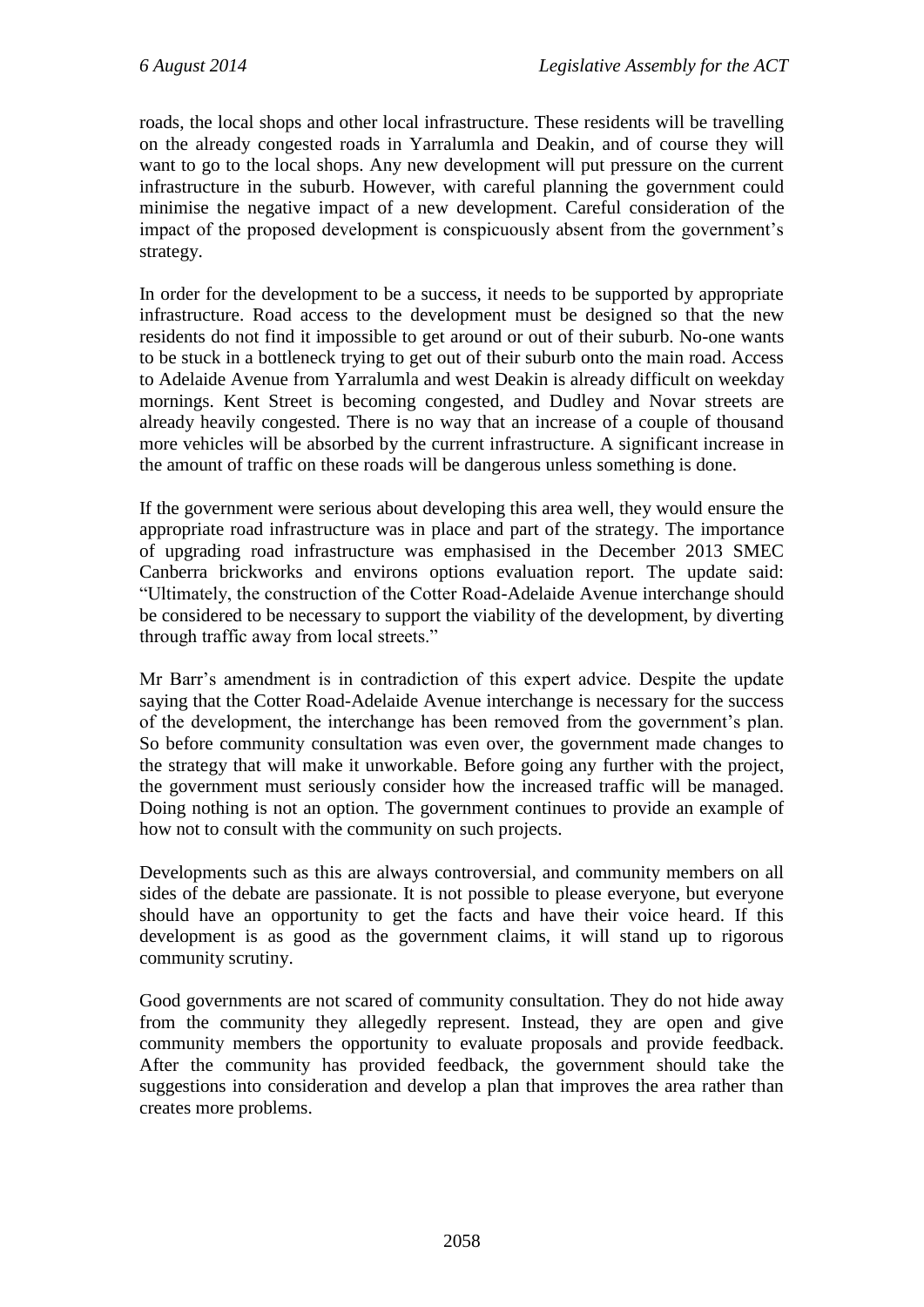Proposals to develop the brickworks are not new. The successive proposals over 15 years have included various housing, commercial and heritage developments. The community has been involved in the process, with numerous submissions, meetings and much commentary on the proposals. After all this time and so many submissions, you would think that the government could bring forward a plan which reflects community preferences. Of course, it is not possible for one plan to please everyone, but now we have a plan which seemingly pleases nobody—well, nobody outside cabinet. Perhaps it is not surprising that the government has not listened to the community's previous feedback when you consider what they count as community consultation.

The government's consultation about this proposal consisted of some glossy brochures and a half-day information session at the brickworks site. Members of the community wanted to use this opportunity to ask questions about the proposal. The LDA went along with their glossy brochures, and a diorama was used, but there was no representative from Roads ACT to explain the traffic implications of the proposal, and the diorama did not include any road upgrades. The community was confused about this because they believed that upgrades to the roads were part of the project. Of course, it turned out that the diorama was not wrong. The government was not planning to upgrade the roads. But there was not anyone there to answer people's questions about the information, and the information only came as a result of further work done by community members and, primarily, Mr Doszpot.

The level of community concern with this project is obvious from the number of people who signed the petition presented earlier today. Over 4,000 people are concerned that this government has not provided adequate information about the proposal. They are concerned about the impact on traffic and they believe that the government has not properly considered this before bringing the proposal forward.

If this were an isolated event, the government could be forgiven for making an error or two—or many. However, the government's behaviour on this issue is part of a pattern of behaviour on planning issues and many others.

I have spoken at length in this place about problems with the planning system and this government's arrogant and misguided view of how the city's planning regime should be governed. In opposition, some 15 years ago, Minister Corbell was an activist in favour of preserving green space and empowering the community. Now, 14 years into government, the complacency and centralisation have grown enormously.

The government seem to see neighbourhoods and the community at large as a hindrance. They seem to think that residents of Canberra get in the way of the government doing what they like.

We have had many examples of this arrogance. Perhaps it was the government's implement of variation 306, which was opposed by the Institute of Architects, the Institute of Landscape Architects, Master Builders, the HIA, the Property Council, the Planning Institute and others, yet the government rammed it through.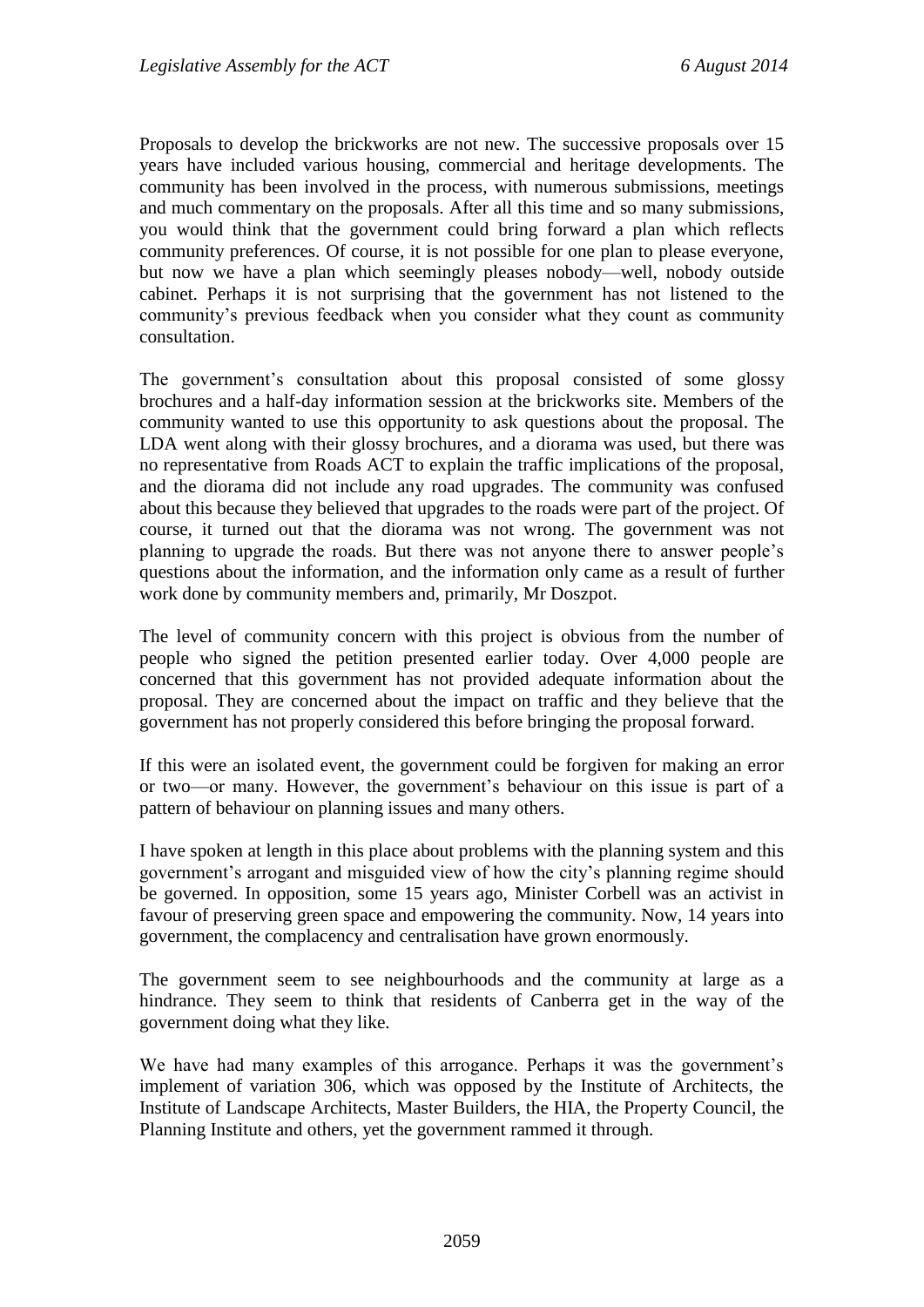Or there is the ill-conceived Planning and Development (Project Facilitation) Amendment Bill, which was the bill to give the Katy Gallagher government the power to build anything anywhere if they simply called it a special precinct. It was a bill that every single witness and every single submission slammed, yet the now Minister for Planning, Mr Gentleman, gave the green light when he was the chair of the planning committee. And then it is likely he tipped off Minister Corbell about the private and confidential deliberations of the planning committee and brought into doubt the integrity of the Assembly's committee system. This is the new planning minister. We have gone from Minister Corbell, twice removed as planning minister, to Mr Gentleman, one of only eight people in Canberra who thought the Planning and Development (Project Facilitation) Amendment Bill was a good idea.

Of course, there is the overall complexity of the territory plan. It is a document which is inaccessible. When architects cannot understand it, how is a family planning an extension or a neighbour keen to learn about their rights able to comprehend the document? It does not have to be this way. We should have a simplified territory plan that still gives adequate advice and protection. At present, all the power is in ACTPLA's hands, because they are the only people who can understand the territory plan. And even then I have my doubts about whether ACTPLA staff are able to keep on top of the document.

Mr Assistant Speaker, I brought a copy of the territory plan with me today. As you can see by the 2,500 pages attached to this territory plan document, it really is an unworkable document. How can you possibly expect the community to be informed about their rights in the ACT planning system when you have a document as complex as that?

I commend Mr Doszpot for his work, representing his local electorate, his local community, and doing the things that all local members should be doing. I hope that the four members of cabinet who are also representative of Yarralumla will do their part in representing their community.

**MS PORTER** (Ginninderra) (11.02): It is important to note that during this debate all those who have spoken so far—possibly not Mr Coe—have agreed that the brickworks are in fact the Canberra brickworks. It is of interest to all the community that we emphasise that and be aware of that. As I said, most people have referred to that.

Of late, though, the commentary in the media, and indeed in Mr Doszpot's first clause in his notice on the notice paper for this motion, refers to the Yarralumla brickworks. It does not assist in the message getting out there, as we proceed through the lengthy and thorough phases of continued referral and consultation that must of course proceed. We are in fact talking about the Canberra brickworks, and we welcome—in fact, desire to hear—commentary from the wider Canberra community on this matter.

I am pleased to see that in Minister Barr's amendment, he takes care of this issue. Clearly he speaks about the Canberra brickworks throughout. If many people whose homes were built around that time look at their bricks, they will find stamped on their bricks the words "Canberra Brickworks."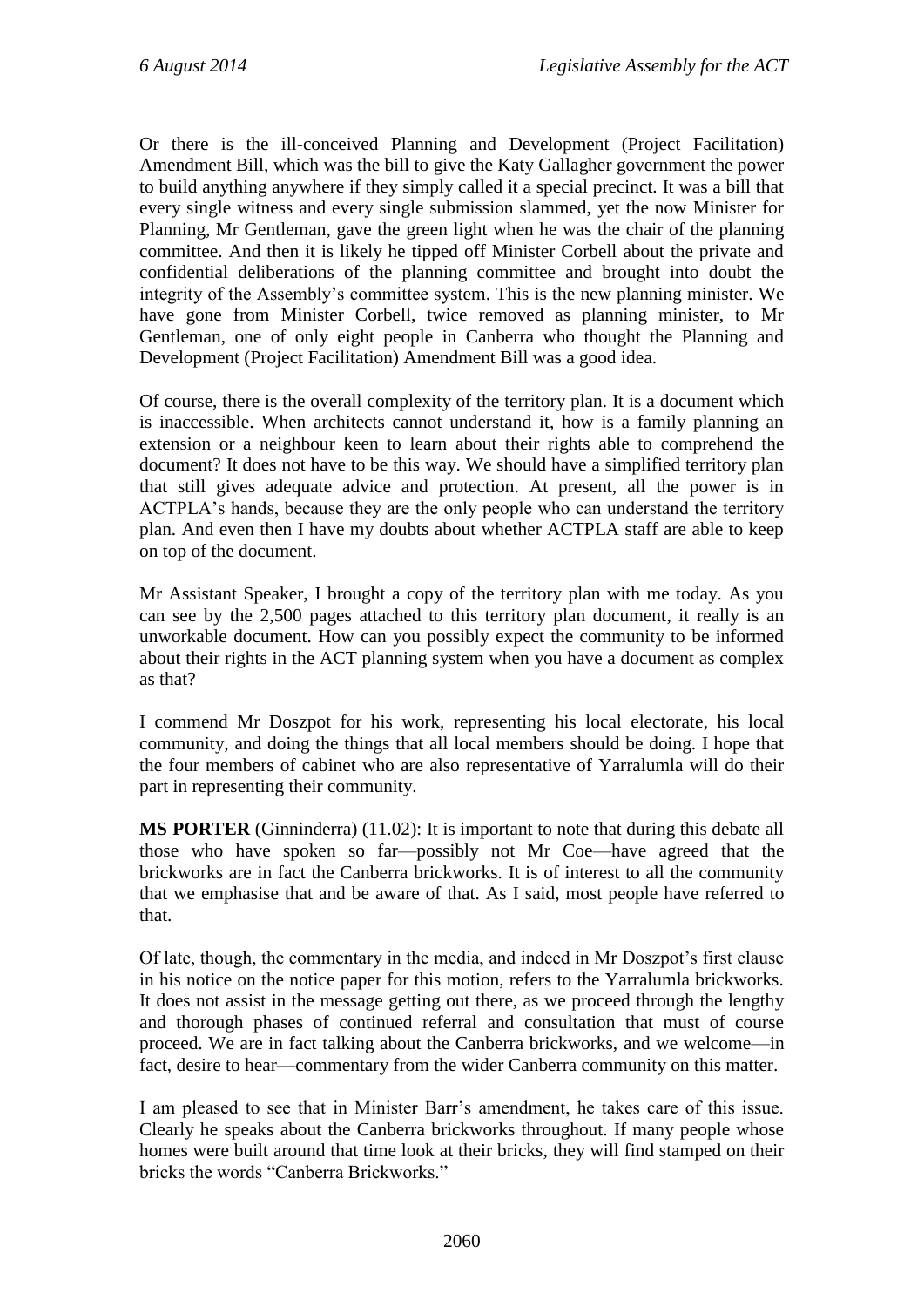**MR HANSON** (Molonglo—Leader of the Opposition) (11.04): Firstly, I would like to commend Mr Doszpot for bringing this motion before us today; it has been a very interesting debate. You have led the charge on this issue in the Assembly; it is clear from the debate that this is an important issue and that the efforts you have made will, regardless of where this ends up, result in an improvement to this development.

It is great to see members of the Yarralumla community in here today; I welcome you all. I note that a former Speaker, Mr Cornwell, was here previously; I think he has had to duck away. But it is great to see members of the community coming in here to listen to these debates and getting involved—not just here today, but getting involved in the planning process and being advocates for your local community. That is a terrific thing.

I commend Mr Coe. The points that Mr Coe has made about the territory plan and about the planning process provide an important context for this debate. It is quite clear that what is going on in Yarralumla is flawed. The reason it is flawed is that it sits within a flawed planning process. Ultimately we can do what we can in this place to fix up isolated planning failures, but what is needed is a systemic change to the planning process; then we will see fewer incidents like those we are debating today relating to Yarralumla.

Yes, we will fight on Yarralumla; we will continue to work with the community. But broadly, unless we provide the sort of review and changes that we need in relation to our planning process, this is never going to win. Today it is Yarralumla. Tomorrow, who knows?

We have had some interesting speeches from those opposite, I must say. Ms Porter, I am not quite sure of the point you were trying to make other than—

**MR ASSISTANT SPEAKER** (Dr Bourke): You will address your remarks through the chair, Mr Hanson.

**MR HANSON**: Through you, Mr Assistant Speaker, I am not quite sure of the point she is trying to make but—

**MR ASSISTANT SPEAKER**: Mr Hanson, you will address your remarks to the chair.

**MR HANSON**: Yes, I am, Mr Assistant Speaker. Through you, I am not sure what points she was making, but I imagine they would be very different if this was an issue relating to development in Hawker. I imagine that then, in Ms Porter's global view of Canberra, it would all of a sudden be more interesting to her community. This is what Mr Doszpot is doing as a local member—representing his community, as is right and as is proper.

Yesterday, Mr Assistant Speaker, I reflected that all of the Ginninderra members were asking questions about Tuggeranong. So maybe you do not share that same view. You just seem to ask questions and have an interest in anywhere but your own electorates.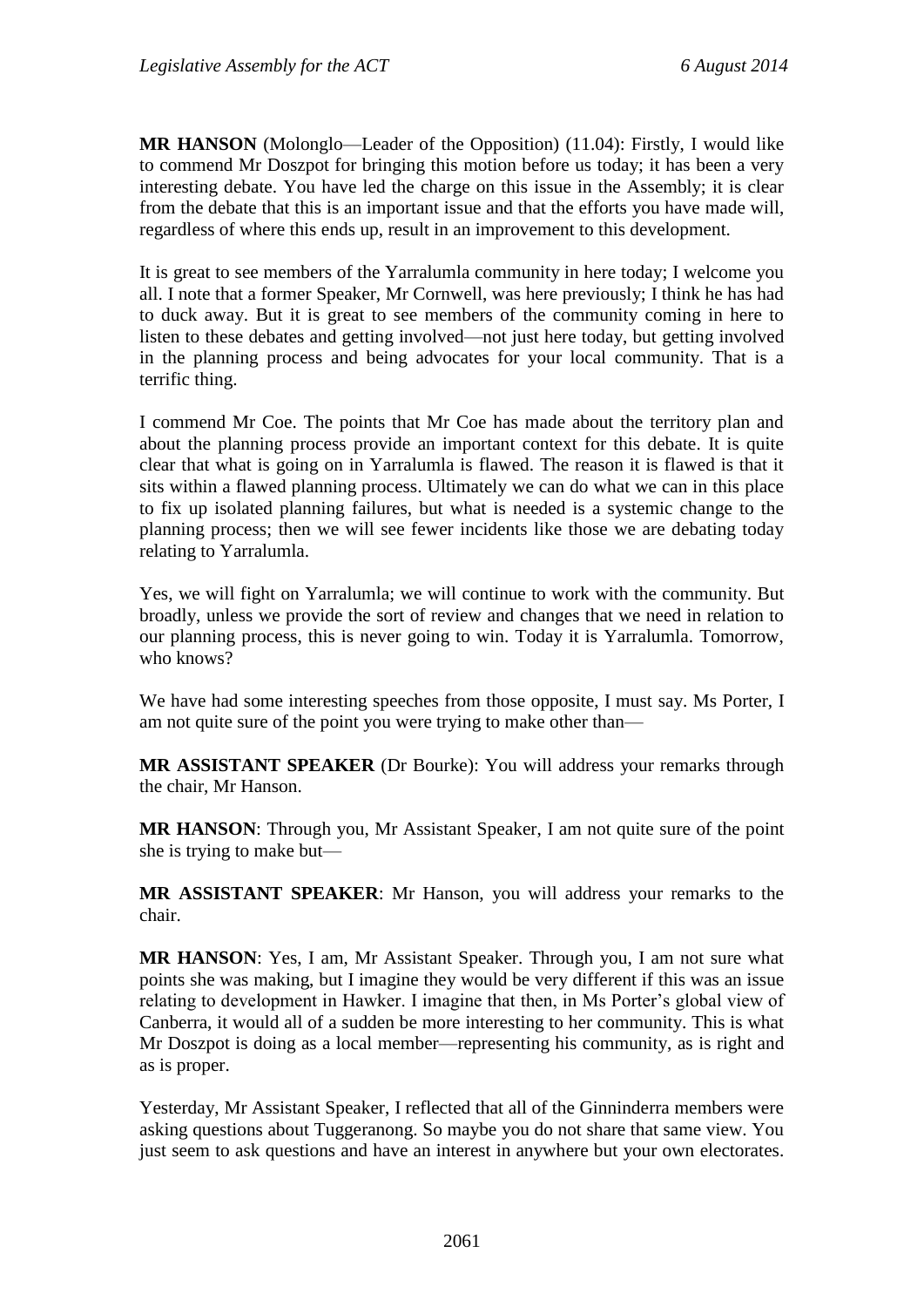Maybe that is just an indication of a difference in approach. We on this side actually represent our communities of interest rather than just doing what our ministers tell us to do.

I am not sure if Mr Rattenbury's speech was made in his role as a Green or in his role as a member of the government; I do get confused. But it is quite clear that Mr Rattenbury is not having a good day. I am not sure what the problem is, but this has got under his skin. He should probably recognise that we have members of the community in here. Losing your cool, losing your temper on a repeated basis, does not do you any favours.

Let me go to the broader context. Let me make it very clear that the Liberal Party support urban infill and the Liberal Party support growth. But we support good planning and we support good development. It is clear from what we have heard here today that this is not it. It does not mean that we oppose development at the Canberra brickworks site—far from it. But we want to make sure that it is sympathetic to the Yarralumla community and that the development that we have when we grow our city, when we grow our town centres and when we grow our suburbs, is consistent with those suburbs and does something to enhance our amenity and not cause problems for people that live in Yarralumla or any other suburb.

Mr Barr's speech, the minister's speech, makes it clear that there have been failures here, there have been problems, and there is a long way to go. This is not the end of the process. But I am increasingly concerned that we have a perspective from this government that is to try to get as much money out of any development as they possibly can—in the words of Mr Quinlan, Mr Barr's mentor, to squeeze until they bleed but not until they die. You are trying to squeeze every drop, every dollar, out of this at the expense of good planning and at the expense of the community.

The problem is that when you have a budget laden with debt, when you have a budget laden with deficit, when you have projects that are unaffordable, like hundreds of millions of dollars for light rail, or when you are pursuing an agenda to put a big, shiny stadium in the city and put in other developments, you need the money. That is what we are seeing here—the desire from the Treasurer to fill his debt-ridden coffers with as much money as he can, ultimately at the expense of the community.

**Mr Coe**: It is a cash grab.

**MR HANSON**: It is a cash grab, as Mr Coe says, in this case at the expense of the Yarralumla community.

Let us have this development go ahead; let us make sure it is done well; and let us make sure that the community's interests are heard as we move forward with the Yarralumla brickworks, the Canberra brickworks, development.

**MR DOSZPOT** (Molonglo) (11.10): I wish to address Mr Barr's amendment, but before I get on to that, I must start by apologising if I have got under the skin of Mr Rattenbury. I must apologise if Mr Rattenbury cannot quite handle the truth, because what happened, in fact, was that Mr Rattenbury's office gave us the courtesy of calling us before we came down into the chamber to tell us that there was an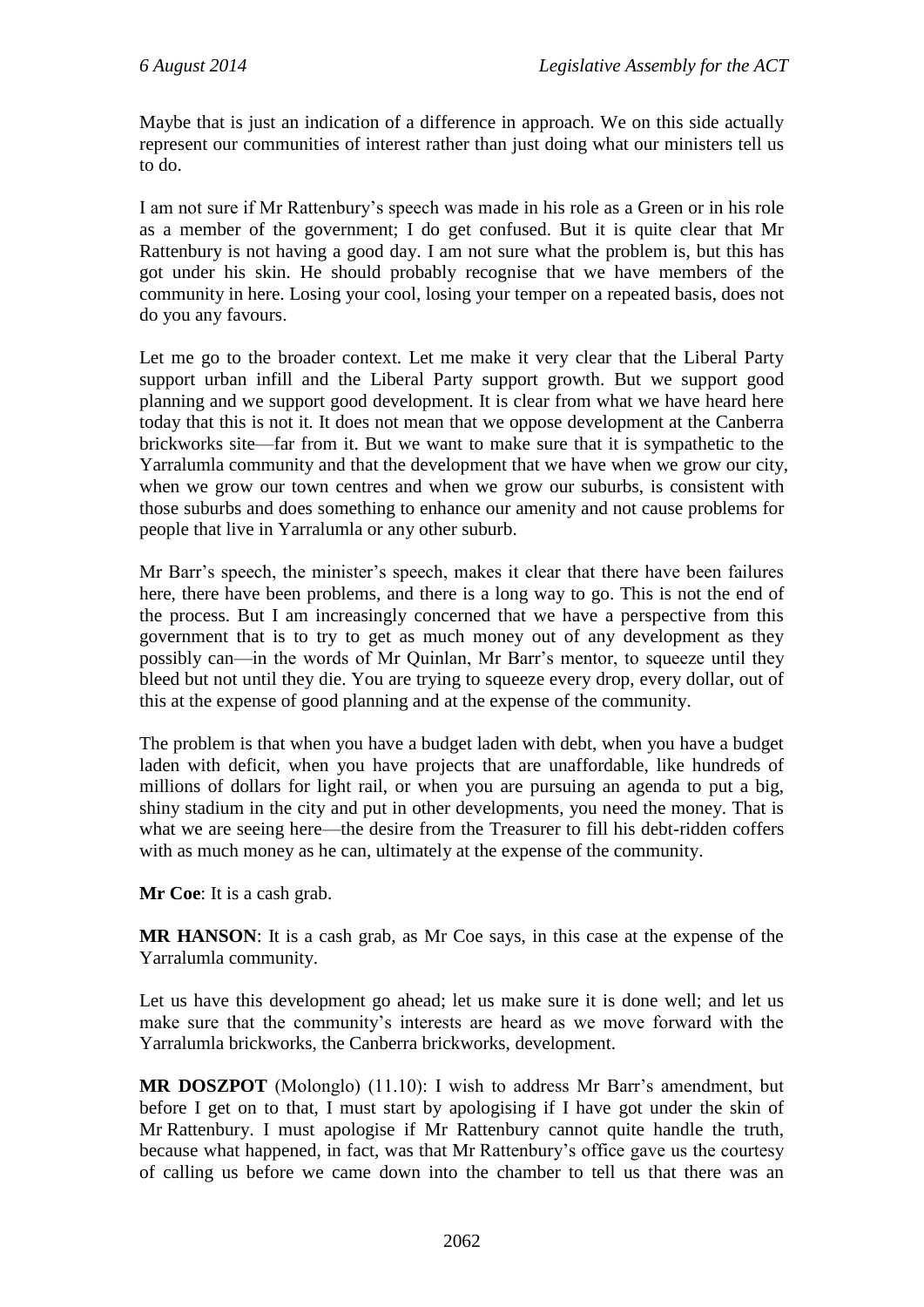amendment from Mr Barr and that Mr Rattenbury would be supporting the government's motion. That is the reason I spoke the way I did. If you cannot handle that, Mr Rattenbury, I suggest you have a talk to us earlier—

**MR ASSISTANT SPEAKER**: Mr Doszpot, please address your remarks through the chair.

**MR DOSZPOT**: I thought I was, Mr Assistant Speaker, and I am addressing them through you. Just to go back to Mr Rattenbury, you can actually correct the current stance that you have taken. You have admitted that the motion that we brought before this Assembly, through you Mr Assistant Speaker, carries a lot of the wishes that the community has brought to our attention. And that is correct. Our motion is based very much on community consultation and what the community has identified. We as an opposition have to keep the government under scrutiny. That is our task. That is all we are doing, but we are doing it with the knowledge of what the community wants.

There are eight members of the government in this chamber and there are eight members of the opposition. Mr Rattenbury stands across this divide as a member of the government. He has often had the opportunity over the last two years to actually keep the government accountable, which was his promise as third-party insurance that his party offered to this chamber.

Mr Rattenbury has the opportunity this morning to actually back a motion that he agrees with, but it appears that he agrees more with the government which actually has deleted some very minor parts of the motion. Through you, Mr Assistant Speaker, the ball is in Mr Rattenbury's court and I invite him to change his mind. I think it is a measure of a man that he can see that the community has voiced their concerns. We have simply repeated the concerns of the community.

We ask you to join us in supporting the motion that we are putting before this government, which is not all that different to what Mr Barr is trying to amend. I express no lack of surprise that Mr Barr has seen fit to offer an amendment which is more semantics and theatre than substance. Equally, it comes as no surprise that Mr Rattenbury, as the ninth member of the government at this stage, is supporting his fellow travellers.

I do note, however, that in all the semantics there are some slippery non-committal words that the residents of Molonglo should take careful note of. Their own Labor MLA is not committing to improved traffic management, but that should come as no surprise. As Mr Barr indicated to me in estimates, and if I may paraphrase through you, Mr Assistant Speaker, "There, there, Steve. Don't you worry about any of that. We will look after it."

We see today how he intends to look after traffic management issues. He is suggesting that traffic management planning will give consideration to the intersection of Cotter Road and Adelaide Avenue. Mr Coe has already discussed this avenue quite extensively. As we all know, giving consideration to the intersection of Cotter Road and Adelaide Avenue is code for, "We will not commit, but we will pretend we are listening." However, I do thank everyone who has spoken on this motion today. I thank Mr Hanson for his constant support of our work in this area.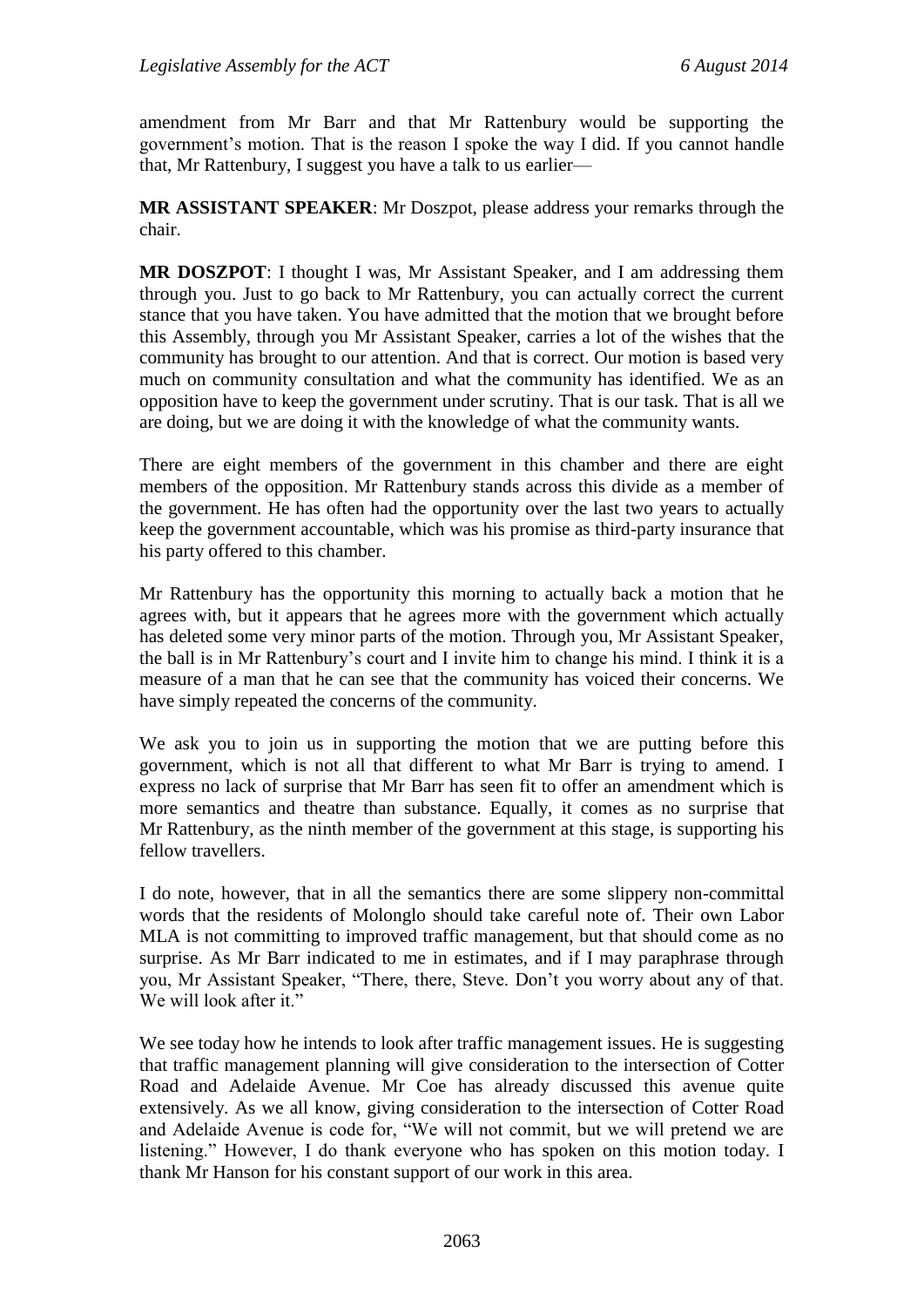I particularly want to thank my colleague Alistair Coe, who is without doubt the most knowledgeable person in this Assembly on Canberra planning and development matters—more than any other member here. He does not live in Molonglo. Indeed, he does not live anywhere on the south side of Canberra. So he cannot be accused of being a nimby as those on the other side of the chamber and their supporters in the Canberra press are so willing to sledge when anyone dares to question flaws in their magic pudding arguments.

Mr Barr is at pains to tell us that this is not a Yarralumla issue. It is an across-Canberra issue. I could not agree with him more. His own constituents would want to point this out to him in person. If only he found the time to come to any of the many local community association meetings in his own electorate, Mr Barr would hear this for himself. Mr Barr is confident that his plan is the plan we need to go with. But equally his predecessor in the portfolio, Mr Corbell, was of the belief that the earlier plan was the plan. Mr Barr said he has no doubt the proposed housing could be sold "five times over".

Let me draw your attention again to the current vacancy rates in the inner south. There are 3.4 per cent higher vacancy rates in the south of Canberra than Canberra overall and the national average. That is before Lawson, Wright, Moncrieff and Denman housing comes on the market. This plan, as it currently stands, does not even follow the advice of its own consultants in respect of necessary road infrastructure, the need for preservation of the historic elements of the area and the building density and height.

Is it any wonder then that there is such cynicism and such concern about what might be next? Is it any wonder that residents have been so diligent in seeking out more information? It is this lack of transparent consultation that has driven their thirst for knowledge. Mr Barr, when community groups have lodged FOI requests to access information that should be easily and openly available, one has to wonder what it is the government is trying to fudge or avoid by not granting these FOI requests.

None of the community groups that I have spoken to is opposed to development. They know Canberra needs to grow. They just want to be sure that it grows appropriately and that their concerns and issues are taken into account. I received recently a letter that underscores what the community is seeking on the issue, and that is balance. I will quote from the correspondence that I received:

As a long time resident of … Yarralumla, I am writing to express … my interest and concerns re the proposed development plans … This development proposal provides a unique opportunity to use the land resources wisely, to be an attractive healthy living space for the future … Residents strongly wish to be part of this planning process. Many of us have a love and special connection to this place.

"Strongly wish to be part of the planning process"; that is no nimbyism. That is love for and pride in one's community. Canberrans regularly suffer through the slings and arrows of people outside the territory. They do not expect it from their own representatives.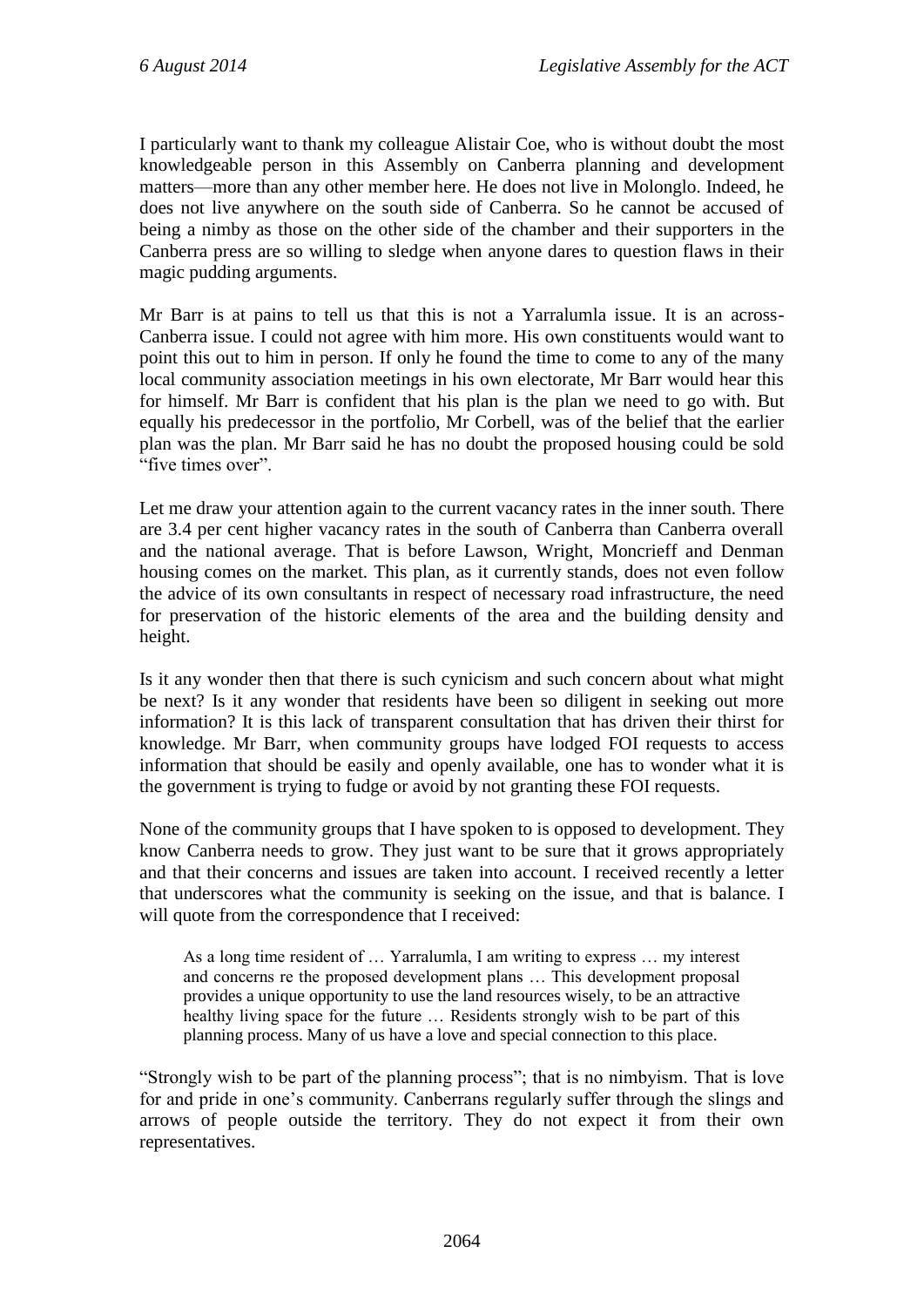In closing, we cannot support Mr Barr's cosmetic alterations to the motion—his amendment to the motion—and we certainly commend the motion that we put before this Assembly as is. We ask Mr Rattenbury to consider supporting what the motion stands for and what the community is asking for.

Question put:

That the amendment be agreed to.

The Assembly voted—

Ayes 9 Noes 8

| Ms Gallagher<br>Mr Gentleman<br>Ms Porter<br>Mr Rattenbury | Mr Coe<br>Mr Doszpot<br>Mrs Dunne<br>Mr Hanson | Ms Lawder<br>Mr Smyth<br>Mr Wall |
|------------------------------------------------------------|------------------------------------------------|----------------------------------|
|                                                            | Mrs Jones                                      |                                  |
|                                                            |                                                |                                  |

Question so resolved in the affirmative.

Motion, as amended, agreed to.

#### <span id="page-28-0"></span>**Asbestos—loose-fill insulation**

**MR HANSON** (Molonglo—Leader of the Opposition) (11.23): I move:

That this Assembly:

(1) notes:

- (a) between 1988-1993, the Commonwealth inspected approximately 65 000 Canberra homes for the presence of loose-fill asbestos and identified 1049 had loose-fill asbestos insulation sprayed into ceilings by a building operator called Mr Fluffy;
- (b) in a \$100 million program, the Commonwealth removed loose-fill asbestos from the ceiling cavity of the identified Mr Fluffy houses;
- (c) it was believed at the time that the remedial action taken by the Commonwealth had removed any potential future health impact from loose-fill asbestos installed by Mr Fluffy;
- (d) it is now known that some Mr Fluffy homes were not identified and not remediated in the 1990s;
- (e) it is now known that asbestos fibres are still in the wall cavities and subfloors of a number of remediated properties and, in some cases, have been detected in living spaces, on furniture and on clothes;
- (f) ACT WorkSafe have issued prohibition notices meaning some families have been forced out of their homes immediately and indefinitely;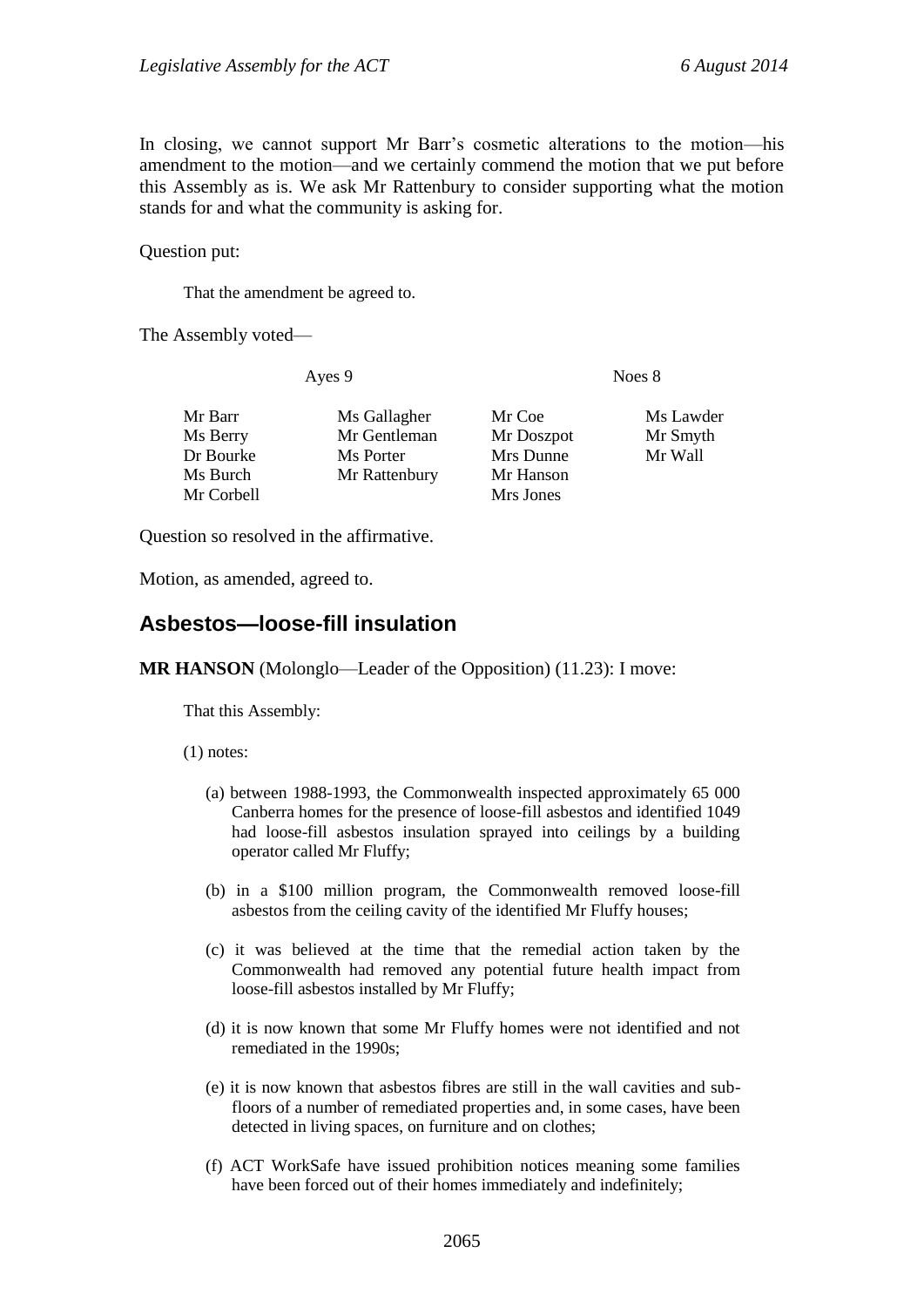- (g) on 25 June the Canberra Liberals called on the Chief Minister and government to allocate \$5 million for families who are facing crisis situations as a result of having to leave Mr Fluffy affected properties;
- (h) with the support of the Canberra Liberals, the ACT Government has approached the Commonwealth Government to attempt to negotiate a comprehensive solution to the on-going financial and health risks posed by the Mr Fluffy houses and the ACT Government has now allocated up to \$10 000 per household in emergency funding for affected households in addition to waiving certain fees, and has established a Taskforce to administer the program;
- (i) the Taskforce is falling behind on their published deadlines for contact and follow-up of residents;
- (j) many homeowners and residents are in very difficult and distressed circumstances; and
- (k) the effective and determined efforts of Ms Brianna Heseltine and the members of the Fluffy Owners and Residents' Action Group; and
- (2) calls on the ACT Government to:
	- (a) adequately resource the Taskforce to enable it to contact residents and progress programs within the Taskforce's own stated timelines;
	- (b) report to this Assembly on progress with updates quarterly from 25 September 2014; and
	- (c) continue to support a bi-partisan solution to provide compassionate support for affected home owners.

Before I start, I make the point that there have been discussions about this motion between me, the Chief Minister's office and Ms Porter, because her motion appearing on the daily program is very similar. The intent is very much the same. In the spirit of cooperation on this issue we have had discussions, and we will just be dealing with my motion today. There will be an amendment moved by Ms Porter which will reflect essentially the intent of both motions and then we will be, as I understand it, supporting that amended motion but not moving Ms Porter's. I think it is a good thing for the people involved in this issue and for the broader Canberra community that we have essentially one voice coming out of the Assembly on this issue. I certainly thank the Chief Minister's office and Ms Porter's office for their cooperation in that regard.

I will start with a bit of history about what has happened and what has caused us to be at this point today. Before 1979 over 1,000 homes had loose-fill asbestos insulation sprayed into the ceilings by an operator known as Mr Fluffy. The form of asbestos used was ground into a powder and could easily become airborne, and it then becomes a serious health risk if it is inhaled or ingested.

Between 1988 and 1993 the commonwealth inspected approximately 65,000 Canberra homes built before 1980 for the presence of loose-fill asbestos, and certificates of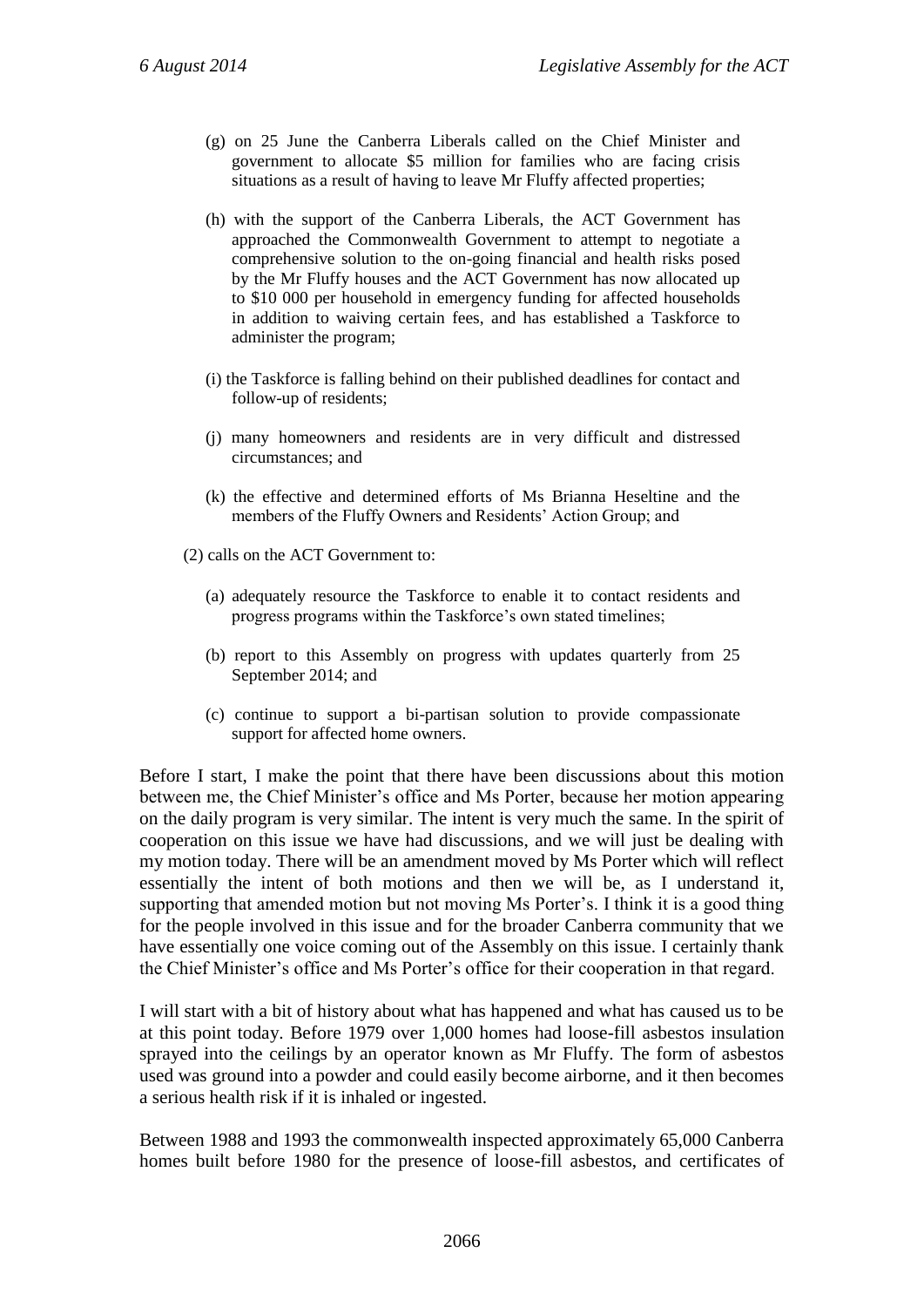inspection were issued for those homes. The commonwealth loose-fill asbestos insulation program identified 1,049 so-called Mr Fluffy homes.

In a \$100 million program, the commonwealth then removed or attempted to remove the loose-fill asbestos from ceiling cavities, under the houses and from accessible wall cavities of those identified houses. It is known that at least four homes were not identified as part of that process and were not remediated in the 1990s, including the house known as the Downer house.

The problem was believed by the general public to have been fixed and that the remedial action taken by the commonwealth had removed any potential future health impact of loose-fill asbestos from Mr Fluffy. Certificates stating that properties had been treated and cleared of asbestos by the commonwealth program were then taken as an assurance that those properties were safe. Since the 1990s owners and tenants have relied on those government-issued certificates. Despite the commonwealthfunded clean-up program, asbestos fibres are still, however, in the wall cavities and subfloors of most of the remediated properties, and in some cases asbestos fibres are now in household living spaces.

The ACT government has evolved its understanding and become aware of this emerging problem. In 2005 the ACT government commissioned the ACT asbestos task force report. As a result of that report Mr Fluffy home owners were sent a letter by ACTPLA co-signed by that task force. In that letter home owners were advised regarding undertaking additions or alterations.

There was then the issue of the Downer house, which is one of those houses that had been missed. In the demolishing of that house inspections were done. They were done forensically, and identified that the loose-fill asbestos would have essentially got into the cavities and would not have been removed adequately through the commonwealth program.

On 18 February this year the government sent letters to most affected home owners as a reminder that it was likely that some insulation material remained in the Mr Fluffy homes. I would note, though, that those letters were sent to generic addresses. Not all letters reached home owners, or particularly tenants—those who were renting the properties. After February many home owners continued to live in houses, unaware of the health risk posed by the loose-fill asbestos.

During 2014, as a result of inspections of some Mr Fluffy houses, ACT Worksafe have issued prohibition notices, which means that some families have had to be forced out of their homes after being told asbestos had made it unsafe for them to stay. Affected residents have been trying without success between 18 February and June to get a substantive hearing from the government.

I commend Mr Smyth for the work he did in liaising and engaging with the affected residents. Indeed, I would like to take this opportunity to commend Brianna Heseltine, who I think all of us know now, on the work she has done with the Fluffy Owners and Residents Action Group. Her efforts in lobbying both sides of this chamber, and, indeed, the federal government, have been very effective in making sure that we as politicians have responded to the needs of those affected by Mr Fluffy.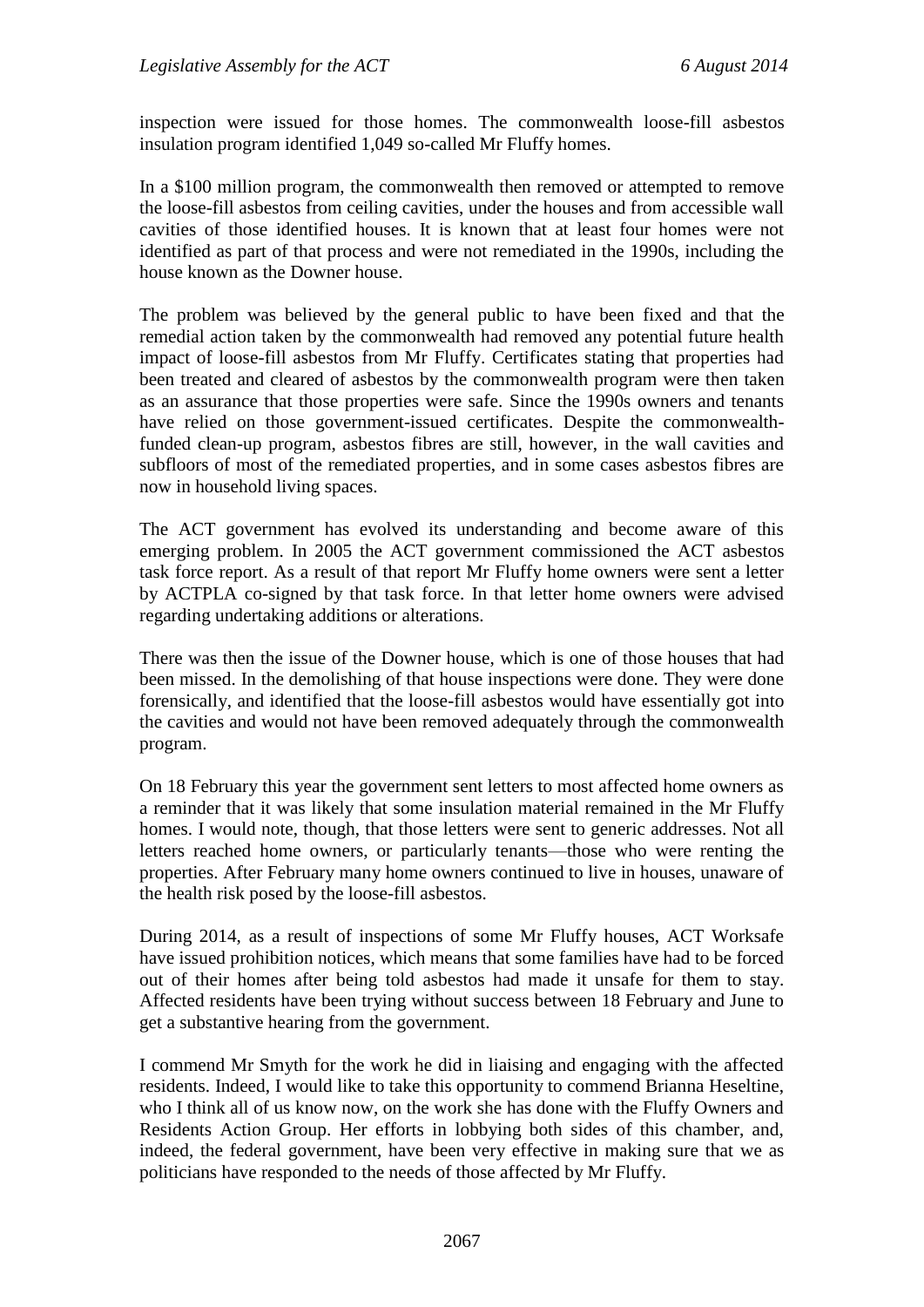On 24 June the Canberra Liberals called for the Chief Minister and the government to allocate \$5 million to families who are essentially in crisis situations as a result of having to leave Mr Fluffy affected properties. We also called for a freeze on rates and land tax for those affected properties. Later that day—coincidentally, I am sure—the government created the asbestos response task force. It has allocated—this was later in June—up to \$10,000 per household in emergency funding for affected households, counselling services, waiving of certain fees on building file searches and so on, and some other support. Certainly, from this side of the chamber, we welcome that support. It is good to see that that is now rolling out to affected families.

The other issue, as I mentioned before, was that not everybody had been informed of what was going on. On 29 June we called on the government to inform everybody who was a home owner by certified mail that they had an affected property. The government has now done that, and as far as I am aware everybody affected has now been informed. I welcome the government's response to that. I have met with the head of the task force, Mr Kefford, on this issue and there is a good line of dialogue so that we can approach that task force to let him know where there are gaps in information or where residents are not getting everything that they need.

The commonwealth clearly has a role here. I think that is a unanimous view within this Assembly. The reasons for that have been outlined pretty comprehensively. We will need the support of the federal government to resolve this issue permanently, and that is certainly what we are all seeking. The federal government has a significant role to play. There is indeed an MOU dated from 1991. Although its legal status is unclear, it is clear that that there is, without question, a moral responsibility with the federal government to come to the assistance of the families who have been affected.

I note that the Chief Minister has met with Senator Abetz on this issue. All of our federal members, Liberal and Labor, have met with Senator Abetz. Brianna Heseltine has met with Senator Abetz. Certainly, I have spoken to Senator Abetz. I think it is a very good thing, and a very important thing, that the ACT community, those from the houses affected and all of us from all three parties in this place have the same consistent message for the federal government, because this is a community problem. This is not a problem on which any of us has any desire to play politics. We need an outcome for the families.

Let me now turn to that, because it is important that we recognise the impact on the families. I am sure that many of us have received representations from people who have been affected. Certainly, in my case, I know personally half a dozen or more families who have been affected by this. I think all of us can probably say, "We are only through luck not in their shoes." I bought a home in Weston Creek that would have been right in the zone for Mr Fluffy. If I had seen a certificate from the commonwealth saying it had been cleared, I do not think that would have stopped me buying the property I am in. Equally, any of us in this building here could be in the same circumstances as many of the affected families.

At this stage about 400 houses have been inspected out of the 1,049 and, to date, as I understand it, 27 families have been displaced from their homes. You can understand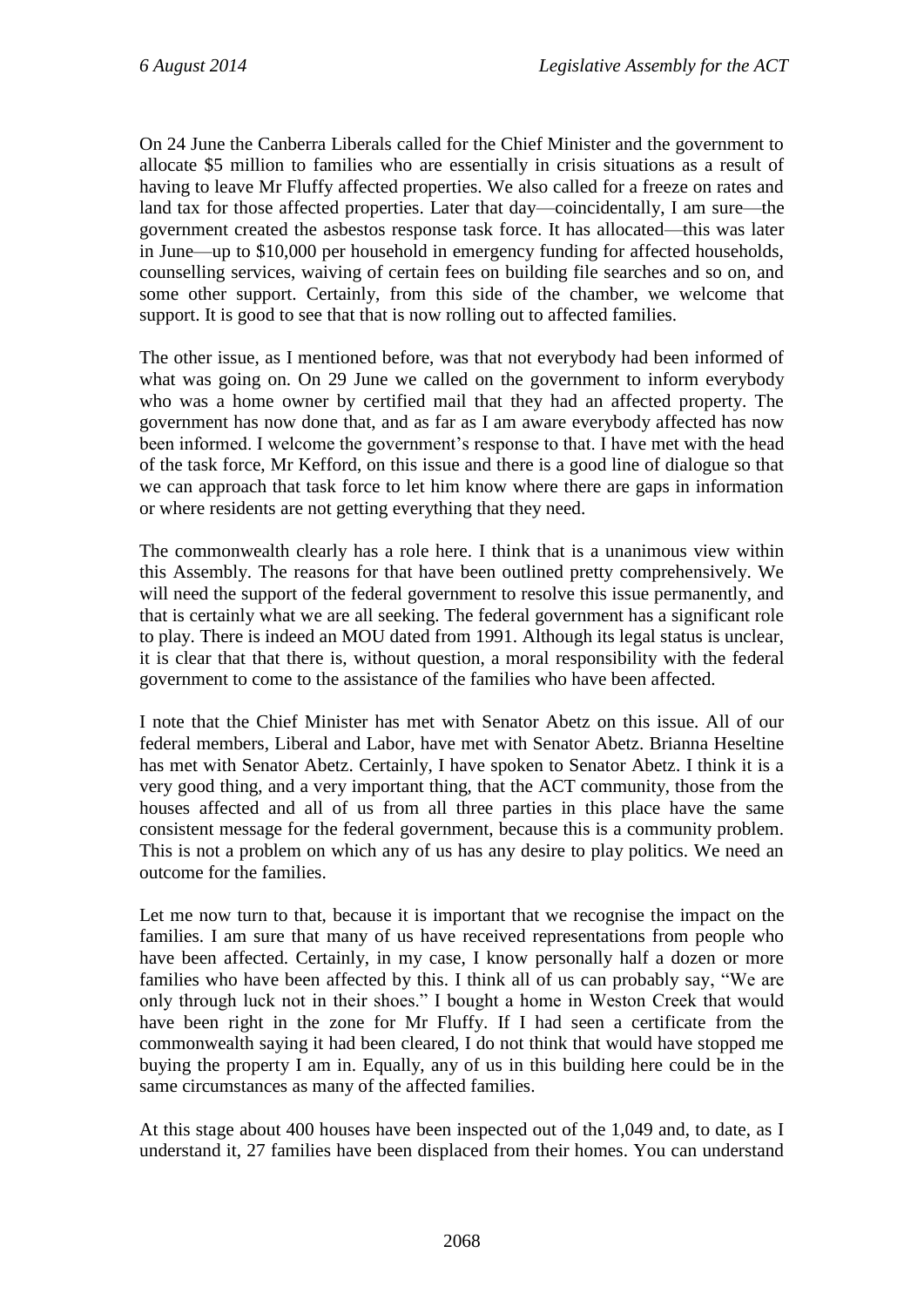the enormity of being displaced from your home. Potentially, now, your house is going to be demolished. You will not be able to return to that home. You are moving into temporary accommodation with only the clothes that you stand up in. All of your possessions in some cases may have been lost, and you are now living in cramped conditions in a motel, perhaps, or staying with friends and family while your house is being treated or demolished.

All of the families affected are concerned about their health impacts—what this means for themselves, what this means for their family, what this means for their children. All of them are concerned about the financial impacts. What does this mean for them financially, because for most Canberrans, their home is also their financial future?

More broadly, and not just for the ones that have been displaced, I think these issues affect everybody still in their homes. Indeed we have been told so many different stories about people who are living in these homes now while not knowing what the future holds for them. That is a very disturbing situation.

That is why the Chief Minister announced the counselling support. I think that was a great initiative, because many of the people I have spoken to are under tremendous stress. They are not clear about what their future holds or what repairs they can do. What about the tradespeople that have visited, what about extensions that have been done and what about people living in and renting a Mr Fluffy house? What does that mean? What is the issue with the resale of that house? Will their house be demolished, and so on? We have all had conversations with people, so we understand what the implications are.

Ms Gallagher yesterday said that it would appear that these houses will need to be demolished. I support that view. That probably is what is going to have to happen if we are going to resolve this in the longer term. I certainly share the Chief Minister's view that we need to resolve this once and for all. This is not something that we want future residents and future parliaments to be having to deal with.

There are issues with the rollout of support through the task force. I understand that this is a complex, difficult issue and that the task force are working extraordinarily hard. They are doing everything they can to support those families. But it is clear, based on my conversations with a number of families and, indeed, from some of the messages, such as message No 4 that was put out by the task force themselves, that they are falling behind in some of that work. In particular, as I have outlined, families are at a point where they are needing information in a timely fashion, they are worried, they are confused and they want as much certainty as we can provide them.

There are instances where the task force have said, "We will get back to you in a couple of days," and they have not. It has been a couple of weeks, and in some cases not at all. I am not in any way criticising the task force. What I am saying is that we would support the government with respect to the resources provided to that task force. Particularly during this surge period when a lot of families are registering and when there is an information vacuum, if the government can support that task force by providing extra personnel, I think that would be a good thing and they would have the opposition's full support in doing that.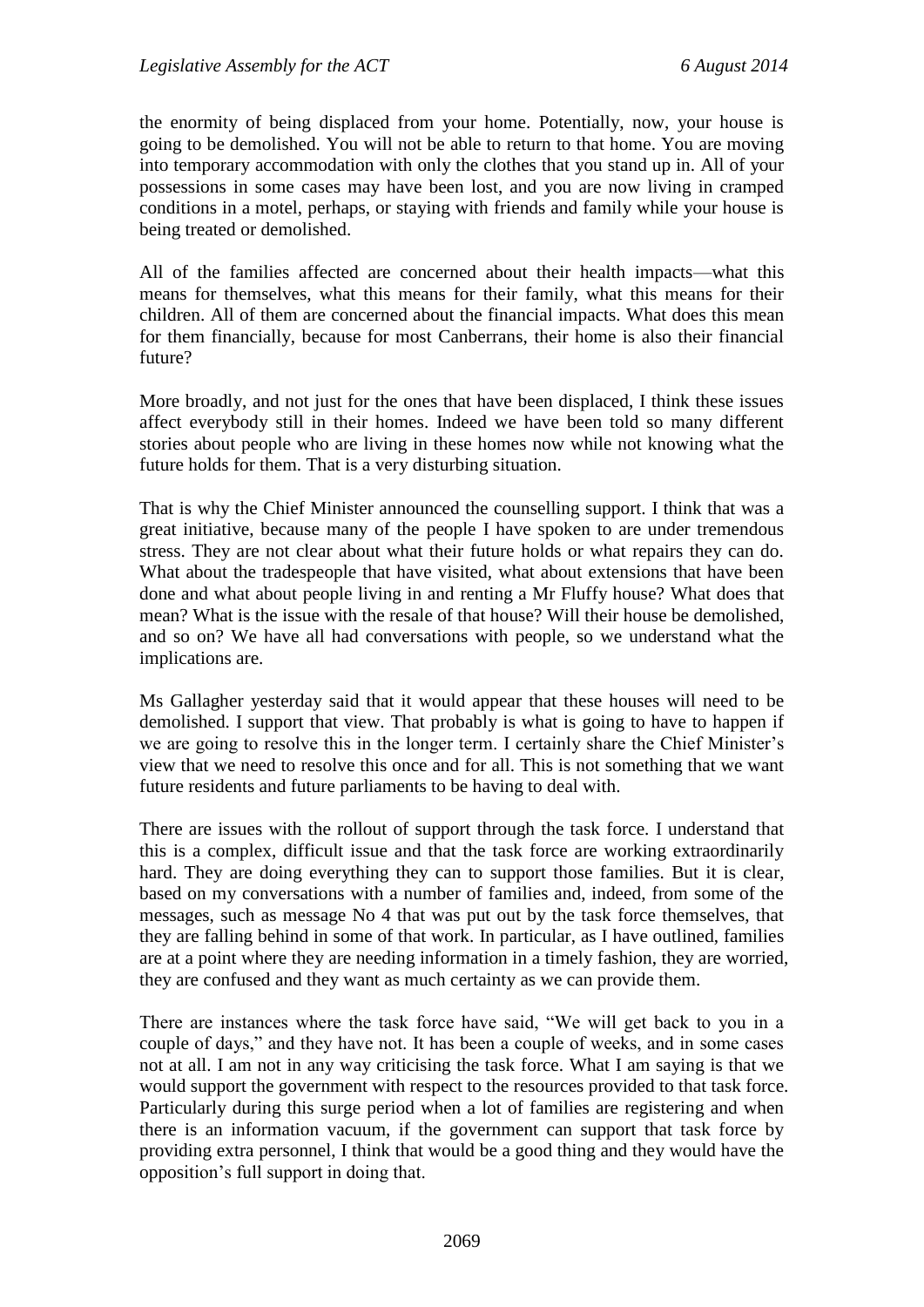I would like to refer to some of the personal stories that we have heard to put a human face on this, but in closing I commend my motion, indicate that I will be supporting the amendment and say that I think it is important that we all continue to work together to get a resolution for the affected families.

**MS PORTER** (Ginninderra) (11.39): I thank Mr Hanson for moving the motion about this very important matter today As Mr Hanson said, I will move an amendment to Mr Hanson's motion. That amendment has been circulated, and I move:

Omit all words after "(1) notes", substitute:

- "(a) that over 1000 ACT homes are affected by a particularly dangerous form of loose fill asbestos which was pumped into roof spaces between 1968 and 1979 by a firm known as 'Mr Fluffy';
- (b) the enduring legacy of this action, which took place while the Commonwealth was responsible for the ACT;
- (c) that many affected homeowners and residents are in very difficult and distressed circumstances;
- (d) the unsuccessful attempt at remediation under the Commonwealth designed program which crossed over the period during which self-government was instituted;
- (e) the pressing need to deal with this legacy of the Commonwealth's management of the ACT, which led the Government to establish the ACT Asbestos Task force on 25 June 2014; and
- (f) that, since the establishment of the Task force, there has been a coordinated response to focus on:
	- (i) supporting the families who have found that they are living in a 'Mr Fluffy' home by administering the Government's financial assistance package, including support for emergency accommodation and other expenses for those forced to leave their homes;
	- (ii) providing affected home owners and residents with up-to-date information about health risks and how to access support services;
	- (iii) building an information base to share with affected households, tradespeople, the property industry and the broader Canberra community; and
	- (iv) preparing advice on sustainable and practical long term solutions to the 'Mr Fluffy' legacy;
- (2) notes that the Chief Minister met with the Commonwealth Employment and Public Service Minister, Senator Eric Abetz, on 10 July 2014 and reached agreement that the Commonwealth Government would work with the ACT to respond to the issue of 'Mr Fluffy' within the ACT community;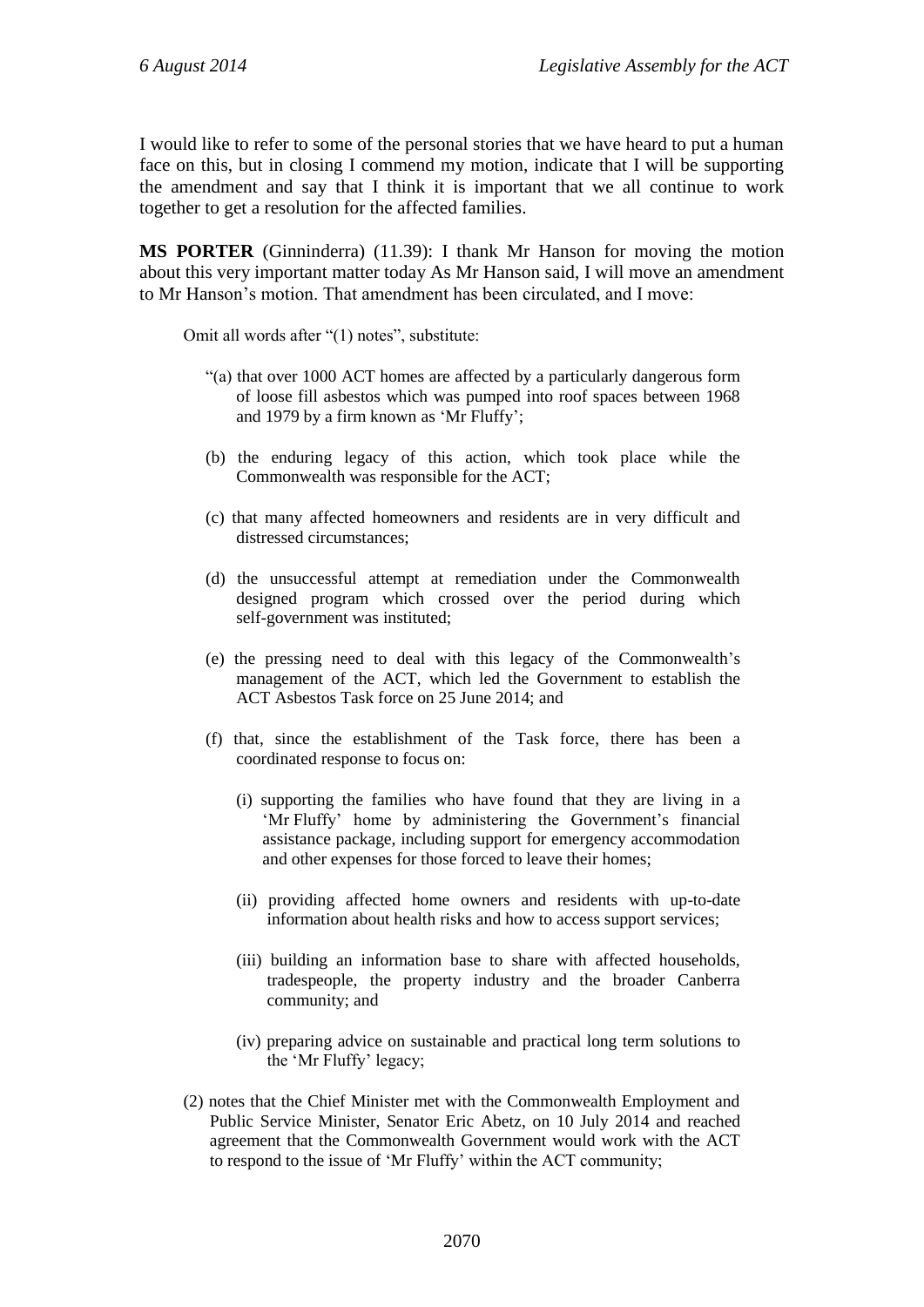- (3) acknowledges the support extended to the Government to resolve this issue from the Canberra Liberals, the ACT Greens and all ACT Federal members of parliament;
- (4) acknowledges the effective and determined efforts of Ms Brianna Heseltine and the members of the Fluffy Owners and Residents' Action Group;
- (5) calls on the Chief Minister to continue to work with the Commonwealth Government on an urgent basis to reach an agreed long term and collaborative solution to this issue, examining the expert advice of both governments' agencies to determine what measures are required to render affected houses safe;
- (6) provide this Assembly with regular updates; and
- (7) provide adequate resources to the Task force to enable it to provide the support and technical advice required to achieve a lasting and permanent solution for affected home owners.".

There can be no doubt as to the personal, emotional and financial impact that over 1,000 families in our community now find themselves dealing with, as Mr Hanson outlined in talking to his motion. There can also be no doubt as to the serious challenge that faces our government to determine the dimension of the health and safety problems posed by Mr Fluffy homes and the need to work with the commonwealth government to find a lasting solution to this extremely difficult issue.

From the outset, I think it is important to note the government has made it clear it is committed to finding a long-term solution for the owners and residents of Mr Fluffy homes, and this is our goal and our focus. Following the Chief Minister's statement to the Assembly yesterday, members are aware that before they were banned asbestoscontaining materials were routinely used in the construction of Canberra homes and are commonly found in areas including eaves, roofs, wet areas, fences and pipe lagging. However, there is a subset of some thousand Canberra homes that are additionally affected by a particularly dangerous form of asbestos that we have all come to know about. Unfortunately, this is pure, raw asbestos pumped into roof spaces between 1968 and 1979 by a firm known as Mr Fluffy. This issue presents a continued threat to the affected families, and is a complex social, economic and logistical challenge to solve.

It is now clearly evident that the commonwealth's original attempt at removal and remediation of these houses in the 1980s and early 1990s that Mr Hanson outlined did not work. Two decades on, Canberra families still have raw, pure asbestos fibres inside their homes, as we heard from the Chief Minister yesterday—in their wardrobes, on the tops of their fridges, and in their heating ducts, living rooms, and bedrooms.

For a thousand families in the ACT, their houses have transformed overnight from homes where memories were created and life savings spent to contaminated buildings. Older Canberrans are asking is it safe for their grandchildren to visit them in their houses and how they explain that to them if they cannot. It is a very difficult situation, I think everyone will agree.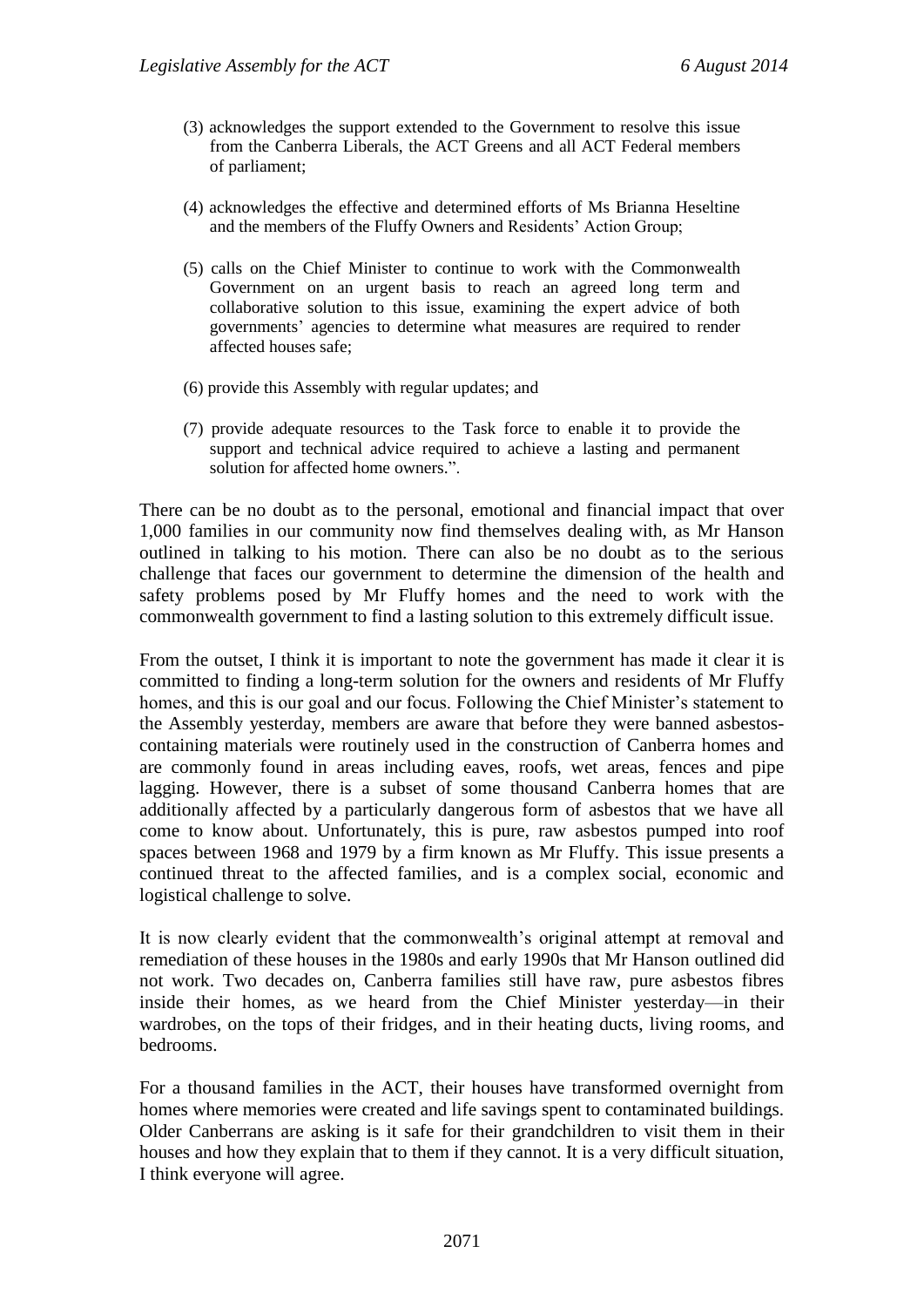Many middle-aged Canberrans are questioning what exposure they may have unwittingly subjected themselves and their children to when they did their DIY renovations over the years. Many homebuyers are now asking what they have gotten themselves into and how they will get out. As Mr Hanson says, all of us could have been affected in this situation. We cannot underestimate the impact on our community, and I think we all agree.

As we know, a key and important response in addressing the complex challenges raised by Mr Fluffy homes has been the government's creation of the asbestos response task force. Current home owners and tenants who have registered with the task force are being assisted to arrange asbestos assessments, understand the ramifications of positive asbestos assessments, organise remediation work, access the government's assistance packages, and liaise with other government agencies and industry.

In addition to the practical support and advice the task force is providing to affected families, the ACT government is providing an emergency support package for those who are forced to leave their homes following advice from the asbestos assessor. Assistance payments are being received by affected families and are making a difference.

As outlined previously, the purpose of these funds is to cover costs of emergency accommodation and other necessities such as food and clothing as well as remedial work. The emergency support package is a grant, as the Chief Minister said yesterday, of up to \$10,000 per household for those people advised by an asbestos assessor to leave their homes, and the package cap is increased by \$2,000 for each dependent child residing in one of these homes.

For those people who have left their homes on the advice of an assessor, the ACT government is also deferring rates for the period of time the owners have had to vacate. For people who are still residing in the house but who, following the advice of the asbestos assessor, have been required to destroy contaminated items such as clothes and soft furnishings, \$1,000 will be available.

In addition to practical impacts on affected families, there are health impacts, of course, both physical and emotional. Distress and anxiety are an understandable and normal response to finding out about the presence of loose-fill asbestos insulation in homes. This anxiety may be due to concerns about the health impacts of exposure or it may be related to other issues, such as current accommodation or financial concerns.

While most people may find themselves able to adapt in some way to this initial, very real emotional distress and manage their initial response with the support of family and friends, there is obviously a need for extra help and support. That is why the task force has been working closely with the Chief Health Officer, the ACT Medicare Local and ACT Health to ensure that people are provided with up-to-date information about health risks and how to access support services.

Members will be aware that as part of the ACT government's emergency support package the Chief Minister announced a partnership between the ACT government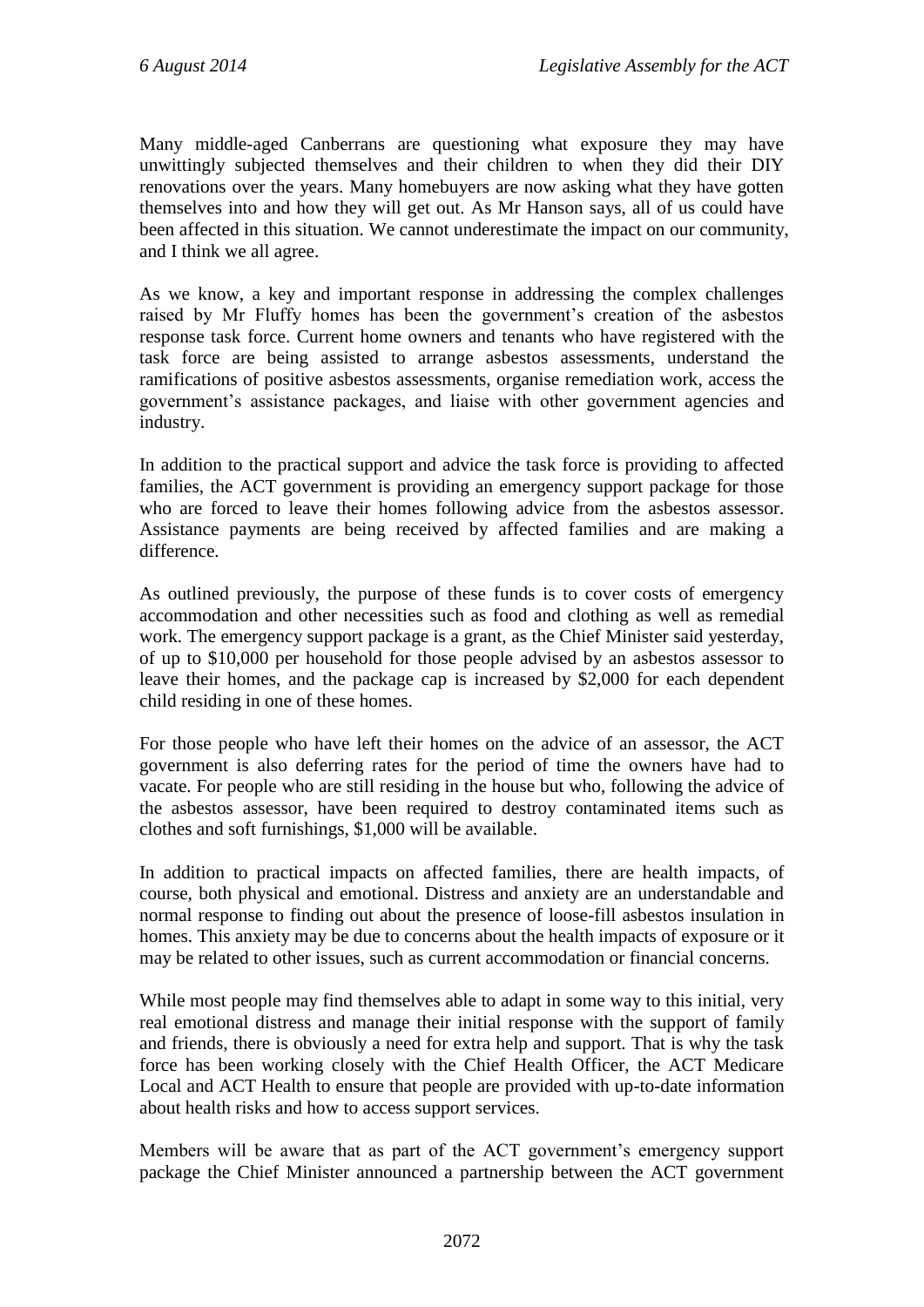and the ACT Medical Local to ensure there are no out-of-pocket expenses for affected families accessing psychological and emotional support. This support includes access to the new access program to offer support from trained coaches for those who are experiencing mild anxiety or depression and access to the health in mind program through the family doctor with any gap fee for the GP visit reimbursed to those registered with the task force.

One of the most vital and urgent tasks of the government is to provide access to experts and to provide up-to-date information to support owners and residents of Mr Fluffy homes, as Mr Hanson outlined. This communication has included hosting two community forums, most recently this past Sunday at Hawker College. A previous forum was held on the south side, at Namadgi School, on 17 July 2014.

These forums jointly held by the task force and ACT Health provide an opportunity for the community to discuss health issues relating to asbestos. The community has had an opportunity to ask questions and to discuss specific health-related concerns associated with asbestos exposure with panel members, including; Dr Peggy Brown, Director-General of ACT Health; Dr Andrew Pengilley, Acting Chief Health Officer; Dr Mark Hurwitz, respiratory physician; Dr Jeffrey Fletcher, Clinical Director of Paediatrics at the Canberra Hospital; and Mr Andrew Kefford, head of the ACT asbestos response task force. Approximately 250 people attended each forum, and it is pleasing that these people were able to get along. Of course the government is continuing to provide information and will welcome inquiries.

More than 1,700 people are now registered with the task force, and are receiving the weekly newsletter updates with key information. The task force regularly update their webpage and Twitter account and actively engage with the media.

This does not replace the one-to-one support that the task force is providing to those in our community greatly impacted by these issues, because nothing replaces that oneto-one communication that we know is very important, especially in times like this. This includes close to 30 families who have left their homes, often with little more than the clothes on their back, as Mr Hanson said.

It is also important to acknowledge that there has been and I believe will continue to be a bipartisan approach to addressing and resolving the issues confronting our community through the presence of Mr Fluffy homes. Mr Hanson outlined in his speech his desire that this continues to be a bipartisan approach and his support of the government in the way it is handling this matter. The bipartisanship, I am pleased to observe, not only extends to those in this Assembly but also to our federal members. Faced with such a confronting issue, it is clear we are all prepared to work together.

Finally, I would like to add my support for the work of the Chief Minister as she pursues the commonwealth government in obtaining support from them and an agreement with them about the long-term and collaborative solution to this issue, which all of us in this place agree is extremely important. I commend my amendment to the Assembly.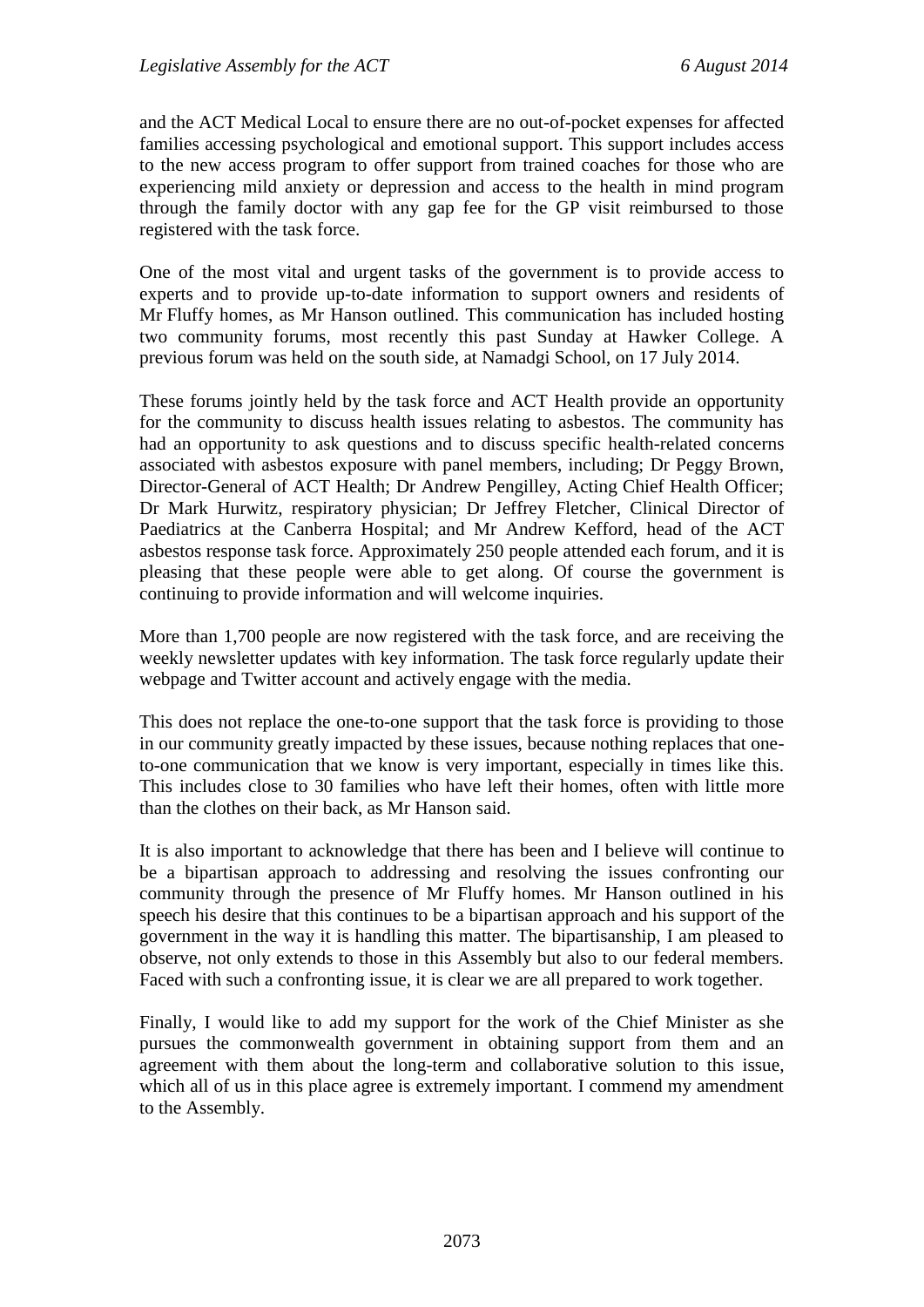**MR RATTENBURY** (Molonglo—Minister for Territory and Municipal Services, Minister for Corrective Services, Minister for Aboriginal and Torres Strait Islander Affairs and Minister for Sport and Recreation) (11.49): I thank both Mr Hanson and Ms Porter for raising the very important issue of loose-fill asbestos and the difficult challenge it presents for many people in the Canberra community, for the Assembly, and, indeed, for the federal government. I want to put on the record as the representative of the ACT Greens my strong support for a comprehensive program to address the serious problems caused by the legacy of loose-fill asbestos. I also want to put on record my sympathy and concern for the people in our community that have been affected by this legacy—individuals and families who face upheaval from their homes and who are worried about their health and finances.

Unfortunately, more than 1,000 families are currently impacted by the issue—that is the current residents in the homes—as well as an unknown number of people who have lived in these homes since the asbestos was installed. Currently 27 families have been displaced completely from their homes due to the danger that the presence of loose-fill asbestos presents.

We also should remember that loose-fill asbestos issues have also been disruptive to a range of other people in the ACT. This includes tradespeople and those working in the property sector. The impact may not be as severe as it is for those living in or displaced from the contaminated homes, but it is important as well that these people are assisted where required and certainly that they are kept informed of progress.

The issue of loose-fill asbestos has been an issue of concern for the ACT Greens for some time. It is an issue we started raising in the last Assembly through some questions put on notice. My former colleague Amanda Bresnan, for example, asked a series of questions on notice in December 2011 about Mr Fluffy loose-fill asbestos which revealed some early information to the Assembly. She asked, for example, if all residences in the ACT were covered by the federal asbestos remediation program and, if not, how many residences were not covered. She asked whether the minister could provide information about how many and which buildings in the ACT still contain Fluffy asbestos, and if the ACT government would proactively assist any residents, businesses or community groups occupying buildings that were not covered by the Fluffy asbestos removal program.

At the time, the ACT government said it considered the commonwealth removal program extremely reliable and that it provided a high level of assurance that properties identified as containing loose asbestos insulation had been remediated. Of course, we now know that this is not the case. New evidence has come to light which clearly shows the previous remediation program did not deliver a lasting solution.

In recent months, as we know, the government has developed an active response to the Mr Fluffy issue, and in my dual role as a minister in the government, I have been aware of and agreeable to that approach. The key response of the government is the establishment of the asbestos response task force, reporting to the Chief Minister and led by Andrew Kefford. I met with Mr Kefford recently to discuss the Mr Fluffy issue, and I believe the centralised task force approach is the right one in terms of coordination, administration and providing information to those who need it.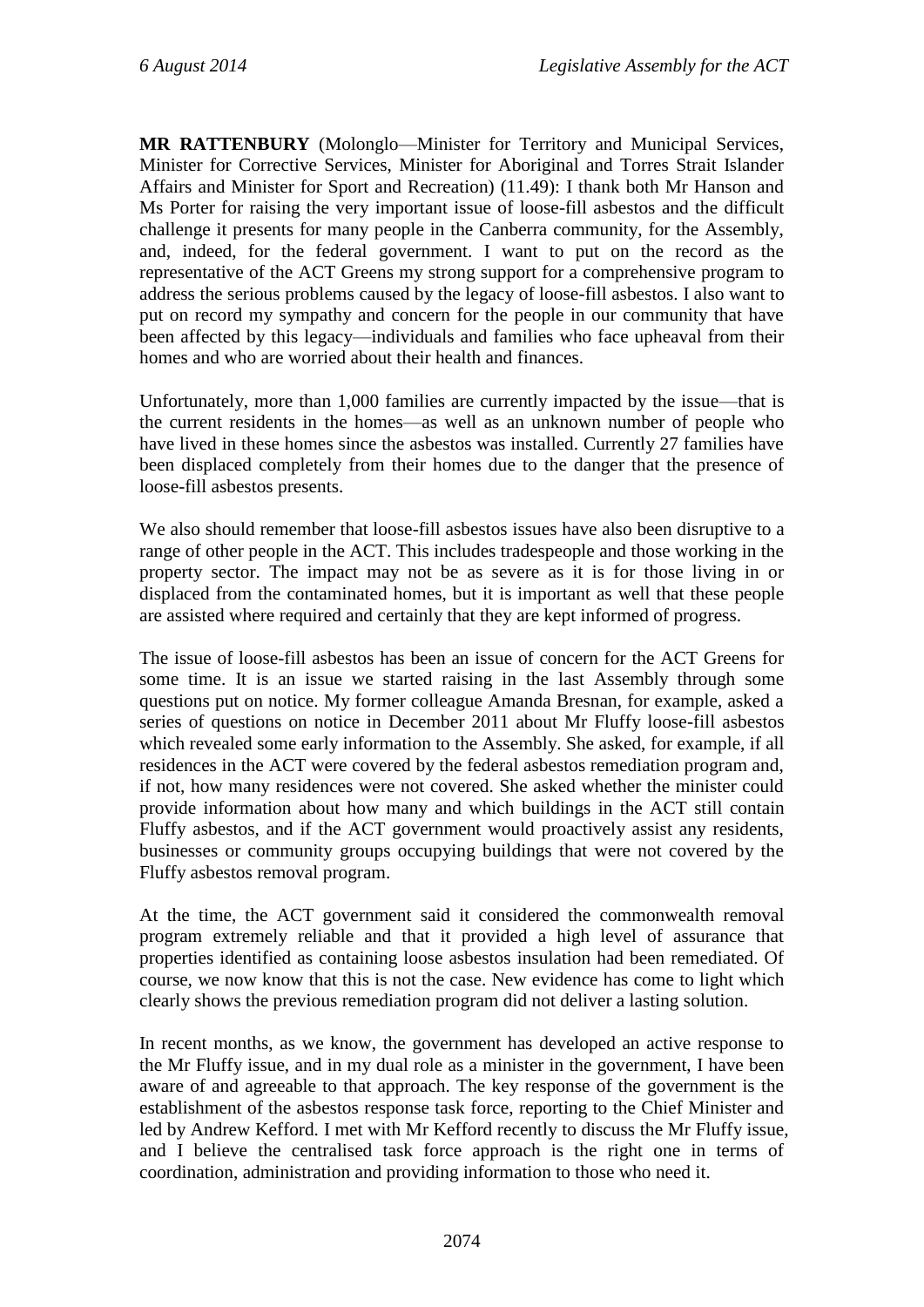As others have outlined already, the task force is administering a financial assistance package to help affected families. It is providing community information and, of course, it is providing advice on a longer term solution to this crisis. I also want to note the counselling support that the task force is providing to affected families that might need psychological and emotional support during this difficult period. ACT Medicare Local is assisting, and families will not have to pay to access relevant support programs. I believe this is an important addition to the package, as sometimes people underestimate the mental and emotional anguish and toll that people can suffer from an incident like this. The stress of displacement from one's own home or the fear and uncertainty that the family could be facing an unknown health risk can be severe.

It is clear that the federal government needs to play a major role in responding to this issue. I think it is clear to all stakeholders that the commonwealth is a key part of the legacy. It administered the ACT during the time Mr Fluffy was operating, and it was responsible for administering the remediation program which, we now discover, was inadequate in various ways. It has an obligation, most likely legal and certainly moral, to help the affected people and to help the ACT in dealing with the problems it handed down to us.

Just as my colleagues in the Liberal Party and Labor Party have done, I have taken the opportunity to update my Greens colleagues in the federal parliament on the Mr Fluffy issue and the need for the federal government to be involved. I think it is important that the Greens senators and member are apprised of the issue and are aware of the necessity of commonwealth involvement in assisting the ACT to deal with the significant legacy with which we find ourselves.

As we know, the asbestos legacy left by the commonwealth also extends to large amounts of bonded asbestos buried underground around Canberra. It is unmapped, so the territory constantly discovers it and must deal with it as it develops and builds around our city. That is another issue that would benefit from commonwealth cooperation and is an ongoing area of negotiation.

A range of very important decisions are still to be made to find good solutions to this toxic legacy, and I have no doubt that the wait for answers is torturous for those involved. However, the ACT government has made clear that it is committed to providing long-term support to affected families. It has established a community and expert reference group, similar to the one established for the bushfire task force in 2003.

I assure the Assembly and the community that in my roles as an MLA and as a minister I will be following the issue closely and doing all I can to ensure an appropriate and just outcome. I have seen the amendment that Ms Porter has proposed to Mr Hanson's motion, and I agree that it combines the two motions appropriately. I understand we have agreement across the Assembly that this is a good way to proceed, and I welcome both that collaboration and the spirit of the discussion today.

In closing, I simply observe that we have much left to do on this issue and that we all need to keep a very clear focus on it so we can deliver a fair outcome, a just outcome and certainty for those people who are affected by this issue.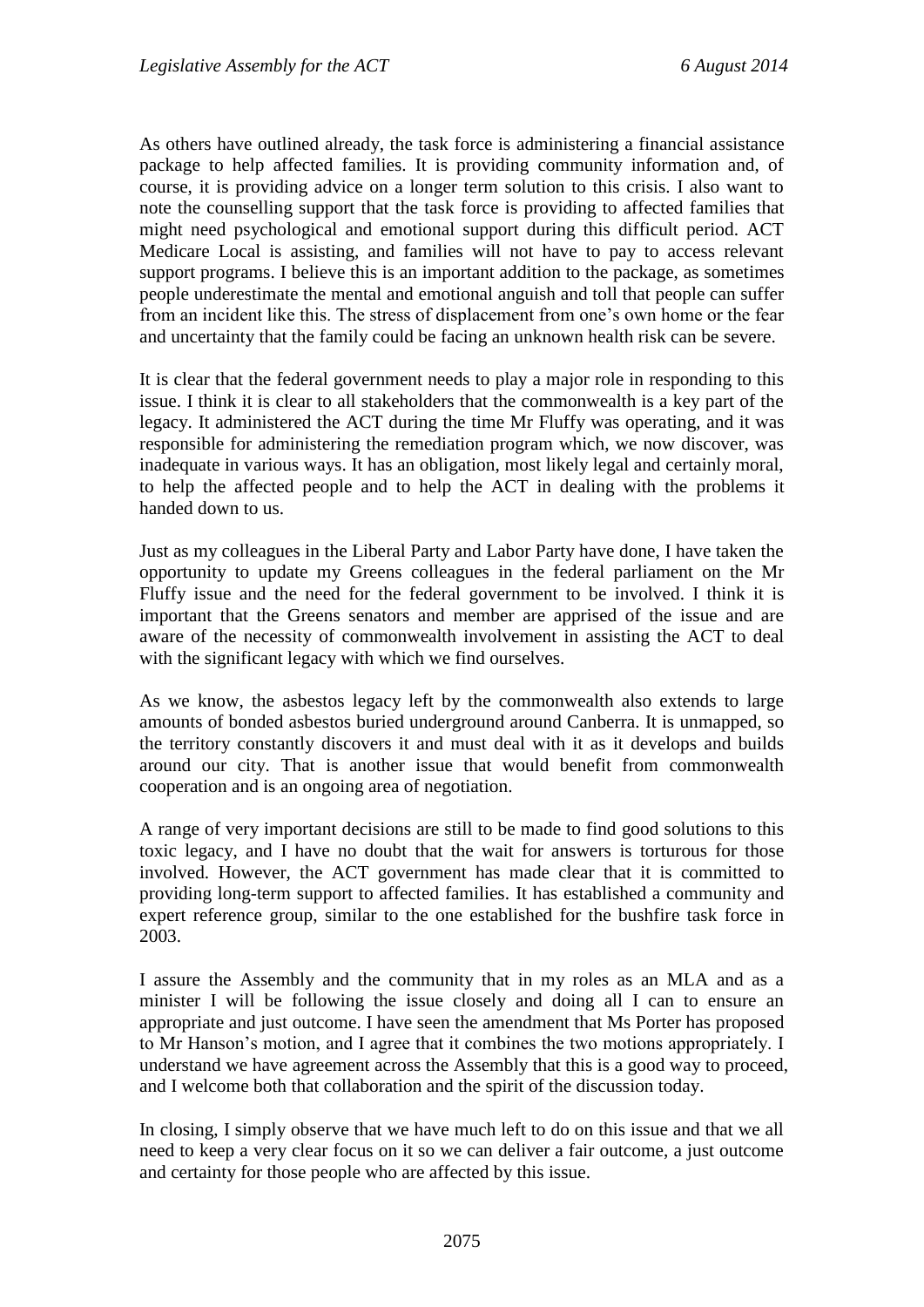**MS GALLAGHER** (Molonglo—Chief Minister, Minister for Health, Minister for Higher Education and Minister for Regional Development) (11.55): I rise to speak in support of the motion and the amendment moved by Ms Porter and, again, thank other members for working collaboratively on this, particularly Mr Hanson and Ms Porter's office, to reach agreement on a motion that all members in this place can support. As I said yesterday, I think the fact that the Assembly stands united on the response from the ACT government to the Mr Fluffy issue puts us in good stead to deal with it across the community and also in our representation to the commonwealth.

Yesterday I placed on the record a comprehensive ministerial statement updating the Assembly on the actions the government has taken to address the issue to date. I do not need to repeat the detail contained in that statement but I do want to canvass some of the issues that have been raised around capacity which confront the asbestos task force. I would like to emphasise that the government is facing a challenge we inherited on loose-fill asbestos in much the same way as we confronted the 2003 bushfire emergency. Emergencies place significant strain on resources, they require quick responses, rapid expansion of skilled capacity, surges in demand and support for people with shattered lives in shock, in distress, and an eye to the long term, the rebuilding and reshaping of hopes and dreams which have been damaged and changed.

This is why the asbestos response task force's work is so crucial. The task force exists to bring the full weight of government experience and expertise to deal with loose-fill asbestos across the community, in the homes that it has been found in. In forming the task force, expertise was drawn from across government. As I mentioned yesterday, it has staff who have experience in managing the impacts of asbestos, staff who understand the planning system and can help with the assessments and building and remediation work and staff who have great skills in supporting the community through times of stress and crisis. It is a whole-of-government response and I believe this is already providing a comprehensive and compassionate response to the needs of those people who are using it.

But members are right when they acknowledge it is a huge task and one which every member of the task force has taken on with determination, drive and an unwavering focus to support those who need it most. Can I say that staff have taken it on at very short notice when they were approached. Certainly Mr Kefford, when he was approached by me to be the lead executive in charge of this, took it on without a second thought. That is a real credit to him, his senior colleagues and all of the staff that have been provided across directorates.

Often it is fairly easy to criticise the work that public servants do. It is less often that people stand together and congratulate the work that is going on. I know people are on the phones on Sunday at 11 o'clock at night. I know Mr Kefford has provided his mobile phone number to particularly distressed families. I know that work goes on over the weekends. It really has been incredible to sit and watch, from my position, just how much the staff have pulled together and are continuing to work together to continue to deliver the best response they can for those families in need.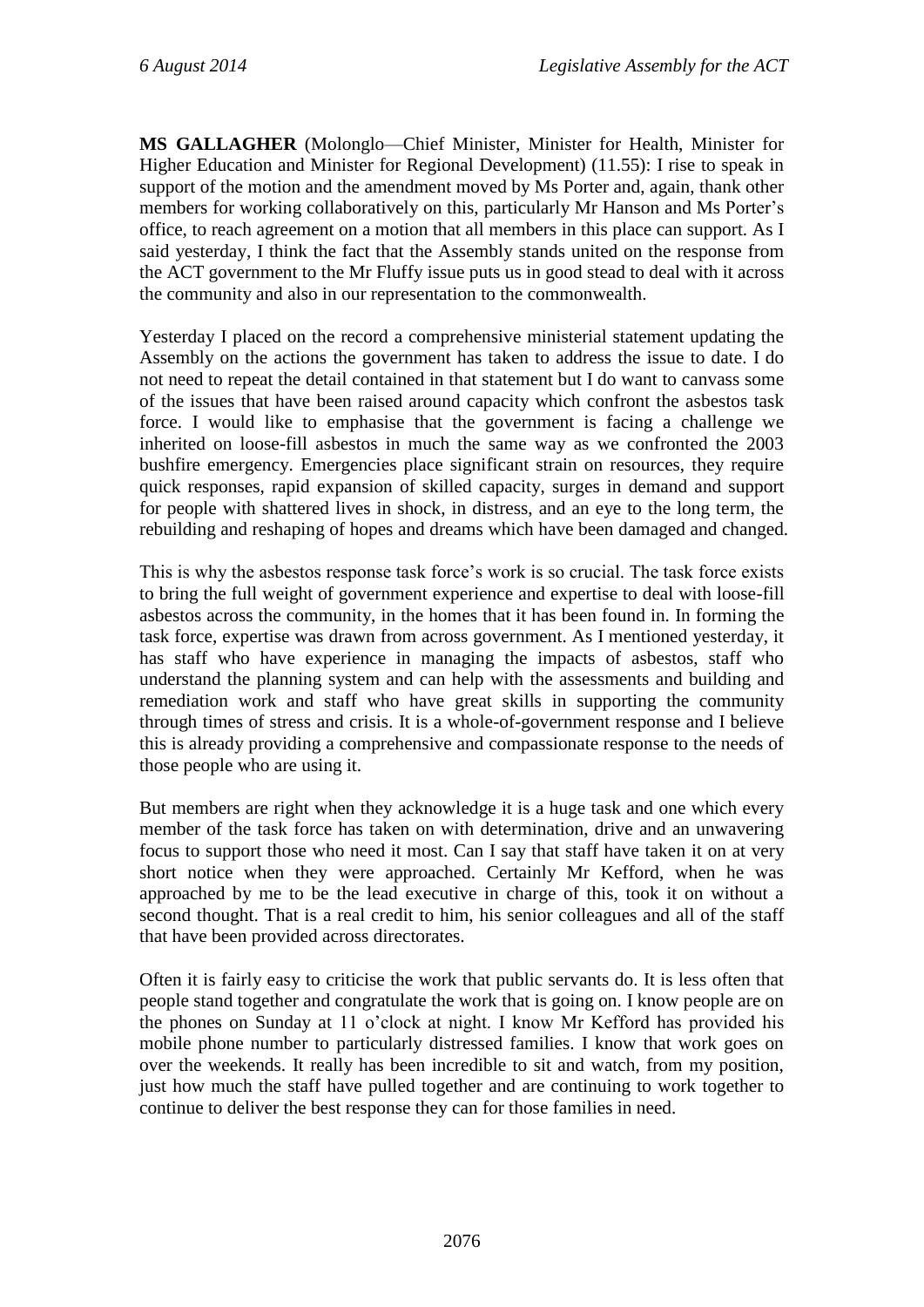The work of the task force over the past four weeks has focused on, as a priority, responding to the needs of families currently living in a home affected by loose-fill asbestos, providing ongoing information to the broader Canberra community and providing advice to the ACT government on the long-term solution. I am hoping to have that advice this month.

Yesterday I was asked, "Where is that advice leading?" I have not seen the final advice; it is not even finished yet. This was my answer yesterday: from the briefings I have had to date and from the advice that I have had verbally, it is increasingly looking like demolition of houses will be recommended. I answered that question from the journalist when I was directly asked.

I would just say, though, that the government's final decision on this might not be a one-size-fits-all for everybody, because within the Mr Fluffy homes there are a range of different views. In fact, I got a very heartfelt email just this morning from someone who does not want their home demolished and does not want to be put in the position where they are incorporated into a big job lot in a sense. The response from the government, when we do finalise these decisions, will, as much as we can, respect the wishes and desires of the Mr Fluffy home owners themselves. It may be that there is not a one-size-fits-all. As we know, everybody's circumstances are different.

In terms of response to the task force—and I preface these comments by saying how hard the task force is working—in the last couple of weeks there has been a surge in registrations. We have gone from no registrations to, I think, 1,800, towards 2,000 registrations. The IT systems to support that are gradually being put in place. That will ease the frustration of people having to tell their story once, twice or three times. Hopefully we can address that with the IT systems that are being put in to support people.

The effect of the sending out of the registered mail was a spike in the number of people, particularly a lot of people who did not know they were in a Mr Fluffy home, who were quite distressed. That did have a spike in the workload of the task force and, I think, did affect the timeliness of their responses as they worked through them all.

As members would know, there are 27 families who have been advised to leave their homes due to contamination, and those 27 families require intensive support by the task force. This includes the families finding short-term accommodation so that they have at least a roof over their head as they work through the fact that they may not have a home they can return to.

The task force has been up-front in telling those registering with them that the immediate focus must be on the current residents of affected homes. In fact, this advice was outlined in the task force's latest newsletter, which is sent weekly to all of those who registered. This does not underestimate the level of concern about this issue in the community but it does prioritise the work of the task force.

If I could just say, to give another example, last week, when the documents were provided to some media outlets raising concerns about Northbourne House—and this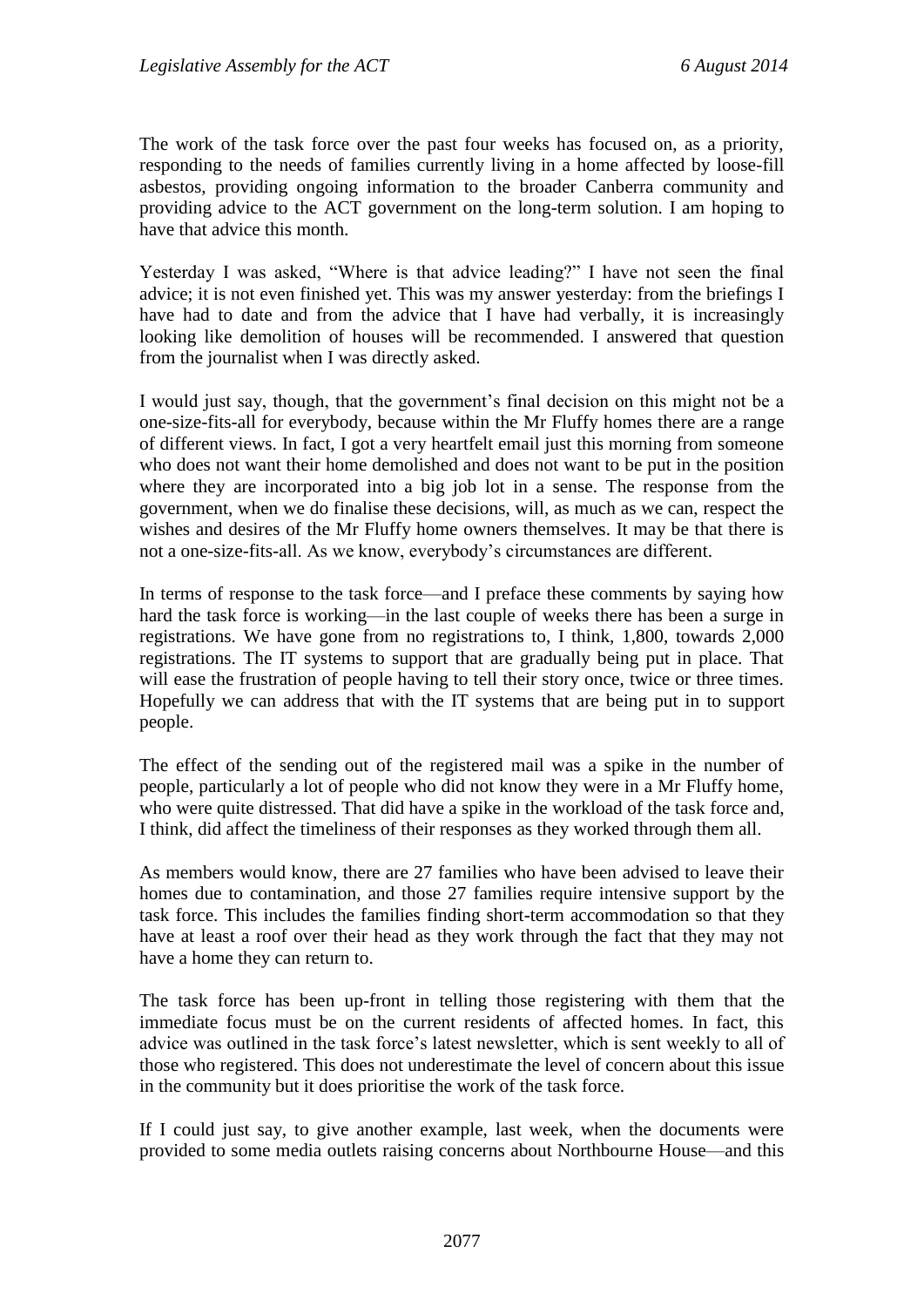is something that the task force is going to have to continually deal with—that diverted probably at least 1½ to two days of the task force's time to find documents, go back and work out what was happening, speak to different asbestos assessors that have worked on that building over the years, in order to establish that it was not a Mr Fluffy loose-fill asbestos and that the issues were well in hand.

But it did divert the attention of the task force head, the head of WorkSafe ACT, asbestos assessors who are working on a lot of the homes and senior people for a period. And I expect we will have more of that, as people are very anxious about the asbestos and talk of asbestos when it is happening in Canberra.

I would just say, in closing, I do appreciate the support that is being provided by the Assembly, in particular by Mr Corbell as the minister who really did ramp up the government's initial response to this and identified the issues as they were contained in the Downer house when he was minister for industrial relations, and the work that was done there, which I think positioned us well to move into this broader task force that has been established now.

I have taken ministerial responsibility for it, and that is because it does cover a number of government directorates. It also involves negotiations with the commonwealth, and it is appropriate that the head of government do that.

I also thank Mr Hanson, who has been very supportive in terms of the work that he has been doing in his role as Leader of the Opposition in speaking with all of the constituents but also for his representations to the commonwealth. Indeed the idea about the registered mail came from Mr Hanson to the task force head, who rang me and said, "What do you think? This is a good idea." I said, "Yes, I agree, let us do it."

The issue that we did have some difficulty with, only for a period, was how to access people's data, names and addresses, as that information had been collected for revenue purposes and not for general information. We did cut through our own red tape on that and get a sensible solution, but I do appreciate that support. The fact that the Assembly will today again stand united in a unanimous vote of support for the work that is being done by the task force, the steps that are being taken, is a sign of solidarity of support for the residents of Canberra that this issue affects and support for our continued representations to the commonwealth government.

**MR GENTLEMAN** (Brindabella—Minister for Planning, Minister for Community Services, Minister for Workplace Safety and Industrial Relations, Minister for Children and Young People and Minister for Ageing) (12.06): I rise to speak briefly on this matter. The Chief Minister earlier mentioned that the task force response group has been very busy and that it is a whole-of-government response to this problem across Canberra.

As the new minister for workplace safety, I am very pleased that Minister Corbell, as previous minister, mandated for asbestos awareness training. As of 1 October all employers must ensure that any of their workers in the territory who may come in contact with asbestos as part of their daily work has undertaken asbestos awareness training. It is important to recognise that this is an issue that affects many and extends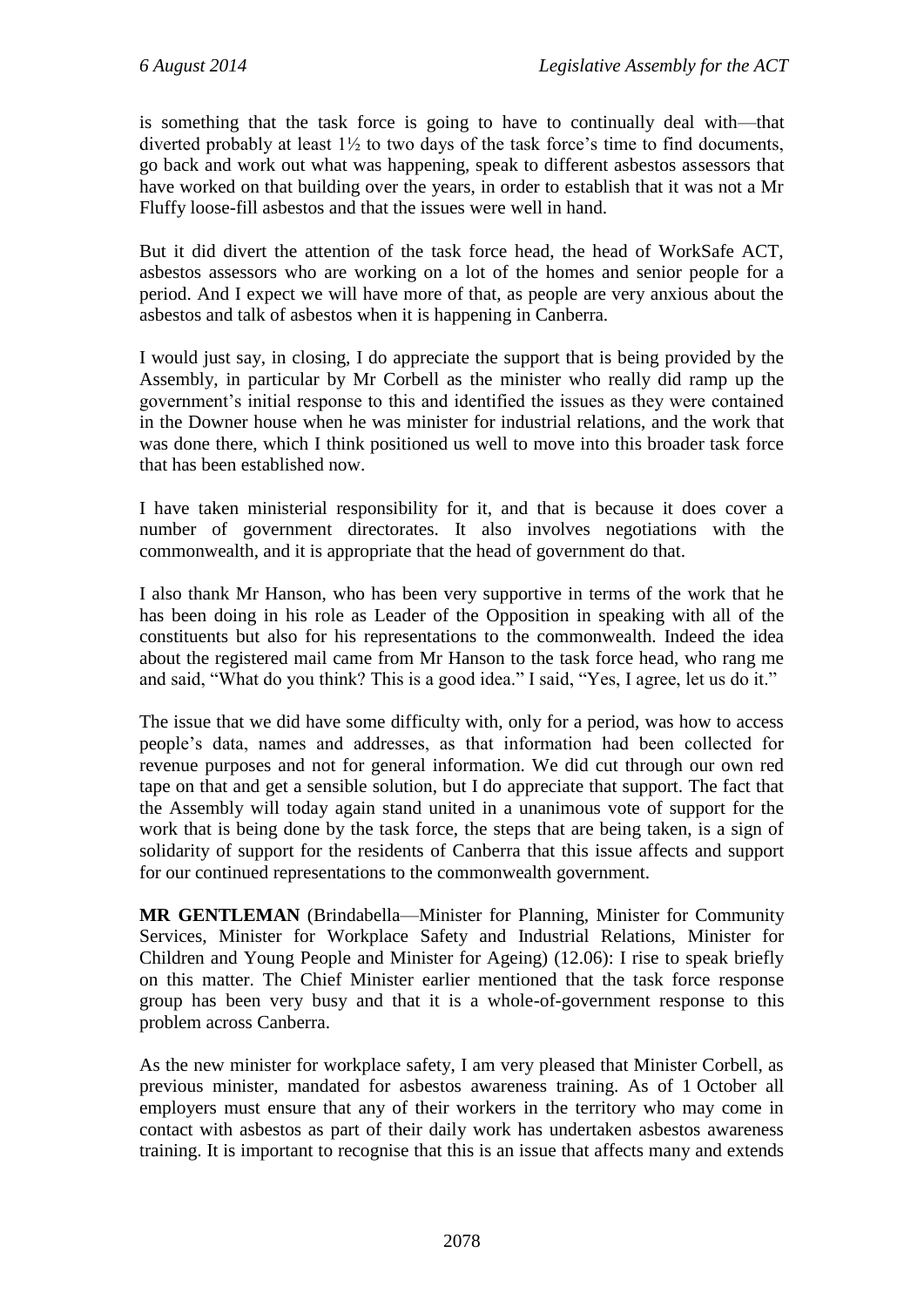well beyond the construction industry. Other workers, such as pest controllers, building inspectors, telecommunications technicians and similar tradespeople are often working in close proximity to asbestos in all its forms.

While it is relatively easy to identify what asbestos sheeting looks like and how to deal with it, loose-fill asbestos is not as straightforward, and it is important to ensure that all tradespeople or people who have a risk of coming into contact with loose-fill asbestos are trained to identify and notify the appropriate authority. This is about awareness. It is about making sure workers know what asbestos is, where they will likely come across it, and more importantly, when they do, how to seek further advice.

The course only takes one day to complete, and it is important to note that it is not about learning to remove asbestos. There are more in-depth courses available for training in the removal of asbestos. The course does not permit workers to disturb asbestos in any manner, and there is a strict regulatory and licensing regime in place for assessing and removing asbestos. The course is only mandated for workers but it is recommended that home owners and DIY renovators also take the course to educate themselves on identifying asbestos. Having as many people as possible trained in identification reduces the risk to tradespeople and also helps with the process of identifying all of the affected residences.

The course, which has been developed by the Construction Industry Training Council, has a session which specifically focuses on loose-fill asbestos. And there are a number of registered training organisations providing asbestos awareness training, including the MBA, HIA, Creative Safety Initiatives, who are the training arm of CFMEU, the Capital Training Institute and Robson Environmental. According to WorkSafe ACT, over 9,000 people have undertaken mandatory asbestos training.

WorkSafe ACT have provided a guidance note on the training. The note touches on a few important matters. Firstly, what is the law in regard to it? It talks about section 19 of the Work Health and Safety Act 2011 and section 445 of the Work Health and Safety Regulation 2011. It also talks about those that have been trained previously. Any undertaking of training prior to 1 January 2008 is not accepted, and the worker must be retrained by an RTO who is accredited to deliver a 10314NAT course in asbestos awareness. Also, training undertaken between January 2008 and 30 December 2013 through an accredited RTO listed in the guidance note is accepted. Those that have done a particular course do not need to be retrained.

That is a very important point for those that are working on older homes across the territory, whether they are in the construction industry or an associated industry, and I encourage all that may be considering working in those areas to undertake this particular training in awareness of asbestos.

**MR CORBELL** (Molonglo—Attorney-General, Minister for Police and Emergency Services, Minister for the Environment and Minister for Capital Metro) (12.10): I am pleased to rise briefly to contribute to this debate this afternoon and to acknowledge the very significant work that is now being done by the asbestos response task force in response to the very challenging and difficult circumstances being faced now by many hundreds if not thousands of Canberra households.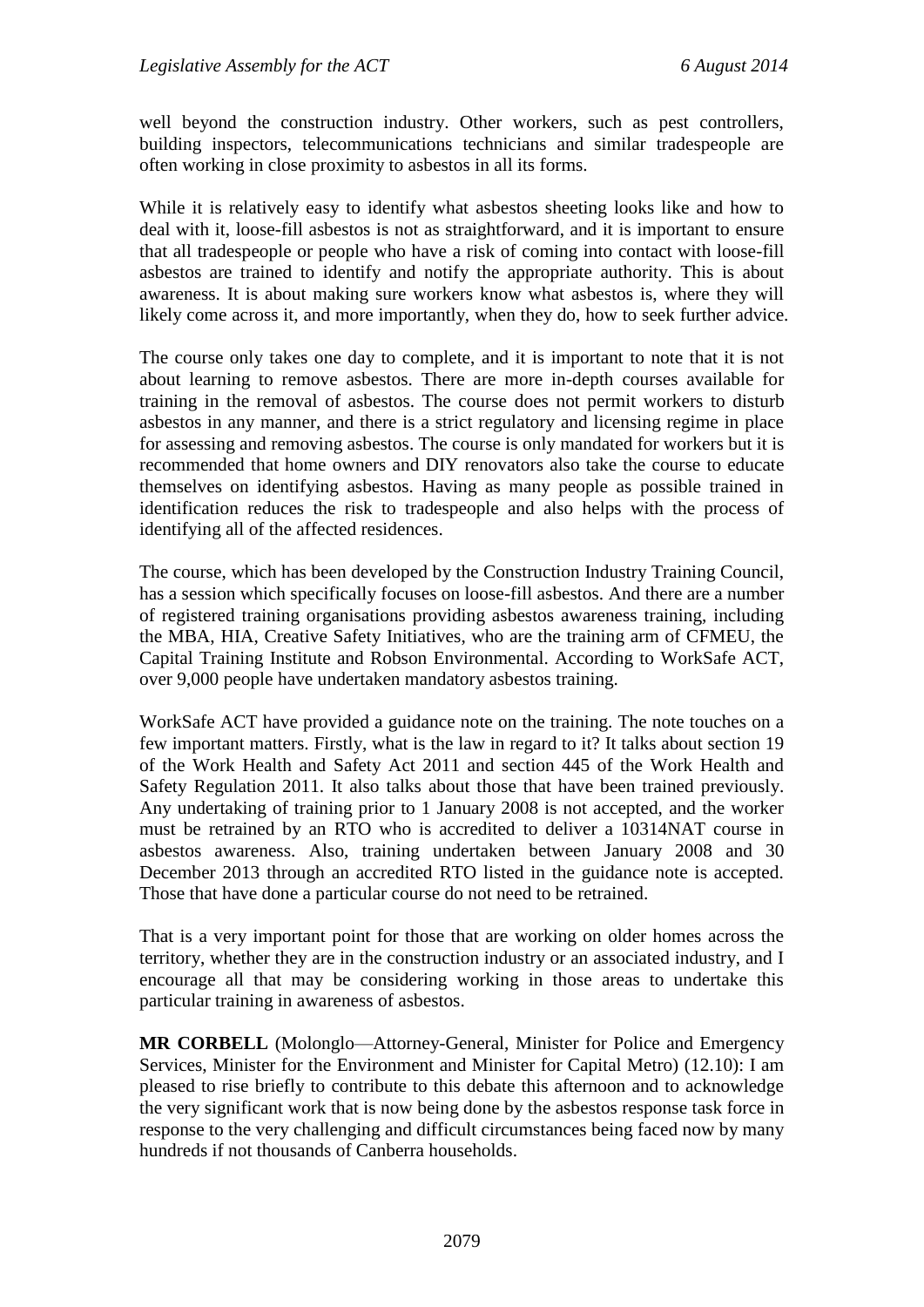As the minister responsible for the best part of the last 12 months in particular when it comes to this matter, I am very pleased to see the comprehensive response that has been put in place by the government as our knowledge and understanding of the difficulties faced by property owners who have remnant loose-fill asbestos material in their homes has become more and more apparent.

I do not think anyone within the government fully anticipated the extent and the complexity of the issues that were emerging in relation to the remnant Mr Fluffy properties at the time when the initial advice was provided to householders by the government back in February this year.

What we did see following that advice going to householders in February of this year was a slow but growing level of concern, anxiety and stress associated with the realisation that many, many more homes than had ever really been seriously contemplated were continuing to be contaminated to an extent that, in many instances, was not safe or practical for those homes to continue to be occupied.

The government has worked very hard at responding to issues as and when they have become evident. I want to particularly thank Mr Andrew Kefford and his team for their work. The core of the team is largely based on a team of ACT public servants employed in the Office of Industrial Relations when I was the responsible minister. They have really driven this process forward. Their advice, their knowledge and their empathy with the circumstances faced by householders I think is critical as we continue to work towards a permanent resolution of this issue. I am grateful that they are lending their passion and lending their expertise to this task in the dedicated way that is now possible.

I am very conscious that for a number of months as we led up to the establishment of the asbestos response task force almost the entire work of the Office of Industrial Relations was on this issue alone and that there was no capacity for them to really properly do their other work in terms of industrial relations policy development and issues, and response and advice to government and the broader community.

That put some very significant strains on the capacity of this small, dedicated team of people. So I want to thank them for the advice they have given me and the assistance they have provided to me as the responsible minister at the time and commend them for that work and for the very important work they are continuing to do now. Many of them are within the asbestos response task force itself.

This is a fiendishly complex and difficult issue. There are not many urban areas in the world—in fact, it would be fair to say that Canberra is almost unique, if not unique, amongst urban areas globally—that have this level of penetration of loose-fill asbestos fluff or product fibre in residential properties. So our response is suitably going to also have to be fit for purpose for these very unique circumstances.

The challenge, of course, for householders is that so many of them are faced with a circumstance where their one key asset has been seriously compromised in terms of its financial value. Obviously for many of us in the community, and certainly for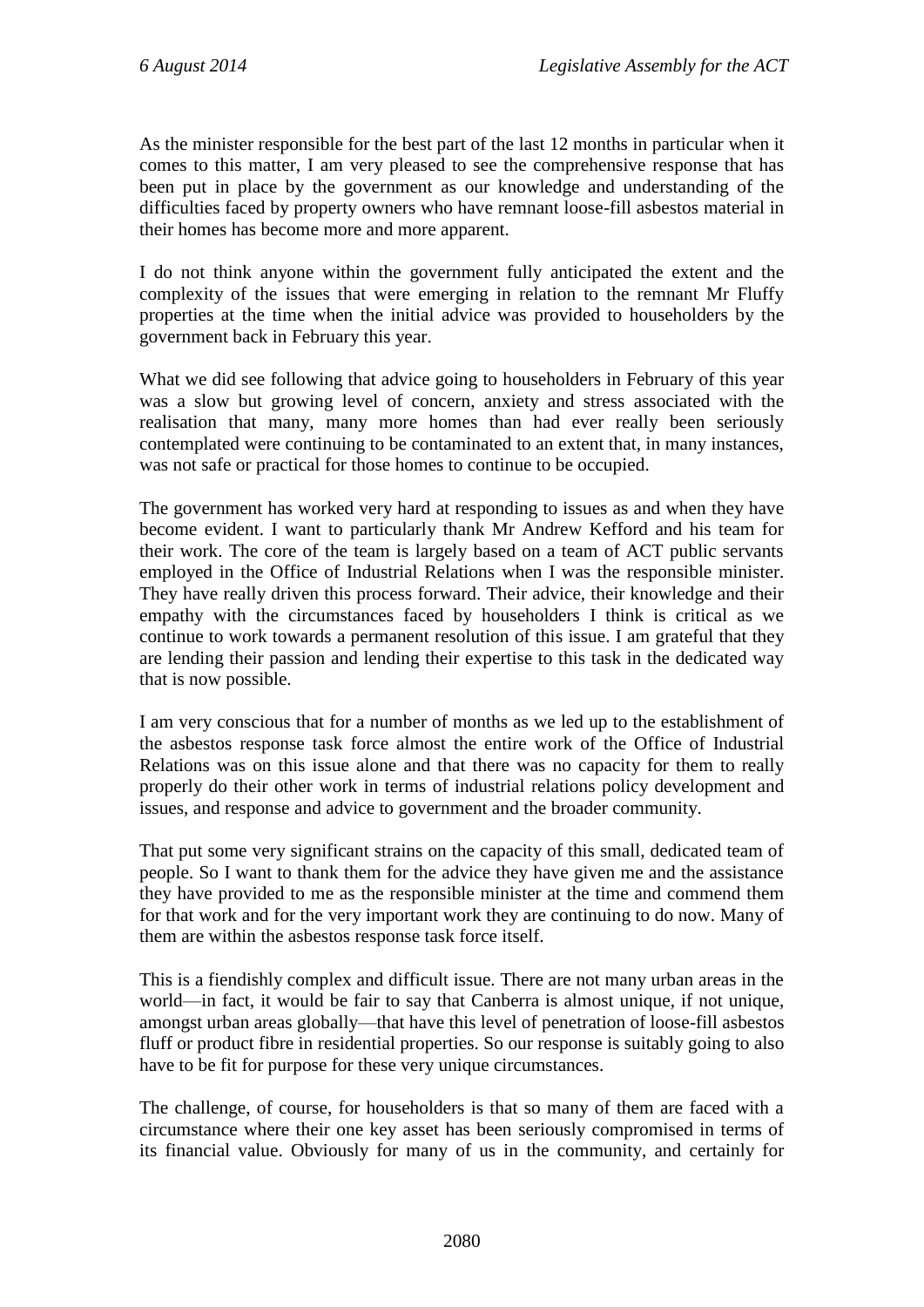many of these householders, their properties are their main investment and their main financial asset. Indeed, it is their financial future, whether they are a young family starting out or whether they are, for example, a retired couple. This is their financial future. It has been fatally compromised because of the continuing presence of this material in these properties.

What compounds that, of course, is that, unlike some other emergency where, say, your house was flooded or was destroyed as a result of a bushfire, there is no insurance. There is no safeguard or last resort available to you to recover your loss. Insurance does not cover issues associated with loss of value because of contamination with loose-fill asbestos fibre.

This is ultimately a space that government must step into. Whilst government does step into circumstances where there is a natural disaster, as it rightly should, in those circumstances there is at least still some private protection as well in place, such as through insurance arrangements. That is not the case here. So there is an even more compelling reason for the government to be in this space.

In the week or so leading up to the announced revision of portfolio responsibilities, I am grateful for the support and advice that the Chief Minister was able to lend me as the responsible minister as we ramped up our response to the ever-escalating level of concern and representations being received from property owners. I am also greatly encouraged by the non-partisan nature of this discussion to date. I would like to thank Mr Hanson and his colleagues and indeed all of the federal representatives on both sides of the political divide who have lent their support to this issue, because it does go beyond politics.

This is a problem that pre-dates the self-government of the territory. It is a problem that occurred despite the knowledge of certain commonwealth authorities at the time about the potential dangers and the potential risks and problems that would eventuate. So there is clearly an obligation on the part of the commonwealth as a jurisdiction to address and ameliorate this problem in coordination and cooperation with the ACT. I am encouraged that to date we have seen an increasingly positive, receptive and considered approach by the relevant commonwealth ministers. I trust that that is able to continue.

There is another issue, though, that needs to be addressed. That is the presence of this material in properties outside the ACT. In Queanbeyan, the south coast and other smaller rural communities in our region, this material is present in roofs and it has been there in situ pretty much ever since it has been installed. It has not been removed. It has not been remediated. These are real and pressing problems for those property owners as well. I think the response on the part of the New South Wales government has been disappointing. They have not had full regard to the issues that are clearly going to be present in relation to these properties.

I note that local governments in New South Wales have been far more proactive and concerned, and that is right and proper. But I think there is a real obligation on the part of other jurisdictions at a state level to engage more closely with this issue because those property owners too are facing real and meaningful detriment as a result of the presence of this material.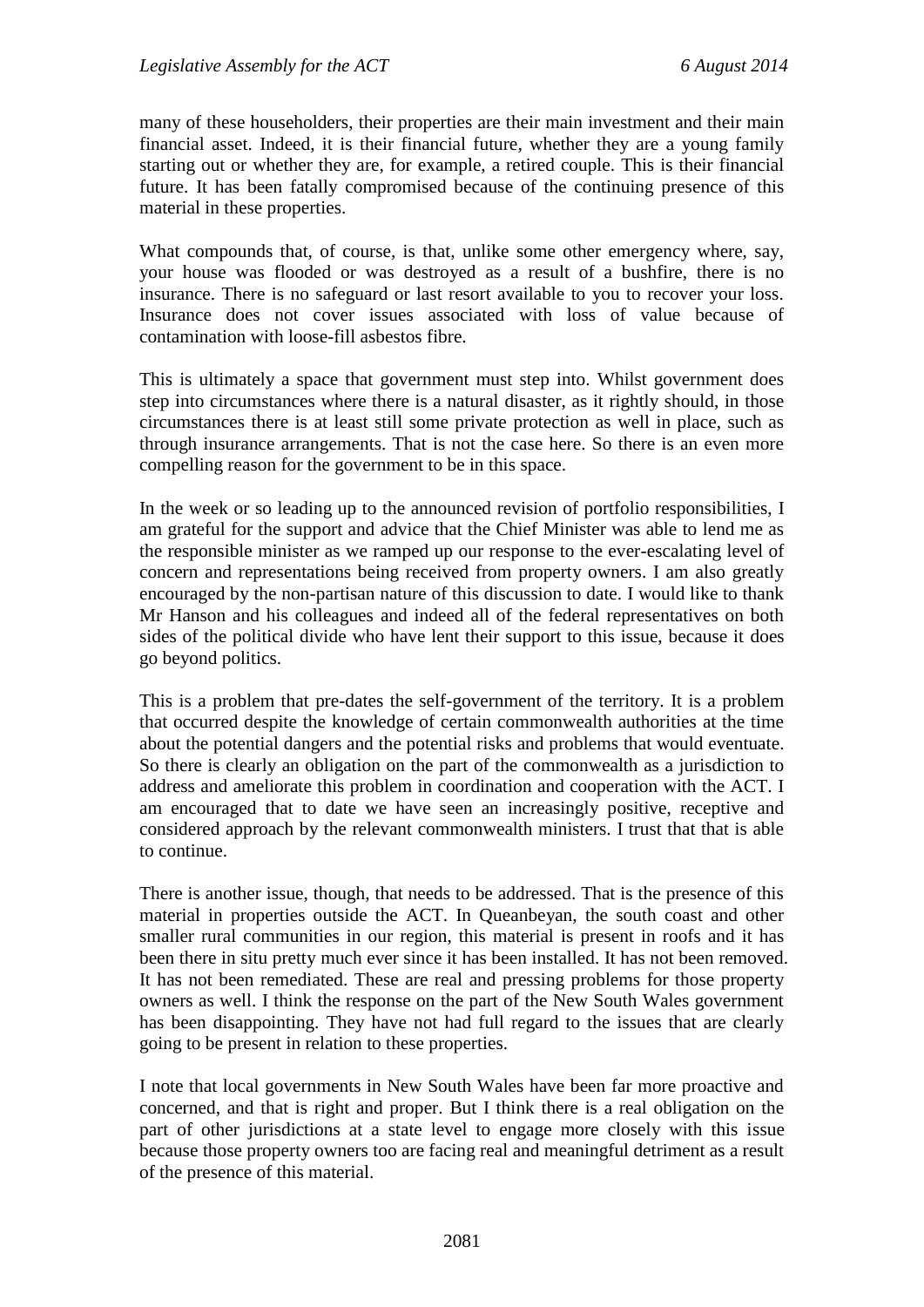The amendment before us from Ms Porter is, I think, a very good agreed position on the issues that we face as a community and the responses we need to continue to pursue. Our first focus must be on continuing to provide support, immediate emergency relief and long-term certainty ultimately for all of these property owners. I know that that is the task the government is very strongly focused on.

I am very pleased that the Chief Minister has taken over all carriage of this matter because it is a whole-of-government issue. It moves beyond an individual portfolio. It is a whole-of-government issue, and that gives it the attention it deserves. *(Time expired.)*

**MR SMYTH** (Brindabella) (12.20): I concur with all that has been said by members here today. It is great people are working together to make a reality for those that are affected by the Mr Fluffy problem, that we can offer them something. Hopefully, we get it right and hopefully we get it done quickly so that this lingering doubt that hangs over people's homes and their futures is removed.

For those that have not seen it, there is a double page spread in the *Canberra City News* edition this week by Adam Spence. There is one curious section where he talks about when this problem first came to light. I will quote what is said:

The Department of Territories issued public warnings and offered free insulation testing to home owners from at least 1984. A manual obtained from a Commonwealth department archive details the advice for homes containing asbestosfluff—

as it was known—

warning that fibres would infiltrate the living areas of homes through paths such as vents and lighting fixtures. Their concentration would increase over time, and their presence would be stirred by every draft from a door or window. Removal, the manual warned, would usually not be feasible, with any attempts to do so increasing the contamination and being unlikely to remove all the pervasive material.

I think it is a grim warning from 1984. As we now know, it is a true and accurate warning. What we have to do is find a permanent and lasting solution to this problem so that the lingering doubt does not hang over these people. Now is the time to address the issue. People should not have to revisit this year after year or decade after decade because we do not get it right.

I think the 1984 manual from the federal government clearly shows that this was a problem known many, many years ago. So now is the time to make sure that we get it right. It is not just for the people living in those homes. We have known of the dangers of asbestos for a long time. We hear the stories of the good old days when apprentices would grind the drums and shoes of brake systems. Effectively, they were making asbestos dust and sucking it in.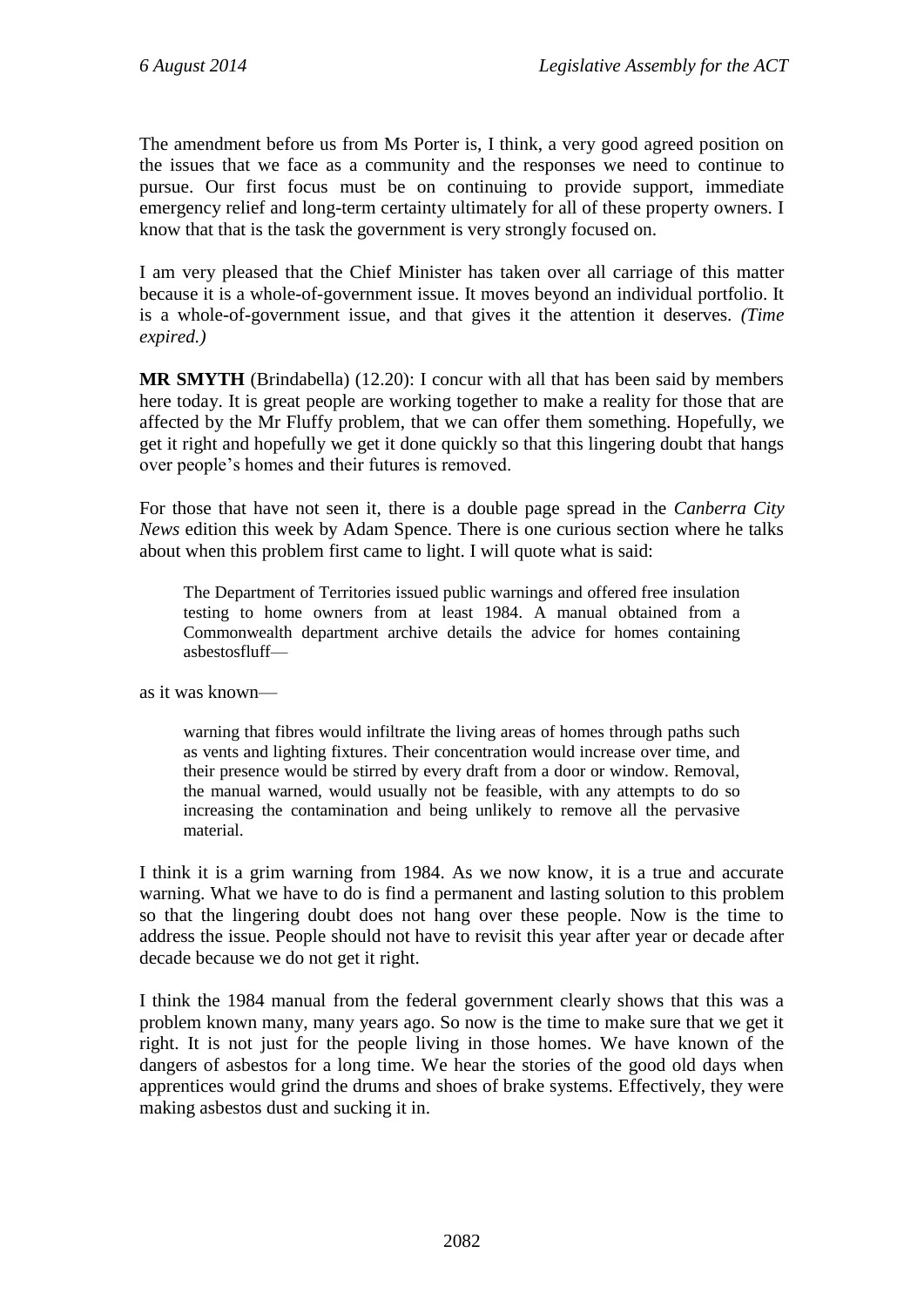So it goes beyond the tradie. It is the friends of these people. Do you tell a family that you have a Mr Fluffy home? Do you have to tell the babysitter, the nanny or the cleaner? Do you have to tell the lady that delivers meals on wheels or the community nurse? Those that live in the homes are clearly most affected, but do you tell the parents of your son's best friend that he is entering a Mr Fluffy home?

There is a ramification beyond those that lived there for us as a community. It is important that we as a community respond. For those that owned the home and want to stay, who do not want anything done, there is the long-term problem then for the community. Subsequent owners might want to replace a cornice, knock out a wall, renovate a bathroom or extend a room. The problem will rear its ugly head again and again.

As others have said, and I agree, we need a permanent, lasting answer. We need a permanent and lasting solution. As Mr Hanson and the Chief Minister have mentioned, perhaps it is that they will all eventually be demolished. But let us have a good process that leads us to an outcome that secures the future for all of us.

I would like to commend Mr Hanson on his leadership on this issue as well as the Chief Minister. But it was Mr Hanson who first called for emergency relief funding of \$5 million. The government saw the wisdom of that and it upped the ante. It made \$10 million available. That is a good thing. It was Mr Hanson who came up with the idea for the accountable method to notify and keep residents informed. I am pleased to hear the Chief Minister give him the credit for that. It is working. We have seen the spike in the responses, because people just did not know.

Indeed, I grew up a house in Curtin that had some loose-fill asbestos in the roof. Dad rang and said, "Oh my God, what have I done?" I said, "Well, dad, you have never had a letter, you have not got a letter, and you did not have that sort of home." But for older people it must be very disconcerting. I have had contact from people who think they lived in a Mr Fluffy home in the 1970s or 1980s and wanted to know how they could find out. It goes beyond those that own the homes. They are clearly the most affected, but we have got to get this right for the entire community.

It does raise an issue. Mr Fluffy is the specific issue at this moment, but in the broad everywhere that we turn now in the ACT we seem to have some sort of problem with asbestos. There are long-term problems for the ACT. We know that when remediation was carried out on the old Australian government publishing site, they not only cleaned up lead-based inks but there were also problems with asbestos.

We know that the East Lake developments have encountered problems with asbestos. We know the brickworks has asbestos. Indeed, there was an article earlier in this week where we know that roads may now be going over such sites. Perhaps once we fix the Mr Fluffy issue we should have a survey and a plan to address long-term the issue of asbestos in the ACT so that we work out where else it might be and what else needs to be done so that we can actually eradicate this problem out of our community for the safety of all time.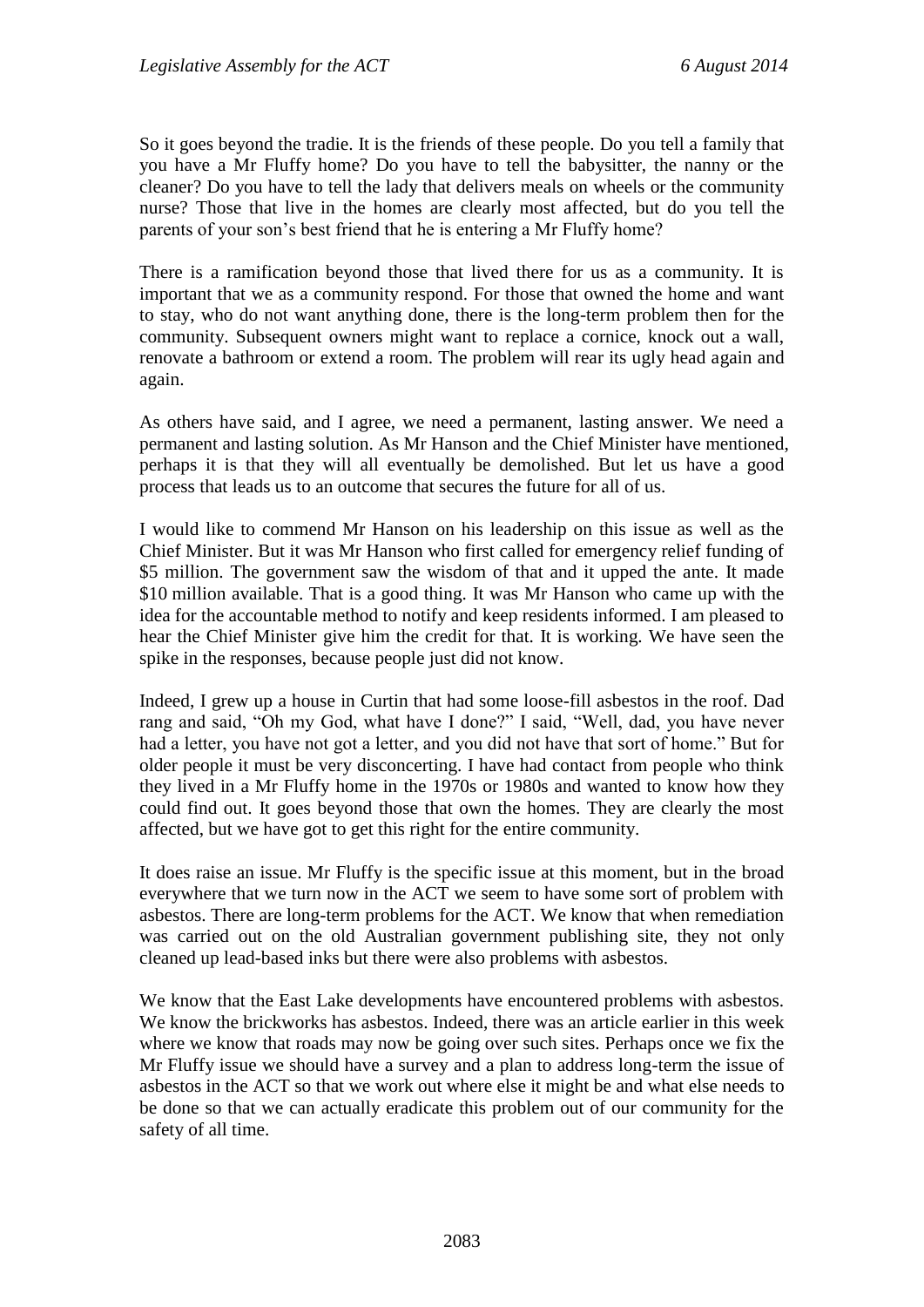**MR HANSON** (Molonglo—Leader of the Opposition) (12.26): I will speak now to the amendment and close the debate. I thank everybody today for their contributions. I indicate that, as I discussed earlier, we will be supporting Ms Porter's amendment, which is an agreed amalgam of our two motions. I think this presents the position of this Assembly quite clearly. It is good that the position of this Assembly is reflected in the two motions being written so similar in their intent. I think that the only significant addition really that has carried over is the issue that we need to make sure that the task force is properly resourced. I think that that—right here, right now—is an important matter for families.

I will not re-litigate everything that has been said. I think the case has been made very well by all of those who spoke. They have raised different aspects of the situation, both historically and where we sit now—the impact on families, the great work of the task force, the action of the government, the complexity and the enormity of this issue.

What I would like to do in closing is reflect on the personal impact on families. I was at one of the meetings at Kambah with the Chief Minister and others. We have heard the stories firsthand, as many of you have from a great diversity of people in Canberra—older people who have been in their houses for years, younger families, people who are renting properties out, and so on.

I will leave you with an email I received from one family which is common in terms of the concerns people have. I think reading through many of the emails I received and reflecting on the conversations is important as we move forward. This does get difficult and it does get costly to remind ourselves of the impact on families. The email from a family in the Belconnen area starts by stating:

We settled on our home on 23 November 2013.

So this is only recently.

We have a two-year-old living in our home and a baby due in mid-October. The first we knew of Mr Fluffy, or that our home could still contain loose-fill asbestos, was on 23 July 2014, when we received a registered letter from the ACT Government Asbestos Taskforce.

So they have not been in their home long. This is their entire asset. They have a young child and a baby on the way. There are two pages of the concerns and the problems that they are facing. I will not read it all, but I will go to the end:

My husband and I are feeling totally overwhelmed with the situation we find ourselves in. We worry about the health impacts this could have for us and our children in 30 years' time. We cannot sleep, and spend every waking hour thinking about the financial ruin that we are facing.

There are a thousand other stories the same as that. I think that that is worth reminding ourselves of every time this gets difficult, every time this gets costly. These are the people that we represent, and these are the people that I am proud to say this Assembly has joined together unanimously to support today.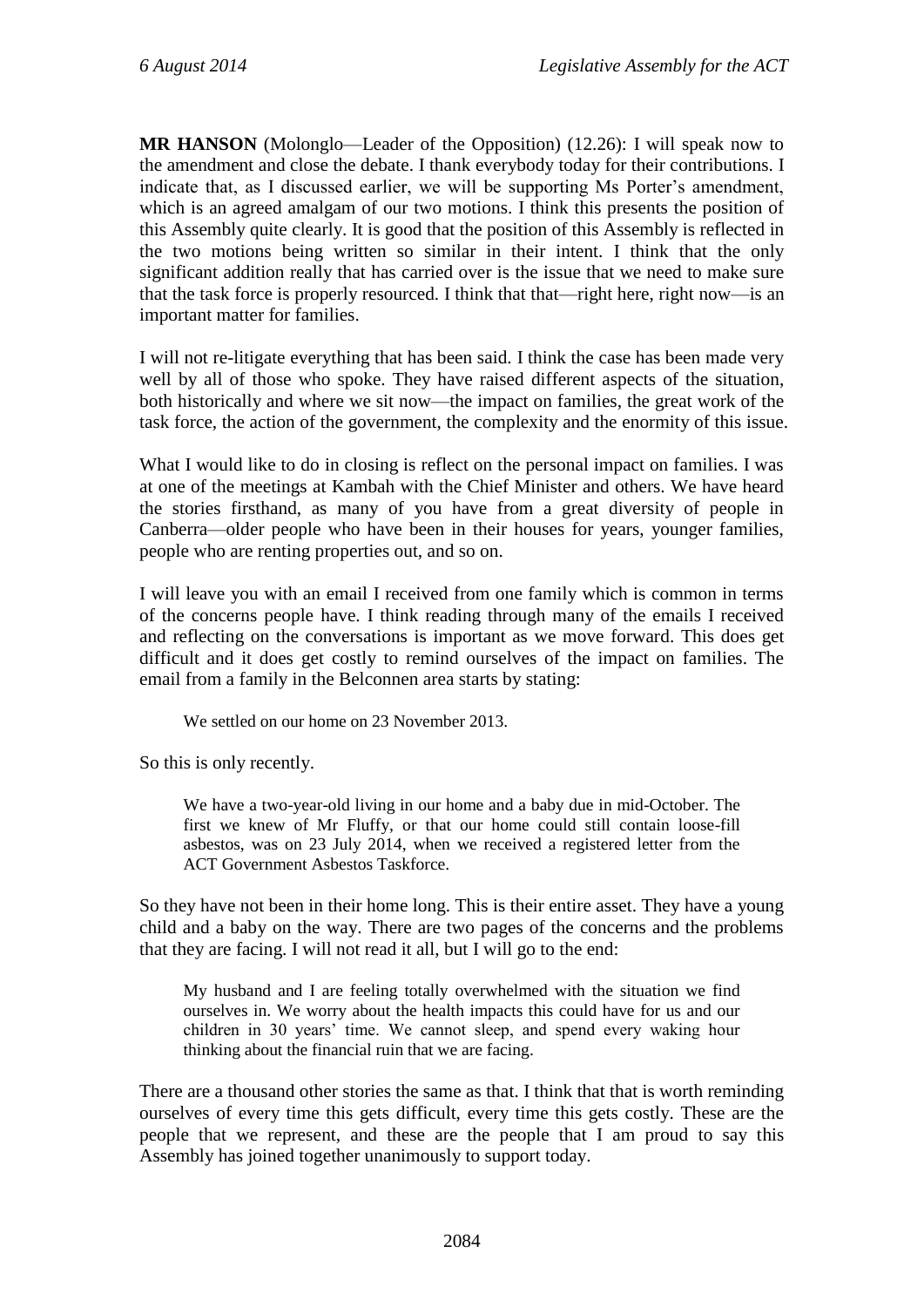Amendment agreed to.

Motion, as amended, agreed to.

# **Asbestos—loose-fill insulation**

**MS PORTER** (Ginninderra) (12.30): I will not be proceeding with this motion.

**MADAM SPEAKER**: Thank you, Ms Porter.

### **Sitting suspended from 12.30 to 2.30 pm.**

## **Questions without notice Canberra Hospital—medical wards**

**MR HANSON**: My question is to the Minister for Health. Minister, an external review was recently conducted into practices and procedures in the medical wards at the Canberra Hospital by an external consultant, I believe a Dr Brown, but not Peggy Brown; that is my understanding. Are you aware of this review? What organisation conducted the review and what are the findings?

**MS GALLAGHER**: No, I do not recall being aware of that review at all. I will have to check my records but it does not set off anything in my head. There are a lot of reviews done across Health. I can certainly find out and come back to the Assembly.

**MADAM SPEAKER**: Mr Hanson, a supplementary question.

**MR HANSON**: Minister, when you come back with that information, could you come back with an explanation as to the reason for conducting the review.

**MS GALLAGHER**: Yes, I am very happy to do that.

**MADAM SPEAKER**: Mr Smyth, a supplementary question.

**MR SMYTH:** Minister, you might also have to take this on notice as you are unaware of the review. What actions will now be taken as a consequence of the review?

**MS GALLAGHER**: It sounds like you might have the review; do you? Suspicions are being raised.

*Mr Smyth interjecting—*

**MS GALLAGHER**: I am not aware of it—unless it is known by another name. I just put that caveat on it. I will come back to the Assembly with further information.

**MADAM SPEAKER**: A supplementary question, Mr Smyth.

**MR SMYTH**: Again, Chief Minister, you might have to take it on notice but was the review prompted by a number of unexplained deaths in these wards?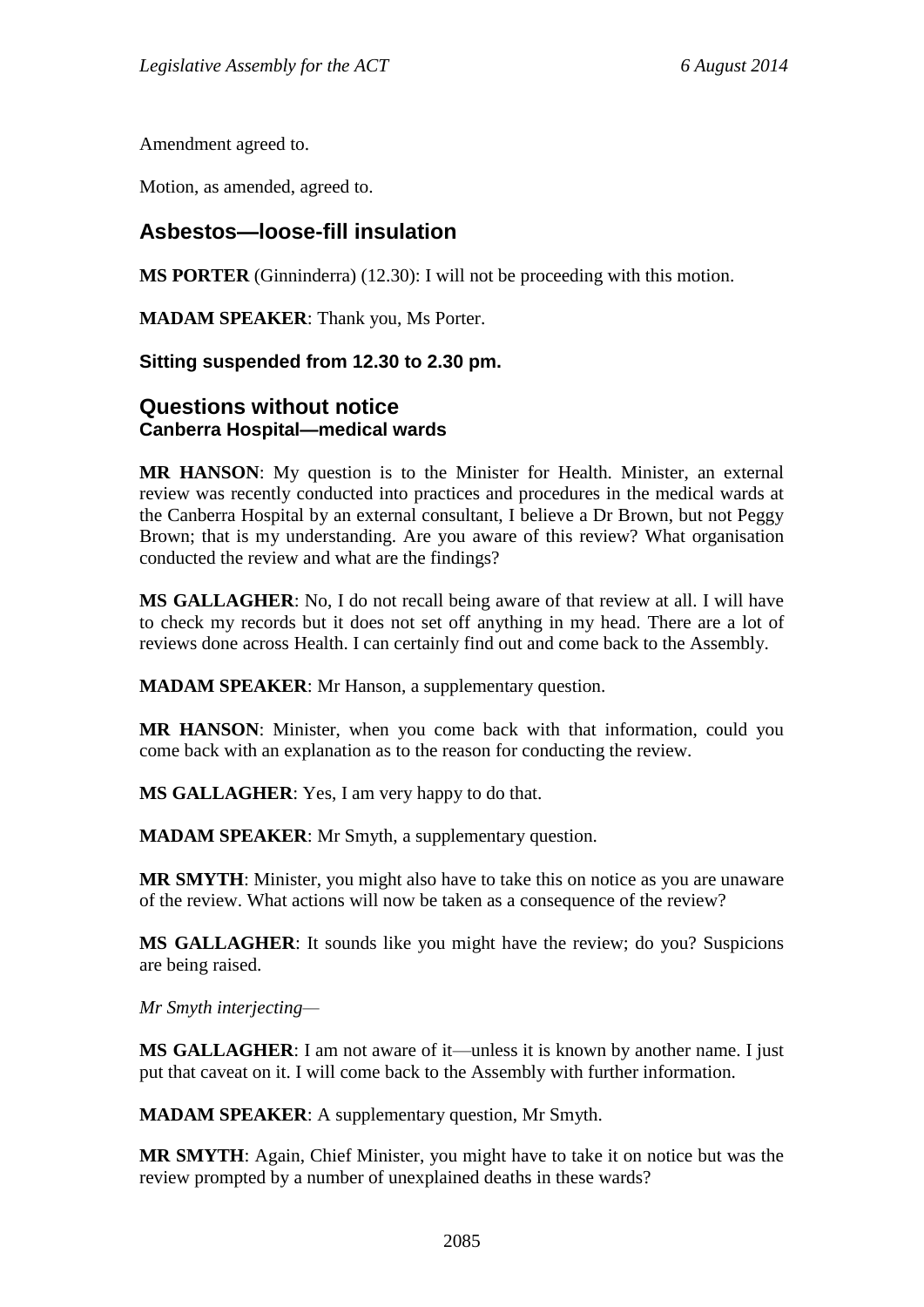**MS GALLAGHER**: Without knowing of the review and any other details about it at this point in time, I cannot answer that. It would seem very unlikely if that was the case that I would not know about it if it was commissioned into unexplained deaths.

## **Transport—light rail**

**MR COE**: My question is to the Chief Minister. On 10 June 2014, the *Canberra Times* reported that "Chief Minister Katy Gallagher has drawn a line in the sand on the Gungahlin tram project, saying cabinet will not support a cost substantially beyond \$614 million, adjusted for today's dollars." Chief Minister, when was the \$614 million figure for light rail calculated?

**MS GALLAGHER**: I would have to check my records but I think it would be in the 2011-12 year.

**MADAM SPEAKER**: A supplementary question, Mr Coe.

**MR COE**: Chief Minister, what is the cost, then, of light rail when calculated in 2014 dollars?

**MS GALLAGHER**: That work is currently being finalised for the information of cabinet, so it is not a figure I can provide you with today.

**MADAM SPEAKER**: A supplementary question, Mr Hanson.

**MR HANSON**: Chief Minister, at what dollar figure will the government abandon light rail?

**MS GALLAGHER**: I think Mr Coe quoted from the *Canberra Times*, which was in relation to a question I was asked by a journalist about what was the tolerance of cabinet in terms of the total project cost. Obviously, costing light rail is a very important part of the project. There is a lot of work underway at the moment in terms of finalising the final business case that will come to cabinet. Cabinet will look through all of that information, the details of that information, as we have been doing at every stage of the project, to make sure that the costs are reasonable, that they are affordable and that they are in line with industry benchmarks for similar projects where cost comparisons can be made.

One of the issues for the cabinet, if the project proceeds to the next stage, will be finalising the financing arrangements and going through that process. That may include private sector support. Details of those negotiations, when and if they happen, and how we can project the cost to the community in terms of that figure, remain to be resolved. Those decisions have not been taken.

The government is rock solid behind this project, just as you are rock-solid opposed to it. There is an enormous amount of work underway to make sure that the decisions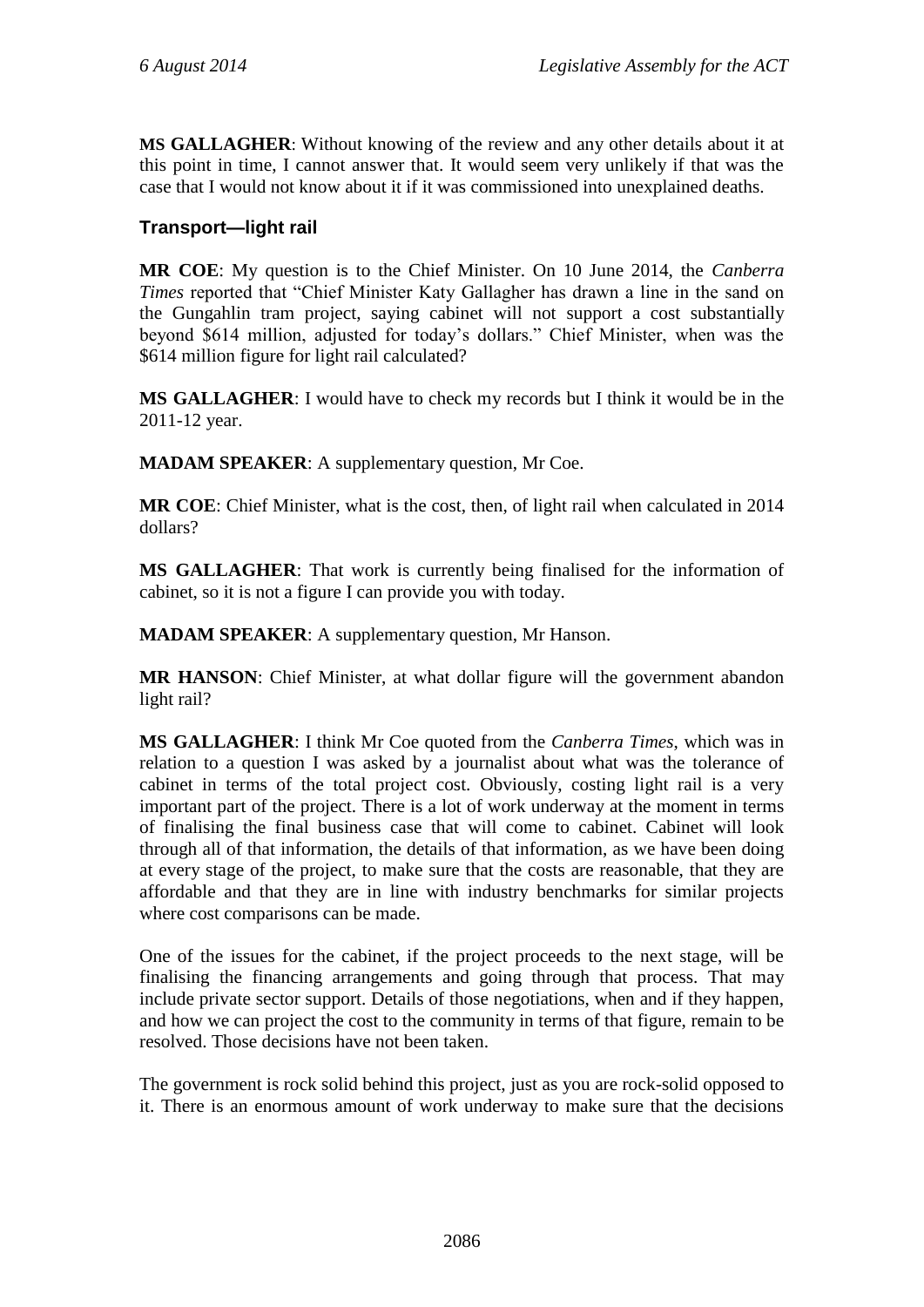which underpin the next stage of capital metro are taken with all the information available to the cabinet at the time, with all the risks outlined, all the benefits outlined and all the consequences of doing nothing, which presumably is the Liberal Party's policy on the Gungahlin-Northbourne corridor that we would expect to see—a donothing policy, which is not something we accept. *(Time expired.)*

**MADAM SPEAKER**: A supplementary question, Dr Bourke.

**DR BOURKE:** Chief Minister, could you just remind the Assembly what the benefits of this project will be to the ACT?

**MS GALLAGHER**: I thank Dr Bourke for the question. Unlike our colleagues opposite, the government has a long-term vision for Canberra, and that long-term vision does include change to the way we currently live and the way the city is designed. We believe Canberra, as the nation's capital, is deserving of a modern public transport system that builds upon the bus system that we have had in place since Canberra was established and that provides other benefits along that corridor and, indeed, across the city.

I was very heartened to hear of the consultations that have been had to date by capital metro that they are leading right across the city—the shopfront that they have had in Canberra where I have seen the updates coming in of people who are walking in and asking for information, the community sessions that they have held in Dickson, Gungahlin and on the weekend in Erindale; and I understand that on Friday they will be down in Tuggeranong—to actually talk with the community and, where they can, if there are concerns, to address the concerns of the community and explain about the project.

I support the work that is being done by Minister Corbell in leading this for the government and, indeed, for the very professional work that is being done by the capital metro board, despite the constant fearmongering that the Liberal Party have chosen to attack this project with. We have some very committed, professional, eminent Australians who are advising the government on this project. We are very pleased with the project as it has proceeded to date. I think a lot of the concerns that are being raised are concerns that we have seen when similar projects are delivered in the country. Have a look at what has happened on the Gold Coast: similar controversy and then they could not fit everybody on when those trams started rolling, and we would expect the same to happen here. *(Time expired.)*

#### **Budget—north Canberra infrastructure**

**DR BOURKE:** My question is to the Treasurer. Can the Treasurer please outline how the 2014-15 budget invests in north Canberra?

*Opposition members interjecting—*

#### **MADAM SPEAKER**: Order, members!

*Mr Hanson interjecting—*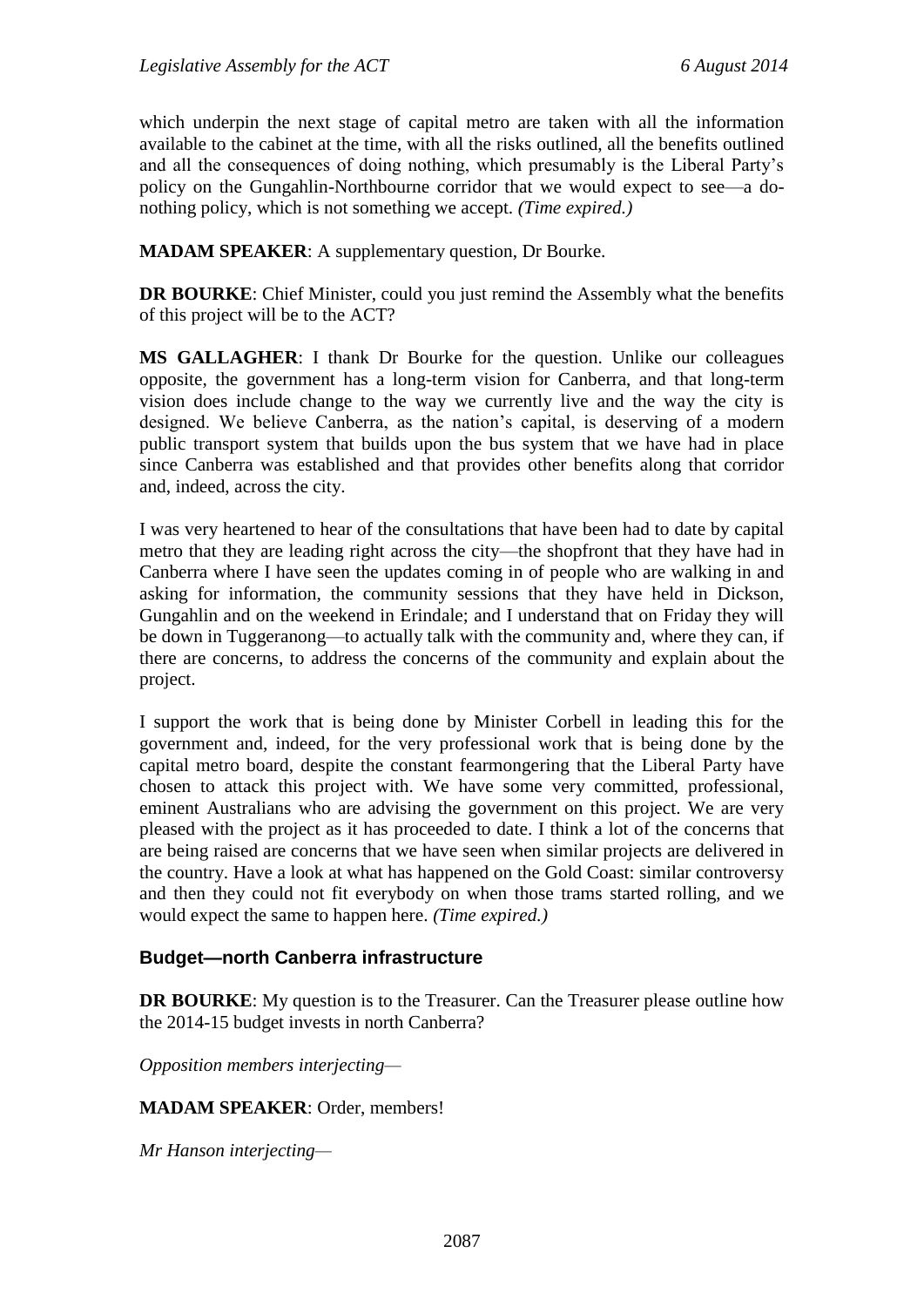**MADAM SPEAKER**: Mr Hanson, I warn you. The Treasurer has the call.

**MR BARR**: I am so pleased those opposite are interested in anything that happens north of the lake. It is such a rare commodity, interest from the Liberal Party in these things.

Let us be clear that the 2014-15 ACT budget makes significant investments in the fastest growing parts of our city that are, of course, in the northern suburbs. This acknowledges the needs of the community, particularly responding to that rapid growth that is occurring particularly in Gungahlin.

Overall, the 2014-15 capital works program is providing a record level of investment in infrastructure for the territory—\$470 million in new works announced as part of the budget joining a \$716 million works in progress program. In north Canberra in particular the budget is providing \$472 million for capital projects that are either new, commencing in this coming fiscal year or currently underway.

It is, of course, increasingly important for the territory government to invest in infrastructure projects that keep our economy growing and invest in job creation. This capital investment in infrastructure is vital to maintaining that momentum in our economy. A well-targeted infrastructure program promotes long-term improvements in productivity, which leads to long-term growth and improved living standards for the community as a whole.

The ACT government is promoting employment opportunities in the Gungahlin town centre through the construction of an ACT government office building in the town centre. This building will have office accommodation for more than 650 ACT government employees. It will also provide for a government shopfront and childcare facilities to service the growing needs of the Gungahlin community. It is just one example of how the government is helping to cater for the rapid growth in the northern part of the city.

Most of the population growth in the ACT in the last 12 months has occurred in the north of Canberra. Gungahlin has the highest growth rate of any region in the territory and accounted for two-thirds of the total growth in the territory in the last 12 months. Much of this has been due to growth in new suburbs—Bonner, Casey, Harrison and Crace.

However, infill development in our existing suburbs is also increasing Canberra's population, and the highest growth rates there have been occurring in the CBD, which is up 12 per cent on the previous year. As improvements in the Northbourne corridor are undertaken, the population in this area will also increase. Likewise, the redevelopment of West Basin and city to the lake will provide further opportunities for an increase in population in the inner north.

The government acknowledges the need to continue to provide high quality infrastructure and facilities for new and existing residents. In the 2014-15 budget we have continued to invest in north Canberra and Gungahlin to ensure that this important part of the city can contribute to economic growth and also enjoy the benefits of that growth.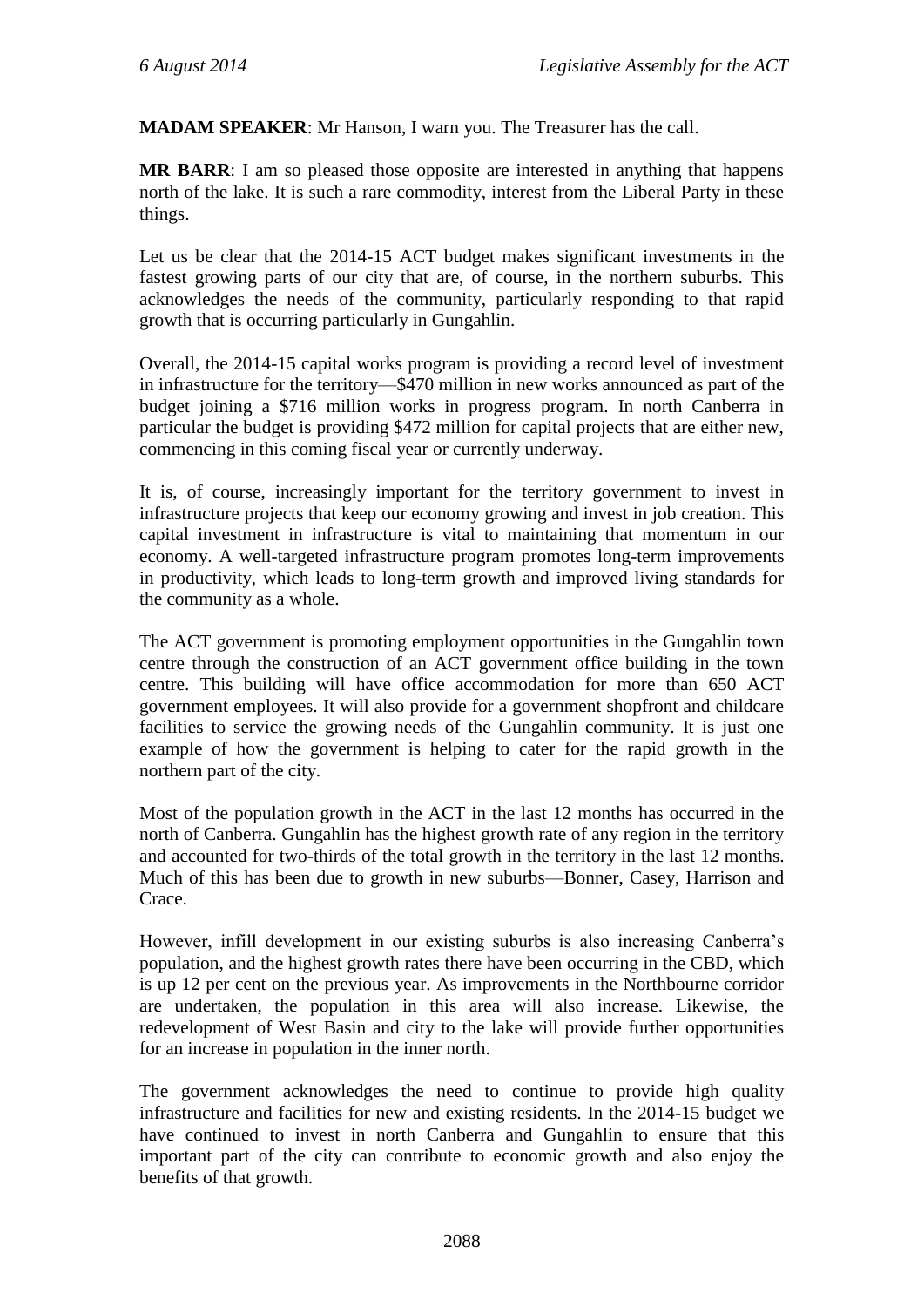To mention a few examples, the budget provided funding for: stage 4 of the Lyneham sports precinct, and work is well underway there; provision of the Gungahlin Leisure Centre's operating budget; the government office building in Gungahlin; a range of new Canberra Connect services in the Gungahlin town centre; further work on the Gungahlin joint emergency services centre; and \$20 million in funding for a range of upgrades to the Gungahlin to the city main transport corridor.

**MADAM SPEAKER**: A supplementary question, Dr Bourke.

**DR BOURKE**: Can the Treasurer inform the members how the 2014-15 budget invests in land release in north Canberra?

**MR BARR**: There is a \$21 million investment in 2014-15 and across the forward estimates in land release in north Canberra. This includes the upgrade of five intersections at Dickson, which will enable the redevelopment of the Dickson group centre, which includes the development of two supermarkets and a range of specialty shops to be located on the site currently used as a surface car park—another site identified for mixed-use development, which will include retail facilities, which will, of course, further enhance Dickson as the retail hub for north Canberra.

The Majura parkway and Majura link road will enable direct vehicle access to the new Majura west precinct at Majura Park. This will allow for ease of access to the new bulky goods site to be developed by IKEA and also provide access to two additional significant commercial development sites. This development will improve road safety and congestion in the area and support the growth of retail and other sectors in the Majura west precinct.

The Throsby access road and western intersection project is essential for the programmed release of the Throsby estate in Gungahlin. This will support the release of about 880 dwellings over the next four years.

These projects will ensure that north Canberra has an ongoing supply of commercial, residential and retail space to enable the region to continue its strong growth.

**MADAM SPEAKER**: A supplementary question, Mr Coe.

**MR COE**: What investments will there be in Belconnen, Minister Barr?

**MR BARR**: There is a significant range of investments in Belconnen, most particularly in the land release area associated with the Riverview development. We are, of course, also seeking to invest in new community recreation facilities in Higgins as well as a number of upgrades to amenities, including footpaths, local shopping centres and other municipal services right throughout the Belconnen region, including playgrounds. There is a significant program occurring in each minister's portfolio responsibilities around upgrading community facilities and infrastructure right across Belconnen.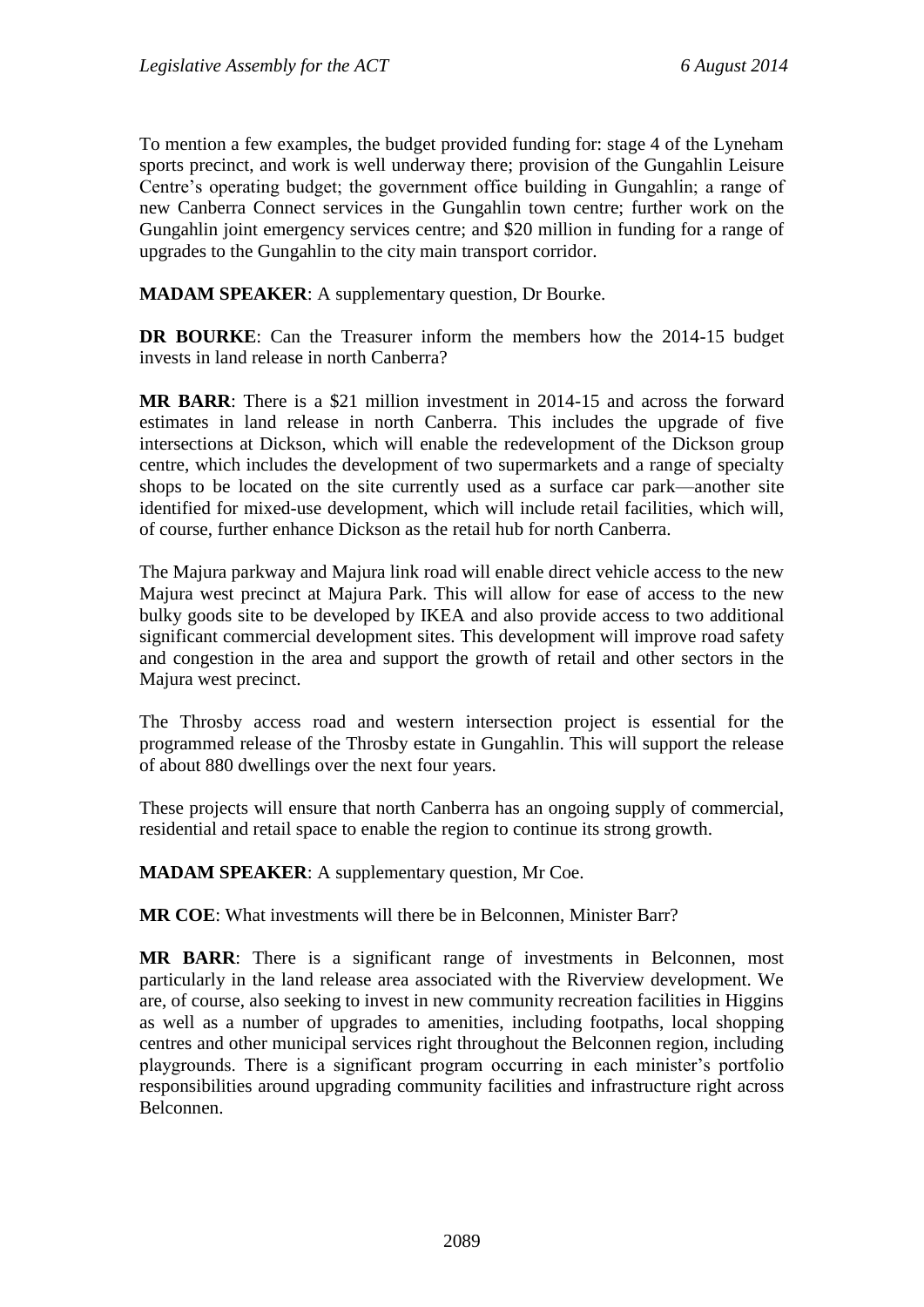I know, for example, that Dr Bourke has been advocating very strongly for a local shopping centre upgrade at Cook, and we are very pleased that this budget delivers progress on that particular project. We are also looking to further invest in the Belconnen town centre, with a variety of land releases and infrastructure programs that will assist the town centre to continue its very impressive recent investment attraction.

It is good to see the private sector also investing in Belconnen. There are a number of projects that are underway that have been facilitated by government infrastructure works that have allowed the private sector to undertake significant investments in the town centre. In the context of urban renewal, I think the Belconnen town centre has certainly demonstrated both its adaptability to change and a very strong private sector investor interest, ensuring that government infrastructure works are leveraging private sector investment.

Those sorts of partnerships, like we have seen between the government and Westfield that have upgraded the Belconnen bus interchange, I think, set a very good example as we move into the upgrades of the Woden bus interchange, which is another key priority for the government. Ultimately we are seeking partnerships for new investments. *(Time expired.)*

**MADAM SPEAKER**: Supplementary question, Ms Porter.

**MS PORTER**: Treasurer, how is the government investing in the renewal of the Gungahlin-to-city corridor in the 2014-15 budget?

**MR BARR**: This transport corridor is clearly a very important part of the government's overall transport policy which helps to deliver faster, more convenient and more sustainable transport options for this fastest growing and most congested part of our city. Capital metro will of course run in its first stage from the city to Gungahlin along Northbourne Avenue and Flemington Road. It will deliver high quality, reliable and frequent public transport down one of our city's busiest corridors.

Light rail will certainly provide a competitive alternative to driving and help manage congestion as this particular corridor of population continues to grow. The government has identified the need to undertake some preparatory works in relation to the renewal of this transport corridor. The early enabling works package has been identified as part of the preliminary work associated with the metro project.

Aside from investment in capital metro, as part of the budget the government is investing \$20 million over the next two years in renewal of infrastructure in that corridor. The works will improve travel and amenity in the corridor and help for the preparation of the capital metro project. The range of improvements that are funded as part of this package over the next two years include road improvements, footpath improvements, drainage works, intersection works and alignment preparation.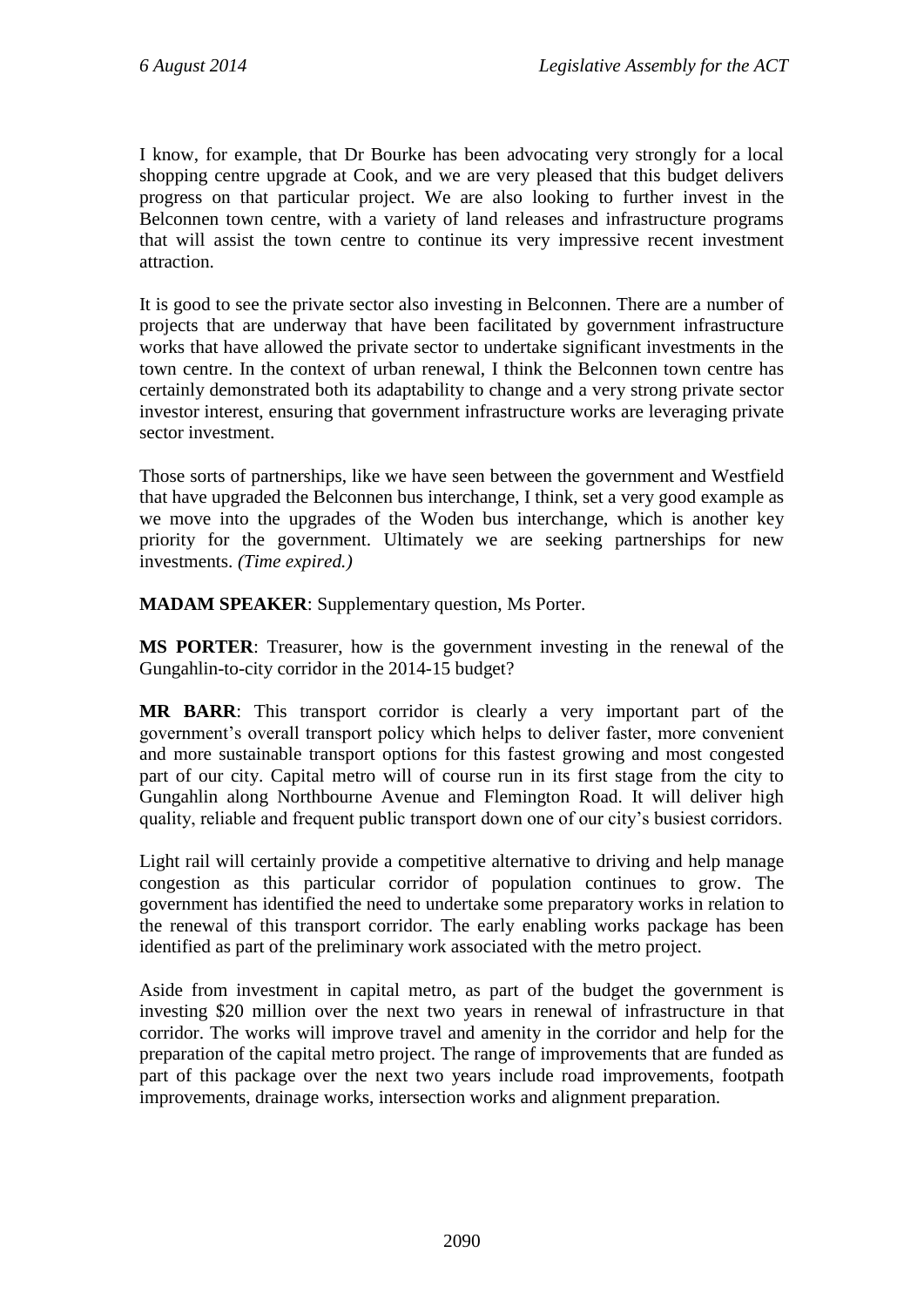## **Transport—light rail**

**MR DOSZPOT**: My question is to the Minister for Capital Metro. Minister, you have previously speculated that the cost of relocating the pipes and wires that run along the light rail route may or may not be factored into the overall cost of capital metro. What is the estimated cost of relocating the pipes and wires along the proposed light rail route?

**MR CORBELL**: A final figure is yet to be determined in relation to that matter—the matter that Mr Doszpot asked about. That is why the Capital Metro Agency is undertaking right now detailed investigations along the corridor. We are employing local Canberra-based firms to do that work. A series of investigations are occurring in multiple sites along the Northbourne Avenue and Flemington Road corridor to confirm the presence or otherwise of infrastructure in the ground. That includes confirming that infrastructure is where it is marked on plans, where perhaps it is not marked on plans but nevertheless exists, and to ascertain also its condition. Those are important investigations which will help inform the Capital Metro Agency's assessment of these issues.

**MADAM SPEAKER**: A supplementary question, Mr Doszpot.

**MR DOSZPOT**: Minister, can you now confirm whether this cost will be included in the \$614 million stated cost of capital metro?

**MR CORBELL**: As the Chief Minister has previously indicated in her earlier answer, the \$614 million figure was a figure based on 2012 dollars. The government is looking at—

**Mr Coe**: It said 2010 in the paper.

**MR CORBELL**: I beg your pardon; 2011 dollars, I should have said: 2011 dollars. The government is currently finalising its revised business case, which takes account of a range of inputs, including these issues that Mr Doszpot raises.

**MADAM SPEAKER**: A supplementary question, Mr Coe.

**MR COE**: Minister, when will the relocation of these pipes and wires be complete?

**MR CORBELL**: That is dependent on the final delivery model that is chosen by the government for the delivery of this project. It is simply pre-emptive to speculate on those matters at this time.

**MADAM SPEAKER**: Supplementary question, Mr Coe.

**MR COE**: Minister, where will these relocated pipes and wires go, and will all the trees on Northbourne need to be removed prior to the removal of these utilities?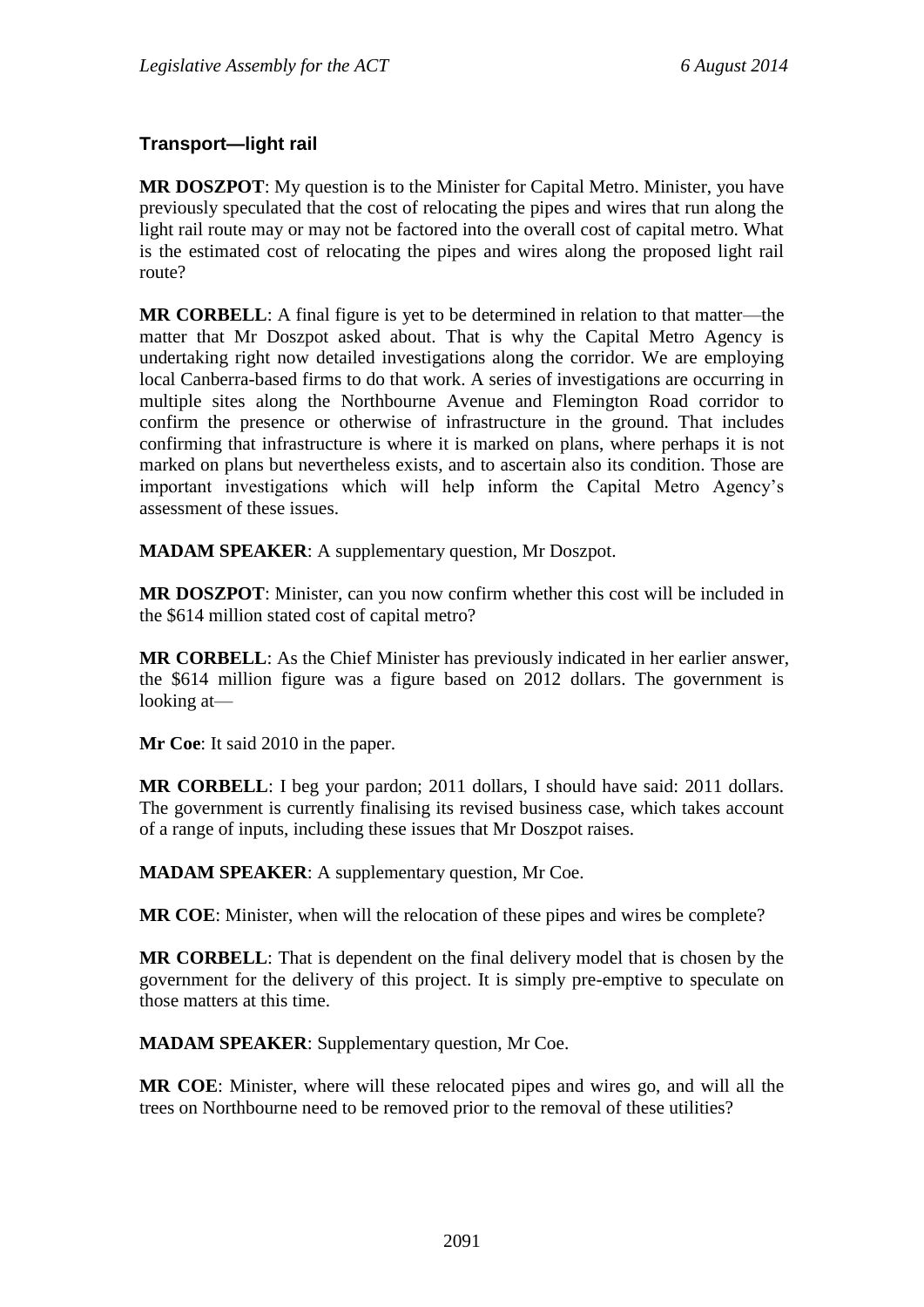**MR CORBELL:** In relation to those matters, it is simply speculative and far too early to pre-empt the outcomes of the investigations. The government, through capital metro, needs to complete those investigations before it can definitively decide what the outcome is in relation to those matters.

## **ACTTAB Ltd—tax revenue**

**MR SMYTH**: My question is to the Treasurer. Treasurer, it has been reported in the *Australian* newspaper that the real prize in Tabcorp's acquisition of ACTTAB is the 50-year licence at zero tax on tote earnings and less than one per cent on the sports bookmaking licence. In NSW the TAB pays 19 per cent and 10 per cent respectively on these earnings and in Victoria the TAB pays 7.5 per cent and 4.5 per cent. Treasurer, why did the government decide to forgo these tax revenues in the sale of ACTTAB?

**MR BARR**: We did not, Madam Speaker. We have made no changes to our taxation arrangements.

**MADAM SPEAKER**: A supplementary question, Mr Smyth.

**MR SMYTH**: Treasurer, how much revenue to the territory is the government forgoing with this deal?

**MR BARR**: None.

**MADAM SPEAKER**: A supplementary question, Mr Doszpot.

**MR DOSZPOT**: Treasurer, was this the result of negotiations with Tabcorp or is this something the government offered to the table as an enticement?

**MR BARR**: There was a full, open process with selected bidders in relation to the final sale of ACTTAB. That process was undertaken under the strictest probity guidelines. I am not at liberty to comment any further.

**MADAM SPEAKER**: A supplementary question, Mr Doszpot.

**MR DOSZPOT**: Treasurer, why is the government giving Tabcorp a 50-year tax-free ride while taxing home owners and contract workers to the additional total of \$80 million over the next four years?

**MR BARR**: We are not.

#### **Parking—fines**

**MRS JONES**: My question is to the Treasurer. Treasurer, parking fine revenue is expected to increase from \$9.4 million in 2013-14 to \$14.4 million in 2014-15. That is in addition to indexing traffic and parking fines at six per cent in 2014-15 and over the forward estimates, and eight additional parking inspectors and two support staff being employed. Does the government intend to generate parking fine revenue as a result of the introduction of paid parking in the parliamentary triangle?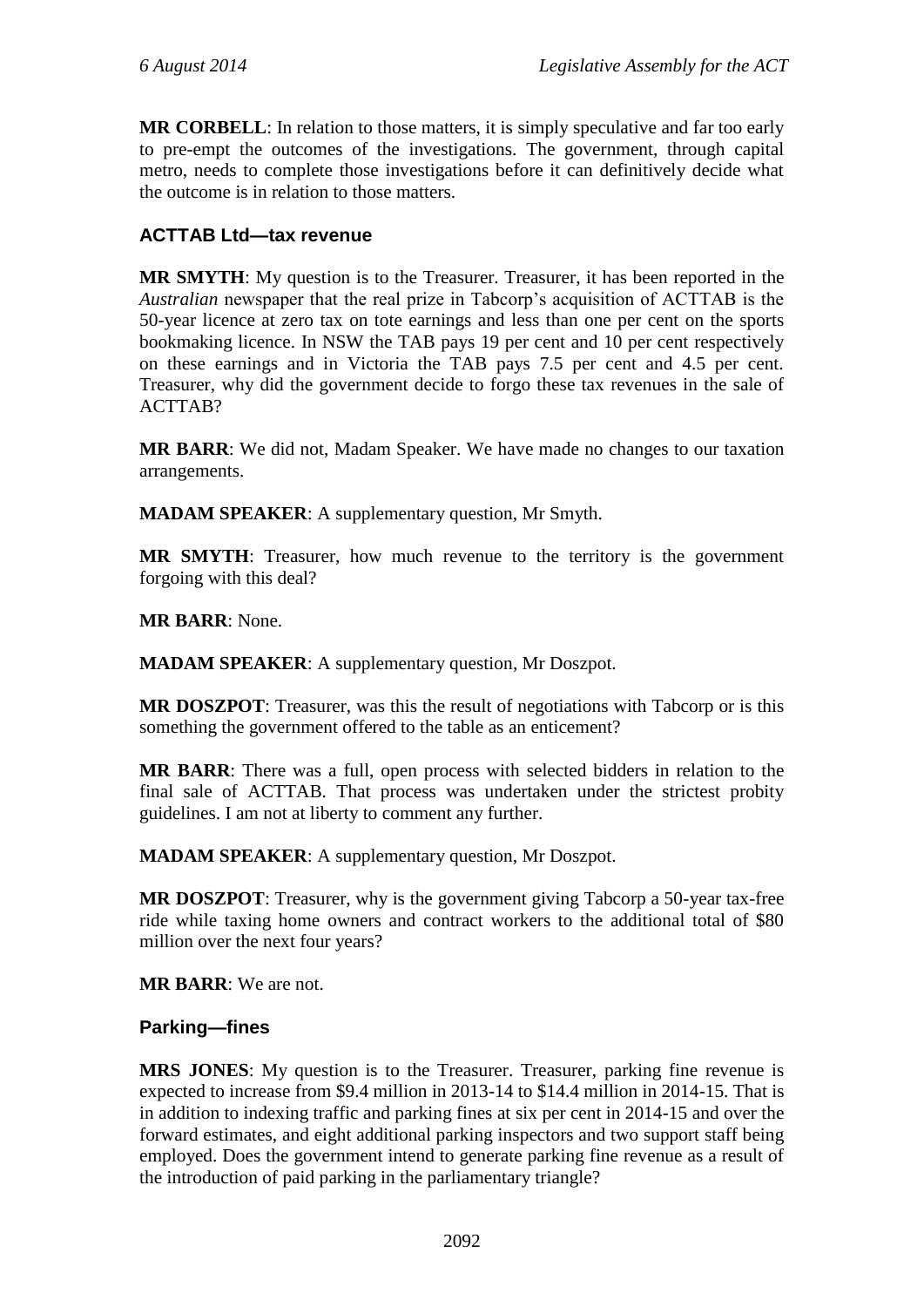**MR CORBELL**: As Attorney-General, I am responsible for parking operations, so I am happy to take the question from Mrs Jones. The short answer is no; the government is not receiving any revenue associated with the introduction of paid parking in the parliamentary triangle, in those areas administered by the National Capital Authority.

**MADAM SPEAKER**: A supplementary question, Mrs Jones.

**MRS JONES**: Minister, how much parking fine revenue does the government hope to raise through new means?

**MR CORBELL**: There is no definitive figure as part of a subset of that overall increase. But what we anticipate—and this is reflected in the budget papers—is that, first of all, there will be improved revenue collection due to a much lower failure rate of ticket machines in existing ACT government-owned car parks. As members would be aware, the previous ticket machines have been replaced with new technology. There was a significant failure rate of the old parking machine technology which led to uncollected revenue or revenue being foregone. We expect a much lower level of revenue being foregone because of a much higher level of reliability of the new ticket machines.

The government is putting in place additional parking inspectors, and that obviously will generate additional parking revenue due to increased enforcement activity. The government has put in place these additional parking inspectors because of the significant number of complaints that it was receiving from members in the community about parking problems, in particular, parking problems in neighbourhoods—parking on verges, parking on public land—which is causing problems in neighbourhoods. Certainly I have been getting a significant number of complaints about that, including from members of the Assembly. The government has responded to that by putting in place more parking inspectors to improve enforcement and compliance and make sure everyone is treated fairly and equally as we are able to respond to more complaints as and when they arise.

**MADAM SPEAKER**: Supplementary question, Ms Berry.

**MS BERRY**: Minister, what other benefits do these new ticketing machines provide for the Canberra community?

**MR CORBELL**: I thank Ms Berry for the supplementary. The improvements to the ticketing technology certainly facilitate a greater range of payment options for drivers—in particular, credit card payment, which we know has been taken up quite significantly by drivers using long stay car parks owned and operated by the ACT government. What we are also seeing, though, is the deployment of an increasing use of the app-based compatibility with the ticket machines. That is very welcome as well.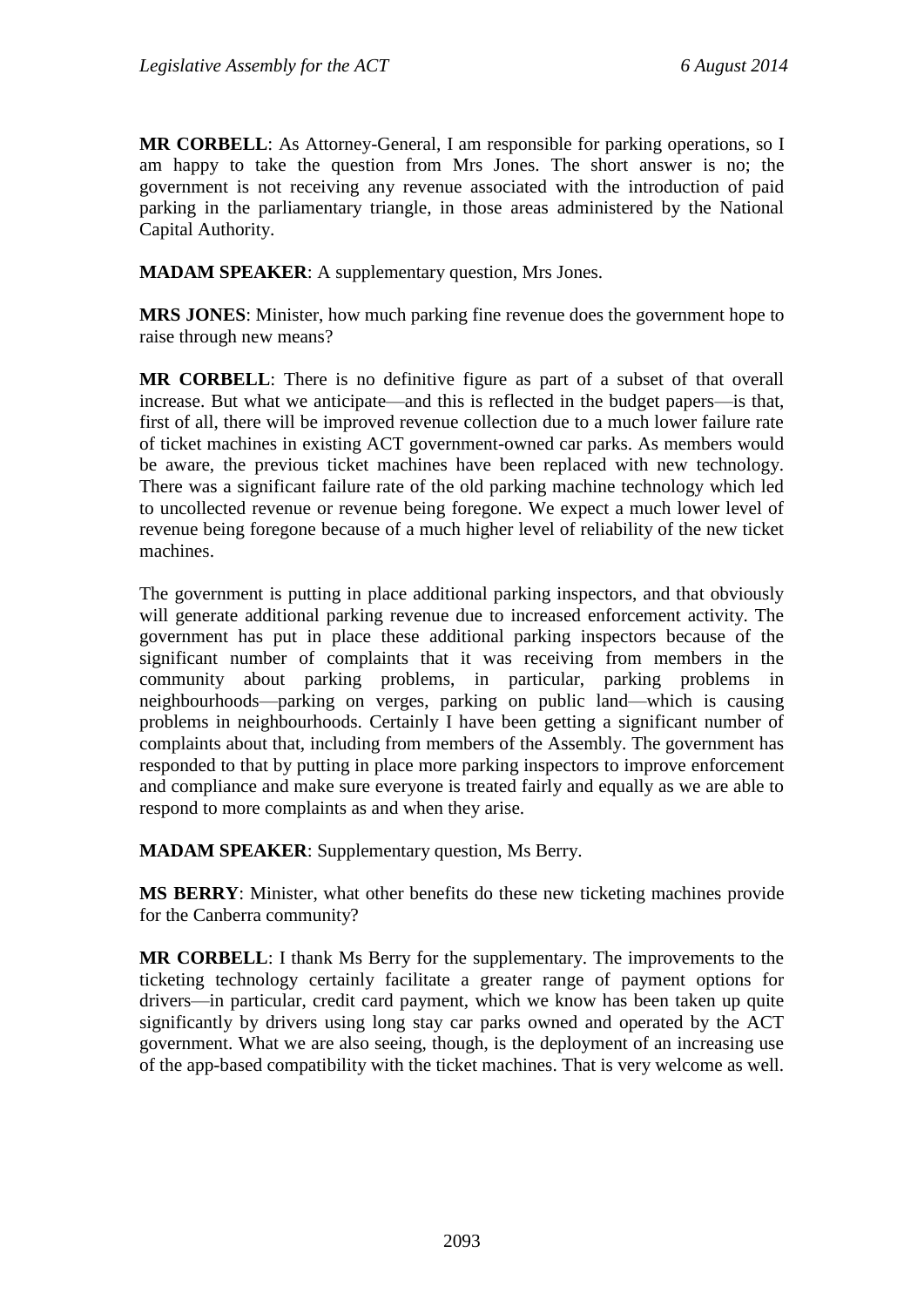So we have a much better level of usability in terms of the customer and we have increased reliability in terms of revenue collection, which is important for the ratepayer in terms of making sure that machines are operating when they should and are able to accept payment when it is made.

**MADAM SPEAKER**: A supplementary question, Mr Smyth.

**MR SMYTH**: Minister, will ACT parking inspectors be policing the parliamentary triangle?

**MR CORBELL**: No, they will not. The government has been in discussions with the National Capital Authority. They did ask the ACT government to put forward a proposal for their consideration. The National Capital Authority has determined not to engage the ACT government's parking inspection capability and instead is securing those services elsewhere.

### **Health—cancer treatment**

**MS PORTER**: My question is to the Minister for Health. Minister, today you opened the Capital Region Cancer Centre. Can you update the Assembly on what this new facility means for the people of the ACT and surrounding region who are being treated for cancer?

**MS GALLAGHER**: I thank Ms Porter for her question and her ongoing interest in health facilities across the ACT. It was great today to officially open the Capital Region Cancer Service with Senator Zed Seselja representing the Hon Peter Dutton, the federal Minister for Health. This facility has been a long time in the planning and delivery stages and I have no doubt that it will be a very welcome addition to the health system for the people of the ACT and the surrounding region.

The Capital Region Cancer Centre is a purpose built facility designed to house the regional cancer service. The centre will provide comprehensive cancer care to the ACT community as well as to the southern New South Wales local health district.

The five-story building is an addition close to the existing radiation oncology building where the linear accelerator bunkers have been built in recent years. Overall, it offers 5,000 square metres of floor space. Senator Seselja and I just prior to question time were given a quick tour of the building. There is office space for clinical staff. There are purpose-built specially designed treatment spaces for people having day outpatient care such as chemotherapy.

There are places for bone marrow biopsies and, importantly, the focus of the centre is to collocate all the clinicians involved in cancer care into one place so that the services are wrapped around the patient rather than the patient having to go and visit one specialist and then another specialist and then go for another appointment in another part of the hospital.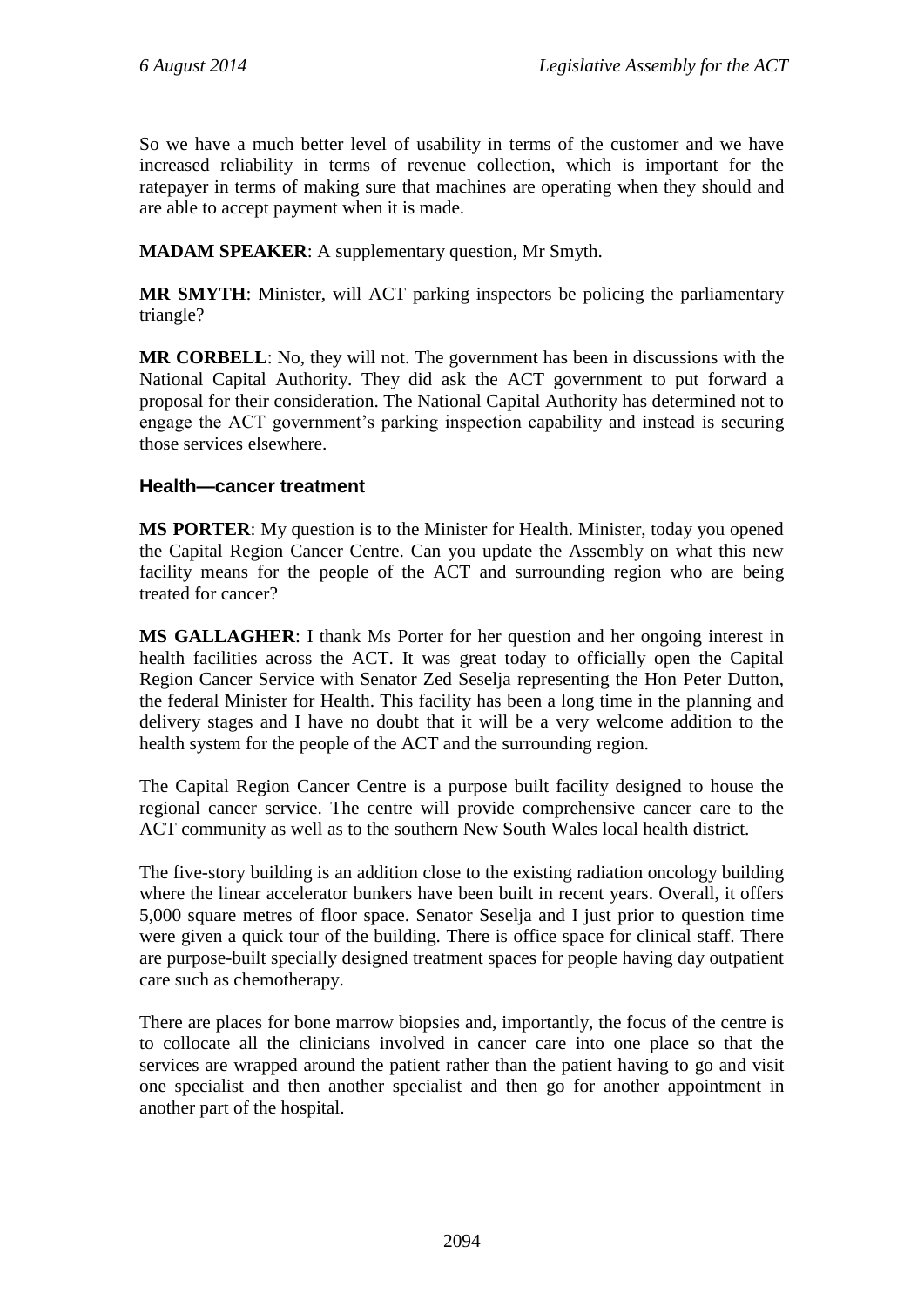It will certainly be a very big improvement not just for patients and families but also for staff who are very dedicated in the work that they do for the Capital Region Cancer Centre. There are five levels. There is a family space where people can go while they wait for their loved ones or they have treatment. The Canberra Hospital Foundation has donated 40 recliner chairs for people to sit in while they have their treatment. It has been a real partnership.

I note that the late Christopher Peters, former citizen of the year, and his wife Jo have donated two exquisite art works for the building. It is a real privilege to have been involved in the partnerships that have been formed in developing this centre since 2006 when I first met with clinicians around their idea for this centre to where it has been finished today.

I would like to pay tribute to Professor Robin Stuart-Harris who was up until recently the clinical director of the Capital Region Cancer Service. He was the first clinician in my door when I was a newly appointed minister to talk to me about wanting to secure funds for a cancer centre. He then went and lobbied the commonwealth. Along with submissions that we were able to put to the commonwealth, we secured almost \$30 million of funding in 2008-09 for this centre to be built.

I think that anyone in this place will have been touched by someone who has experienced cancer, who has maybe passed away from cancer or who has undergone cancer treatment. I know that when clinical services start on 18 August this year the experience for patients and their families will have taken a giant leap forward.

**MADAM SPEAKER**: A supplementary question, Ms Porter.

**MS PORTER**: Minister, how many people receive treatment for cancer in the ACT each year and how will this facility benefit them?

**MS GALLAGHER**: I thank Ms Porter for the supplementary. The 2014 Chief Health Officer's report shows that 1,473 people were diagnosed with cancer in the ACT in 2009. The Chief Health Officer's report also shows that the risk of ACT residents developing cancer before the age of 85 for men was one in two and for women was one in three. We also know from our own occasions of service that in the 2013-14 financial year 73,563 occasions of service were provided to non-inpatients by the cancer service. The cancer services provided care to over 1,500 new patients in radiation oncology, 1,000 patients in medical oncology, 705 in haematology and 596 in immunology.

So you can see from those numbers just how important having high quality services delivered through high quality facilities is. We also have high levels of people coming for cancer treatment from the surrounding region. That was an important part of our securing the funds from the commonwealth for this regional cancer centre when our submission was put to them several years ago. Along with the cancer service, we also have services like Duffy House, which was part of that funding from the commonwealth, where we have capacity now for people to come and spend short amounts of time in Canberra, if they live outside Canberra, to attend as outpatients,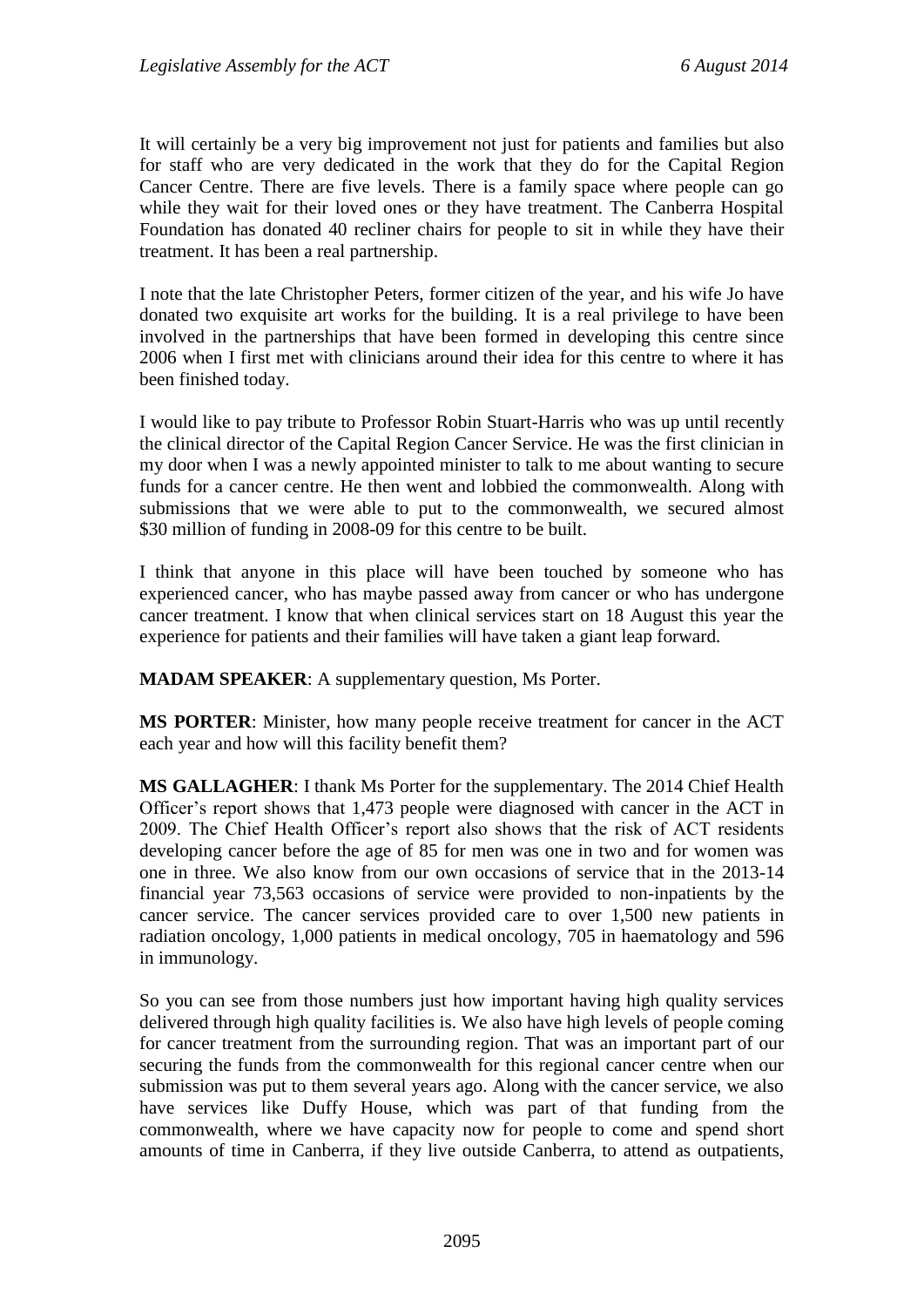which is how the majority of cancer services are currently provided. That is certainly something that, again, makes it important in terms of our role as a regional healthcare provider.

**MADAM SPEAKER**: A supplementary question, Mr Hanson.

**MR HANSON**: Minister, with the consolidation and relocation into the cancer centre, will any existing facilities then become vacant and, if so, what is the intended use of those existing facilities?

**MS GALLAGHER**: There will be some, obviously, vacating of places. Unfortunately it is not all in one place in the hospital. It forms part of the decanting and staging project, but CRCC will still be using the radiation-oncology area for radiation treatment. Fourteen B, the in-patient ward, remains the in-patient ward. It is really co-locating into one place a number of clinicians who are dotted around the hospital and also some of those treatment areas. Those decisions will be taken.

Those spaces are not being filled at the moment with any specific service, certainly the treatment spaces, because they have not been refurbished or they have not been allocated for a particular purpose and they are not ideal facilities, as anyone who has visited there would know, in terms of where the chemotherapy is being provided. It will go into consideration for the next stage of the hospital rebuild.

**MADAM SPEAKER**: A supplementary question, Dr Bourke.

**DR BOURKE**: Minister, how does ACT Health work with the New South Wales regional health services to deliver cancer services?

**MS GALLAGHER**: This is one of those areas where there is a real strength of partnership between New South Wales and ACT health services. In actual fact, at the moment we are consulting on the draft ACT and southern New South Wales local health districts cancer services plan, which is going to be the high level planning document that will guide the delivery of public cancer services to residents of ACT and southern New South Wales for the next five years. Having a combined regional strategic plan in this area shows the strength of commitment from both governments to start thinking regionally when we are planning our health services and to not replicate services where it does not make sense to do so. That consultation is out now.

We also, through our specialist services, provide outreach services to residents of New South Wales and have cancer treatment centres in Goulburn, Moruya, Bega and Cooma. These are all supported by senior specialists from the Capital Region Cancer Centre, which allows people to have their treatment closer to home. I know that that is what everybody wants. If you are going through this it is much easier if you are able to access your treatment close to home. I really think we should acknowledge the efforts that clinical staff go to to ensure that their expertise, even if it is located in Canberra, can be shared so that local health services can deliver that important treatment close to where people live.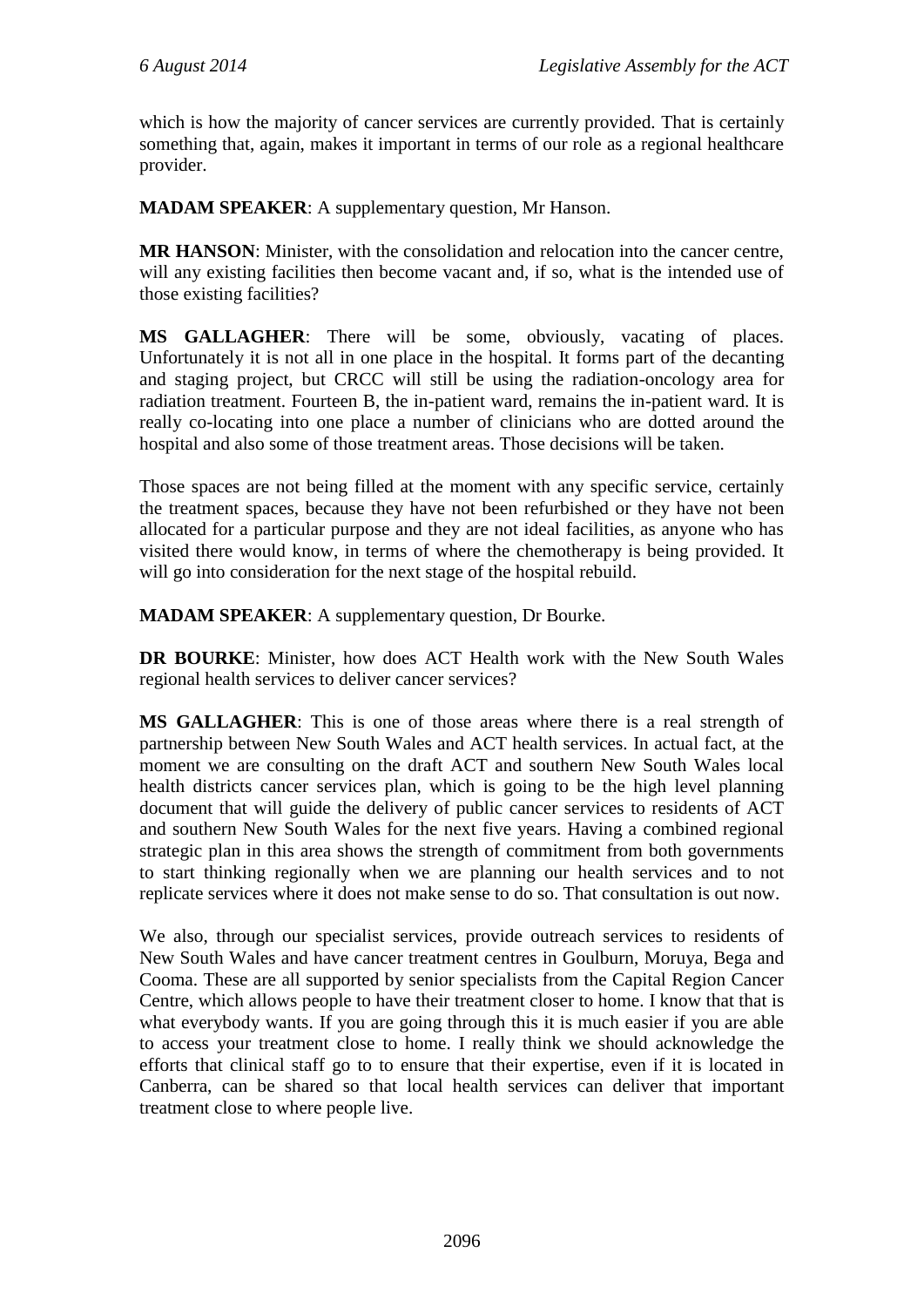#### **Disability services—transition schedule**

**MR WALL**: My question is to the Minister for Disability. Minister, the transition schedule for eligible people to start their planning conversations with the National Disability Insurance Agency states that children born on or after 1 July 2012 are the first on the list to start accessing the NDIS. How many current clients of Therapy ACT in that age bracket have already transitioned to the scheme since 1 July?

**MS BURCH**: I do not have the numbers—most of that sits with the NDIA—but I am happy to bring back what I can. We are just a bit over a month through the introduction of the NDIA. The feedback I have had has been very positive. I know a number of families and individuals have started that planning process. I think there are only a number of completed plans, but that replicates what has happened in other jurisdictions as well, as everybody gets more comfortable with this. In short, I do not have the numbers. I can find out if I can secure those numbers out of the NDIA for you, Mr Wall.

**MADAM SPEAKER**: A supplementary question, Mr Wall.

**MR WALL**: Minister, I imagine this will also be taken on notice: how many current clients of Therapy ACT in that age bracket have already been assessed and are still waiting to transition?

**MS BURCH**: Again, I will take that on notice, Mr Wall.

**MADAM SPEAKER**: A supplementary question, Ms Lawder.

**MS LAWDER**: Minister, how is Therapy ACT communicating with current clients about their eligibility for the NDIS?

**MS BURCH**: Therapy ACT is working with its existing clients and certainly making them aware of the timing of the transition schedule. The NDIA is also making contact with those individuals and families as well and inviting them in to the agency so they can commence the planning process.

It was a weekend or so ago when there was a very well-attended forum, a meet the providers forum, that was held, as I understand it, at Hedley Beare. I think 120 families went through that and really welcomed the opportunity to meet and talk firsthand with the providers we have.

Also, as I have made the commitment here—it will be part of my statement this afternoon—we have secured a date of 13 September for another expo with a particular focus on the younger children and their families for early intervention. Again, that is another great chance for the local community to meet those providers that are there at the ready to support them.

**MADAM SPEAKER**: A supplementary question, Ms Lawder.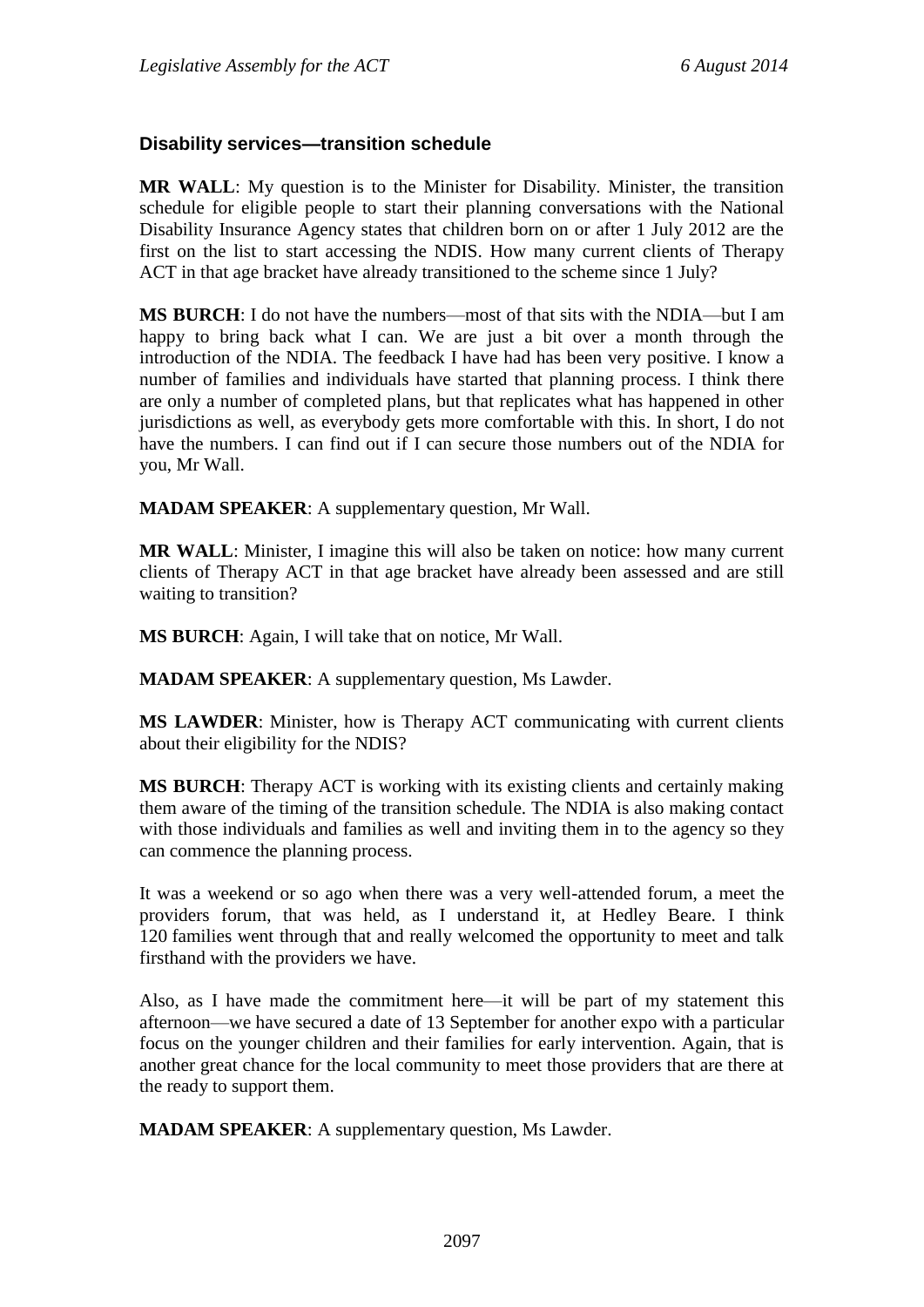**MS LAWDER**: Minister, how is Therapy ACT measuring the current and future take-up rate of their current clients to the NDIS?

**MS BURCH**: With respect to the clients that we know, we are certainly working to schedule and introducing them to the NDIA. At that point it really becomes a matter for the individuals, their families and the agency to complete those plans. As I said, it has been a tad over a month, and certainly people are recognising the change, but nothing is coming to me to say there is great concern out there. With respect to those families, those individuals that have recently been born or are not known to Therapy ACT, if we become aware of them through our normal mainstream intake system, we will refer them. If they are within that phase-in group, we will refer them on straightoff to the NDIA, and support them as we can through our broader play groups and mainstream services.

### **Kangaroos—cull**

**MS LAWDER**: My question is to the Minister for Territory and Municipal Services. Minister, there now have been several instances of vandalism of government property by animal activists opposed to the government's kangaroo cull program. On 18 June 2014, the media reported that you said that "the 'senseless act of vandalism' was disappointing" and "This all costs the government and it's an unfortunate additional expense that is borne by the Canberra taxpayer." Minister, what form of civil disobedience against governments is acceptable?

**Mr Corbell**: Point of order.

**MADAM SPEAKER**: Mr Corbell has a point of order.

**Mr Corbell**: I think the question asks Mr Rattenbury for an expression of opinion. Further, it is hard for me to see how his observations on matters in relation to civil disobedience in general fall within his ministerial portfolio responsibilities.

**MADAM SPEAKER**: On the first part of the point of order, I think that it is possibly a line ball. Could you just repeat the question, please—the actual question.

**MS LAWDER**: Certainly. What form of civil disobedience against governments is acceptable?

**MADAM SPEAKER**: Do you want to make a contribution to the point of order, Mr Coe?

**Mr Coe**: I do, thank you. Look, I think—

**MADAM SPEAKER:** In that case, you usually say, "On the point of order, Madam Speaker". It is just so that I am not mind reading all the time.

**Mr Coe**: On the point of order, Madam Speaker, if we are going to get into the habit of calling such questions out of order because they are an expression of opinion, we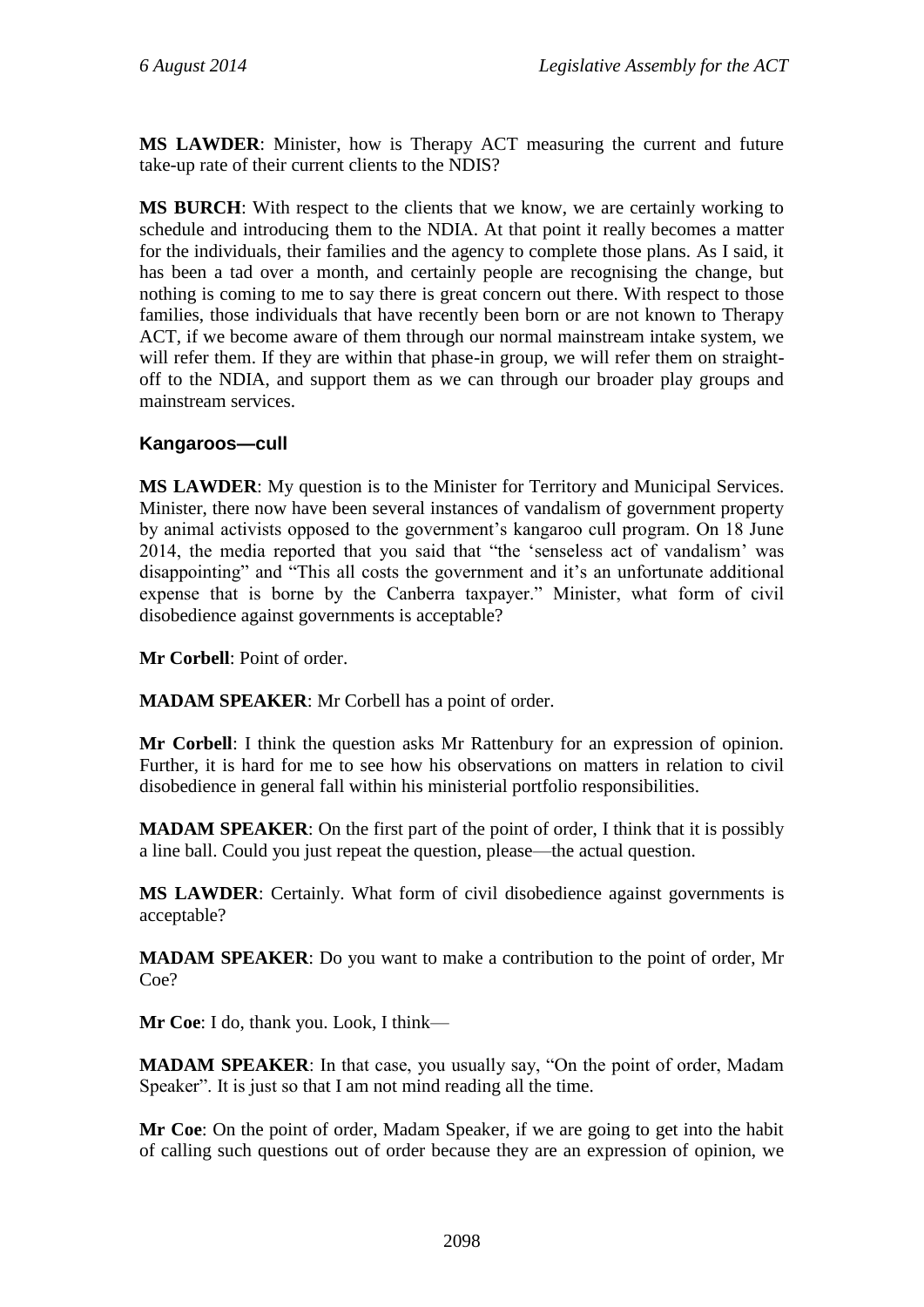are going to rule out the vast majority of questions that get asked by members on both sides of the chamber. Even "What disruption will the relocation of these pipes cause?" is a form of expressing an opinion. There are so many questions that are in fact going to be expressions of opinion. Ministers are in their role to exercise their judgement. It is for that reason that we think questions like this are appropriate.

**MADAM SPEAKER**: On the point of order, I think that it is quite clear that the issue of vandalism on this occasion falls within Mr Rattenbury's purview, because it was vandalism of TAMS property and Mr Rattenbury, according to the quote that Ms Lawder used in her preamble, has already engaged in this. Therefore I will allow the question.

**MR RATTENBURY**: I think Ms Lawder has done a perfectly good job of recalling my views on this matter. She has quoted my comments and she has answered her own question.

**MADAM SPEAKER**: A supplementary question, Ms Lawder.

*Mr Hanson interjecting—*

**MADAM SPEAKER**: Withdraw that, please, Mr Hanson.

*Mr Rattenbury interjecting—*

**MADAM SPEAKER**: No, he does not need to. He just needs to withdraw it.

**Mr Hanson**: Do I have to withdraw? I withdraw.

**MADAM SPEAKER**: Thank you, Mr Hanson. A supplementary question, Ms Lawder.

**MS LAWDER**: Minister, why have you identified this act of civil disobedience as disappointing but not the Greenpeace CSIRO break-in in 2011?

**MR RATTENBURY**: Similar to my previous answer, as Ms Lawder has already quoted, I indicated my views in the *Canberra Times* on this matter.

**MADAM SPEAKER**: A supplementary question, Mr Wall.

**MR WALL**: Minister, how is the 2011 Greenpeace vandalism different to the 2014 kangaroo cull inspired vandalism?

**MR RATTENBURY**: I have no comments to make on that.

**MADAM SPEAKER**: A supplementary question, Mr Wall.

**MR WALL**: Minister, what have these acts of vandalism cost the government to rectify?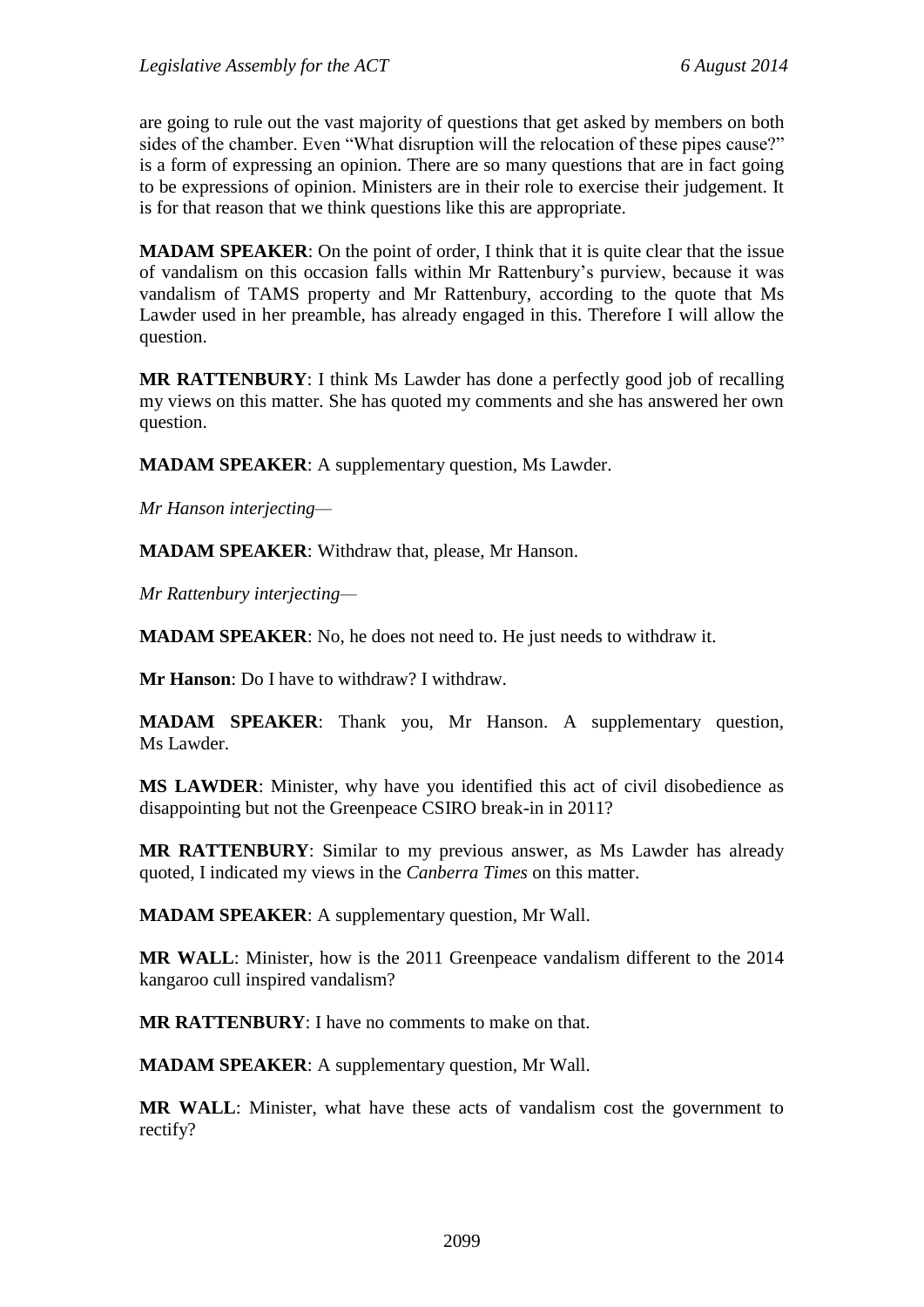**MR RATTENBURY**: I will need to take that question on notice for Mr Wall. There have been two incidents: one at the Athllon Drive depot of TAMS and one at the Holder depot. Both those incidents caused considerable damage. TAMS was certainly investigating whether these might be covered by insurance; I have not had an update on that recently.

Certainly the incident at the Holder depot was particularly unstrategic on the part of the activists if they were seeking to have an impact on the kangaroo cull—all they did was damage equipment that was used by City Services for cleaning the city. This resulted in a delay in the cleaning of various shopping centres, public toilets and other public amenities around the city.

## **Emergency services—Gungahlin**

**MS BERRY**: My question is to the Minister for Police and Emergency Services. Minister, could you please outline for the Assembly how the 2014-15 budget provides for the future use of the Gungahlin Joint Emergency Services Centre?

**MR CORBELL**: I thank Ms Berry for the question. \$450,000 has been provided for over the next two financial years in the current budget to examine the future use of the Gungahlin joint emergency services centre to meet the needs of the ongoing growth of the Gungahlin district.

The JESC accommodates currently the ACT Fire & Rescue Service at Gungahlin station, along with the ACT Ambulance Service Gungahlin station, the ACT Policing station, as well as facilities for the ACT State Emergency Service and the relevant ACT Rural Fire Service brigade, the Gungahlin brigade.

At the time that the JESC was first opened in 1994, ACT Policing serviced a patrol area of approximately 5,000 residents. The ACT Policing section within the facility operated as a shopfront. It was staffed between 7 am and 11 pm each day. Since that time the population of Gungahlin has grown to approximately 65,000 residents. Obviously, demand for policing services has grown as well during that time. The station now operates as a 24/7 facility. It has a force of 37 members currently stationed at the JESC on a roster basis.

There have been a number of upgrades in order to increase the capacity of the existing Gungahlin station and improve work flow for policing officers in that station, with the most recent works completed last year. These works have provided relief for police operations, but we will continue to see capacity challenges with the existing station facility as the number of police required for the Gungahlin district continues to grow as the population continues to grow.

The government has provided \$450,000 to allow us to undertake a feasibility and due diligence study on the future requirements for ACT Policing and the ESA as a whole at the current JESC. This will allow us to make informed and detailed decisions as to what future capital investments are needed to address the accommodation pressures for ACT Policing and other agencies within the ACT Emergency Services Agency over the short to medium term.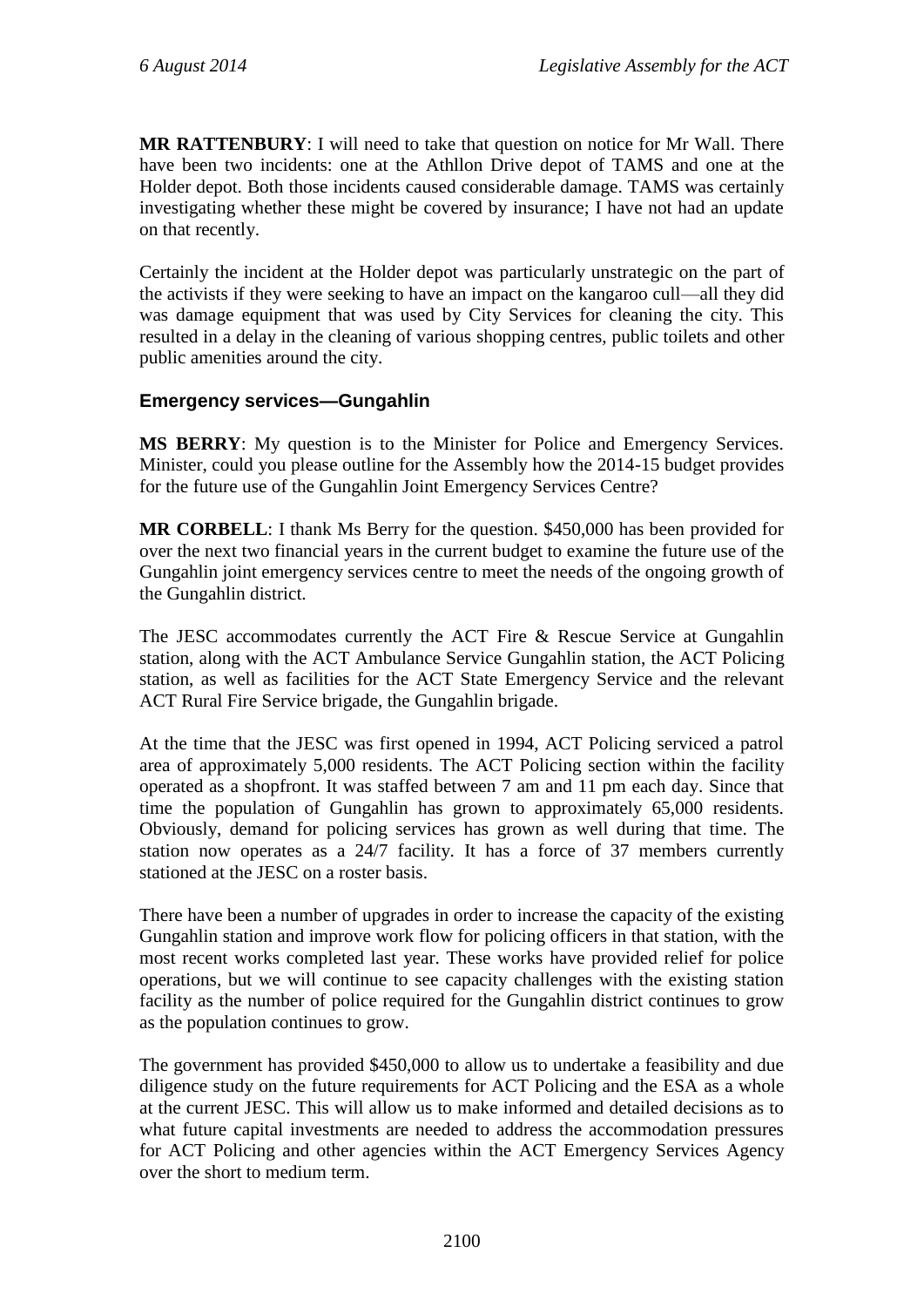**MADAM SPEAKER**: A supplementary question, Ms Berry.

**MS BERRY**: Minister, what will the feasibility study review?

**MR CORBELL**: I thank Ms Berry for the supplementary. The feasibility study will review and advise on a range of issues. These include space and functional requirements for all the services—police, ambulance, fire and rescue, RFS and SES. It will also look at future requirements and demographic trends that will drive demand for service delivery. It will look at the capacity of the existing facility to meet requirements now and into the future. It will look at growth or expansion capacity within the existing JESC to meet future needs. It will assess alternative sites in Gungahlin for ACT Policing and/or the relevant emergency services. It will prepare a detailed report and business case for government consideration in future budget deliberations. The study will also look at issues such as the development of a functional design brief, site due diligence, concept designs and site massing studies, procurement and financial analysis, cost planning, risk and a risk report.

I think this is the right investment to make as we continue to work to meet the growing demand in the Gungahlin district. It is the fastest growing area of our city. It has seen very significant population growth over the last decade. That is expected to continue and we need to put in place the planning now to continue to meet that demand. This will certainly do that work for us to make future decisions in future budgets and to make sure that ACT Policing and all of our emergency services have the facilities they need to deliver their critical services to the Gungahlin community.

**MADAM SPEAKER**: A supplementary question, Dr Bourke.

**DR BOURKE:** Minister, when is the feasibility report expected to be completed?

**MR CORBELL**: I thank Dr Bourke for the supplementary. I am advised that the feasibility study will commence, subject to, of course, the passage of the budget, in the final quarter of this year and is expected to be completed in the first half of 2015. It is worth highlighting that the population of Gungahlin is forecast to expand to 90,000 residents by the year 2021, and this really does underpin why the government is making this investment now as we plan future capacity for the police and emergency services in Gungahlin.

**Ms Gallagher**: I ask that all further questions be placed on the notice paper.

## **Supplementary answer to question without notice Health—antenatal visits**

**MS GALLAGHER**: Yesterday, Mrs Jones asked me about the National Health Performance Authority's report *Healthy communities: child and maternal health in 2009-2012*. It related to why the ACT had one of the lowest attendance rates in the country for antenatal visits and the footnote relating to that around the data collection.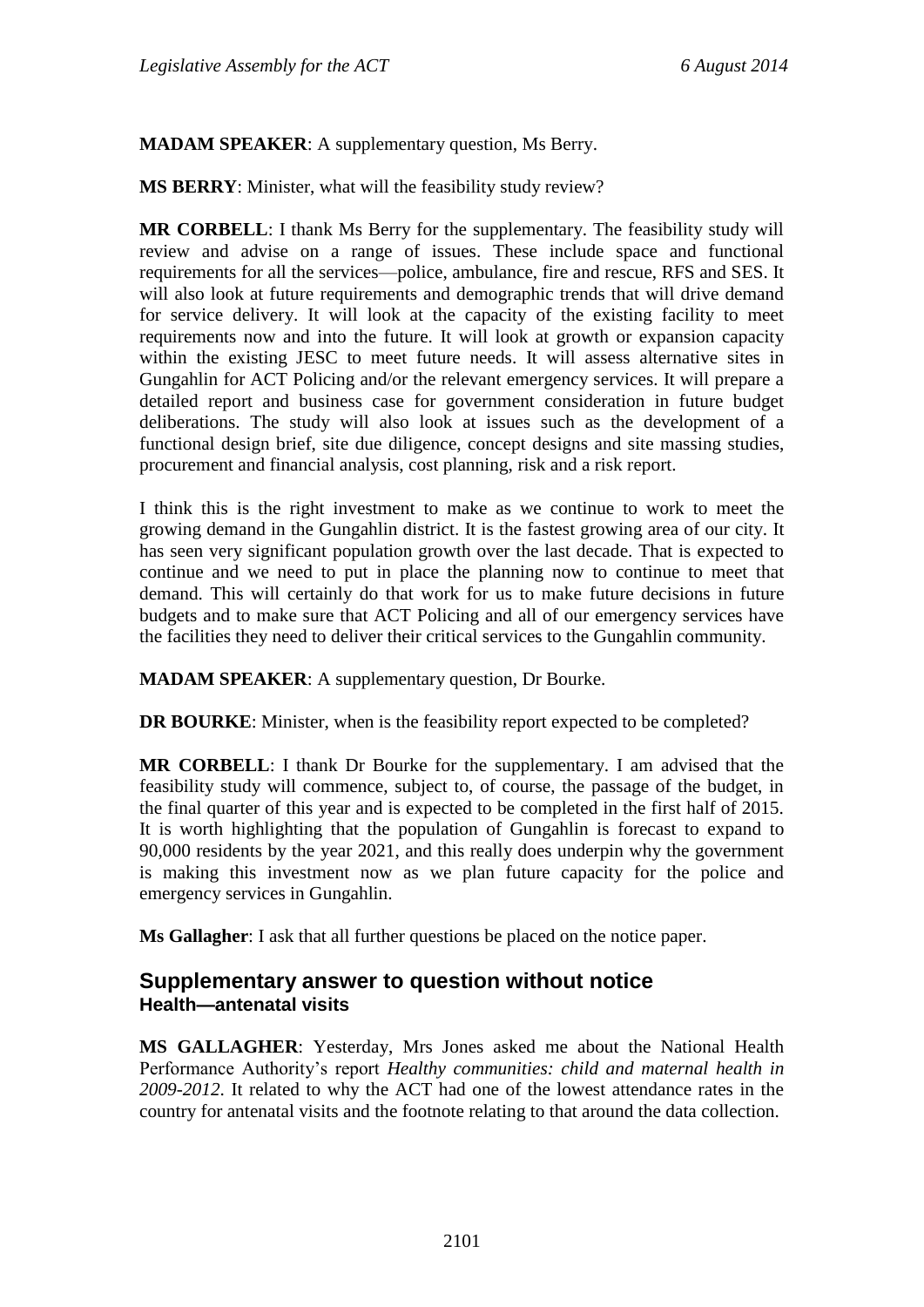I can advise Mrs Jones and the Assembly that in the ACT this data has been collected from the woman's maternity card, which is normally not given until the 16th week of pregnancy, on their first antenatal clinic visit at the hospital. There have not been procedures in place for the hospitals to record when women had their first antenatal visit if that occurred with a GP. Processes are being changed now to capture the first GP visit for the woman. That should fix this anomaly. It is hoped that it will be reflected in data collected on 2014 births.

# **Housing—homelessness**

**MS LAWDER** (Brindabella) (3.25): I move:

That this Assembly:

(1) notes:

- (a) that 4-10 August 2014 is National Homeless Persons' Week;
- (b) homelessness causes devastating personal harm, significantly impacts on society and costs the government;
- (c) one in three people experiencing homelessness present at an emergency department in a year, which is more than the average rate;
- (d) a quarter of people experiencing homelessness were charged with a criminal offence in the past six months, and one in three of those in prison reported being homeless in the month before, which is more than the general population;
- (e) people experiencing homelessness are more likely to be unemployed than those in the general population;
- (f) that a safe and suitable place to live underpins a full and healthy life and enables social inclusion, education, health and employment opportunities; and
- (g) the solution to homelessness lies in the provision of more housing, specifically affordable housing, together with targeted support to enable people to sustain their tenancies; and
- (2) calls on the ACT Government to:
	- (a) increase the supply of affordable housing in the ACT;
	- (b) continue to implement innovative models as well as continue those that have proven successful in reducing disadvantage to vulnerable Canberrans; and
	- (c) report back to the Assembly on progress.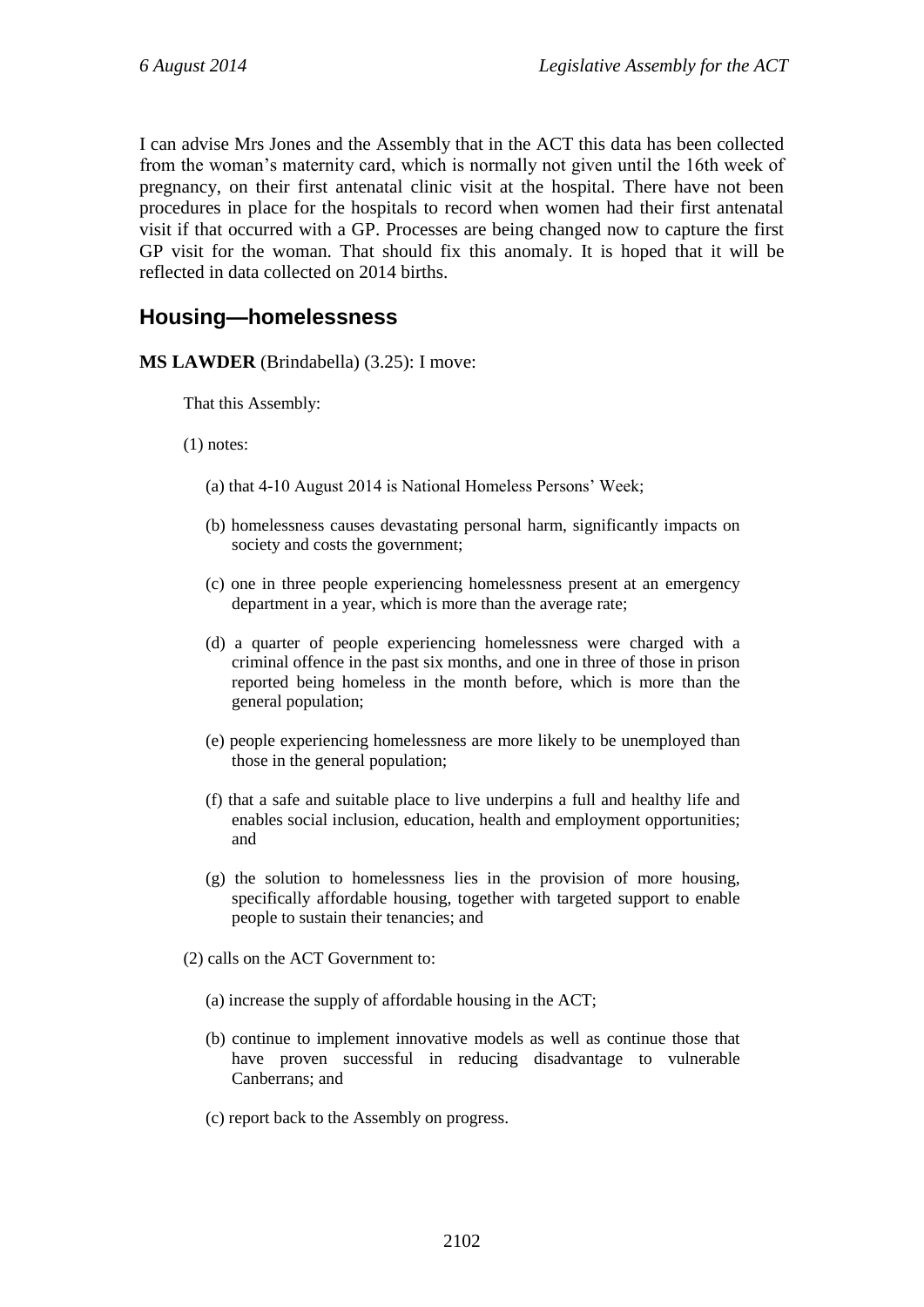I rise today to speak to this motion to mark national Homeless Persons Week. It is timely for us to reflect on the struggles that are faced daily by so many Australians, and more specifically Canberrans, and what we as a society can be doing to improve the lives of those who need our help.

The ABS statistical definition of homelessness says a person is considered homeless:

… if their current living arrangement:

- is in a dwelling that is inadequate; or
- has no tenure, or if their initial tenure is short and not extendable; or
- does not allow them to have control of, and access to space for social relations.

We must all be very clear that homelessness is not houselessness and it is not rooflessness. It means not having a safe, secure place to call home. Many people immediately think of people experiencing homelessness as the rough sleepers, people you may see on the streets at night—the most visible kind of homelessness—with their sleeping bag, huddled in a corner. This is a bit of a stereotype, and it is only a small fraction of people who are considered homeless, especially here in Canberra, where only two per cent of people experiencing homelessness are rough sleepers.

People experiencing homelessness include people who are couch surfing, people sleeping in their cars or those who have left domestic violence situations and may be in a temporary refuge with no home to go to. It may be that the sole breadwinner of a family has been in an accident or has an injury and can no longer work; suddenly, their lifestyle is no longer supported and their rent can no longer be paid. Not long after that, an eviction notice comes and they enter into homelessness.

Access to safe and secure housing is one of the most basic of human rights. It is essential for human survival with dignity, and it is essential to give people the best shot at life, the best chance to have a good education, the best chance to find and keep employment and the best chance to be in good health. Adequate housing provides everyone with the greatest opportunity to contribute positively to our society.

The 2011 census showed that there were 1,785 people experiencing homelessness in the ACT, which, according to the census, was the second highest rate after the Northern Territory. And if you ask community organisations around the ACT, you will note that they estimate that the figure is higher than that. It is a serious issue for us.

We must also think of the families in our city who are hovering on the brink of homelessness, those we call at risk of homelessness. There are somewhere in the realm of 9,000 families in Canberra struggling so much with the cost of rent and their home loans that they forgo basics such as food or leave the heater off in winter. They forgo school excursions for their children. I have also heard of people who do not buy batteries for their hearing aids because they cannot afford them.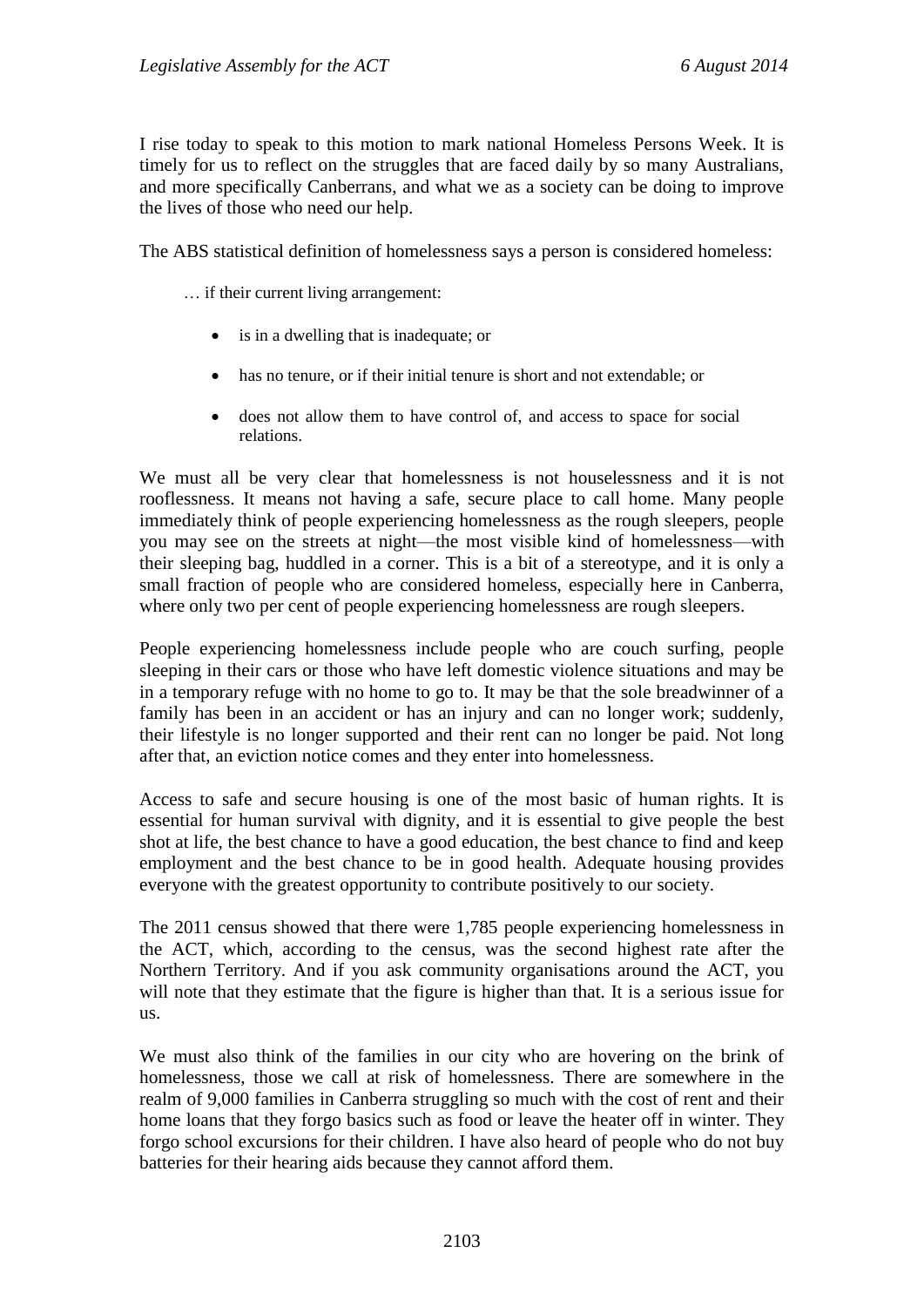The estimates committee heard that one in two people are turned away from services. Homelessness is a moral blight on our society. I am sure we all agree it is not acceptable that people in our city are unable to obtain safe and secure accommodation for themselves and their families. Yet despite all of us agreeing on this, the problem continues. This indicates the complexity of this issue. It is a multifaceted challenge and it needs a multipronged approach; none of us would claim to have all the answers.

When we are thinking about those experiencing homelessness and what actions need to be taken, we need to also take time to think about the effect this has on society in its entirety. Homelessness causes devastating personal harm and ultimately impacts on society and creates a significant cost to government. Take the health system, for example. One in three people experiencing homelessness present at an emergency department in a year, much higher than the general rate of only 13 per cent of people across Australia. It is around 33 per cent for those who are experiencing homelessness. Over a six-month period, on average, a quarter of people experiencing homelessness were charged with a criminal offence. One in three people in prison reported being homeless in the month leading up to their offence. We have also heard many times about the homelessness issues facing people who are leaving prison and other care situations. Statistics clearly show that those who do not have adequate stable accommodation are more likely to be unemployed and are far less likely to be able to hold down a job, if they have one, when they enter into homelessness.

High rates of homelessness indicate that housing is unaffordable or inaccessible. The solution to homelessness lies in the provision of more affordable housing and bridging the gap between social housing and the private market. The government needs to work to increase the supply of affordable housing in the ACT and make housing more affordable. I was pleased that the commonwealth government renewed funding for the national partnership agreement on homelessness for another year, but we cannot rely solely on commonwealth programs and funding; we must do everything we can as a territory government to help out vulnerable members of our society.

Recently, Minister Barr spoke at ACT Shelter about the need for more affordable housing, which is positive, and I agree. But at that time he did not mention the supports required to enable people to sustain their tenancies and leave the cycle of homelessness. That is vital for long-term solutions. Simply putting a roof over people's heads does not necessarily address the structural drivers behind why they became homeless in the first place.

My motion today in the Assembly is not a partisan motion; it is something that all members of this Assembly should be able to agree on. I genuinely believe we want to reduce and prevent homelessness; we can all acknowledge that there is an issue of homelessness in the ACT; and we all need to continue to work to resolve the issue, as well as addressing the underlying structural causes of homelessness. I call on the government today to make this issue a priority for them. I commend the motion to the Assembly.

**MR BARR** (Molonglo—Deputy Chief Minister, Treasurer, Minister for Economic Development, Minister for Housing and Minister for Tourism and Events) (3.32):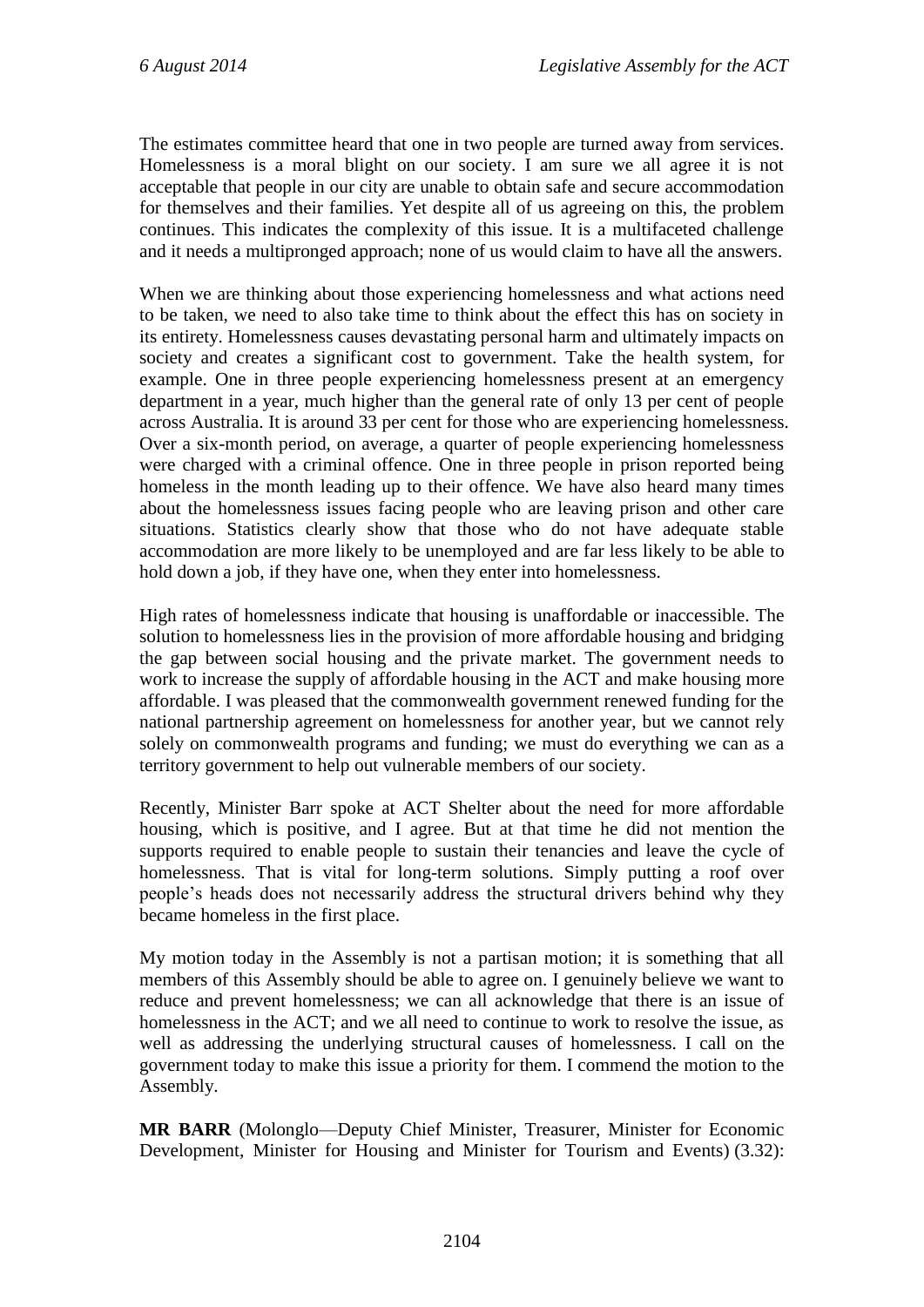Homeless Persons Week 2014 seeks to raise awareness about homelessness in Australia and the experiences of the people who are impacted by homelessness. Data from the most recent census shows that on census night 2011 there were 1,785 people experiencing homelessness in the ACT. The majority of these people were in homelessness accommodation; some were couch surfing and some were sleeping rough in cars, in tents or on the street.

There are many factors that contribute to homelessness. These factors include family violence, financial hardship, substance abuse, mental health issues and exiting care or custodial settings. Homelessness remains a complex issue that affects people of all ages, genders and social and economic backgrounds.

The government recognises the very real challenges that many face. New administrative arrangements will strengthen the government's capacity to continue to meet the needs of vulnerable Canberrans and to deliver upon our priorities. For housing and homelessness services, our priorities focus on developing safe and affordable housing options. We continue to work with the community sector to provide services for people who are experiencing homelessness, along with other supports and assistance to enable them to live their lives to the fullest.

The government is developing a human services blueprint, a whole-of-system reform agenda to better utilise government investment in social outcomes. The blueprint enables the community and health, education and justice systems to work in alliance to join up support to people. It offers all Canberrans the right service at the right time for the right duration. One of the first initiatives of the blueprint is the one human services gateway which commenced on 1 July. The gateway brings together a range of government and community services in an accessible service hub. These services include Housing ACT, the Office for Women, Disability ACT, the children, youth and family support gateway, the National Disability Insurance Agency and a range of community partners.

The government recognises the challenges associated with operating in today's environment and providing services to vulnerable people in need. In partnership with the commonwealth and the specialist homeless sector, the territory government has made a number of announcements in this area.

Recently, the ACT entered into the 2014-15 national partnership agreement on homelessness. This matched a one-year agreement enabling service delivery to continue in the territory. In addition, the common ground project in Gungahlin is expected to be operational early next year. The ACT government has committed around \$14 million to the project, in addition to commonwealth funding and other privately sourced donations. On completion, common ground will be a 40-home community housing development, with 50 per cent of the units allocated to long-term homeless singles and couples and 50 per cent available as affordable rental homes.

An important service is provided through the emergency departments of Canberra and Calvary hospitals. They do not collect demographic data in relation to homelessness at the time of a patient's presentation to the department; quite simply, everyone is treated equally within our emergency departments. Homeless status or otherwise is not relevant to the treatment provided to people on presentation in our emergency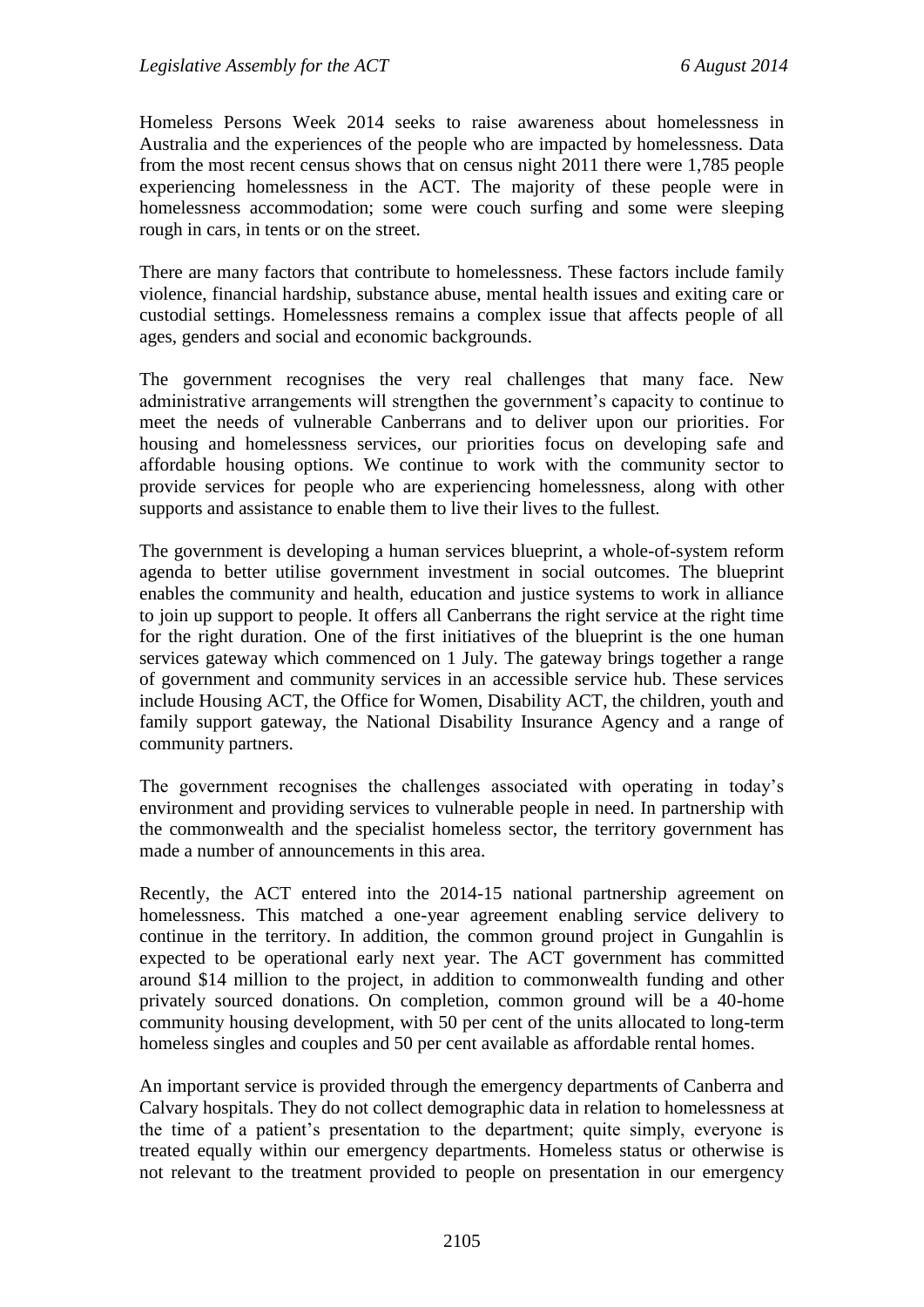departments. Social work services are available through the emergency department for those patients who require additional support services in the community.

On 22 July, the Chief Minister officially opened the primary healthcare service at the early morning centre at Canberra City Uniting Church. This will be trialled for a 12 month period. It is a new primary healthcare service that will provide accessible healthcare to vulnerable and disadvantaged people who are disconnected from mainstream primary healthcare services. It is a partnership between ACT Health, ACT Medicare Local, Interchange General Practice and the National Health Cooperative.

Under the parliamentary agreement, the government established a community legal centre hub which co-locates legal centres and commits just over \$1 million in the budget. The government has also invested \$900,000 over three years in the innovative Street Law outreach legal service for the homeless. Street Law has provided early intervention outreach services to one of the most vulnerable groups of Canberrans.

High levels of disadvantage are associated with a lower likelihood of taking action and seeking professional advice in response to legal problems. Groups of people who are likely to experience high levels of disadvantage include Aboriginal and Torres Strait Islander people, people with a disability, people who are homeless and people who are at risk of becoming homeless.

The 2012 LAW survey report on legal need in the ACT indicated that 50 per cent of Canberrans experience at least one legal problem a year and 20 per cent experience three or more. Many vulnerable people who have legal problems, particularly those who have multiple legal problems, often experience accompanying effects as a result of legal problems that are left unaddressed. This can include stress-related illness, physical ill health, relationship breakdown, having to move home and, of course, significant financial strain.

With its outreach approach to service delivery, Street Law provides its services in a way that fits the clients it needs to reach, clients who are less likely to come into a government office but do attend other services which Street Law can provide.

These initiatives, together with many others that operate across the broad continuum of service delivery in the territory, provide a pretty comprehensive network of support and assistance to help people experiencing homelessness.

Suggestions that the solution to homelessness lies in the provision of more housing that is affordable is only part of the solution to the complex issue of homelessness. There is clearly a supply-side challenge, and we seek to respond to that, but the issue is more complex than just that.

We have an opportunity here in the ACT, as a result of the Chief Minister's announcements in relation to portfolios, to align Housing, Treasury and Economic Development. I think it is the first time in the country that these strategic responsibilities have been aligned. Placing housing in this economic development sphere provides a significant opportunity to not only stimulate the territory's economy at this time but make a real dent in the need to supply more affordable housing in the territory.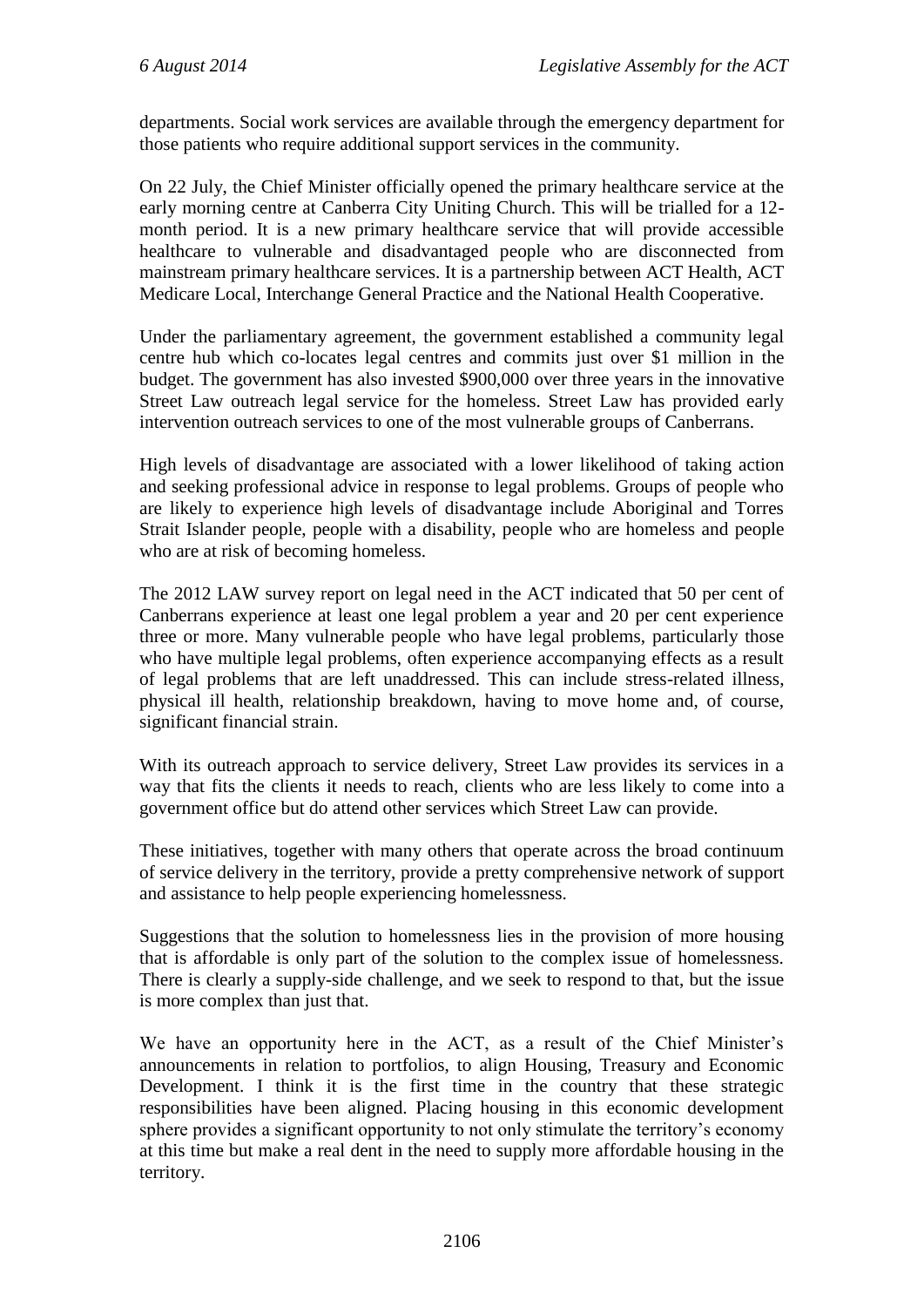Since the release of the affordable housing action plan in 2007, the government has made a series of policy interventions to improve housing affordability. Now in its third phase, the affordable housing action plan includes a total of 98 separate actions which aim to address a wide range of issues impacting affordability.

But the most fundamental issue driving housing affordability is supply. To this end, the government has invested significant resources to improve and accelerate its land release program. This approach, of addressing supply constraints, coupled with a suite of other policies and taxation concessions, including a requirement for 20 per cent of housing in greenfield estates to meet our affordability criteria, has contributed to, and will continue to contribute to, the increase in the supply of affordable housing in Canberra. We have also invested strongly in the national rental affordability scheme, which is driving investment in the construction of new dwellings and also seeing these dwellings rented to low and moderate income tenants at below market rates.

Unfortunately, the federal government has decided to discontinue this highly successful means of providing an additional stock of affordable rental properties. A series of amendments that I will move to Ms Lawder's motion shortly will address some of these points. Not only has the federal government made the task of addressing homelessness more difficult by scrapping the NRAS; it has failed to commit to ongoing funding of homelessness services beyond this current fiscal year. The national partnership was extended for only one year, and that was disappointing. However, we—along with other states and territories on both sides of the political fence, I am sure—will continue to put the case to the federal government that it needs to play a role in combating homelessness in this country.

Despite these poor decisions by the federal government, we will continue locally to provide a range of measures to strengthen housing in the territory. This includes a commitment to ongoing growth of community housing stock, accelerating the renewal of our ageing public housing stock and maintaining and extending our social housing salt and pepper approach of locating public housing throughout all suburbs in the territory.

In conclusion, through the range of policies and programs I have outlined, the territory government continues to provide targeted support to people who are homeless or at risk of becoming homeless. I would like to take this opportunity in this week to thank everyone within the ACT government and the community sector for their sustained commitment to helping some of the most vulnerable and needy citizens in the territory.

I seek leave to move the five amendments that I have circulated together and ensure that we can cover off all of the issues that are pertinent in relation to homelessness. That particularly requires us to take a position—I think a firm position—in support of the national rental affordability scheme and the continuation of the national partnership beyond 2014-15. I seek leave to move the amendments together.

Leave granted.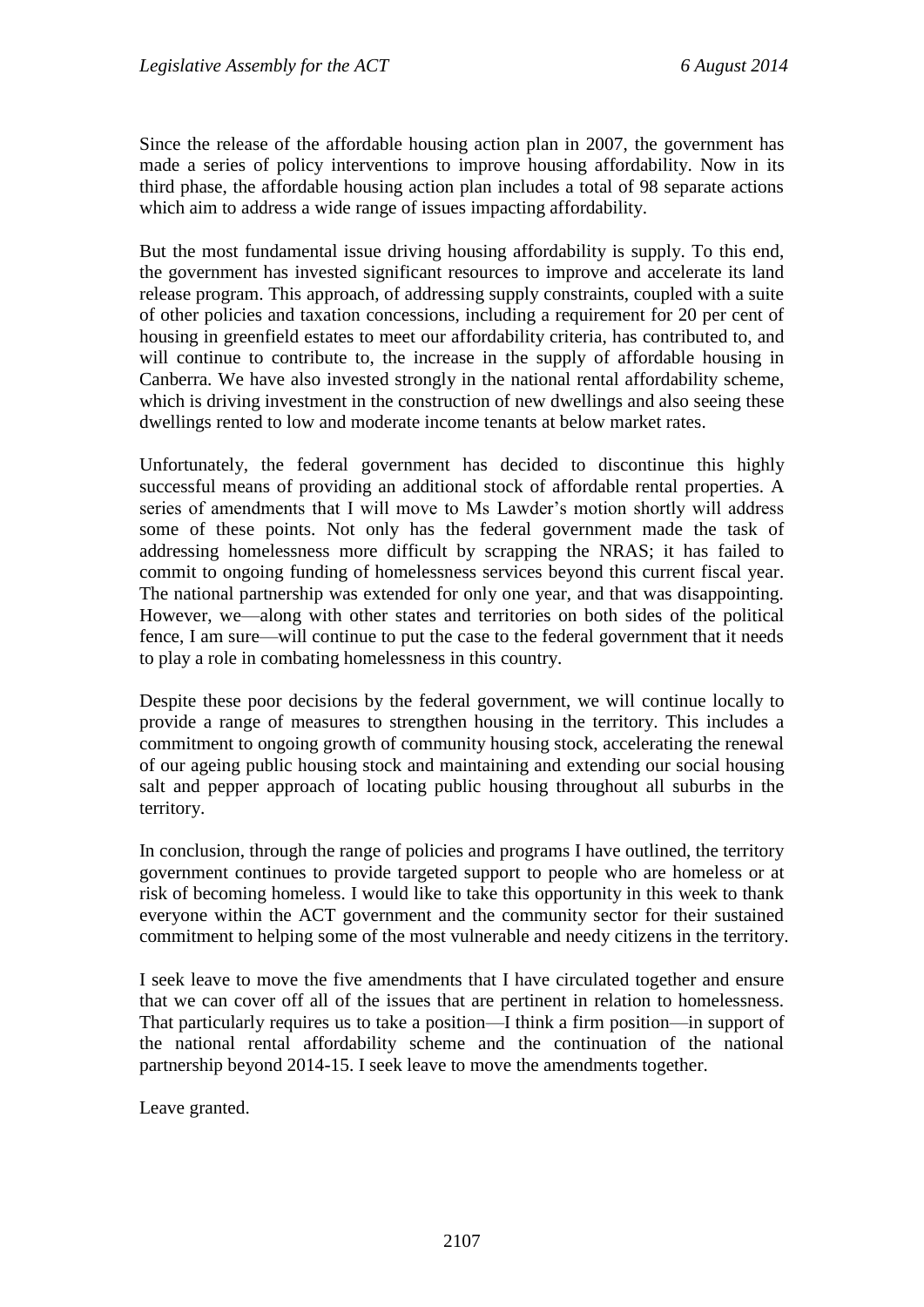#### **MR BARR**: I move:

- (1) Omit paragraph  $(1)(g)$ , substitute:
	- "(g) there is no single solution to the complex human experiences that lead to homelessness that can include family breakdown, mental health concerns, poverty and unemployment;"
- (2) Insert new paragraphs  $(1)(h)$  and  $(i)$ :
	- "(h) the ACT Government's ongoing commitment to the creation of more social and affordable housing, increased early intervention and prevention programs, and an inclusive community; and
	- (i) the ACT Government's ongoing investment in redeveloping and adding to the public and community housing stock, including, for example, the construction of Common Ground Canberra and the accommodation built in Casey through the Supported Accommodation Innovation Fund; and".
- (3) Omit paragraph (2)(a), substitute:
	- "(a) work with a range of partners to increase the supply of all housing types, especially affordable housing, and to develop new financing models for housing supply;".
- (4) Omit paragraph (2)(c), substitute:
	- "(c) call on the Federal Government to reconsider funding for the National Rental Affordability Scheme, widely regarded as improving the supply of affordable rental properties across Australia; and".
- (5) Add new paragraph (2)(d):
	- "(d) call on the Federal Government to continue to provide funding beyond 2014-15 to homelessness services.".

**MS BERRY** (Ginninderra) (3.43): I am pleased to speak today on a matter that I, too, care deeply about—the importance of ensuring housing is accessible to all Canberrans. Ms Lawder spoke admirably about the importance of housing affordability, but affordability is not enough to deal with this quite complex issue. Canberrans need accessible housing—that is, housing within their budget, housing that is fit for their needs, housing that facilitates their full participation in our community. Achieving that has no simple or one-size-fits-all solution. As the minister spoke about, the ACT government has taken strong steps to work with the previous federal governments to improve housing accessibility for all Canberrans.

Ensuring housing access for Canberrans is particularly important for women in the territory. The primary cause of women's homelessness is domestic and family violence. When they are seeking housing, it is likely to be in an emergency, often with children and all too often in traumatic circumstances. These are not circumstances in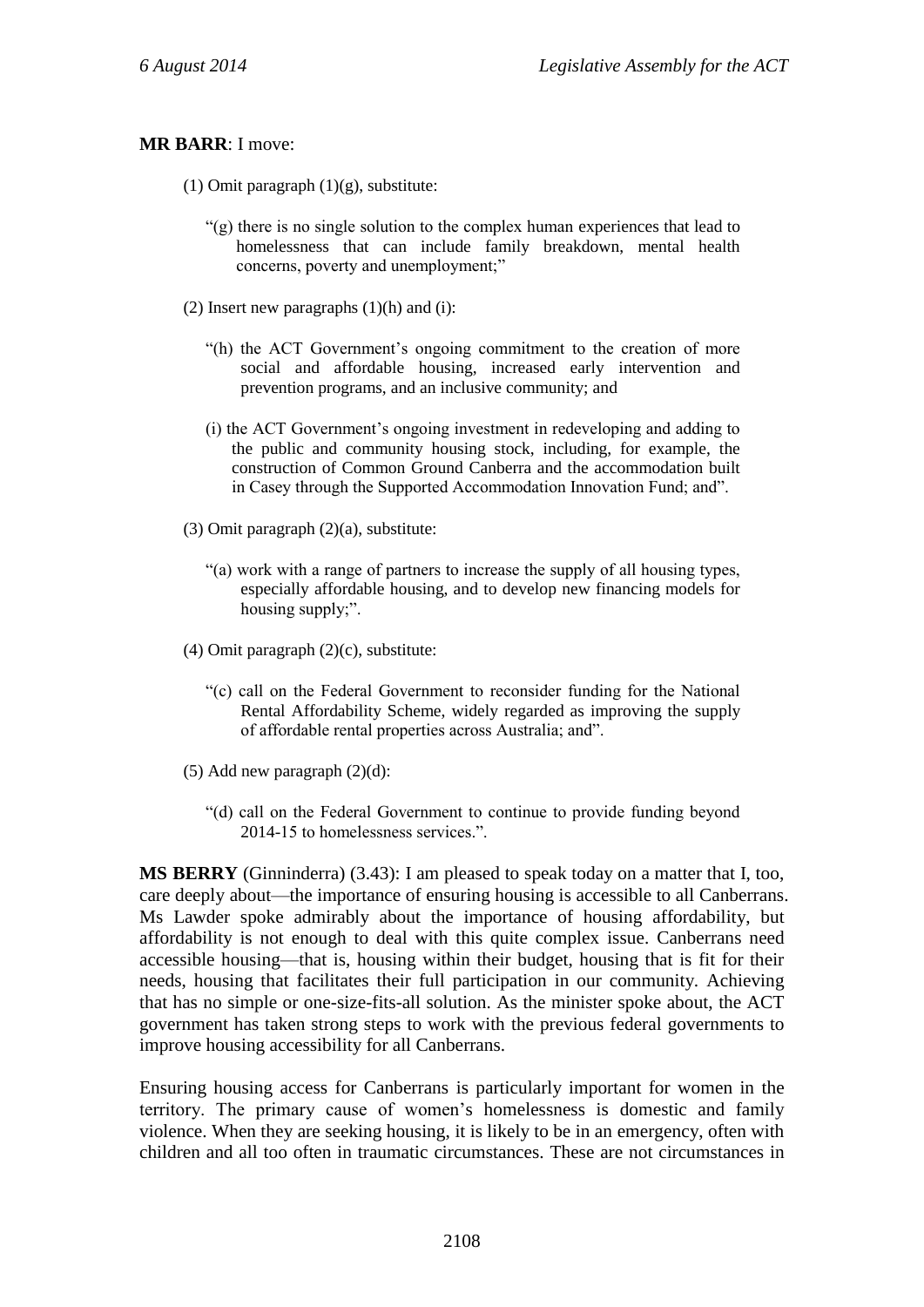which any old roof will do. Considerations around transport, safety and geography are all too important in these situations. So, too, is timeliness, and for that reason the Community Services Directorate provides additional responses to domestic housing over a six-week period around Christmas through the domestic violence Christmas program, which provides support and crisis accommodation for vulnerable women and children.

It is also women experiencing homelessness that reminds us of the importance of ensuring housing is available for Canberrans who do not have a stable income. Public housing is the only housing system that takes a client's capacity to pay as the starting point for their housing costs. For women, who are more likely to have been out of the workforce, who are more likely to be in casualised work and who often take on the full burden of caring responsibilities, public housing is often their only truly accessible form of housing.

I am proud to be part of a government that is not just looking to market-based solutions but is committed to ensuring that public housing is available to those who need it. Yet, sometimes housing is not the only solution. I recently spoke to Neil Skipper, the CEO of Havelock House, about the frustration and difficulty he faces knowing that his service often has available beds while people are sleeping rough 20 metres away. The stories Neil shares about the difficulty some people have sustaining tenancies, even when costs are covered and wrap-around support is available, is the reason I am pleased to be part of a government that knows that addressing homelessness is not a simple or one-size-fits-all approach.

The ACT government is working hard to support people who are, for a range of reasons, experiencing or at risk of homelessness, and Mr Barr has talked at length about a number of the services that have been available for people who are at risk of homelessness or are homeless. I want to touch on a few of those again: the supportive tenancy service is a clear example of how early intervention can be effective in preventing homelessness by working with vulnerable people who are experiencing specific challenges and difficulties. The street to home program provides assertive outreach which aims to address the causes of homelessness and assist people to move into stable accommodation when the time is right for them. Street to home not only helps to move people off the street but it also seeks to address the underlying issues that may have contributed to people being homeless in the first instance.

The Early Morning Centre provides free breakfast, support and referral services each week day to homeless and vulnerable and disadvantaged people. At lunch time today I was at a rally supporting the protection of Medicare for people experiencing homelessness. They would have to pay extra money under the federal Liberal government's plan to include a co-payment for Medicare. I talked to a volunteer who works out of the Early Morning Centre who said that between 20 and 40 people visit the program each day. This morning, on one of our coldest days in so many years, they opened the service earlier than normal because it was so cold and people were lining up outside. That is such an important service for our homeless and vulnerable and disadvantaged people in the Canberra community, and I acknowledge the great work the volunteers do at that centre.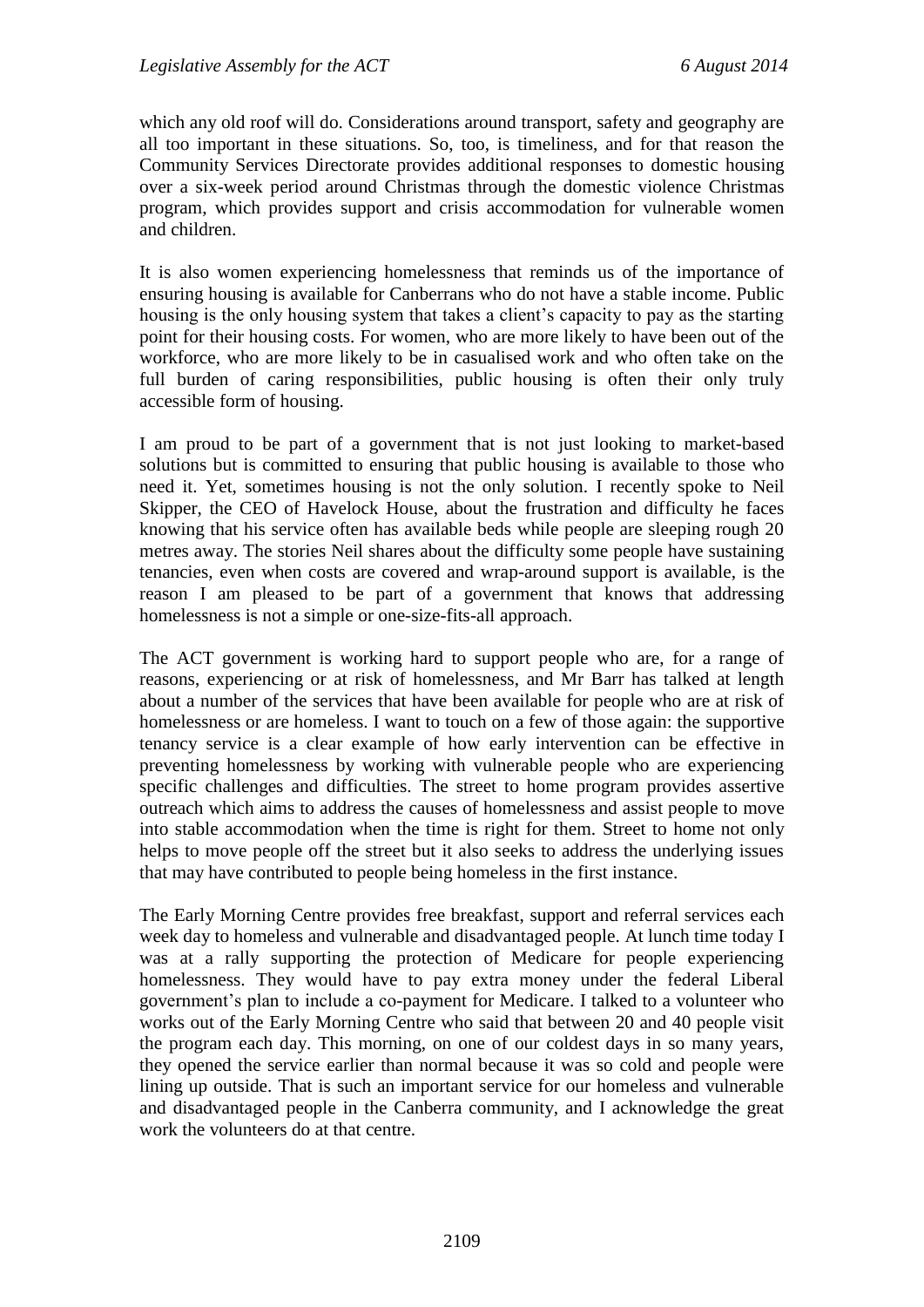The primary healthcare service has been added to that support where clients will see either a GP or a nurse practitioner. Staffing is provided by the Interchange General Practice and the National Health Co-op, formerly known as the Belconnen cooperative health service. ACT Health has provided funding towards the fit-out of a room at the Early Morning Centre and provides operational support which will allow GPs and nurse practitioners to provide primary health care for two hours a week to clients of the centre.

This builds on the work of community care nursing and allied health staff who provided mini health checks through the commonwealth's healthy communities initiative. The primary healthcare service has so far proved to be very popular with Early Morning Centre clients. The trial will run for 12 months, as Mr Barr has talked about, and will then be assessed to see whether it has provided a valuable service to those who are most in need and whether the selected model is the right one for the job.

Mr Barr has already talked at length about Street Law, but it is such an important program and a great example of how this government supports people who are homeless. Street Law conducts outreach, drop-in and referral sessions at community service centres, including Inanna, the Early Morning Centre, Toora Women's Centre Canberra, the Migrant Refugee Settlement Service, the ACT Civil and Administrative Tribunal and the West Belconnen Child and Family Centre.

Just as a snapshot, during the first quarter of 2014, 85 per cent of Street Law clients were either homeless or at risk of homelessness, with 55 per cent of those currently living in public housing in the ACT or New South Wales, 18 per cent living in refuges and six per cent sleeping rough in boarding-house-type arrangements or couch surfing. Street Law's proactive services to the homeless and those at risk of homelessness operate in an early intervention, on-the-ground fashion working directly with other services to identify opportunities to provide stable accommodation for individuals at risk before the individual becomes homeless. Street Law has a strong working relationship with the ACT Civil and Administrative Tribunal, Care financial counselling and other community legal and financial services. All of these services assist people who are not, for a range of reasons, able to access or maintain housing and work towards improving their capacity to sustain a tenancy.

It is timely that we are discussing this today, because it is exactly 40 years since Tom Uren and Gough Whitlam stepped up and invested in the Glebe estate. This investment is an important reminder of why we need to approach housing considering the whole lives of the community it is supposed to serve. The purchase of the Glebe estate is often remembered as Tom Uren's heritage project or Whitlam's bid to keep the community intact. It was both of these things, but it was also done to ensure that, in a growing city, access to employment, transport and appropriate accommodation did not become a privilege just for the rich. It is clear there are challenges to ensuring people have access to housing, but the Glebe estate shows us that transformative and effective investment by visionary Labor governments can meet these challenges.

I thank Ms Lawder for bringing this motion to the Assembly today, and I look forward to being part of the ongoing work this government does to address the housing needs of all Canberrans.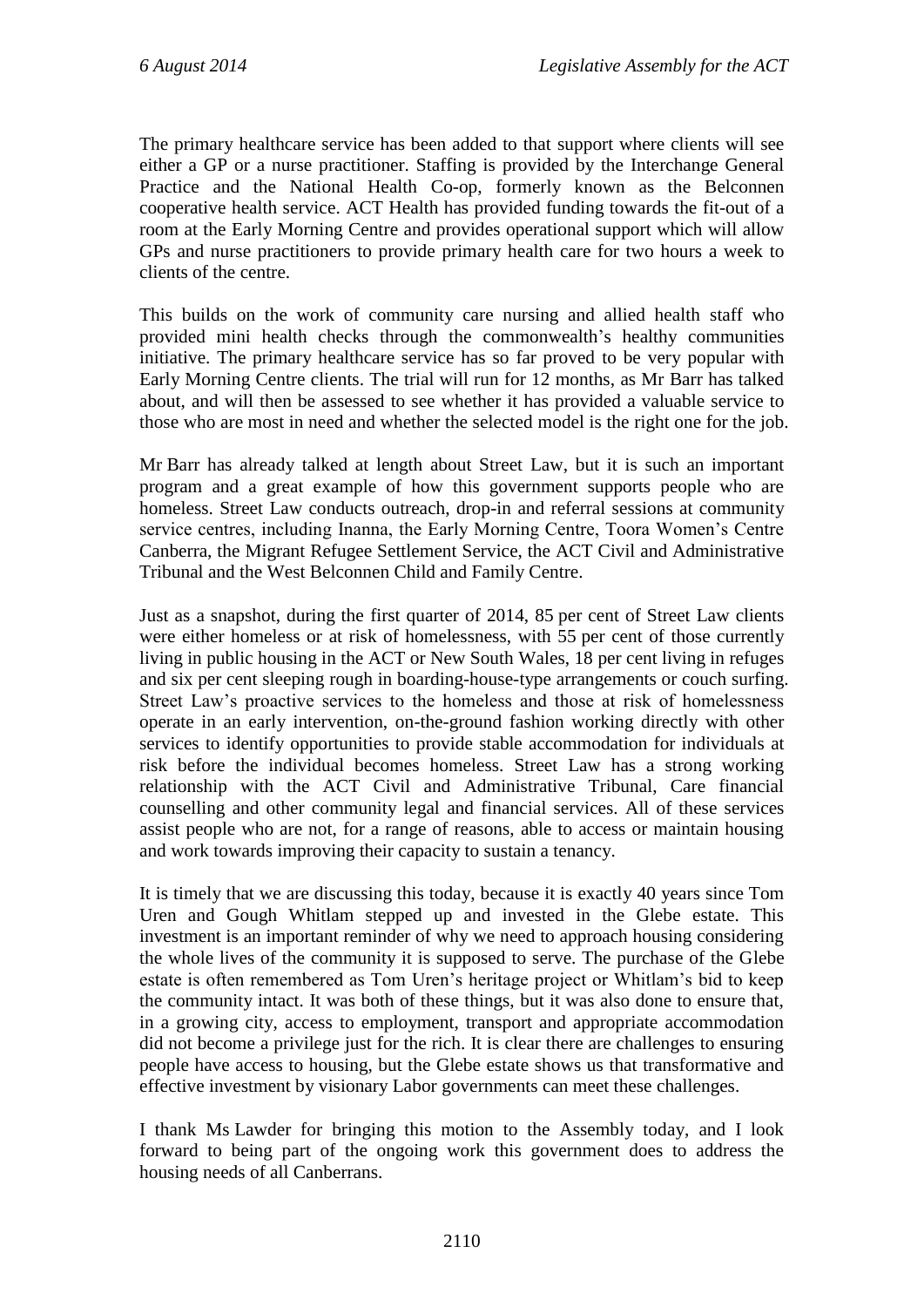**MR RATTENBURY** (Molonglo—Minister for Territory and Municipal Services, Minister for Corrective Services, Minister for Aboriginal and Torres Strait Islander Affairs and Minister for Sport and Recreation) (3.52): I also thank Ms Lawder for bringing this motion forward today in national homelessness week. It is timely to have a discussion of these matters. As previous speakers have reflected on, the issue of homelessness in Australia is one that continues to provide real challenges to all of us in bringing some answers to the table. As the motion notes, we are in the midst of National Homeless Persons Week, a national week of awareness-raising and a time for the public and politicians alike to take stock of the issues and impacts of homelessness.

In my time as Minister for Housing I was presented with a lot of information about the very real and human experiences that lie behind all the quite shocking statistics and figures that groups such as Homelessness Australia publish. In particular, I have been taken both by the challenges and triumphs of the young people I heard speak about their experiences and the bravery it took them to talk openly about their journeys.

I was also impressed by the dedication, passion and professionalism of the housing and homelessness sector, both government and non-government. Every day in Canberra there are caring and skilled staff and volunteers out there working to prevent the myriad issues that can lead to people experiencing homelessness, to support those that are experiencing homelessness and to stop the cycle repeating.

Having spent the last 18 months as Minister for Housing, and as a Greens MLA, I believe safe, secure and sustainable housing is fundamental to ensuring that all members of our community have equal access to services and opportunities, and we are certainly not there yet.

Public housing holds an important place in the history of Canberra, and it is a vital part of our city. Our salt-and-pepper policy means that public housing is part of the fabric of every Canberra neighbourhood. This means greater social cohesion and it reduces the risk of concentrating and compounding disadvantage. But public housing also presents complex challenges. Housing ACT performs an interesting function. In my mind, it is an interesting mix of being a landlord and being a social service provider, and I believe this dual objective is fulfilled incredibly well by Housing ACT. I have no doubts they will continue to build on the ACT government's ongoing commitment to the creation of more social and affordable housing, increased early intervention and prevention programs, and an inclusive community.

When I first took on the portfolio, I was surprised by the sheer size of our waiting list and the age of our public housing properties. Many of the flats are old, cold and not suited to the demographics of the people waiting for housing. The size of the waiting list remains, with many of those waiting on the priority or high needs list. That means most of the people waiting to be housed are doing it really tough, and it is almost impossible to prioritise who has the most urgent needs for our limited supply of housing.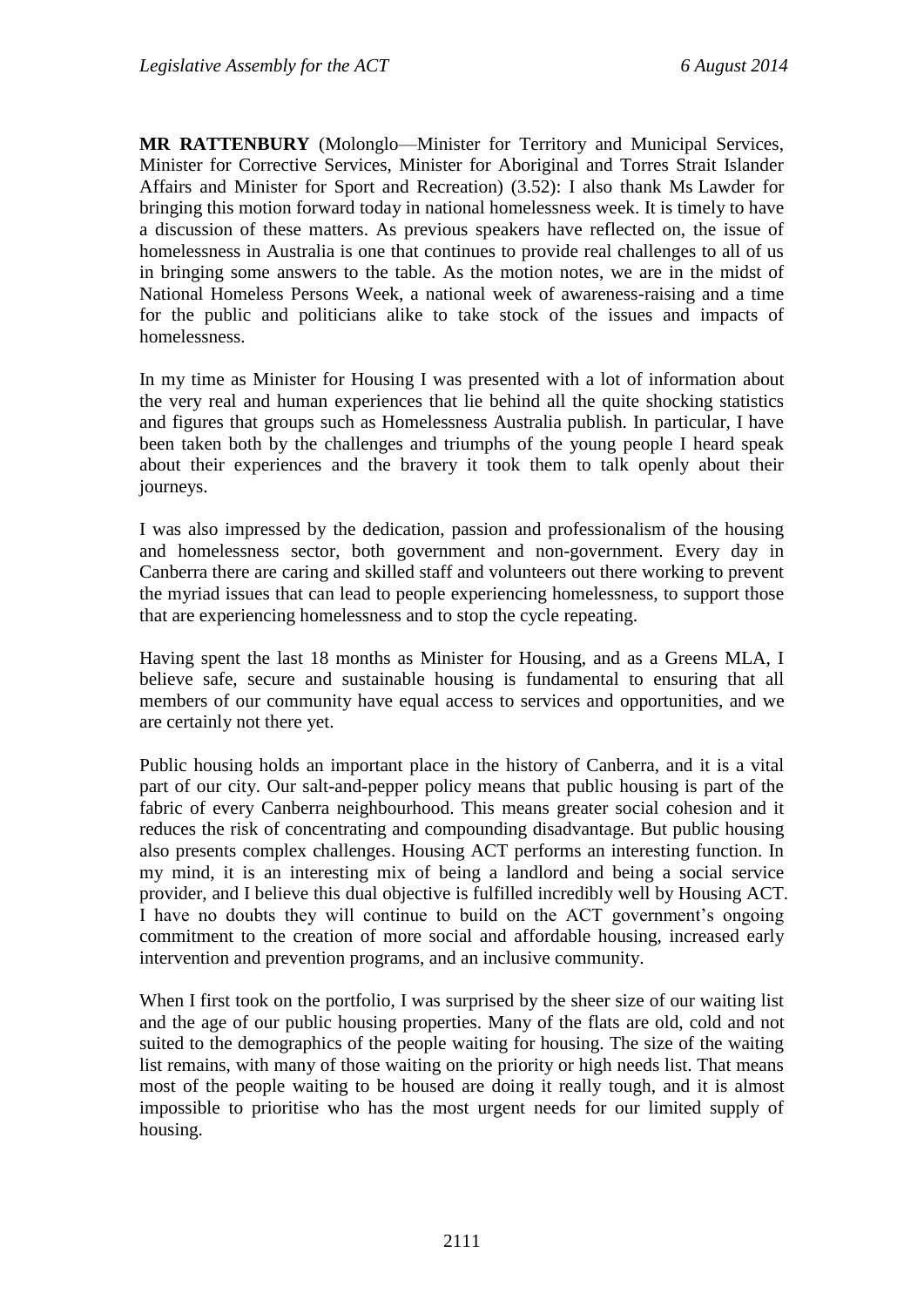The ACT government made a very significant decision on this matter recently: cabinet decided to endorse a range of recommendations to increase the amount of public housing we have available for members of our community, to speed up the renewal process of our older properties and to maintain and expand the salt-andpepper approach to public housing in existing and new suburbs. Perhaps even more significantly, this whole-of-government approach signals an evolution in housing that has been taking place slowly over the last year. That is an understanding that when people seek public housing, they do not do so simply because they lack accommodation but for a raft of reasons—from temporary financial difficulty to longterm homelessness, from personal crises to difficulties with social inclusion. Our tenants are diverse and their needs and the level of support they require are not homogenous. A whole-of-government approach focuses on providing a more cohesive and integrated range of services to our tenants and others who need them.

I can say unequivocally that we need to grow our social housing stock and we need to be more responsive to the environmental and social needs of a modern housing portfolio. That means we must renew and redevelop our housing stock so we can better support vulnerable members of our community. It means improving the quality of our housing, for instance, fulfilling our parliamentary agreement item to continue expanding public housing efficiency upgrades to reduce the environmental impact and to make heating and cooling more affordable for tenants. It means building new housing designed to meet the needs of tenants. Often this will mean smaller complexes of 10 to 15 units to reduce the risk of pockets of disadvantage forming and to promote more inclusive neighbourhoods, but it also means things like making sure houses are adaptable and accessible for people with disabilities or mobility problems so if a new tenant comes in there is not the need for significant modifications.

It also means changing our approach to managing tenants, which was started recently by introducing a new management model for Housing ACT that adopts a more responsive, tiered approach to directing the time, resources and services provided by housing managers. I was very pleased to launch this initiative as I felt it reflects the real diversity of Housing ACT tenants and means that those who need the most resources will receive them. It should lead to a reduction in the neighbourhood disputes that, unfortunately, arise from time to time in our suburbs.

Having said all of those things about the role of government, it is clear that housing insecurity and homelessness cannot be solved by government alone. To do this, we need to work with the community sector housing providers to support the sector's growth and the sector's role in providing an affordable alternative to public and private housing. It means working with a range of partners to increase the supply of all housing types, especially affordable housing, and to developing new financial models for housing supply.

I think Minister Barr spoke of Common Ground, and that is a good example in this space. It was a community initiative to identify the idea and urge the Canberra community to move forward on it. We then saw through a range of outcomes, including in the parliament agreement, government commit funding to that model, which has facilitated it going ahead. Finally, there is a range of NGO partners,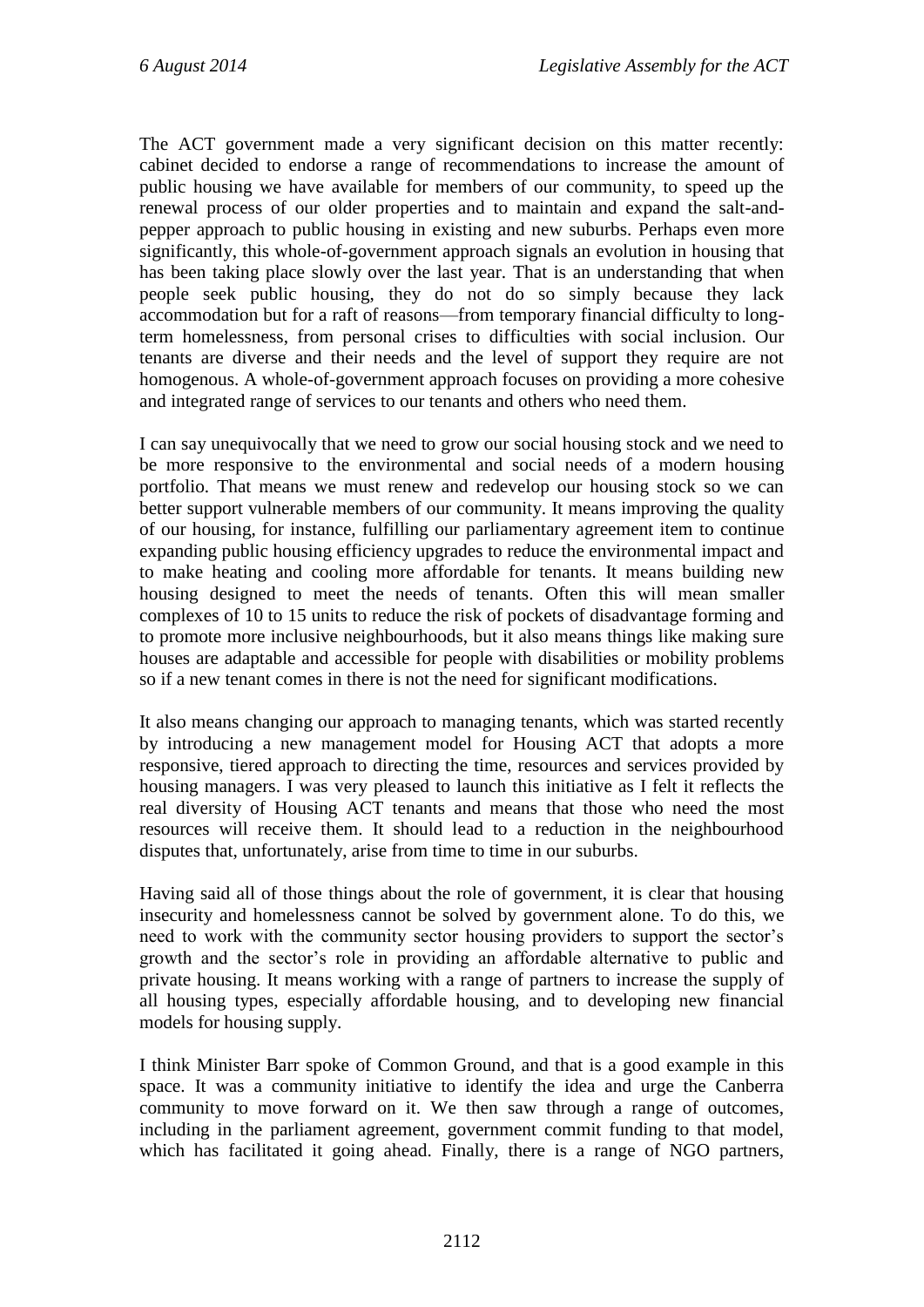including the Snow Foundation, which has made a significant financial contribution, the Common Ground board, which has an ongoing part in driving this project forward as part of the governance team and then the NGO partners who will be the service providers at the facility when it opens for operation. In fact, they were involved in the design and the development of the project so that when they come in they will not just turn up and find a facility that does not quite suit them. They have been involved literally from the ground up to make sure this project is one that delivers the expectations we have for it. That is a great example of the way a government and a range of players in the community can work collaboratively to deliver the outcomes needed to tackle the very complex and difficult issue of homelessness.

That brings me to my concluding remarks: there are still many challenges to overcome in homelessness, and I certainly look forward to being part of the work the ACT government does over the coming years. We are witnessing a shortfall in federal funding and some uncertainty around federal policy direction. At a time when we need more housing and more support, we have only a transitional national partnership agreement on homelessness, which is due to expire this time next year.

I was disappointed by the apparent axing of the funding for the national rental affordability scheme, widely regarded as improving the supply of affordable rental properties across Australia. But with the incredible day-to-day work of housing managers, a solid government commitment to improving quantity and quality of available housing and a nuanced approach to meeting the needs of tenants, I am hopeful that social housing and specialist homelessness service provision will remain a keystone of our territory.

The ACT Greens have been keen advocates of the issues presented in today's motion in Canberra over the last 20 years through a number of my predecessors. It was certainly a privilege to be part of that ongoing work as a Greens minister for housing. As a member of this place, I will be watching this area with interest over the coming months and years to make sure these areas are being progressed and that we continue to look at the best and most innovative model to tackle these difficult issues.

A number of amendments have been moved today. I indicate at this point that I will support Mr Barr's overall amendment. I think he has picked up a couple of points and added some further depth to the motion moved by Ms Lawder. I think it is complementary to the intent of Ms Lawder's motion. Ms Lawder has then suggested some further text as an amendment to Mr Barr's, and I think she is right to pick up the issues of domestic and family violence as one of the issues that arise with homelessness. I suspect Mr Barr would say that is picked up in his text around family breakdown, but, nonetheless, I think spelling it out explicitly is warranted as it is such a significant issue, unfortunately, in our community.

I thank Ms Lawder for bringing this issue forward today; it is important that we discuss it. I guess that is the very point of homelessness week in Australia—to draw these matters to our attention and turn our minds to them so we focus on the policy issues before us as well as the very real human stories that lie behind the statistics and the policy discussions. I am glad we have taken the time to discuss this here in the Assembly today.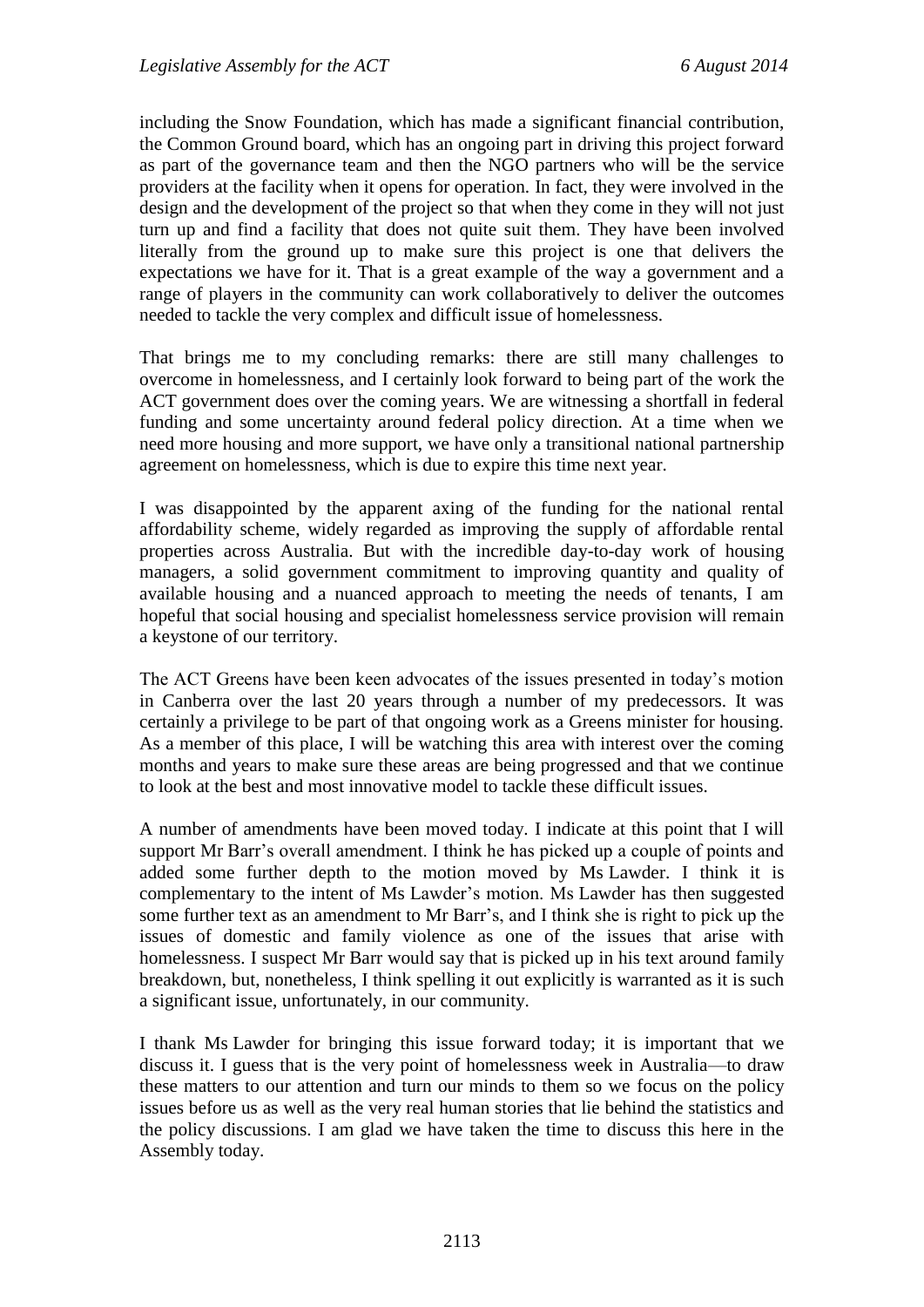**MS LAWDER** (Brindabella) (4.03): I move the following amendment to Mr Barr's proposed amendments:

In paragraph  $(1)(g)$ , after "poverty", insert the words ", domestic and family violence".

**MS LAWDER**: Very briefly, as Mr Rattenbury has already mentioned, according to the 2011 census, 26.4 per cent of people experiencing homelessness cited domestic violence and relationship issues as the primary cause for becoming homeless. Others included financial difficulties, 21.7 per cent; accommodation issues, 32.2 per cent; health reasons, 6.5 per cent; and other—such as transition from care, custody, lack of support and discrimination—13.2 per cent. Hence I felt that it was important enough to specifically add domestic violence. I hope that will get the support of the Assembly.

Amendment to proposed amendments agreed to.

**MADAM DEPUTY SPEAKER**: The question now is that Mr Barr's proposed amendments, as amended by Ms Lawder's amendment, be agreed to.

**MS LAWDER** (Brindabella) (4.04): I will speak to the proposed amendments, as amended, and to the motion. As Minister Barr said, homelessness is a complex issue. There is no single solution, and if it was simple we would have fixed it by now. I note Mr Barr's point about the national rental affordability scheme, and I will give you my two cents worth. I support your comment, but if NRAS is to continue, better alignment is needed with ACT policy objectives, and greater contestability between NRAS bidders. The Canberra Liberals absolutely support initiatives such as the construction of Common Ground Canberra. It is a fantastic initiative. But do not forget that it is only 40 homes. It leaves 1,745 people still counted as homeless, so we cannot rely solely on these initiatives.

Prior to joining the Assembly I worked with a range of dedicated, passionate professionals in the homelessness sector. They worked every day and every night to assist vulnerable people. Mr Rattenbury is right to commend the work of those people. They work long hours, often under very difficult conditions, and they help to make our society a better place.

In closing, I would like to thank Minister Barr, Ms Berry, Minister Rattenbury and the government generally for their support of this motion today and their commitment to working on the issue of reducing and preventing homelessness. I thank Mr Barr for his thoughtful amendments. I commend the amended motion, as amended, to the Assembly.

Amendments, as amended, agreed to.

Motion, as amended, agreed to.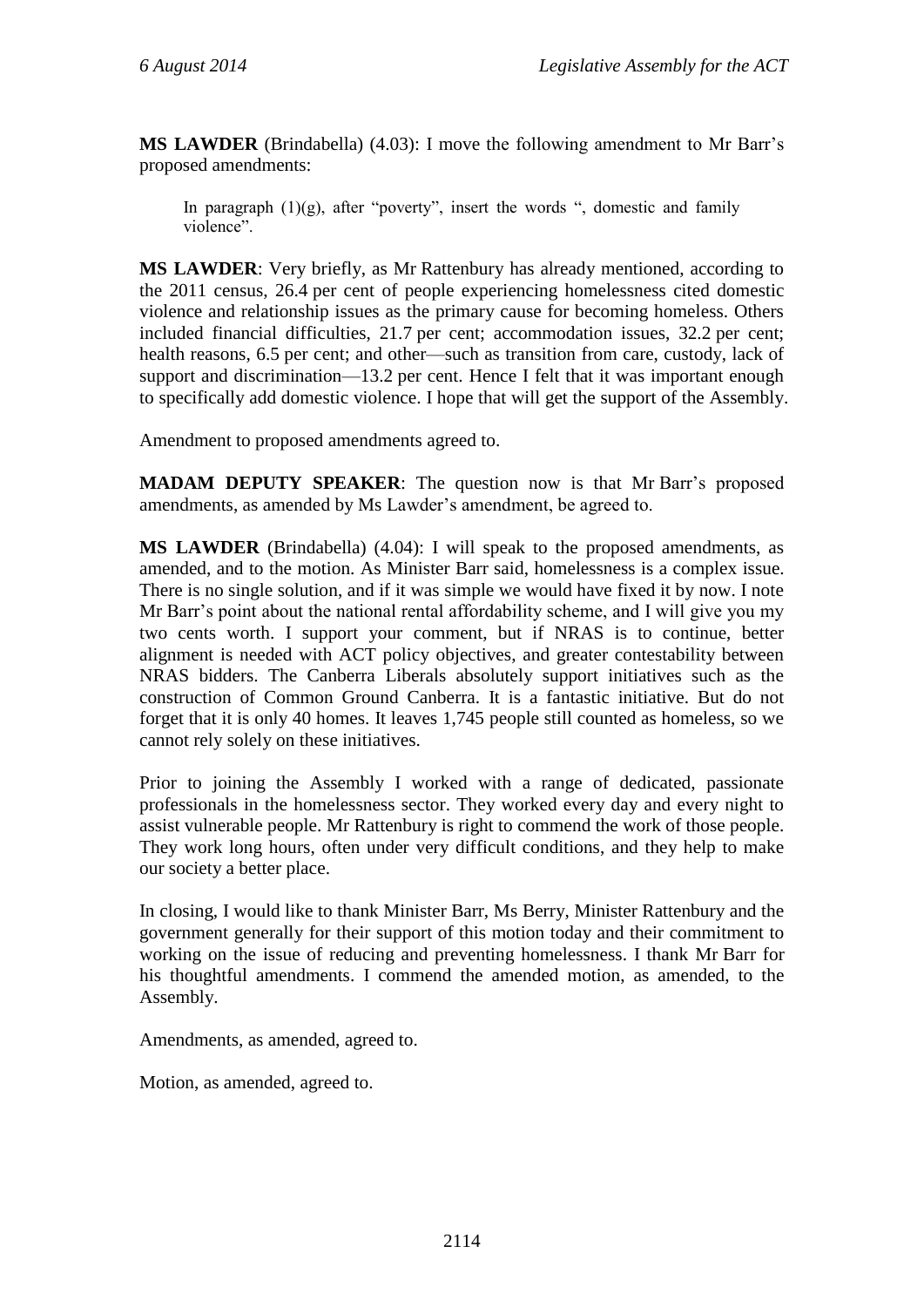## **Women—pregnancy discrimination**

**MRS JONES** (Molonglo) (4.07): I move:

That this Assembly:

(1) notes:

- (a) discrimination in the workplace in the ACT is reported by the Human Rights Commissioner;
- (b) currently, all discrimination is reported as a single figure and not reported in categories; and
- (c) according to the Pregnancy and Return to Work Review 2014 released by the National Sex Discrimination Commissioner:
	- (i) one in two women report discrimination in the workplace during pregnancy; and
	- (ii) the issue of pregnancy discrimination has a huge impact on the mental health of women in Canberra and causes 22 percent of those who have experienced discrimination to opt out of the workforce; and

(2) calls on the Government to:

- (a) request the ACT Human Rights Commissioner collate the statistics on pregnancy discrimination;
- (b) report on the number of cases of pregnancy discrimination;
- (c) develop a strategy to address pregnancy discrimination; and
- (d) ensure this is an appropriate policy in place to deal with the above issue in the ACT Public Service.

I am pleased to present the motion that appears on the notice paper in my name around pregnancy and parenting discrimination. As a mother of four young children pregnancy discrimination is an issue that is close to my heart and something that I have been painfully the subject of at times in my professional career. This has been a hidden discrimination, a taboo that many people have been too afraid to acknowledge, and even I, as confident as I am, have had trouble talking about it and addressing it.

I am pleased that light is starting to shine on this area, and I am happy to hold the torch. Last month the national Sex Discrimination Commissioner released the *Pregnancy and Return to Work National Review—Report 2014*, which clearly proves what I have long known—that there is a great deal of work to do to stop pregnancy discrimination.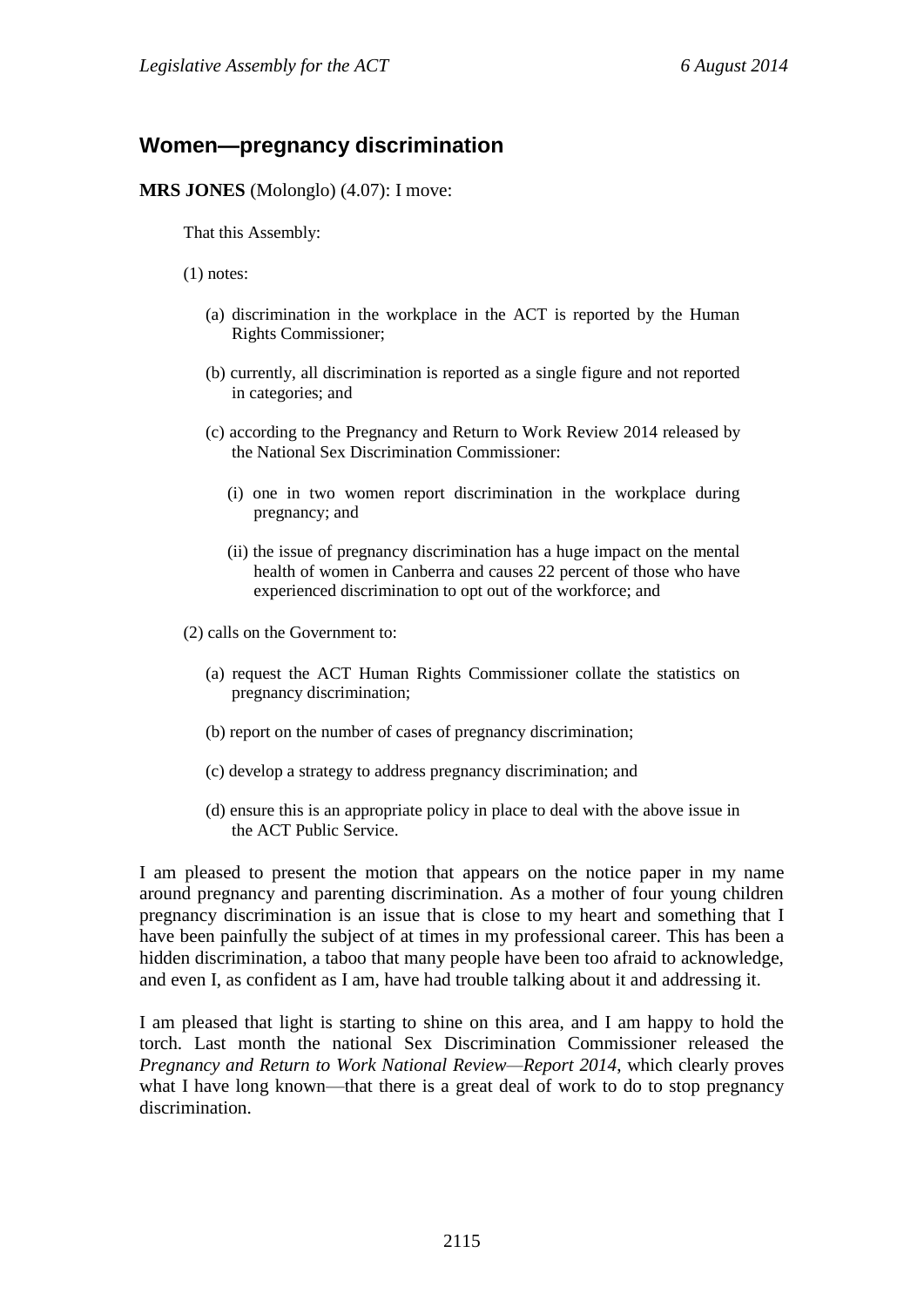One in two mothers reported experiencing discrimination in the workplace at some stage during their pregnancy. This discrimination caused 22 per cent of those mothers to give up on the workplace altogether. Fathers often get the same treatment, too, with the report showing that 27 per cent reported discrimination in the workplace related to parental leave. And that is just the men who reported it.

The stress and the emotional and psychological toll this takes on women and parents and their mental health is of great concern. One male boss said to his employee, "We really need to get you back to your children." A supervisor of mine, who happened to be a woman, said to me, "You are coping, are you? Well, you can't be, because I'm so stressed that I go home and sit in the bath and cry." I answered, "I'm fine. I go home and feed the kids."

When pregnant, I have been asked, "Do you have a TV?" "Have you finished yet?" "What will you do after the baby's born?" "My wife was a better woman because she stayed home with the kids." "Who is looking after your children?" "Do you know what causes it?" "Was it planned?" I have been sent to the cafe to buy the boss a coffee, when walking is not that easy at 8½ months pregnant, getting back to the office and being sent to buy the boss a new toothbrush. It can be subtle. It can seem funny to some, to have an Aussie laugh about pregnancy, but it is often intended to belittle, and at other times it is intended to corner women when they have the least means of fighting back. It always leaves you feeling powerless and you can never think of a comeback line fast enough.

In the report we read that Kerry, a pregnant cashier, was refused a stool to sit on while checking items behind a register, to assist with the pressure and swelling in her feet. Alice was refused a request to take toilet breaks outside the allocated schedule. She ended up soiling herself in front of customers, suffering humiliation and discomfort.

Discrimination against women who bear children and are in the workplace and generally in the community is a blight on our society and a blight on all our futures. If you see it, you must speak out. If you know a pregnant woman, back her up, encourage her, be part of a solution.

When I was given the role of shadow minister for women, I asked for a briefing from the department. In the briefing I asked, "Is the government doing anything to address harassment of pregnant women in the workplace?" and the answer I got was, "I take great offence because the ACT public service is a large employer in this town." I concluded from that answer that it was not a great focus of the government, and that perhaps they were not aware of the problem. But I did add in that conversation that it happens all the time, and it does. I welcome the federal Sex Discrimination Commissioner's report into pregnancy and mothering discrimination, and I seek in this motion to raise our need to respond to this concern.

Some people may think this type of discrimination does not exist. Just because you do not see it, it does not mean that it is not there. Generally, harassment does not happen in front of everybody. It could be happening here in the Assembly; who would know? It is like other forms of belittling of women, and it is very hard for women to fight,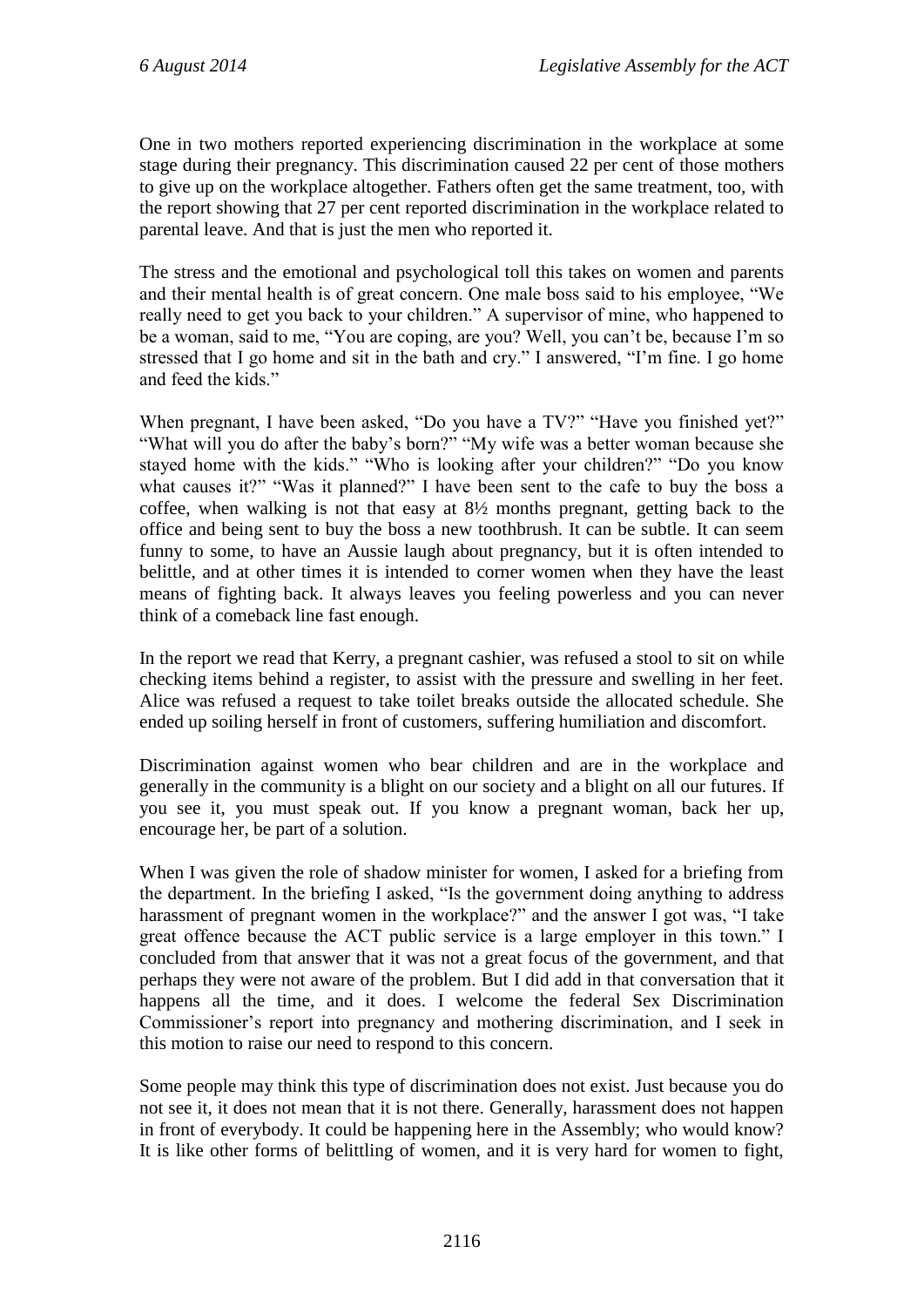especially because when it happens women are in a more vulnerable state. They have to focus on several outcomes at once—the needs of their baby, their relationships, their job and their financial security.

I am a fairly strong character. People assume I do not have any feelings sometimes, because I just plough on, but it has been tough at times—very tough. I managed to fight through, but there are many women for whom such treatment is the last straw, and they prioritise family over work. In a way, who can blame them? They are focusing perhaps on what matters more to them at the time. But they suffer later on when trying to re-enter the workforce, and in many cases their self-esteem suffers, with feelings of failure or dislocation. They then have no or less income, limited superannuation, and often even end up having less in the way of possessions of their own. We women are good at looking after others, and we often put ourselves last. That is another debate in itself, and one day we may have that debate too.

As I have demonstrated through the estimates process, it is almost impossible for a young couple to survive in Canberra on one income. Money is considered the root of a lot of relationship and marriage breakdowns, and closely related to it is a woman's capacity to bring some income into the household as well. There are many women who just get to the point of thinking that the practicalities of being a full-time mother of a child and full time looking after the boss's wants is just too much of a load.

A man I know was at a work gathering recently where it was being announced that another man in the workforce was away on leave after the arrival of his baby. Congratulations were offered, and followed up by a comment that he had not yet worked out what caused babies, obviously, because this was his fourth or fifth. He was not in the room to defend himself, and it was a belittling thing to say. It was not funny, and it is not how we should treat people who have had babies, who are managing a double load. When they come back to work we should be able to say, "How are you going?" not, "Isn't it funny that the boss said that you don't know what causes it?"

More needs to be done. Talking is important. It brings the issue out into the light and makes us aware of it. However, talking about it is not enough. We should not tolerate it, and we should work to change such a culture.

I suggest two actions. Monitoring, and also positive cultural change. We need to manage workplace incidents and make people accountable for what they say and do. We need stats, and we need to bring the issue fully out into the light. My motion calls on the government to provide more stats, and to ask the Human Rights Commissioner for more reporting on this form of bullying and harassment in particular, to ensure that there is a public service wide approach as well.

We also need to think about our own attitudes towards those women and families brave enough to produce for us the next generation of Australians. If we want to be a happy and healthy society then we must embrace all the facets that women bring to both the workplace and family.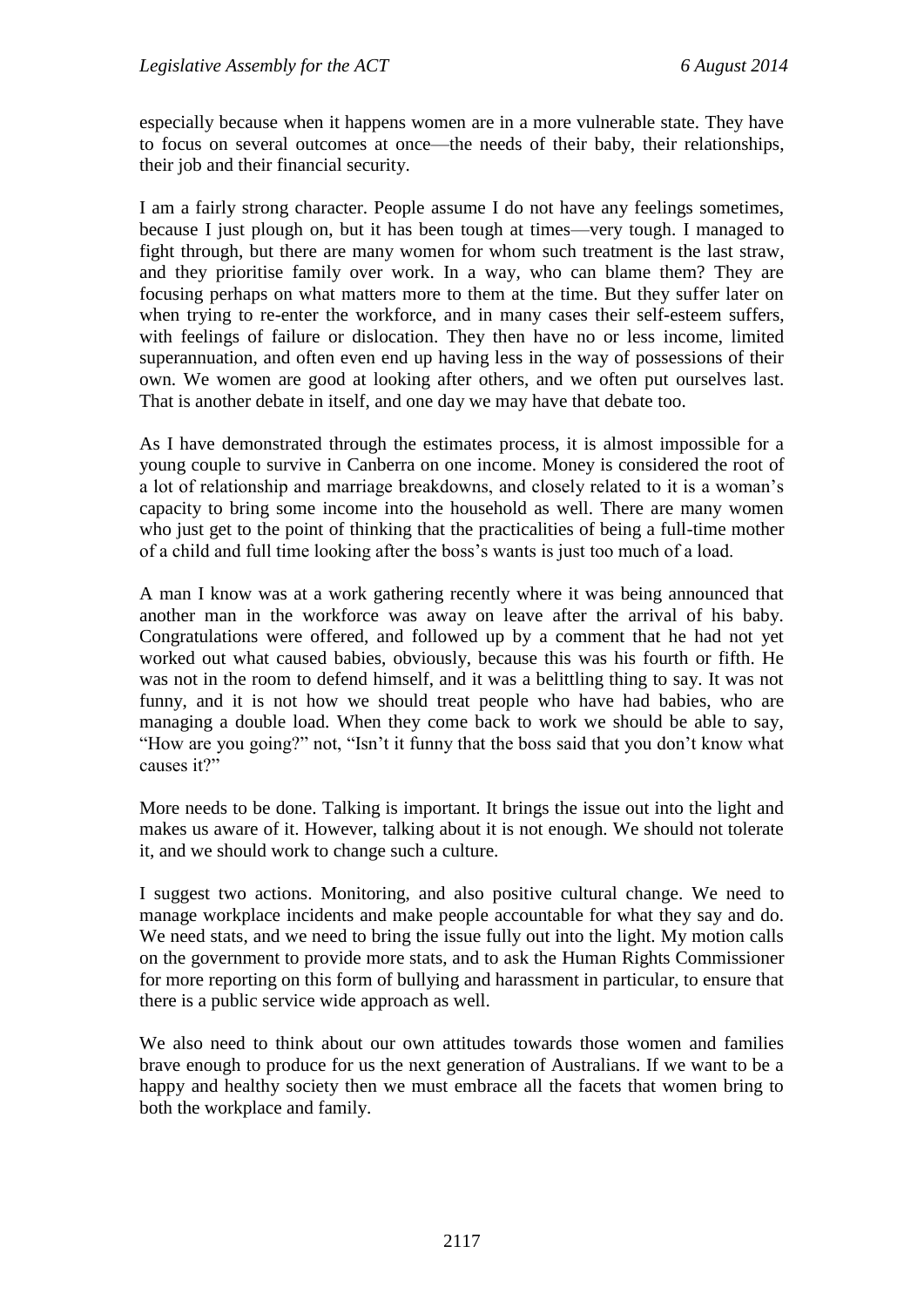We need to have a new mentality towards children and towards the work parents do at home. Children are not just a private good; they are a public good as well. Mothers who are in the workforce are working full time on our present and our future at the same time.

Babies are a normal part of women's lives. It is completely normal for women to bear children. There is an unspoken pressure put on women: if you want a promotion or to get on in your workplace then you had better plan your pregnancies very carefully, or even better, think hard about putting it off into the never-never. The Sex Discrimination Commissioner has highlighted one case of a woman being told it was either the baby or the job, so she aborted the baby and subsequently lost her job anyway. I cannot imagine her pain.

Mothering is really misrepresented in our society. We must stop looking down on mothers and put them up in the place where they belong—revered as some of the strongest, most hard-working and most selfless people we have in our society.

Being a mum is not just some kind of personal fulfilment. Being a mum for many is a daily struggle, and yet for others it is full of joy. But as far as the broader community is concerned, it is our future. We must give women both the courage and the backup to be able to stand up to pregnancy discrimination when it occurs, and also to encourage women that they are doing great work and selfless acts from which we all benefit.

One great submission to the Productivity Commission's ongoing inquiry into child care calculated that if a woman has one child she gives, on average, 50 years productive life to our future economy. If she has two children, that figure then becomes 100 years of productivity. If a mum has four children, she puts 200 years of productivity into the future economy, and so on. To achieve all that we need to, we need to be comfortable with a little chaos. Parents must be supported in it and our culture must support mums from day one of pregnancy onwards.

I would like to start by changing the culture here today. I would like to say—although she is not in the chamber, she may be listening in her office—to Ms Burch: I value the years you put into raising your kids. You gave it all you had, and I salute you. To Mrs Dunne: well done. You have grown children. You have given yourself over to the task of raising five, and I want to say that you have done an amazing job. To Ms Gallagher, who has had children whilst working here in the Assembly: good on you for your courage and for the midnights that no-one sees when you work for the benefit of our future and your children.

To Mr Gentleman: you have raised a part of our future too. I am sure you had times of stress over this work, and times of tension. I really honour you. To Ms Berry: I am thankful for your beautiful children and what they will do in the future. To Ms Lawder, Mr Hanson, Mr Smyth, Mr Doszpot, Mr Corbell, Ms Porter; and to the newest dads in this place, Mr Coe and Mr Wall: you are just seeing what parents do, what mums do, and how much we have sacrificed for a new generation, and I applaud you.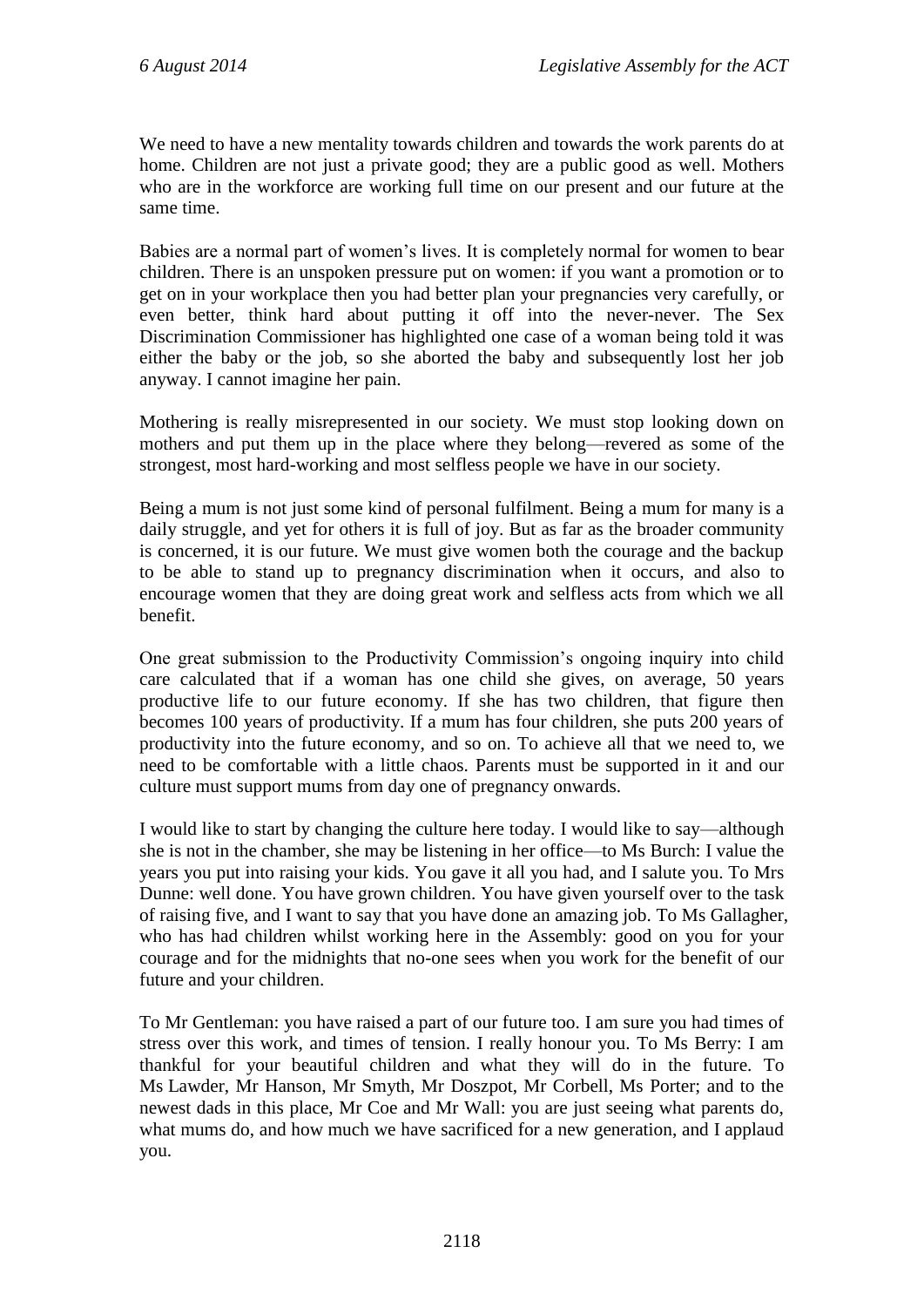I hope I did not miss anybody. Well done; thank you. Respect; just respect. There, I have just changed workplace culture. It was not so hard. I hope it can happen more in workplaces in Canberra. When we are old and grey and the next generation is combing our hair, we will then see the value of all this work we have done. Let us raise mums and dads up, and put them first in our minds and hearts today. Let us see cultural change, and an end to a culture of pregnancy and parental harassment and discrimination in our community.

**MR CORBELL** (Molonglo—Attorney-General, Minister for Police and Emergency Services, Minister for the Environment and Minister for Capital Metro) (4.18): I thank Mrs Jones for bringing this motion forward today on what is an important issue—how we as a community treat pregnant women in the workplace. In responding to this motion, I note that the report referred to by Mrs Jones in the motion covers not only discrimination related to pregnancy but also parental leave and return to work, and these three areas are inextricably linked. If we discriminate against women returning to the workforce after pregnancy or against anyone returning after a period of parental leave or other carers' responsibilities, we do a great disservice to our community; we not only disadvantage those directly affected but we also lose a great deal of experience and knowledge from our workplaces.

In its recent draft report on childcare and early childhood learning, the Productivity Commission recognised the benefits of increased workforce participation to the wider community, including reduced social and economic disadvantage, increased gross domestic product and economic productivity, and improvements in the government's fiscal position. The Productivity Commission also identified the availability of flexible work and other family friendly arrangements as determinants of workforce participation.

While many women make a choice to leave the workforce while their children are young, they can often face seemingly insurmountable barriers in returning to work. If they are able to return to the workforce, they may have difficulties achieving their occupational aspirations. Barriers to women returning to the workforce and progressing in their careers can have a lasting impact on their ability to establish their financial independence but also contribute to the broader family budget. Barriers may be attitudinal. For example, "We can't promote her because she has children. They might get sick." They may be structural, such as inflexible hours, or they may be physical, such as no provision for a private space to breastfeed.

These barriers are detailed in the Australian Human Rights Commission's report, which records that 63 per cent of mothers experience negative attitudes on returning to work; 50 per cent experience problems with accessing flexible work conditions; 36 per cent reported being disadvantaged in the areas of pay, conditions and duties such as restricted access to training or missing out on a pay increment; 24 per cent were either threatened with losing or lost their jobs because they were pregnant, because their jobs were not there when they returned or because they felt so badly treated they felt they had no choice but to leave; and 22 per cent experienced barriers to breastfeeding, expressing milk or both. Clearly, all of these experiences are simply not acceptable.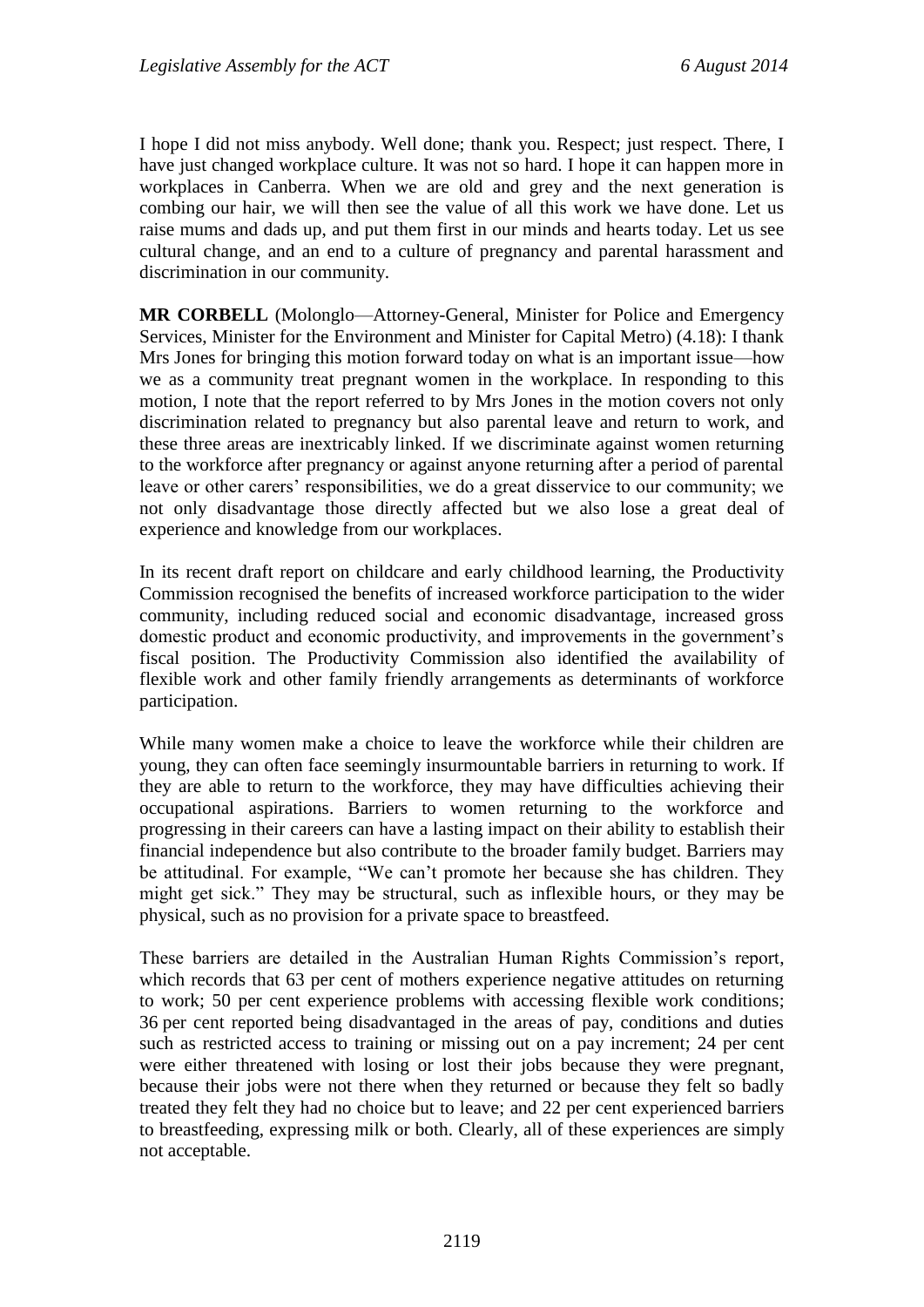The ACT government is committed to a flexible and holistic approach to supporting pregnant women in the workplace, assisting those who have been undertaking fulltime carer's responsibilities, including women who have been on maternity leave, to return to and remain in the workforce. Mrs Jones's motion calls on the government to request the ACT Human Rights Commissioner to collate the statistics on pregnancy discrimination and report on the number of cases. I am pleased to report that the Human Rights Commission already reports on complaints made to it about pregnancy discrimination.

In the commission's 2012-13 annual report, the commission reported at table 11 on page 60 that three complaints were made to the HRC about pregnancy discrimination in the period covered by the report. But this does not mean there were only three instances of discrimination. We are fortunate in the ACT that there is more than one avenue to address this discrimination, including by complaining to Fair Work Australia or the Australian Human Rights Commission. Each of these bodies also report on their findings in relation to these matters.

The motion also calls on the government to develop a strategy to address pregnancy discrimination. The ACT Discrimination Act has been in force since l99l, and since that time, it has always been unlawful to discriminate against a person on the grounds of pregnancy or status as a parent or carer. The Human Rights Commission, and before the commission the Human Rights Office, has been able to handle complaints made on these grounds. It has worked with individuals, their families and their employers to try to resolve complaints and to foster a discrimination-free workplace.

Since July 2009 regulation of workplaces in the ACT but outside the ACT public service has been largely been the responsibility of the commonwealth. The workplace relations system that governs employment in private enterprises is set out in the Fair Work Act 2009. Under this system, it is unlawful for an employer to discriminate against an employee or a prospective employee because of a range of attributes of the person, including their marital status, their family or carer responsibilities or because they are pregnant. The Fair Work Act describes a range of adverse actions, such as dismissing an employee, altering a person's position to their detriment or refusing to employ a person because of these attributes. The Fair Work Ombudsman can take action against an employer who has taken or is taking adverse action against an employee that involves such unlawful discrimination.

The motion also calls on the government to ensure it has an appropriate policy in place to deal with pregnancy discrimination in the ACT public service. Once again, I am pleased to advise members that the ACT public service already has a number of strategies in place to address pregnancy discrimination. The first is through the RED framework. The respect, equity and diversity framework was launched in December 2010. It aims to provide a workplace that provides equal employment opportunities for all applicants and employees. It highlights the fundamental importance of each public service employee acting in ways that respect the inherent dignity of other people.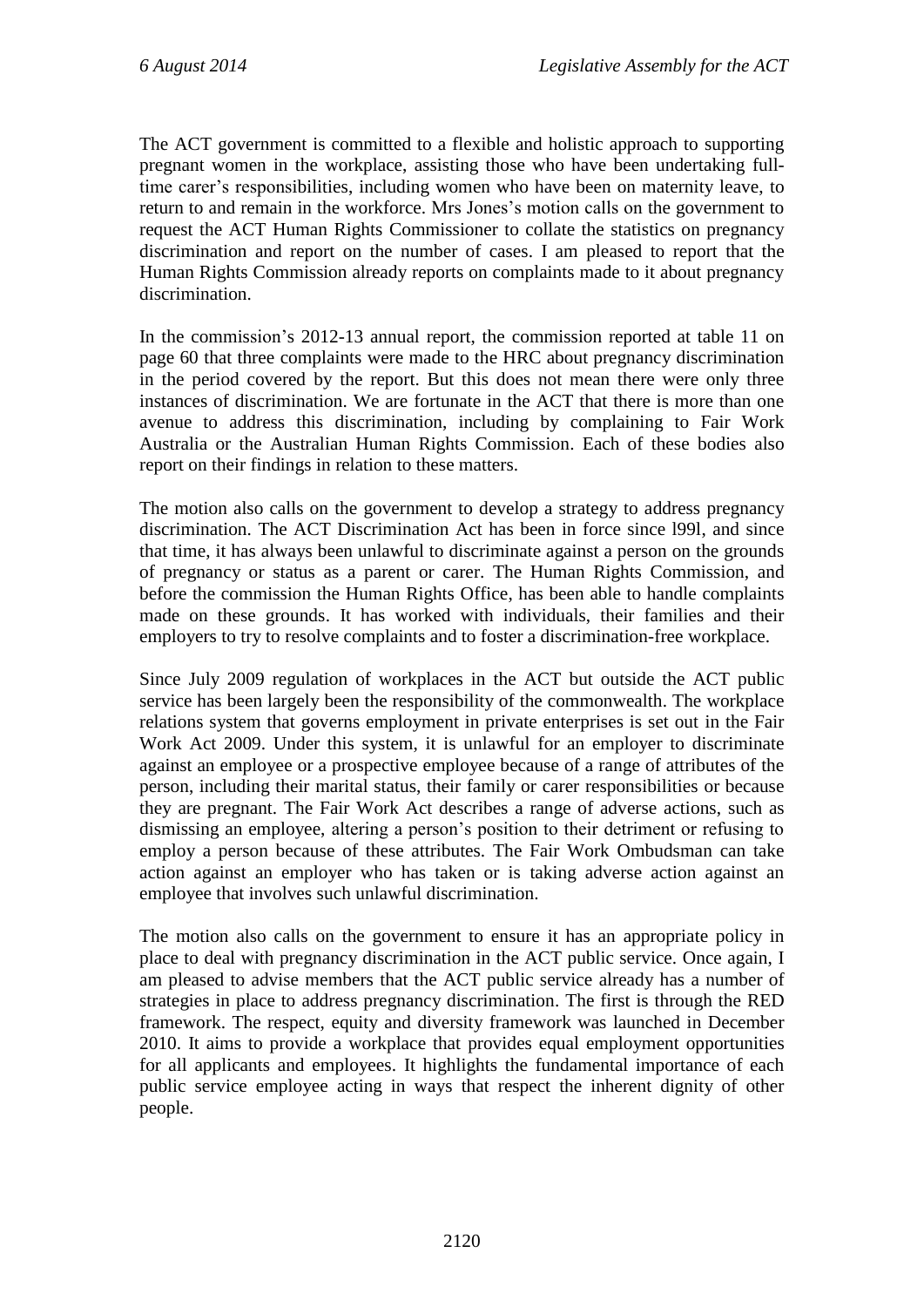The RED framework has provided a foundation to support an ongoing dialogue about workplace behaviour. It contains many valuable elements, including the respect at work policy, the preventing work bullying guidelines, the open door protocol guidelines and employment strategies for Aboriginal and Torres Strait Islander people and people with disability. It remains in operation across the public service, and is currently being reviewed to assess its currency in the contemporary environment and options for future development.

The ACT public service code of conduct also provides for appropriate workplace behaviour. The code of conduct was launched in 2012, and it is founded on the ACT public service values of respect, integrity, collaboration and innovation and the 10 signature behaviours that all people employed under the act are expected to demonstrate day to day. The way in which an individual demonstrates behaviours consistent with the code will vary depending on the work they do, so it is not deliberately prescriptive or compliance focused. Instead, it provides guidance and examples of good behaviour.

Further, in relation to our enterprise agreement framework, flexible work arrangements are formalised in our enterprise bargaining agreements to protect the rights of workers, both men and women, to access flexible working arrangements to care for children and other members of their families. For example, section E of the ACT public service administrative and related classifications enterprise agreement 2013-17 outlines flexible working arrangements and employee support. Provisions under section E13 of that agreement relating to nursing mothers provide:

- E13.1 Employees who are breastfeeding will be provided with the facilities and support necessary to enable such employees to combine a continuation of such breastfeeding with the employee's employment.
- E13.2 Where practicable the Directorate will establish and maintain a room for nursing mothers. Where there is no room available another appropriate space may be used.
- E13.3 Up to one hour, per day/shift, paid lactation breaks that are noncumulative will be available for nursing mothers.

Further, section E15.1 provides arrangements to:

…enable a pregnant employee to be transferred to an appropriate safe job during their pregnancy or enable them to be absent from their workplace if an appropriate safe job is not available.

Under these agreements, there has been a change in the calculation of payment for the period of paid maternity leave. The calculation is now based on the average weekly hours worked by the employee in the 12 months before the period of paid maternity leave commenced. Previously, the rate of pay was calculated based on the hours the employee was working immediately before the maternity leave.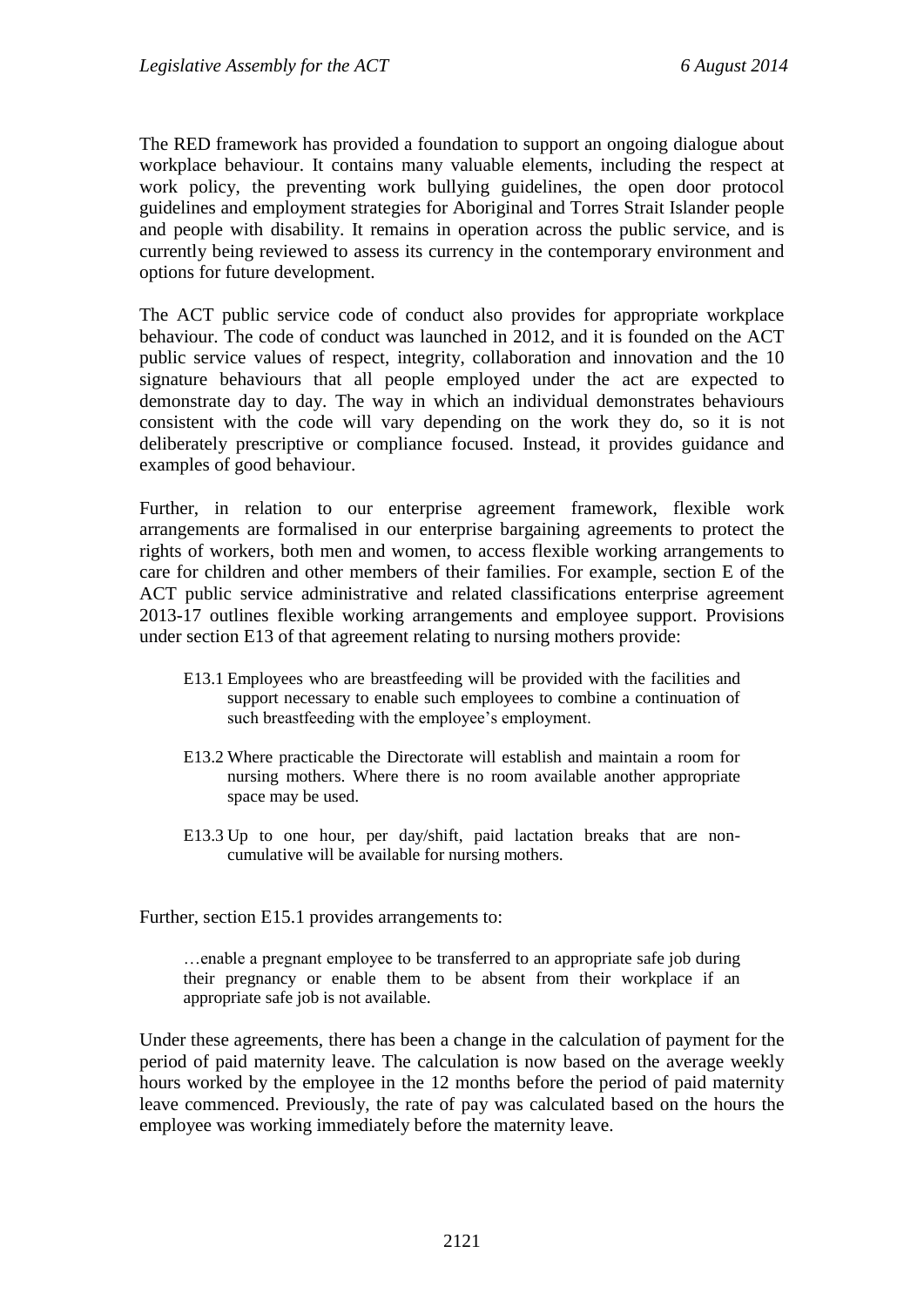The new provision seeks to provide equity across the public service. There are a number of female employees in situations where they must reduce their hours of work due to the physical nature of their duties or pregnancy-related medical conditions. Under the previous directorate-based agreements, an employee who worked full time before they became pregnant and during the first six months of their pregnancy who then reduced their hours to a 2½-day working week in the period leading up to their maternity leave would only be entitled to 18 weeks maternity leave paid at 50 per cent of their full-time rate. Under new provisions, this same employee would have their hours worked in the previous 12 months averaged out, resulting in the employee being entitled to 18 weeks maternity leave paid at 75 per cent of their full-time rate.

All in all, as members can see, there is a strong package of measures to support pregnant women in the workplace and to tackle discrimination against those women. But there is still, of course, more work to be done. We recognise that the complaints still get recorded, that they are likely to only be the tip of the iceberg and that many women may choose not to report pregnancy discrimination. The government, though, has a multilayered response to these concerns and continues to do its utmost as an employer of choice in relation to the way it supports pregnant women in the workplace. The territory government is continually moving forward to address discrimination in all forms and in all sectors, and I am pleased that Mrs Jones has brought this matter to the Assembly for discussion today.

Madam Deputy Speaker, considering the matters I have raised in my speech and the response to the matters raised in Mrs Jones's motion, I have circulated amendments which reflect those comments, and I now seek leave to move the amendments circulated in my name together:

Leave granted.

### **MR CORBELL**: I move:

- (1) Omit paragraph 1(b).
- (2) Omit paragraph (2), substitute:
- "(2) notes that:
	- (a) the ACT Human Rights Commissioner collates the statistics on pregnancy discrimination complaints made to it;
	- (b) the ACT Human Rights Commissioner reports on the number of cases of pregnancy discrimination in their Annual Report, as do other bodies that address pregnancy discrimination, including Fair Work Australia and the Australian Human Rights Commission;
	- (c) it has been unlawful to discriminate against a person on the ground of pregnancy or status as a parent or carer under the ACT Discrimination Act since 1991; and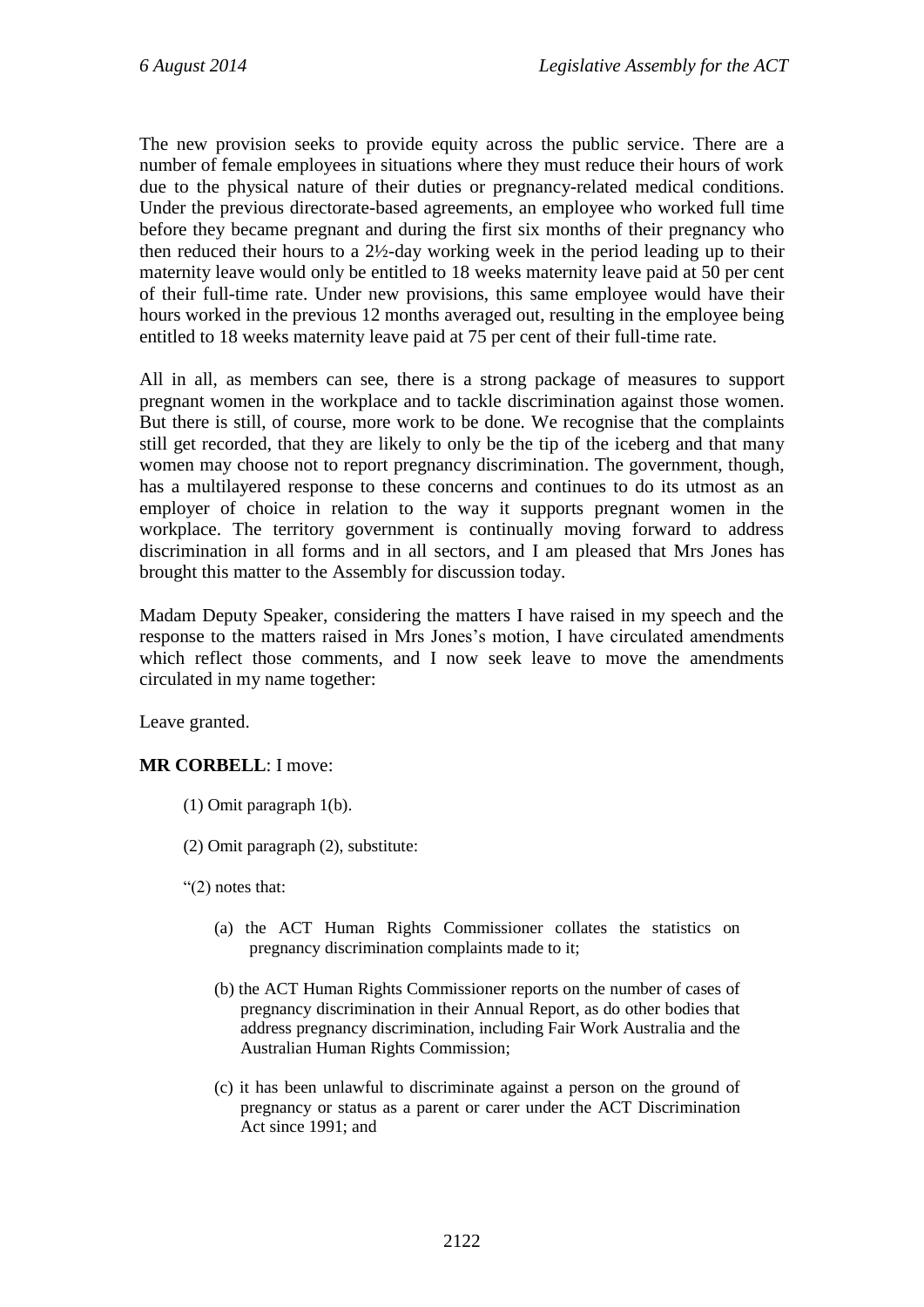(d) the ACT has a number of strategies in place that address pregnancy discrimination in a holistic way, including the ACT Public Service Respect, Equity and Diversity Framework, the ACT Public Service Code of Conduct and Enterprise Bargaining Agreements.".

**MRS JONES** (Molonglo) (4.30): I accept Mr Corbell's amendments.

Amendments agreed to.

**MR RATTENBURY** (Molonglo—Minister for Territory and Municipal Services, Minister for Corrective Services, Minister for Aboriginal and Torres Strait Islander Affairs and Minister for Sport and Recreation) (4.30): I would like to thank Mrs Jones for bringing this motion to the Assembly today. It is an important issue and one that has come to prominence in the last couple of weeks. The notion that women and men are discriminated against in the workplace as a result of their family commitments is an untenable one, especially in a society that values family, work and home life balance and sustainable workforces.

The notion that working while pregnant or engaged in raising a family is a privilege and not a right is also untenable in a modern, respectful society. Women who are pregnant and parents who are raising families are not looking for favours; they are looking to have their rights respected. They do not want to hide their plans for family or be secretive about their pregnancy, because working in an environment where that is required in order to protect their rights is not conducive to their wellbeing and work satisfaction.

The pregnancy and return to work national review was instigated by the federal Attorney-General's Department in July 2013. Its objectives were to provide national benchmark data and analysis on the prevalence, nature and consequences of discrimination at work related to pregnancy during or on return to work after parental leave. The review engaged with a range of stakeholders, including government, industry and employer groups, unions and workers, and provided a range of recommendations when the report was released on 25 July this year. The level of discrimination that was outlined in the report from the national Sex Discrimination Commissioner really was astounding. Elizabeth Broderick noted in her comments, when the report was released last month, that little had changed in the 15 years since the last assessment was undertaken.

The key findings in the report—and it is worth repeating them in this place—were that one in two mothers reported experiencing discrimination at some point during pregnancy, parental leave or on return to work; 32 per cent of all mothers who were discriminated against at some point went to look for another job or resigned; one in five, or 18 per cent, of mothers reported that they were made redundant, restructured, dismissed or their contract was not renewed either during their pregnancy, when they requested or took parental leave, or when they returned to work; and finally, discrimination has a significant negative impact on mothers' health, finances, career and job opportunities. On top of all of those findings, they found that 91 per cent of people did not report. That adds a whole, further layer to that set of quite astounding statistics.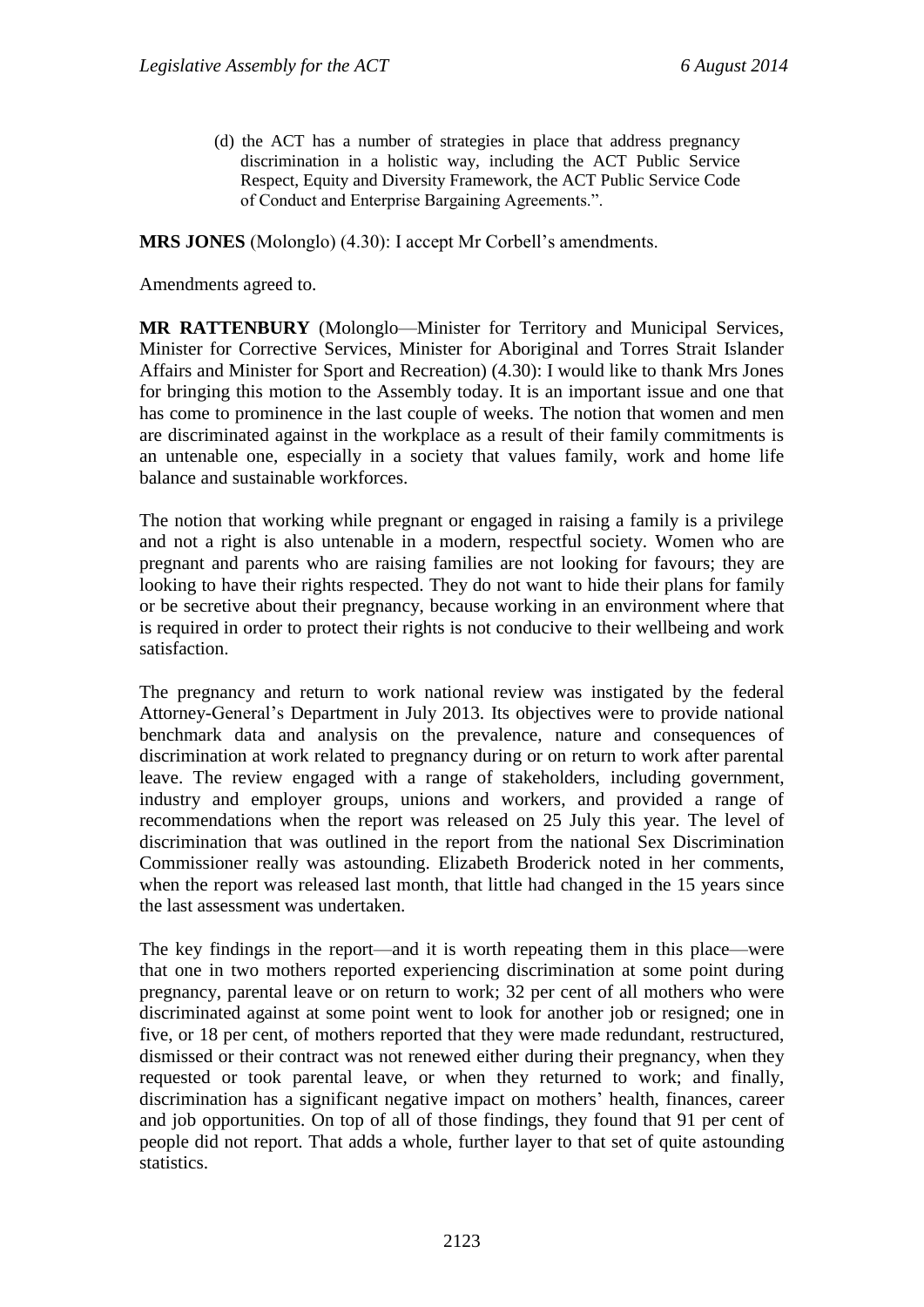The study found that discrimination constituted everything from negative attitudes through to job loss and that there was a significant negative impact on the women who suffered it. It seriously affected women's attachment to their workplace, and why of course would it not? Imagine working for an organisation for a number of years, becoming a parent, and then being restructured, made redundant or paid less. Mothers who experienced discrimination were much less likely to return to their job or return to the workforce.

Fathers taking parental leave were also covered in the survey, and over a quarter of them reported experiencing discrimination when requesting or taking parental leave or when they returned to work. The findings indicated that there is very limited awareness and understanding of discrimination, its nature and consequences amongst mothers and fathers.

What kinds of discrimination are we talking about here? With mothers, it occurred both during pregnancy and on requesting parenting leave. It included being made redundant or not having contracts renewed, which included being treated so poorly that women felt they needed to leave. It related to pay, conditions and duties, including the denial of leave to attend medical appointments, having to take parental leave earlier or later than preferred, denial of access to leave that women are entitled to. So we see a range of very subtle but nonetheless discriminatory actions.

In the area of health and safety, women were not provided with toilet breaks, a suitable uniform, workloads were not adjusted to accommodate pregnancy or people were not transferred to a safe job which involved different hours to make things easier for them. There are also issues around performance assessment and career advancement, including missing out on opportunities for promotion, denial of access to professional development and missing out on performance appraisals. It also included negative attitudes from colleagues and threats of redundancy or dismissal that were not actioned.

The impact of perceived discrimination for women was that if they felt that they were supported by their employer, they were more engaged and attached to their workplace. Of the mothers who reported experiencing discrimination at work during their pregnancy, 23 per cent did not return to that main employer. I think what this tells us is that whether or not discrimination is reported, whether it is in fact identified as having occurred, even the perception of discrimination has a massive impact on the actions of women in feeling comfortable in their workplace.

There is a great deal of detail in the report, but I did note with interest that the commissioner highlighted that in many ways the laws surrounding this issue are basically what is required but that the recommendations are, in her words, "directed towards a much better implementation of legal obligations through greater provision of information about employee rights and employer obligations". She also said:

This is an approach intended to help plug the gap that allows this discrimination to take place—the gap between the legal framework and the implementation of the law.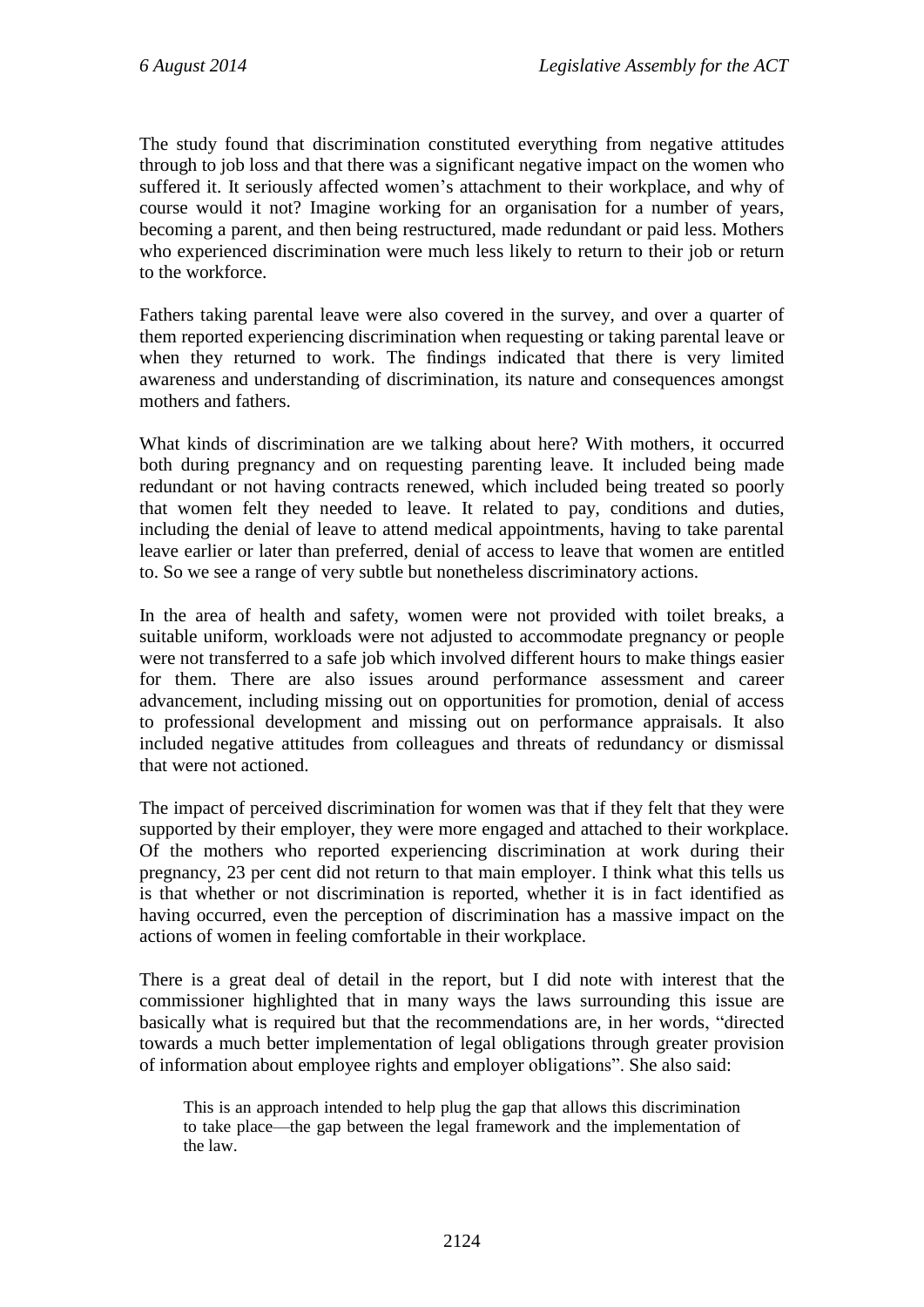I think that this is an interesting observation, and one that may well be pertinent for us here in the ACT. The Attorney-General has today outlined that provisions are in place in the ACT to protect the rights of parents in the workplace—and these are commendable—but this report is basically saying that it is the attitudes towards pregnancy and parenting that are causing problems and that people need to better understand the law and what rights it provides for parents. So it is very much a cultural issue as much as a legal issue.

Turning to the specifics of Mrs Jones's motion, my understanding is that much of what she has called for in part 2 of her motion is already happening in the ACT, and the attorney has spoken to that to some extent. It seems, on our research, that the ACT Human Rights Commissioner does collect data about discrimination.

However, the pregnancy discrimination is not broken down into workplace/nonworkplace as there have been so few cases reported. My understanding is that there were only three pregnancy complaints in each of the last two years. As such, further disaggregation could potentially lead to the identification of individuals, and the Human Rights Commission is reluctant to do this.

The ACT Human Rights Commissioner has separate categories to sex discrimination, categories that are effectively more detailed than the Sex Discrimination Commissioner pulled together for her report, partly because the Sex Discrimination Commissioner was attempting to compile data across the country and the data sets were different.

As such, I have supported Mr Corbell's amendments that outline both the data collection that currently occurs and the legal and workplace frameworks that are in place in the ACT to protect the rights of women who are pregnant and all parents during the parental leave stage of their lives.

Finally, I will be moving an amendment. I did want to add another amendment, because I think what part of Mrs Jones's section 2 is trying to do is ensure that the government responds to the issues that are highlighted in Ms Broderick's report and that any issues that might exist in the ACT—and unfortunately I suspect that some do occur—are identified and addressed by the government. It really goes to that question of certainly looking at and identifying this issue in light of Mrs Jones raising this motion.

We seem to have all of the right rules and all of the right policies in place, but what the national report highlighted was that gap in culture and implementation and I think that is where it is valuable for the ACT to reflect, to analyse the findings in the national report and to examine whether there is anything we can learn from that, for practical implementation in the ACT. I do not think there is any lack of will here in the territory, but there is also no doubt that there is always room for improvement in these sorts of areas. That is the tenor of my amendment. I added it, hopefully, to enrich the text that is already in place.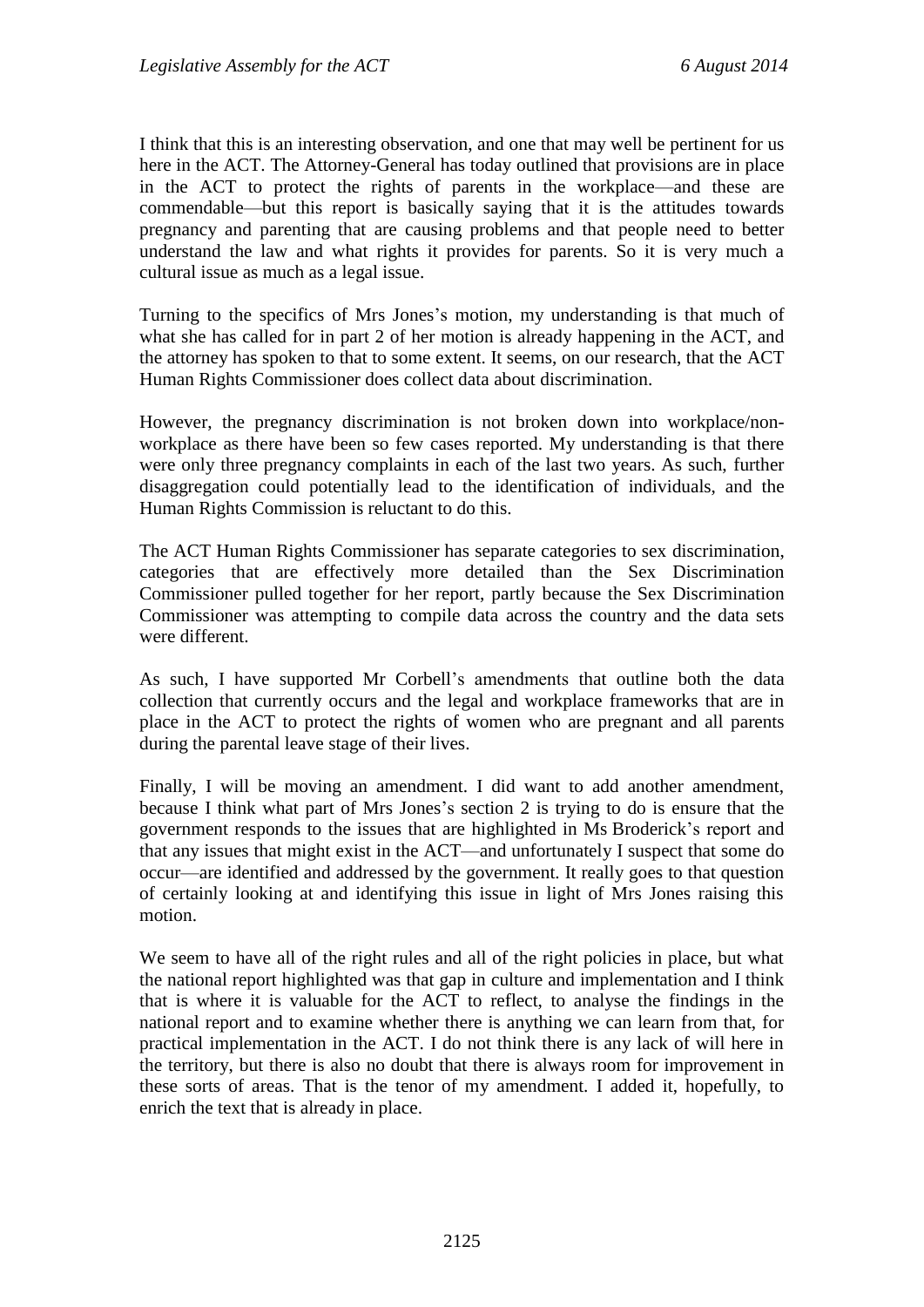I move:

Add:

"(3) calls on the ACT Government to:

- (a) analyse the *Supporting Working Parents: Pregnancy and Return to Work Review* in regards to possible implications for employees in the ACT;
- (b) identify any actions that the ACT Government may take in response to the *Pregnancy and Return to Work Review* in order to reduce pregnancy discrimination in the ACT; and
- (c) report back to the Legislative Assembly by the first sitting day in November 2014.".

**MRS JONES** (Molonglo) (4.39): I support Mr Rattenbury's amendment. I agree that it is good to have any actions that the government will accept to work harder on this issue. In summing up, the Sex Discrimination Commissioner reported on this the week before last, and today I am calling on the government to analyse exactly how widespread the problem is here in Canberra. Given that in the federal Sex Discrimination Commissioner's report one in two women have experienced it and, of those, 22 per cent leave work as a result, clearly our statistics are not managing to capture most cases. Again, that is why I welcome Minister Rattenbury's amendment.

I am really glad that this issue is being brought out into the light—that it is completely unacceptable for women to experience harassment or discrimination associated with pregnancy, childcare responsibilities and family responsibilities. The discrimination has a negative impact on the physical and mental health of mums and families as well as the financial security of women. Mothers who are in the workforce are working full time on our present and on our future simultaneously. Children are our future.

Before having children, women often have many opportunities in the workplace, and this report shows that for at least half of those women their opportunities are severely limited afterwards. This is not acceptable. Women should be able to have the babies that they want without being forced to choose between their baby and their job. They should not lose jobs, be ridiculed or stripped of choices around work hours and opportunities.

Today I call on the government to acknowledge the need to work more on identifying and resolving this kind of discrimination in Canberra. I call on the community to actively help make the change. It is the responsibility of all of us to lift the treatment of women and parents and to eliminate this demeaning situation. If you notice it, say something about it. If you know someone having a baby, back them up. Speak positively in your workplace and in your community about mothering and family. Enough of belittling and undervaluing mothers in our society! I agree with the amendment and I welcome the support.

Amendment agreed to.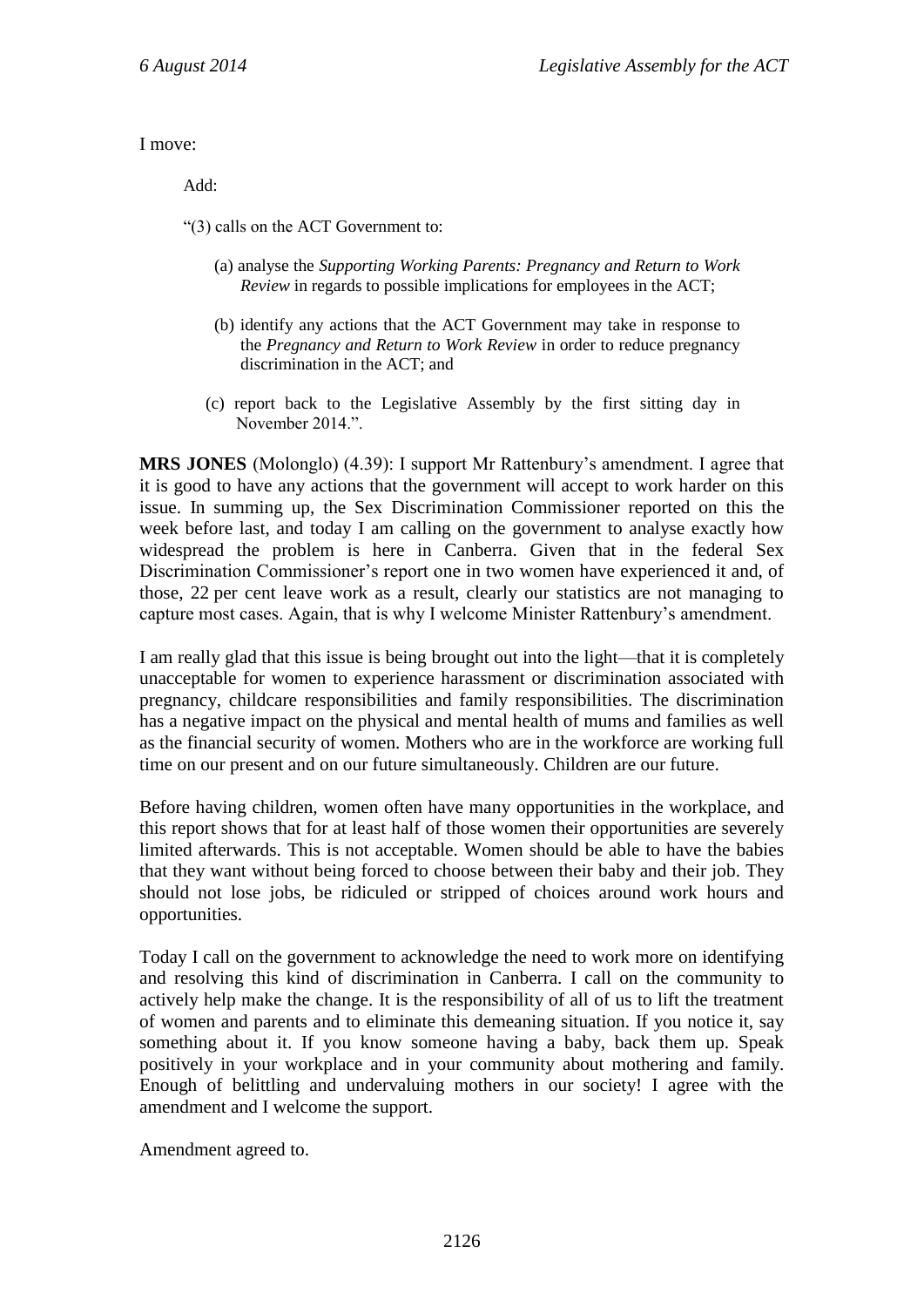Motion, as amended, agreed to.

## **Health—obesity**

### **DR BOURKE** (Ginninderra) (4.42):

That this Assembly:

- (1) notes:
	- (a) the public health challenges brought about by the rising level of overweight and obesity across the Australian population;
	- (b) rates of obesity and overweight people have increased dramatically in the ACT community over the past 20 years;
	- (c) the ACT Government has set an ambitious target of "zero growth" for obesity in the ACT; and
	- (d) behavioural change needs to occur across the spectrum of peoples' daily lives to successfully manage the growing rate of overweight and obesity in the community; and
- (2) calls on the Government to:
	- (a) continue implementing policies and programs across government to help the ACT community to recognise the health and lifestyle impacts associated with being overweight;
	- (b) work with the community to implement a wide range of programs that assist all at-risk members of the community to manage their weight through diet and activity; and
	- (c) assist members of the community who are at increased risk of disease as a result of being overweight through a public obesity management service and access to publicly funded weight-loss surgery.

I bring this motion to the Assembly today because it is widely recognised that obesity is one of Australia's biggest public health challenges. While rates in the ACT are slightly below the national average, they are still of grave concern with almost twothirds of ACT adults being overweight, including one in four being obese.

This is a dramatic increase compared to 20 years ago when below a quarter of ACT adults were overweight. Worryingly, this increase has also occurred in young children. The high rates of obesity and overweight, as well as poor diet choices and low levels of physical activity, all significantly contribute to the growing chronic disease burden. The more body fat a person carries, the higher the health risk. People who are obese are two to three times more likely to develop cardiovascular diseases such as heart attack and stroke as well as being seven times more likely to suffer from diabetes than people in the healthy weight range.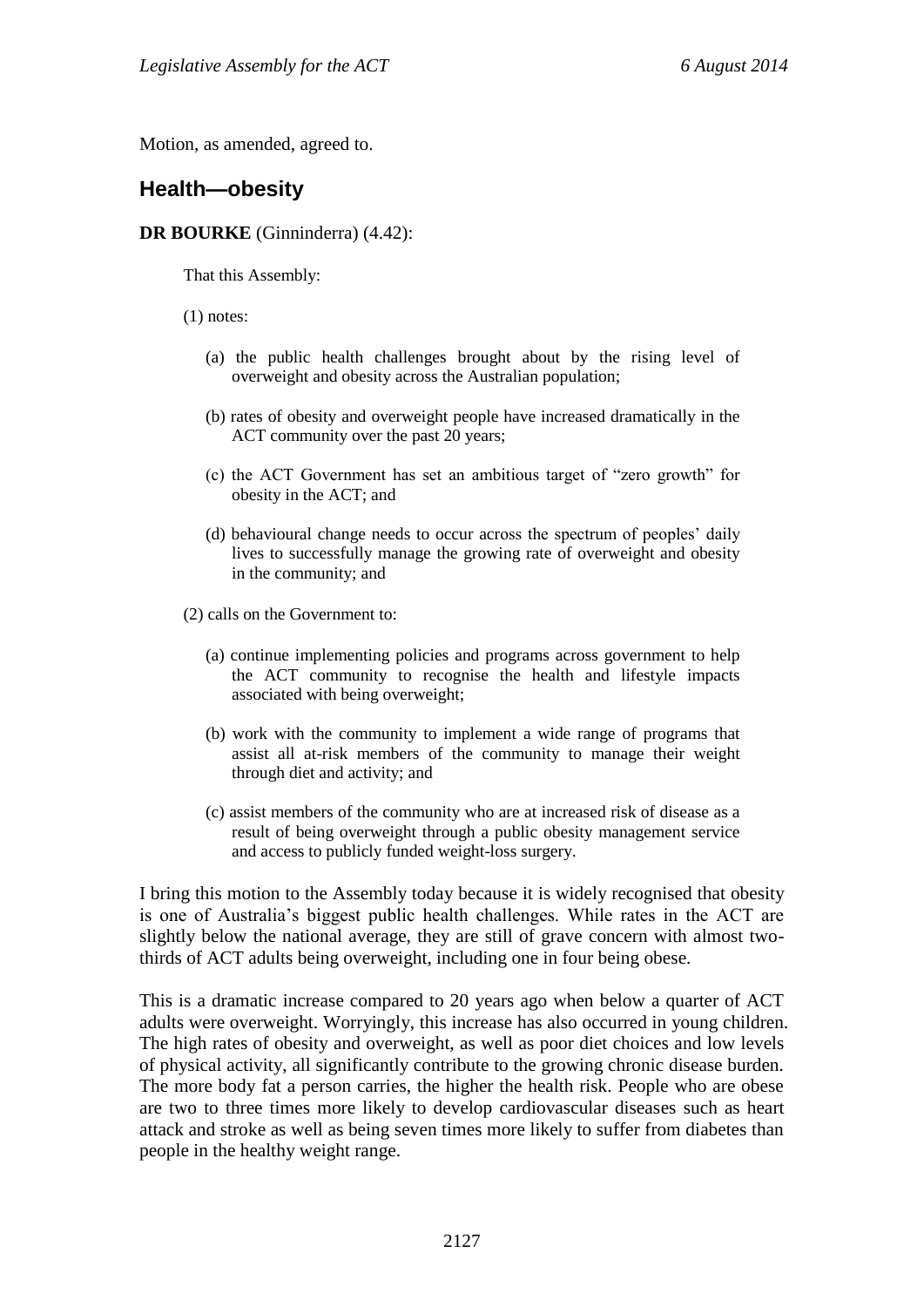Other health risks include high blood pressure, some forms of arthritis and some cancers. Obesity's impact on life expectancy is similar to smoking, with research finding a loss of between two and 10 years depending on the level of obesity. It is also a real impact on the economy through productivity losses. Nationally, obese employees have 14 per cent higher absenteeism due to illness compared to the healthy weight working population.

Based on the available evidence, it is very likely that the impact of overweight and obesity on quality of life, primary health care and the ACT economy are growing. Chronic conditions account for approximately 80 per cent of the burden of disease and injury in the ACT, and many of these have obesity as a risk factor.

In order to provide improved health services for people at very high weight levels, the ACT government funded an obesity management service in the 2013-14 budget following the obesity service redesign project. The service aims to support patients to achieve a healthier lifestyle and reduced risk profiles. The service is for adults with a high level of obesity whose body mass index is 40 or over and who have one or more medical problems. The service will work collaboratively with patients' GPs and also healthcare professionals to encourage positive lifestyle change through group education classes, nutrition plans, physical activity programs and other support services.

Ultimately, it is all about supporting people at very high weight levels to improve their health. Additionally, the ACT government has announced the introduction of publicly funded bariatric surgery where this is clinically required for people with severe obesity and related medical conditions. The ACT government recognises that, along with offering a range of treatment options, the most effective way to tackle this problem is through prevention and that we need to take active steps to reduce and to prevent levels of overweight and obesity in the ACT.

We have learnt the lesson that prevention works and can save lives from Australia's strong track record of success in public health intervention across our communities. Prevention works. We have prevented deaths and illnesses caused by smoking, from excessive sun exposure and from road traffic accidents. A recent survey commissioned by ACT Health showed that the ACT community strongly supports the government taking active steps to reduce levels of overweight and obesity in the ACT community as they feel it is a major problem in the ACT.

Support was strongest for interventions targeted at children, particularly within the school setting. Appropriate levels of physical activity and a balanced diet are the fundamental requirements for a healthy body weight. Individual medical and surgical treatments are not enough. Even a small degree of weight loss can bring health benefits such as lower cardiovascular risk.

Multiplied across the ACT population, these small effects can have a large impact on the burden of disease in the community and the overall cost of providing health services. In October 2013 the ACT government released its towards zero growth healthy weight action plan. It recognised that many of the factors that contribute to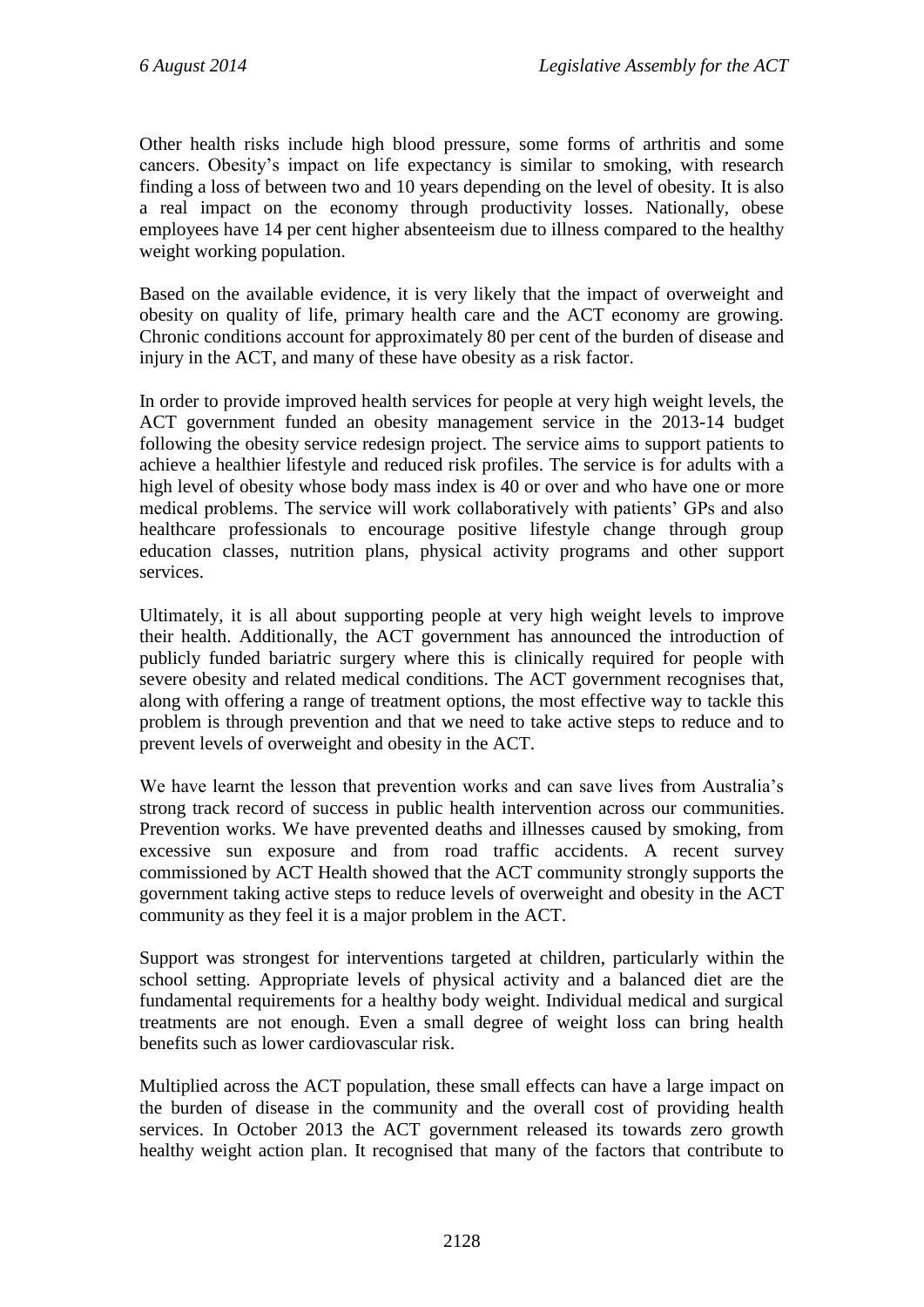rising levels of overweight and obesity lie beyond the traditional reach of the health sector. The action plan outlines a whole-of-government approach to address this issue. The government is investing \$3.6 million over four years under the healthy weight action plan to combat rates of overweight and obesity in the ACT.

The action plan funding will provide for a variety of activities across the community. Government is working to make the healthy choice the easy choice. The action plan builds on action previously taken across the ACT government. In 2008 the ACT government signed up to the national partnership agreement on preventive health, with the Australian government committing to provide the ACT with \$8.76 million between 2010 and 2018. The partnership agreement funded the delivery of five different initiatives: healthy children, healthy workers, healthy communities, social marketing and enabling infrastructure.

However, without notice the federal government in this year's budget ceased the prevention program, costing the ACT over \$3.5 million in facilitation payments and an additional \$2.5 million in reward payments. The fresh taste healthy school program was launched this February in public schools and is starting to be rolled out in the Catholic education sector. Many programs will continue this year with remaining funds from the commonwealth and investment from the ACT government.

In 2009-10 the ACT government supplemented the national partnership agreement funding by allocating \$11 million in the ACT budget over three years for the healthy futures initiative, which addressed a range of initiatives aimed at preventing or reducing risk factors for chronic disease. As a result of this injection of funds into prevention, the ACT government has committed to a range of programs and initiatives to halt the rising rates of obesity and overweight. These initiatives are implemented in partnership with the academic community, non-government organisations in both the public and private sectors and across a range of government directorates.

An example of an innovative program being run for Aboriginal and Torres Strait Islander people is the beyond today campaign. This campaign was designed with the community to focus on tobacco and alcohol reduction as well as providing education and support for healthy eating and increased physical activity to reduce obesity in this group. In the coming months the reach and presence of this campaign will grow.

As a further commitment by the government to reducing the burden of overweight and obesity, in July 2013 the Chief Minister announced that the ACT government had redirected the focus of the ACT health promotion grants program towards projects that aim to reduce the incidence of obesity, particularly amongst children in the ACT. The ACT health promotion grants program has been in place since 2006 and currently expends around \$2.1 million annually. The program funds a wide range of useful health promotion activities and is a resource which is valued by the ACT community.

The grants program now focuses on tackling obesity and improving children's health. There are now two funding opportunities under the program. The largest is the healthy Canberra grants, which allocates about 90 per cent of available funding or currently around \$2 million each year in multi-year grants. The aim of these multi-year grants is to provide sufficient time and funding to achieve sustained behaviour change and improved health outcomes at the population level.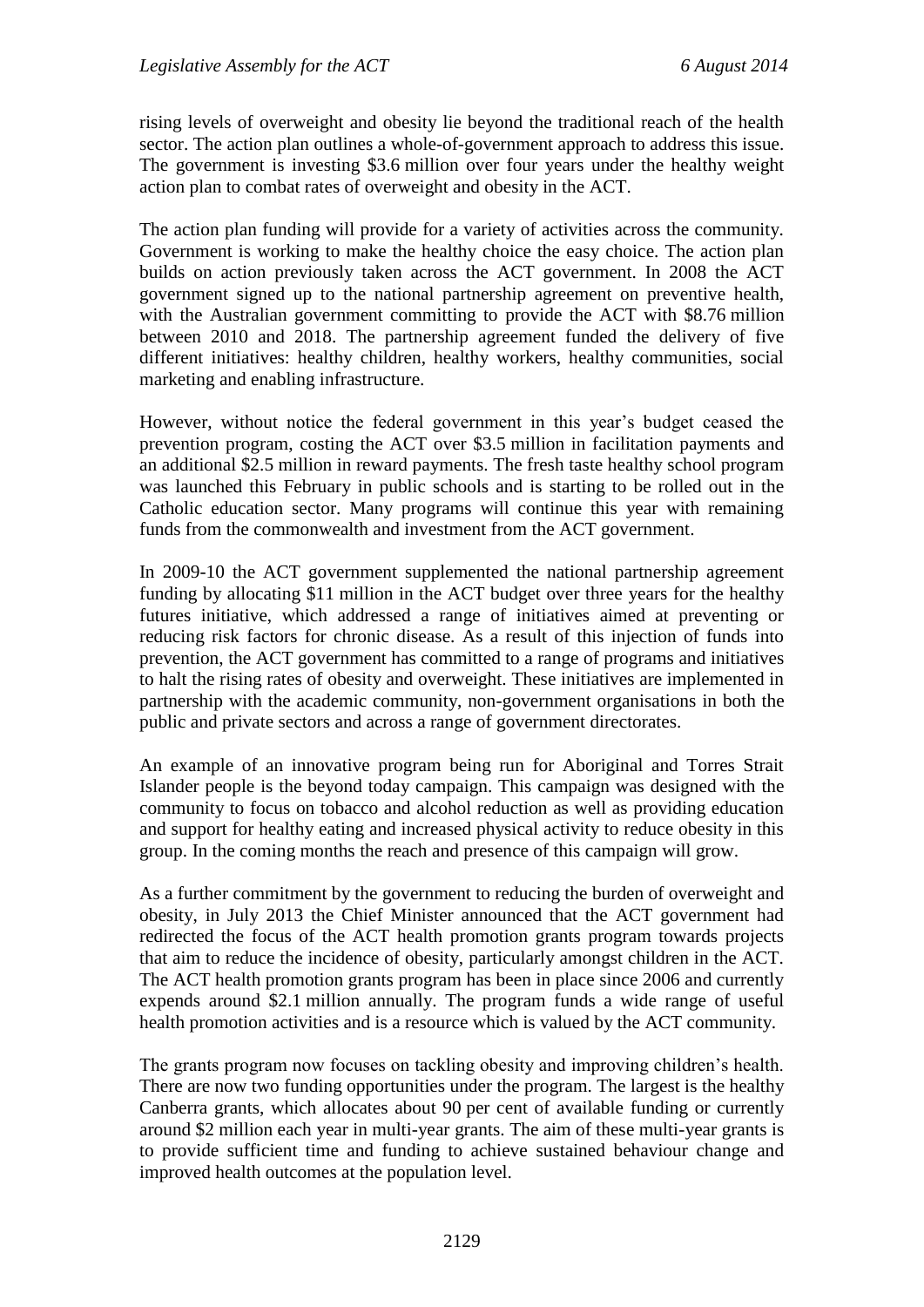There is also a smaller funding opportunity called the health promotion innovation fund, which also focuses on tackling obesity and improving children's health through innovative health promotion projects. This fund is continually open for applications and is assessed three times a year. The aim is to support community organisations to test new models of health promotion and prevention and to develop those that can be expanded to allow wider health reach in the ACT context.

The innovation fund covers a wide range of exciting projects. They focus on improving eating habits of children and their families, increasing engagement of children and the youth in sporting activities and supporting vulnerable groups to engage in physical activity and to choose healthier food and drink choices.

For example, one innovation grant, Koori Kids Health, focuses on Aboriginal and Torres Strait Islander children between the ages of four and 15 years to support them to build skills in growing fruit and vegetables in the garden and to create healthy meals. Innovation fund grants have been awarded to schools and organisations to make our schools healthier environments for our children. One grant supports Nutrition Australia to develop materials to align with the Australian health and physical education curriculum called Food&ME for years 5 and 6.

Community organisations have been supported to incorporate into their programs physical activity and healthy eating messages and interventions. Community sporting programs have also been supported. Skateboarding Australia, for example, aims to deliver free and fun skate clinics to children who otherwise may not engage in traditional sporting activities.

I call on all members of the Assembly to support the continued implementation of preventive health policies and programs to reduce the levels of overweight and obesity in the ACT and to assist at-risk members of the community through the provision of a range of treatment options. I commend the motion to the Assembly.

**MR HANSON** (Molonglo—Leader of the Opposition) (4.53): I thank Dr Bourke for bringing this important motion before the Assembly today, and I hope that this is one that we can all agree on, to continue the spirit of cooperation that has broken out in the chamber.

It is a motion that addresses an issue that challenges the long-term health of our community and the quality of life of many Canberrans. If this issue is not addressed it could permanently derail the Canberra health budget. We all know how much the health budget is—about \$1.4 billion. It is a very significant portion of the entire budget.

I have regularly raised the issue of obesity and, more broadly, preventative health in this place and in the community. I have raised concerns about the great number of people who are treated in expensive hospital beds who could have avoided that hospitalisation if they had been treated elsewhere, if there had been early interventions or if we had better preventative health.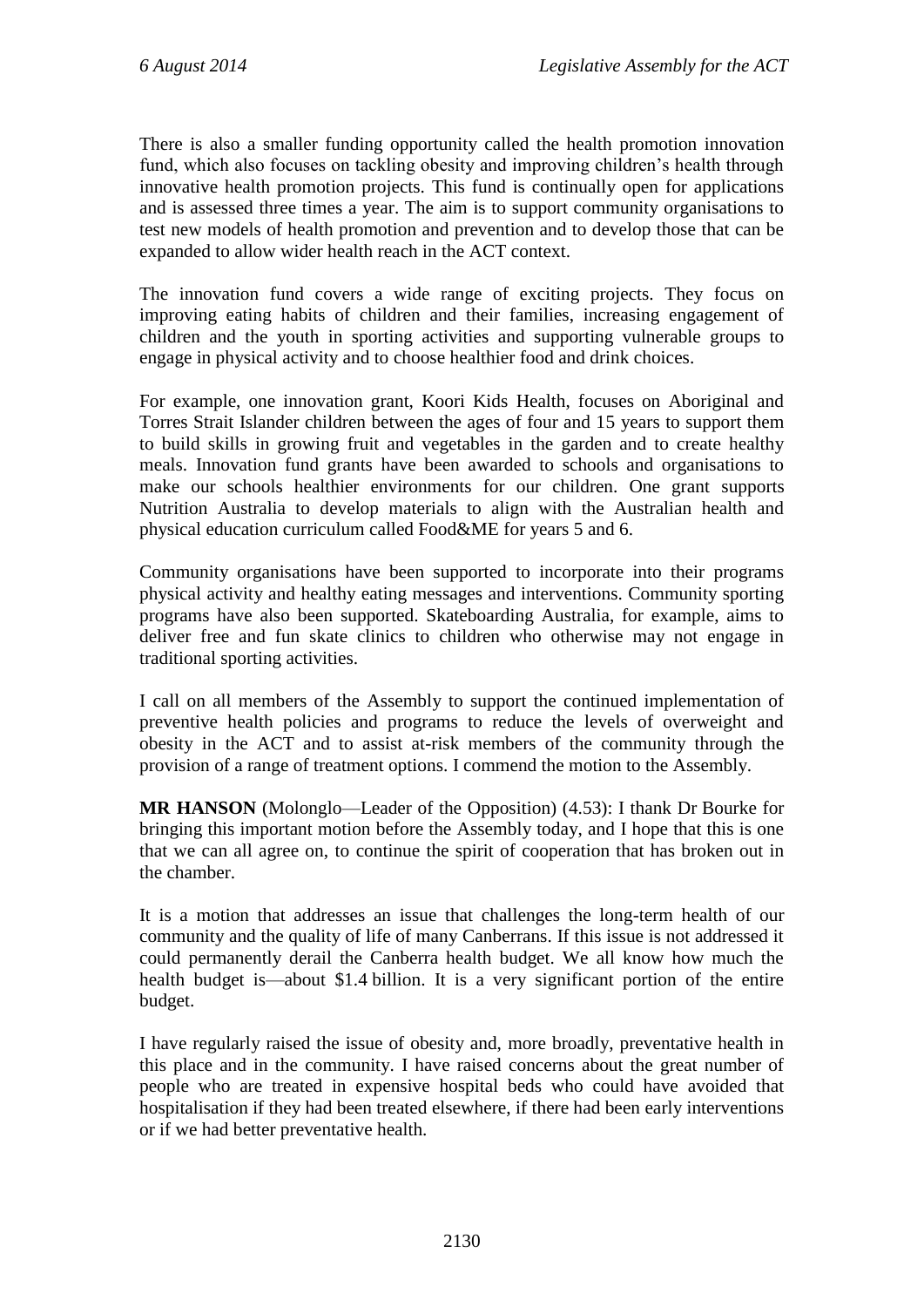Obesity is a disease. It is a disease where fat is accumulated to the point where health is impaired. It is often defined in terms of a body mass index of over 30 for adults and, for children and adolescents, there are other specific BMI thresholds. For people who are already overweight, weight loss strategies need to address modifiable causes of weight gain, such as inappropriate diet and sedentary lifestyle.

Many overweight or obese people self-manage their weight or they seek support such as dietary advice, exercise programs, counselling and behavioural modification therapies—from private organisations, general practitioners or other primary care providers. Pharmacological therapies, which include appetite suppressants and drugs to reduce the absorption of fats, and behavioural or cognitive therapies, may be needed to maximise an individual's capacity to benefit from healthier lifestyle choices. In some cases referral to specialist weight management clinics will need to be considered.

There are also, increasingly, surgical options, including gastric banding and gastric bypass, to address obesity. However, as is well known, as health preventions and interventions become more complex, they become more expensive, entail greater risk and use more of our precious health resources. So we need to be judicious with any public funding in these areas.

With so many health issues, we need to focus where we can on a holistic public health viewpoint. In 2010 I released a discussion paper, "The state of our health". I opened my discussion paper with a quote from Professor Patrick McGorry, who is a specialist in mental health but his point is well made. He said:

Australia now needs radical change to the system of care with early intervention as the core feature.

It is very difficult to do, to transition from all the care at the tertiary end to a greater emphasis on primary and preventative, but it is an approach that I think we all would support.

In the discussion paper I made the following point:

Changes to the ACT's health care system are needed to meet the growing demand on services by an increasing and ageing population that is expected to push the ACT health care system to its limits over the next … decades. The current approach to delivering health care in the ACT is failing in a number of areas, particularly within our hospitals and in primary health care. Without significant improvements in the way we deliver health care in the ACT, it will become increasingly difficult for our health care system to cope with the increased demands. The cost of delivering health care in the ACT is enormous, consuming—

#### at that stage—

over \$1 billion of the ACT budget each year and growing at about 11 percent each year.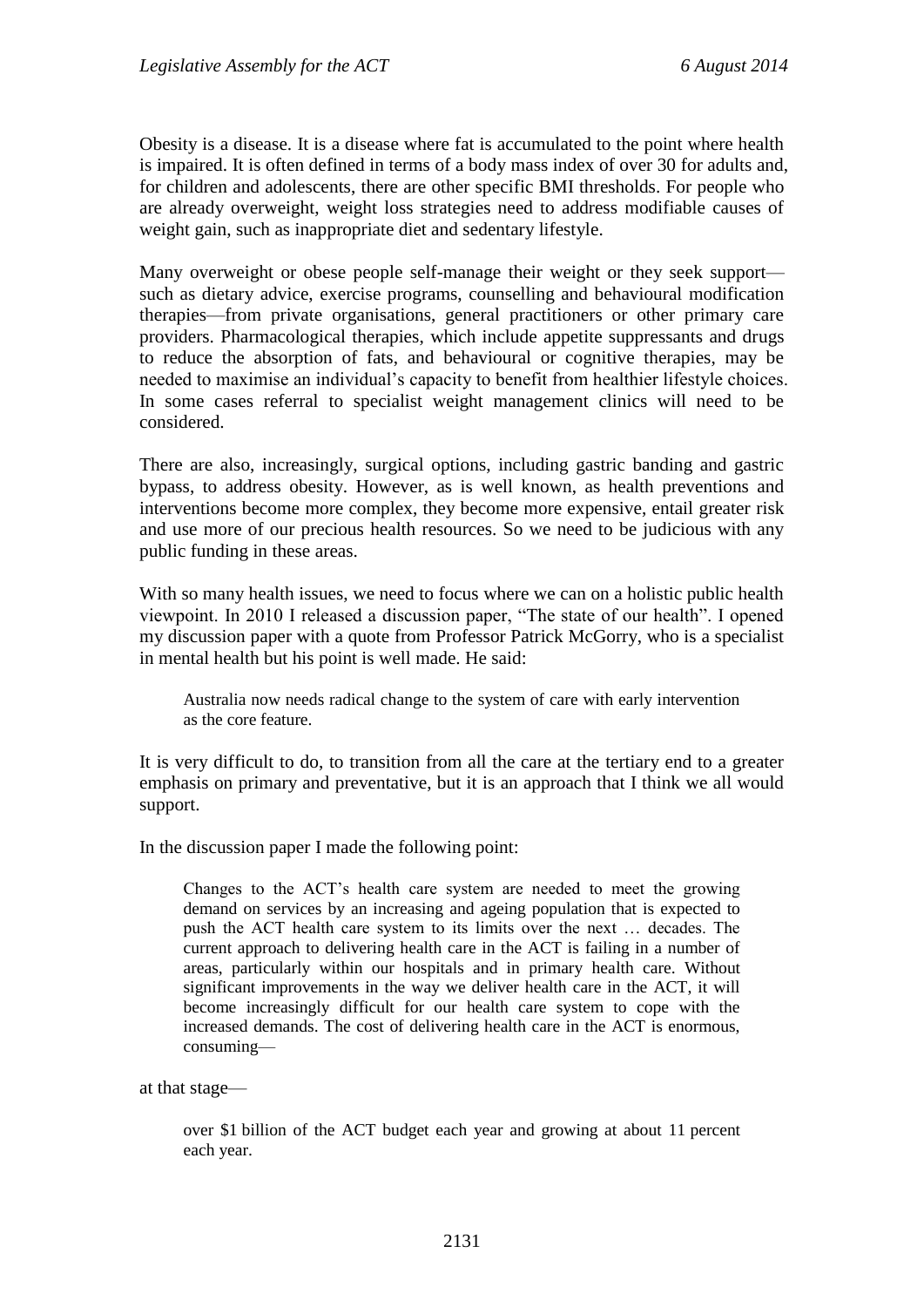As I said then:

The ACT Government is unlikely to be able to sustain this growth indefinitely.

Indeed the Chief Minister has said that current levels of expenditure are unsustainable. We are yet to see what the Chief Minister intends to do about it. I went on to say:

What is needed is a new long-term approach to health care in the ACT in which a greater emphasis is given to the provision of preventative health care and primary health care. Our focus should change—

where it can—

to an emphasis on wellness rather than sickness.

And there is a definite problem in the ACT. In short, at least 32 per cent of Canberrans are overweight, and at least 17 per cent in addition are obese. High body mass index is a risk factor for many chronic conditions. These include cardiovascular disease such as heart attacks, cancers including breast cancer and bowel cancer, diabetes and osteoarthritis. These are all national health priority areas.

We have a slightly different approach from the ACT government. I think that we want the same end result, but while the Labor government and the Greens are talking about banning things—they want to restrict the number of car parks so that people walk; they want to ban fruit juice in school; they want to ban certain items from aisles in supermarkets—we need to have a holistic view to preventative health in general.

At the last election we had a comprehensive plan to tackle obesity and deliver preventative health. It was based on the national preventative health strategy and provided these strategic directions: shared responsibility—developing strategic partnerships—at all levels of government, industry, business, unions, the nongovernment sector, research institutions and communities; acting early and throughout life—working with individuals, families and communities; engaging communities acting and engaging with people where they live, work and play, at home, in schools, workplaces and the community; influencing markets and developing coherent policies; Indigenous Australians—contributing to closing the gap; and refocusing primary health care towards prevention.

The national preventative strategy set a number of targets, the first of which was to halt and reverse the rise in overweight and obesity. I certainly welcome the ACT government's intent to do exactly that.

Back in 2012 we proposed a plan to establish an ACT preventative health task force, which would comprise members of community organisations, health professionals and ACT Health. The task force at that stage would have developed and implemented a holistic preventative health strategy across the ACT and provided ongoing advice to government.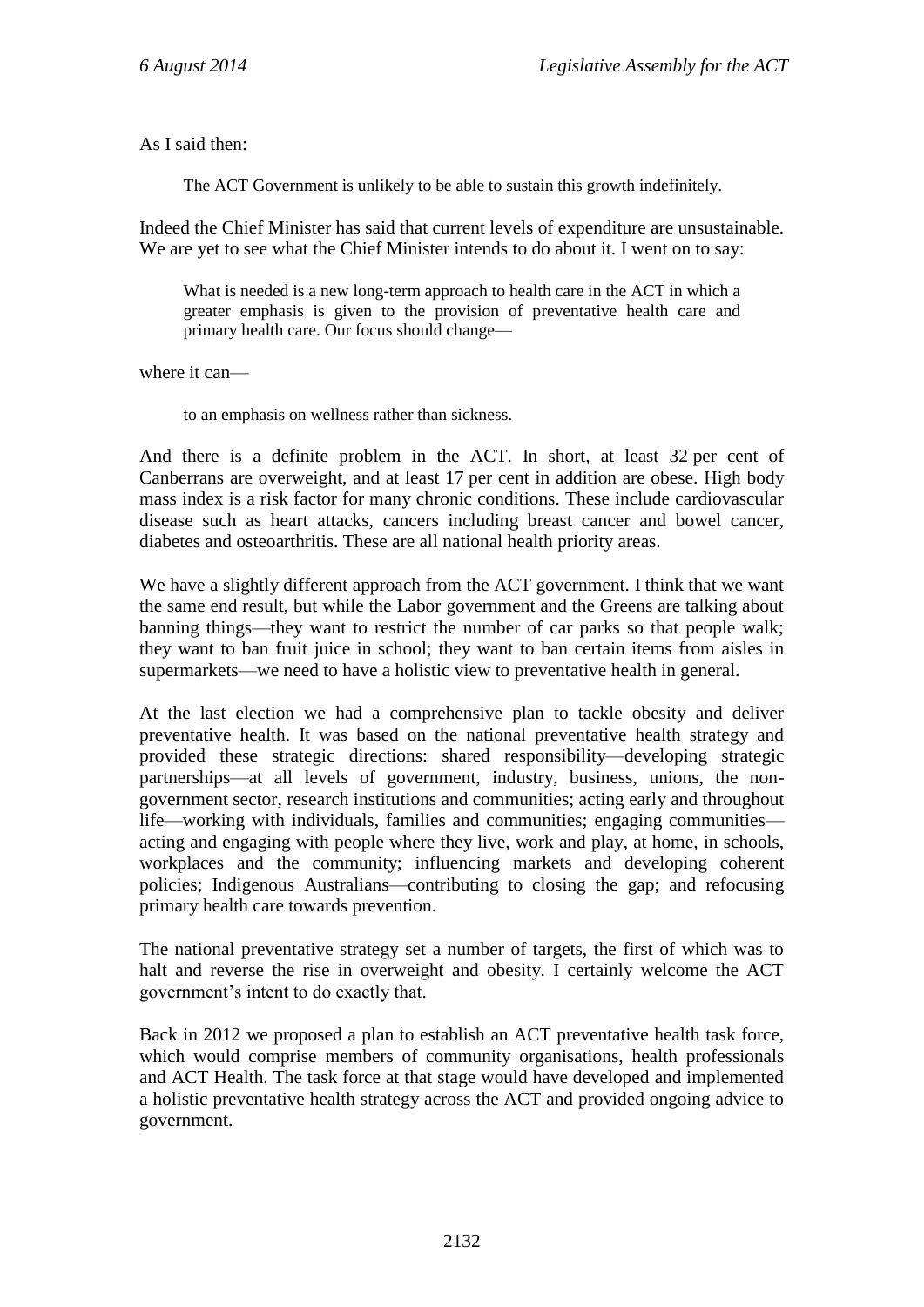We also promised an additional \$2 million a year for preventative health strategies. If we had seen that come to fruition we could imagine the good that we could have done to transition our health system—which I think we all agree on—from a focus at the tertiary level to a greater focus on preventative health.

The other issue that extends out of this is the self-management of chronic disease, including obesity, and many of the comorbidities associated with chronic disease. Certainly, an interesting area, and one that we need to put more focus on as well, is that if someone is obese and has diabetes type 2 or other associated illnesses, we should make sure that we are supporting them with their self-management of that disease. There are certainly steps that could be taken to do that. There are organisations already doing that within the ACT—Diabetes ACT, the Heart Foundation and other associated organisations.

At the last election we took forward a proposal to support and augment the selfmanagement of chronic illness so that people who are suffering from obesity and other associated illnesses are essentially not just requiring medical experts to help them but can actually help themselves.

On the issue of weight loss surgery, I think this is worth having a go at. It is implemented in other jurisdictions—in New South Wales, Victoria and WA. I have researched the public funding for bariatric surgery, weight loss surgery, in those jurisdictions. But I would sound a note of caution. We are expending public funds, and we need to make sure that the people who have access to that surgery are the people at the morbidly obese end of the spectrum. This is not cosmetic. This is for people who are seriously ill and at risk of other conditions and who need that surgery.

We need to make sure that the patients are carefully selected based on evidence and that the patient care pathway includes a clear referral process, comprehensive presurgical and peri-operative patient assessment and monitoring, and post-surgical follow-up and monitoring to assess those patients. It needs to have input from a multidisciplinary treatment team, and good linkages between the surgery and community healthcare providers and nutrition programs, as well as programs to support physical activity and the required changes to eating behaviours.

In line with that, I indicate that I will shortly be moving the amendment that has been circulated in my name. There are two intents from this amendment. Firstly, it is to make the point that in order to change the culture, in order to change the behaviours, in order to get weight down and to tackle obesity, it does not have to be about banning everything. It can be about having positive change in our community.

I want to emphasise that, as we make these changes and take these steps, let us make sure that we are encouraging our community to be healthy, that we are saying that weight loss is a priority, that tackling the obesity crisis is a priority, but that we are not going to impinge on everybody's freedoms all the time to get there. I think that is an important point to make.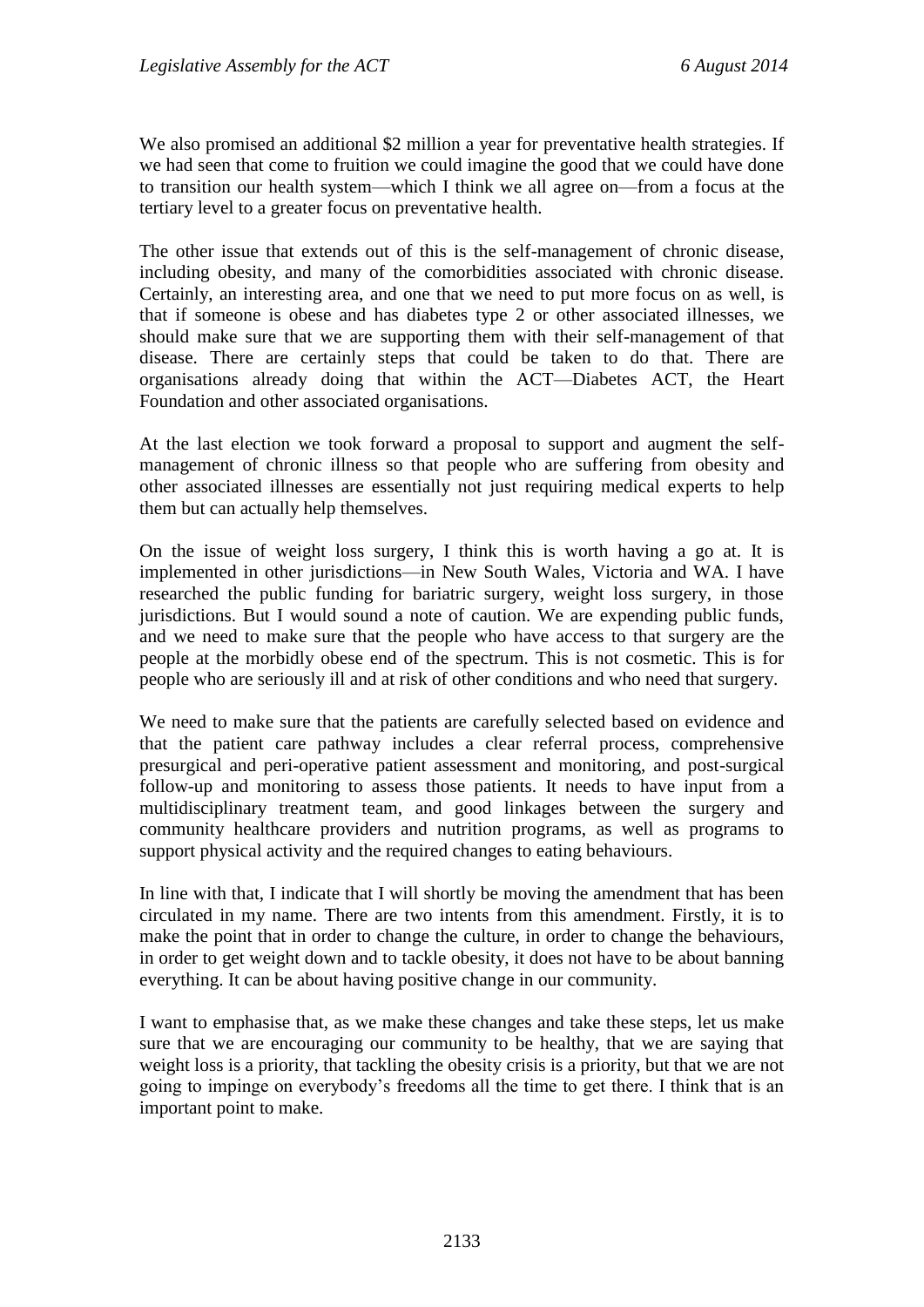Secondly, if we go down the path of having publicly funded weight loss surgery, we should assess the effectiveness of this surgery. I would hope that is going to be done anyway, but let us have a longitudinal study to assess how the patients that receive the surgery are going, and where they are at after a period of time, to see whether that surgery has been successful, whether it has resulted in weight loss, and make other assessments, in concert with national research as well, to make sure that the dollars we are investing in that surgery are the best place for those dollars to be put, in terms of both looking after people's health and making sure that it is a prudent investment in our health system.

I commend Dr Bourke's motion. I indicate that we will be supporting it, and I would encourage members of the Assembly also to support the amendment, which I now move:

After paragraph (2)(c), add:

- "(d) emphasise programs that encourage healthy behaviours rather than restrictive interventions; and
- (e) institute a longitudinal study of the effectiveness of weight loss surgery.".

**MR RATTENBURY** (Molonglo—Minister for Territory and Municipal Services, Minister for Corrective Services, Minister for Aboriginal and Torres Strait Islander Affairs and Minister for Sport and Recreation) (5.06): I would like to thank Dr Bourke for raising this issue today and giving space in the Assembly to discuss this question. The Greens certainly share Dr Bourke's concerns about people's health and the impacts of obesity. In particular, the Greens have long campaigned for more support for and promotion of preventive health measures.

As the newly appointed sport and recreation minister, I look forward to doing all I can to support the work already underway to tackle obesity and find new ways to create a healthier and ultimately happier society.

A great practical example of what we are already doing in this space is the healthy food in sport project. This innovative partnership between the Health Directorate, Sport and Recreation Services and Nutrition Australia ACT was funded under the national children's initiative under the Council of Australian Governments national partnership agreement on preventive health. The project focuses on supporting canteens run by community sports clubs to increase healthy food choices available to children and young people and to promote water as the drink of choice—not too dissimilar to the approach taken in ACT public schools recently. So far, 18 community sporting clubs have been engaged, ranging from little athletics centres to ACT government contracted pools. We have seen some good results, particularly in the reduction in "red" foods—that is, foods with little to no nutritional value. Unfortunately, the recent federal budget announced the cessation of the national partnership agreement on preventive health funding. Thankfully, ACT Health has provided Sport and Recreation Services with additional funds until 31 December this year, to assist with wrapping up the project and to explore what options may be available for the engaged community sporting clubs.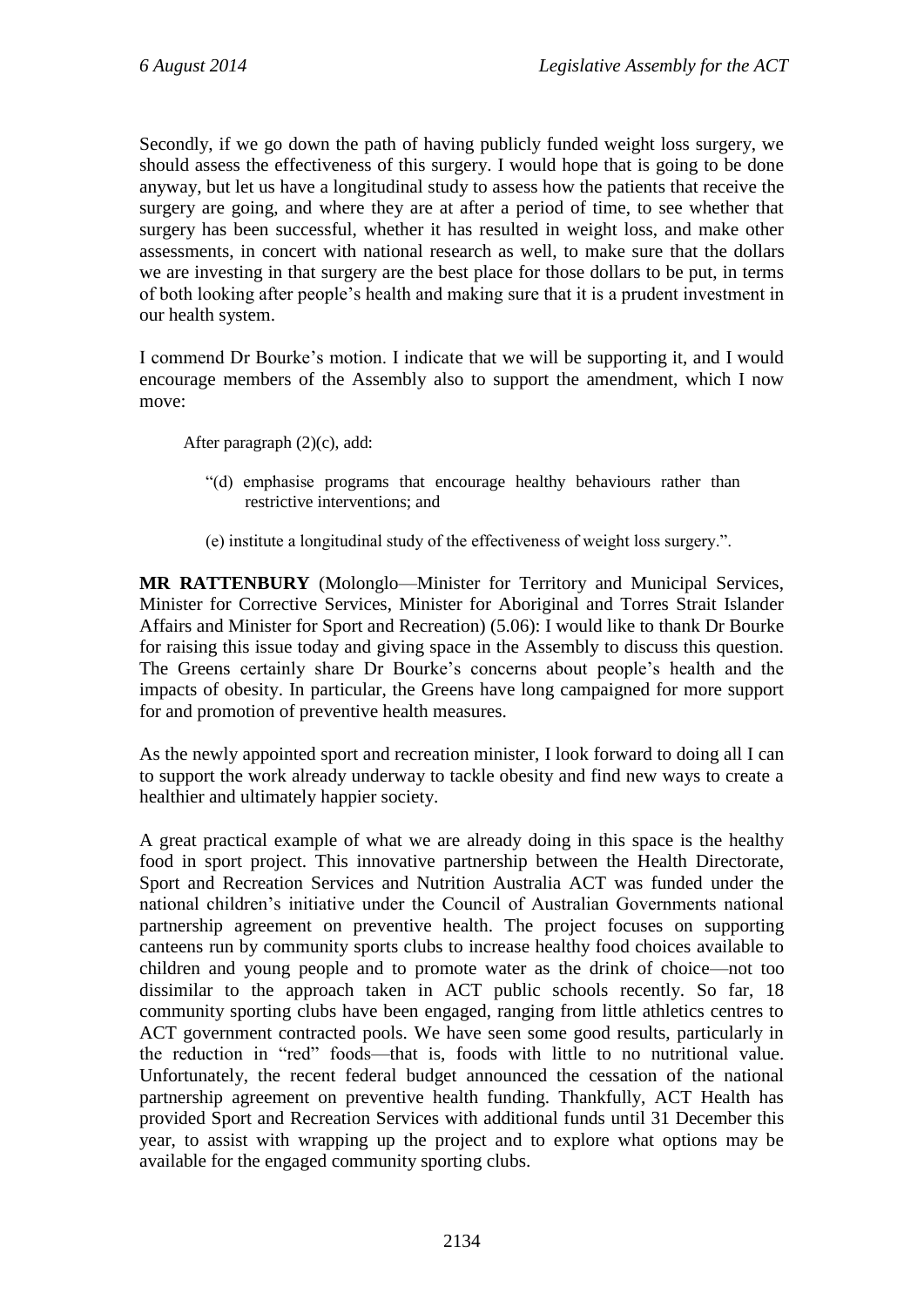That is just one example of a very innovative and forward-looking project that is possible. As I said, as the new Minister for Sport and Recreation, I will be looking at other innovative projects and making sure that we continue to keep sport and recreation a strong part of our community, not just for the social benefits but for the obvious health benefits.

In terms of the broader issue of the impacts of obesity and people being overweight, it is vital that we address the increasing occurrence of childhood obesity and chronic illness. The Greens have a very strong preventive health agenda, and active living and healthy lifestyles are a major part of this. We have been pleased to see that it has also been a growing area in health policy in the ACT and more generally across Australia.

It is of huge concern that almost half of Canberra's children are not within a healthy weight range, and that this trend increases into adulthood. Obesity is becoming a major health crisis in our community, with 25 per cent of children and 63.3 per cent of adults in the ACT now classed as overweight or obese, compared to just 22.9 per cent of adults in 1995. That is an extraordinary change in the statistics in a period of just under 20 years. It will place a huge burden on our health system later down the track, and can lead to serious health issues such as cardiovascular disease, diabetes, cancers and breathing problems. That is all very scientific and academic, but it really just means that there is a reduction in the quality of life for people. That is where, for me, this issue is critically important. It is not only the economic issues, the health issues and the lifespan issues; it is actually about quality of life.

We know that we could reduce the pressure on our health system if we could reduce the incidence of disease and injury in the ACT which stems from chronic and preventable conditions related to inactive lifestyles and obesity. A key plank to achieving this is through implementing proactive preventive health measures. The Greens' focus on early intervention in mental and dental health, as well as preventive health initiatives around diet, nutrition and physical activity, is about making the health system focus more on people's overall wellbeing and reducing pressure on the acute health system.

According to the ACT Health Council, obesity is the biggest threat to the ACT's high life expectancy, and changes in food purchasing habits need to occur if we are to improve our society's health. The Greens understand that to do this we need to support children and families to eat healthier foods. The Greens have been pushing for many reforms in this area, for children specifically. I would like to touch on a few of those ideas today.

To improve the health of all students, we would like to see greater emphasis on protecting children from targeted junk food advertising, improving school canteens, expanding breakfast clubs and creating more school gardens.

The Greens understand that the public school canteens are becoming increasingly complex to run and manage. This is due in part to fewer parents having time to devote to volunteering and the increased work of complying with new policies. We also know that many school canteens across the country are ill-equipped to provide fresh and healthy food, with only "heat and serve" facilities and insufficient fridges and cooking areas.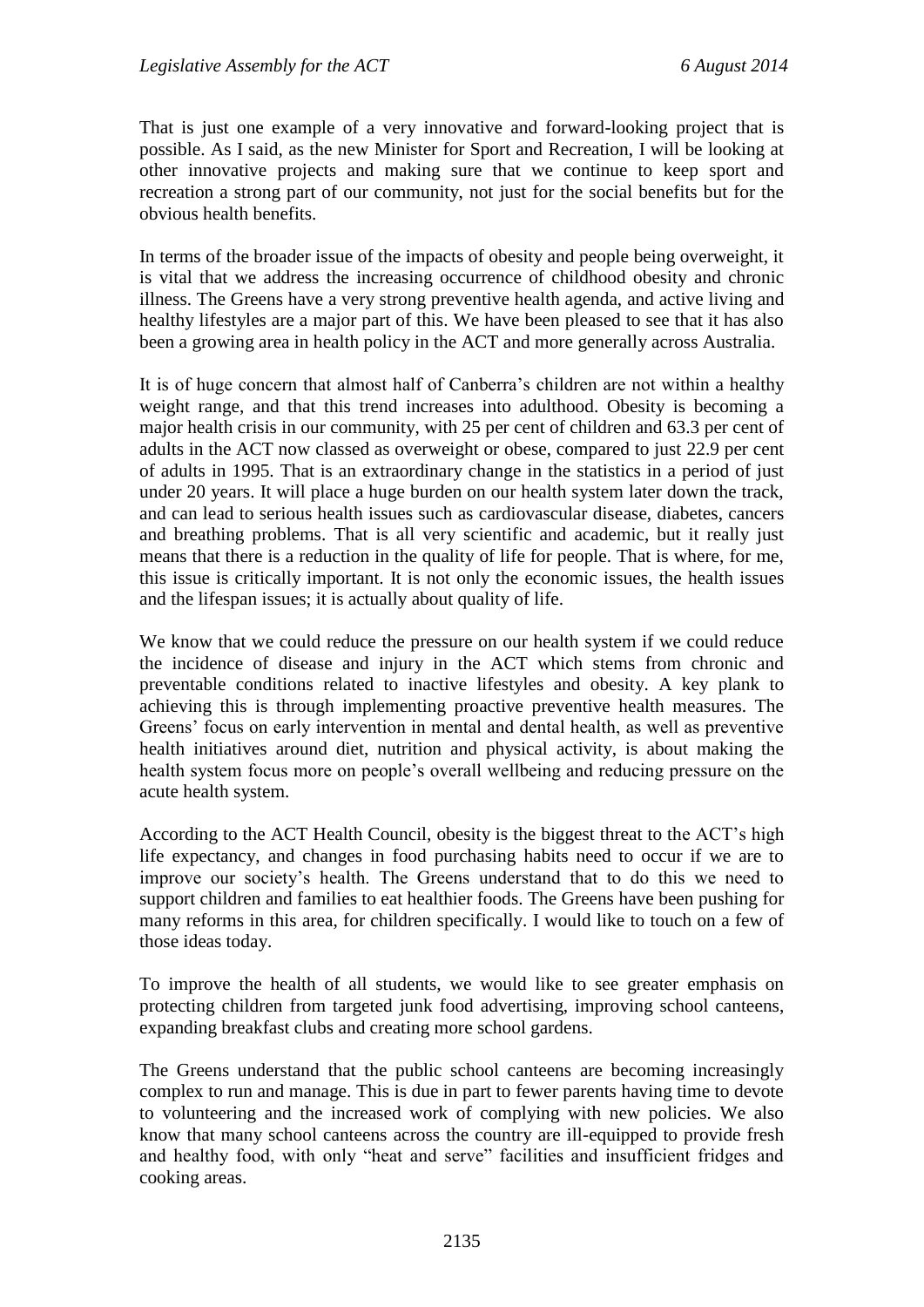We would like the ACT to build on the success of our well-established and successful school gardens program and to support young people to learn about more sustainable patterns of living and build capacities for thinking, valuing and acting to create a more sustainable future, of which food and food choices are a critical part.

Research studies indicate that children who eat breakfast perform better in school. Unfortunately, it is estimated that approximately 25 per cent of children regularly miss breakfast. Around the country there are hundreds of breakfast clubs which provide healthy food to children who may need a better start to the day. It probably seems a fairly basic thing for most of us, but having a child arrive at school without breakfast is well documented as a factor in lowering their performance, their ability to concentrate and like measures.

Dental health is another area which the Greens believe does not currently get enough attention; yet we know that this has a huge effect on people's overall long-term health and eating habits. It is disturbing to hear of people who simply avoid raw fruit and vegetables because their teeth cannot cope with them. Too many Australians go without dental treatment because they find it too expensive; this is why the Australian Greens brought Denticare onto the national agenda. The Greens in the ACT want to complement that work by boosting services at a local level. For adults who are eligible for the ACT's public dental service, only 12 per cent access it, and they face an average wait of 12 months. Health groups are advocating for the better use of dental hygienists as a way of providing improved preventive dental services. The Greens will continue to support this advocacy.

Members may remember that in 2011 my former colleague Amanda Bresnan initiated laws to improve nutrition information that is provided by fast food outlets to customers. You can now see this operating successfully on the menus of many food outlets around Canberra. We now have much more comprehensive information about what some of the meals up on the boards actually do in terms of daily nutritional intake, for a range of key food indicators.

There are in the parliamentary agreement a number of items which directly address healthy diets and lifestyles. I have touched on it already, but one is looking into banning junk food advertising. We know how susceptible children are to targeted advertising. More than 75 per cent of Australians already support a ban on junk food advertising on children's television. There is no doubt that this is an incredibly influential way that young people's dietary habits are shaped and there is no doubt that it is contributing to the increasing levels of childhood obesity that we see.

The Greens are also, through the parliamentary agreement, encouraging people to get active—whether it is recreationally or by commuting—by improving walking and cycling infrastructure such as paths, bike lanes, pedestrian crossings and simple things like lighting and signage, which make it much better and much easier for people to get around using the various walking and cycling opportunities that are out there.

As I touched on before, we are keen to see the enhancement and growth of community garden projects across Canberra. That is touched on in the parliamentary agreement.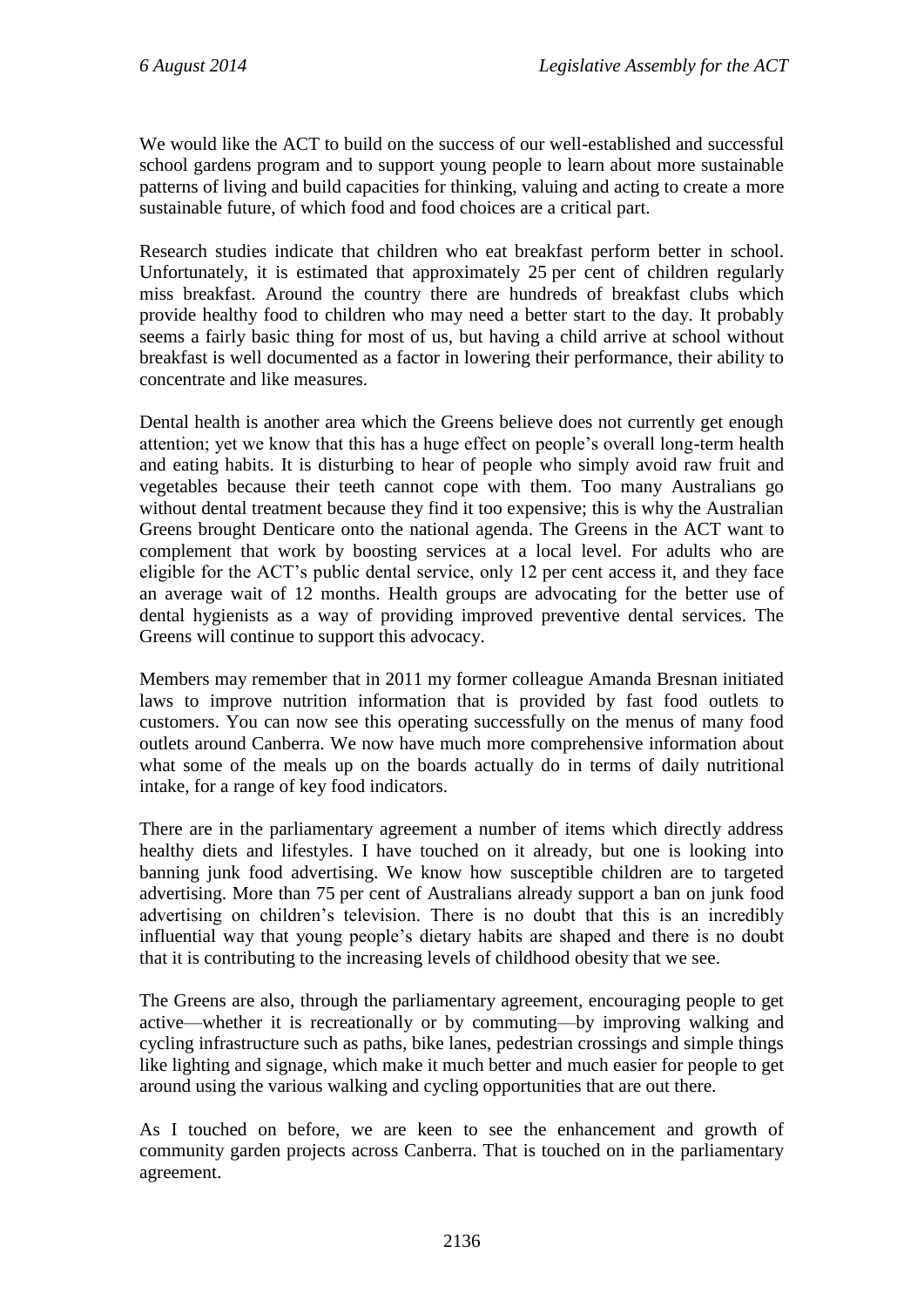Also, as a direct result of the parliamentary agreement, we have seen the installation of drinking fountains in key public locations such as town centres, sporting fields, hospitals and schools, and at public events, to encourage people to drink water while out and about and while exercising, instead of drinking soft drinks. Thirty of these fountains are being rolled out across Canberra, and there are more to come. I went to the launch of the very first one, over at Harrison district playing fields, just a couple of weeks ago. We had a bunch of school kids with us there. They certainly were attracted to them; they are a great design. I know that since we announced the locations of the ones that are already funded, I have had a lot more requests from people who have got places around the city where they would like to see the fountains available. They are great because they are not only a bubbler but also have taps on them so that you can refill a re-useable bottle. So hopefully, we will see some reduction in the use of throwaway plastic containers there as well.

The Greens have long argued that preventive health is an investment that pays high dividends for people, the community and the health system. I agree with Dr Bourke that it is important that the government continues to implement policies and programs across government that help our community to recognise the health and lifestyle impacts associated with being overweight, that assist people at risk to manage their weight through diet and activity, and that support the public obesity management service. I will be supporting Dr Bourke's motion today.

Let me turn briefly to the amendment moved by Mr Hanson. I will not be supporting it today. We have only had it for a short amount of time, but I had a brief chat with Mr Hanson and I do not entirely disagree with him. He has moved two points. One is to emphasise programs that encourage healthy behaviours rather than restrictive interventions. On the face of it, it is agreeable text, but when I spoke to Mr Hanson, and he touched on this in his remarks, he said: "We really shouldn't be going for the banning of things. It should be about encouraging people."

I think that we need all of the tools in the armoury. We face an epidemic of obesity in this country. I think that is the only way to describe it; I have seen it described like that in many a place. We need every option available to us. Some of that will be about being quite proscriptive about activities and some of it will be about being encouraging. I am reluctant to go down the path of supporting text that suggests that some of those options are less valid than others, because I think they all have their place. We certainly need to keep monitoring their efficacy, but we should keep all of the options open to us.

The second point is to institute a longitudinal study of the effectiveness of weight loss surgery. Again, I do not entirely disagree with the point, but I would want to discuss the detail of it. I think the question is: should the ACT government be doing this on the relatively small scale that we have here in the ACT, and we know that many things are on a relatively small scale here in the territory, or can we rely on reports done by larger jurisdictions, done by large-scale medical research institutes? I imagine that evidence is already out there, or ACT Health would not be offering this service. In the time available to me, I have not had an opportunity to research it, to find it, but I have confidence that, in offering this service, that sort of evidence is already in place. Again, I would want to have some further discussions about what we are going to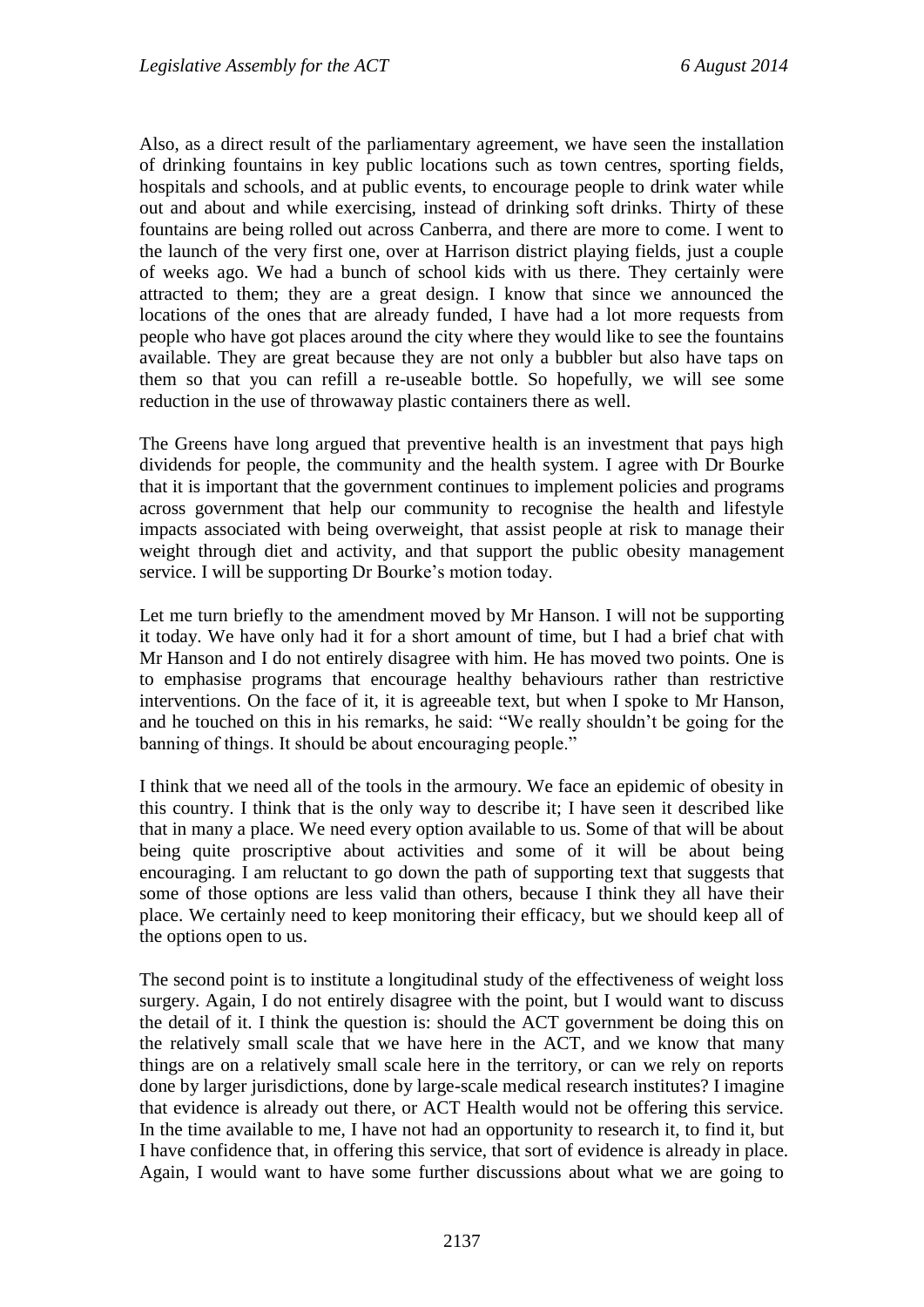here: should this be an ACT-specific study or can we plug into some other research institution and have ACT patients participate in that?

So I will not be supporting the amendment today, but I am sure that it involves issues that we will continue to discuss.

**MR GENTLEMAN** (Brindabella—Minister for Planning, Minister for Community Services, Minister for Workplace Safety and Industrial Relations, Minister for Children and Young People and Minister for Ageing) (5.18): I thank Dr Bourke for moving this important motion today. I will, firstly, advise that the government will not be supporting Mr Hanson's amendment. On the first part of Mr Hanson's amendment—programs that encourage healthy behaviours rather than restrictive interventions—the healthy weight initiative already focuses on encouragement right across the community. As to the longitudinal study on weight loss surgery, it is, in our view, a bit too early to look at a study like that. The weight loss surgery program has only commenced in the public health system this year. But on a good note for Mr Hanson, the healthy weight initiative has a large evaluation component in it, and the obesity management service will also have a reporting requirement.

Each of us knows how far-reaching obesity is as a public health issue. The data is well established and the trends are not improving. From a survey conducted earlier this year on behalf of ACT Health, we know there is widespread awareness of obesity as a challenge for our community. Some 77 per cent view it as an issue for the adult population. We know that up to 95 per cent of people support government intervention to change the food environment and the prevailing cultures which have led us to the current situation. Further, 90 per cent support action to reduce children's consumption of sugary drinks.

Unfortunately, we face a national political environment in which the appetite for strong action on obesity, which is preventive health more generally, has faded. Most disappointingly, the recent commonwealth budget for 2014-15 announced the end of the national partnership agreement on preventive health and all associated funding from 1 July this year. This came without any prior warning, and the longer term implications of this are still being worked through.

ACT Labor, of course, took the zero growth commitment to the ACT election in 2012. This is where we promised to draw a line under the current rates of obesity and overweight. At face value, zero growth does not seem like an ambitious goal. We have seen recently in the ACT Chief Health Officer's report that almost two-thirds of ACT adults are overweight while one in four is obese. One in four children are also overweight or obese. We also see in this report some of the root causes. Only 11 per cent of adults eat sufficient vegetables on a daily basis, in children aged two to 15 years, only 37 per cent have enough vegetables in their diet, and 40 per cent of adults are not sufficiently active.

The key policy document which guides actions against our commitment is called "Towards zero growth—healthy weight action plan". The Chief Minister has taken responsibility for this policy not as health minister but in her role as Chief Minister. Since the policy was launched last October, we have been building an understanding that the priority encompasses all arms of government.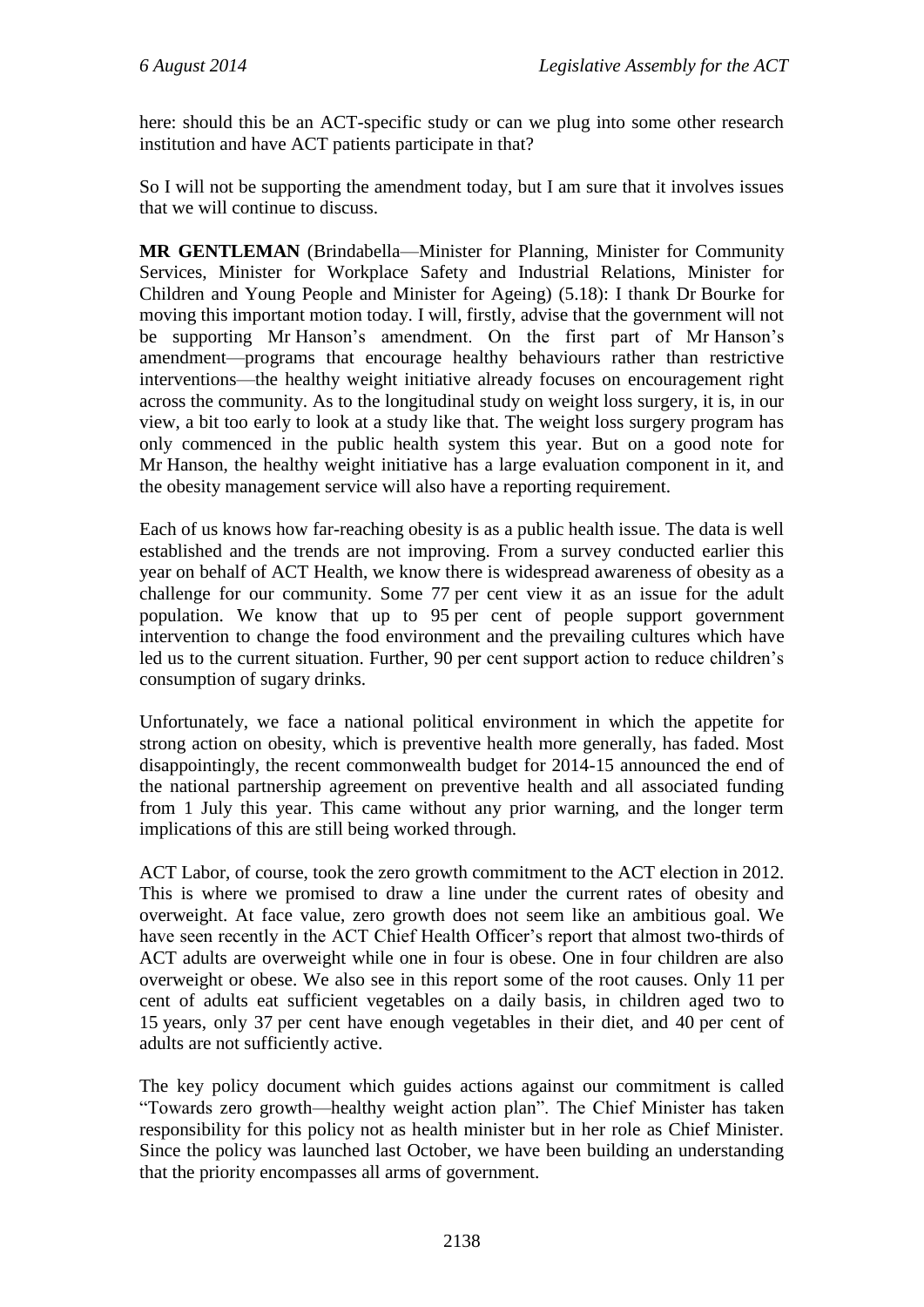In the recent ACT budget the government put money behind this framework with a commitment of \$3.6 million over four years to implement specific initiatives under the plan. The framework takes in six themes. The first is the food environment, and perhaps the single most important factor in the rise of obesity has been the evolution of our food environment towards energy rich, nutrient poor foods, particularly through the processed food and takeaway cultures.

We know from looking overseas that the most effective way to change this is through substantial regulation and taxation. While a state or territory government has limited ability to regulate this environment, there is meaningful action we can take on improving healthy choices in vending machines, working with supermarkets to try to reduce junk food at checkouts, improving skills in buying and preparing food, increasing the availability of drinking water around the city and looking at where we have the ability to reduce junk food advertising.

In schools, activities to increase physical activity and improve the food environment are well advanced. Sugary drinks are being phased out of government schools this year. We are teaching healthy habits through the fresh taste program and through ride or walk to school. We are developing more support for teachers to incorporate physical activity into daily learning. New water fountains are helping create a school culture where water is the drink of choice.

In workplaces, this is where we get our own house in order through initiatives such as improving food choices at ACT government workplaces and facilities, encouraging daily exercise through sport and initiatives for staff and changing building design where we can build exercise into the working day. The government understands the need to lead by example. From this sharing point, we are looking to expand these initiatives into other workplaces and embed active design principles into Canberra's future commercial buildings.

On social inclusion, I have touched on the need to help all groups in our community build the skills and confidence to live healthily in a food environment which does not always make it easy. We are looking to use our community services footprint to connect with higher risk groups in the community and improve their ability to make healthy choices through education and incentives.

In urban planning, across the built environment of our city there are opportunities to re-engineer more healthy lifestyles, making the built environment attractive and safe for walking, jogging and cycling, encouraging more people into public spaces and increasing the use of public transport. For example, the government's decision to build light rail in Canberra is expected to double the distance people will walk to ride it compared to buses. We are already seeing some private sector leadership in the design of major new developments, and this is a key area for government and industry to be working in unison.

The evaluation of this area goes to our management and evaluation of data around body weight and physical health. We are continuing to build the evidence base for these policies to guide our next steps, improve public access to health information and help underpin the push for change at other levels of government.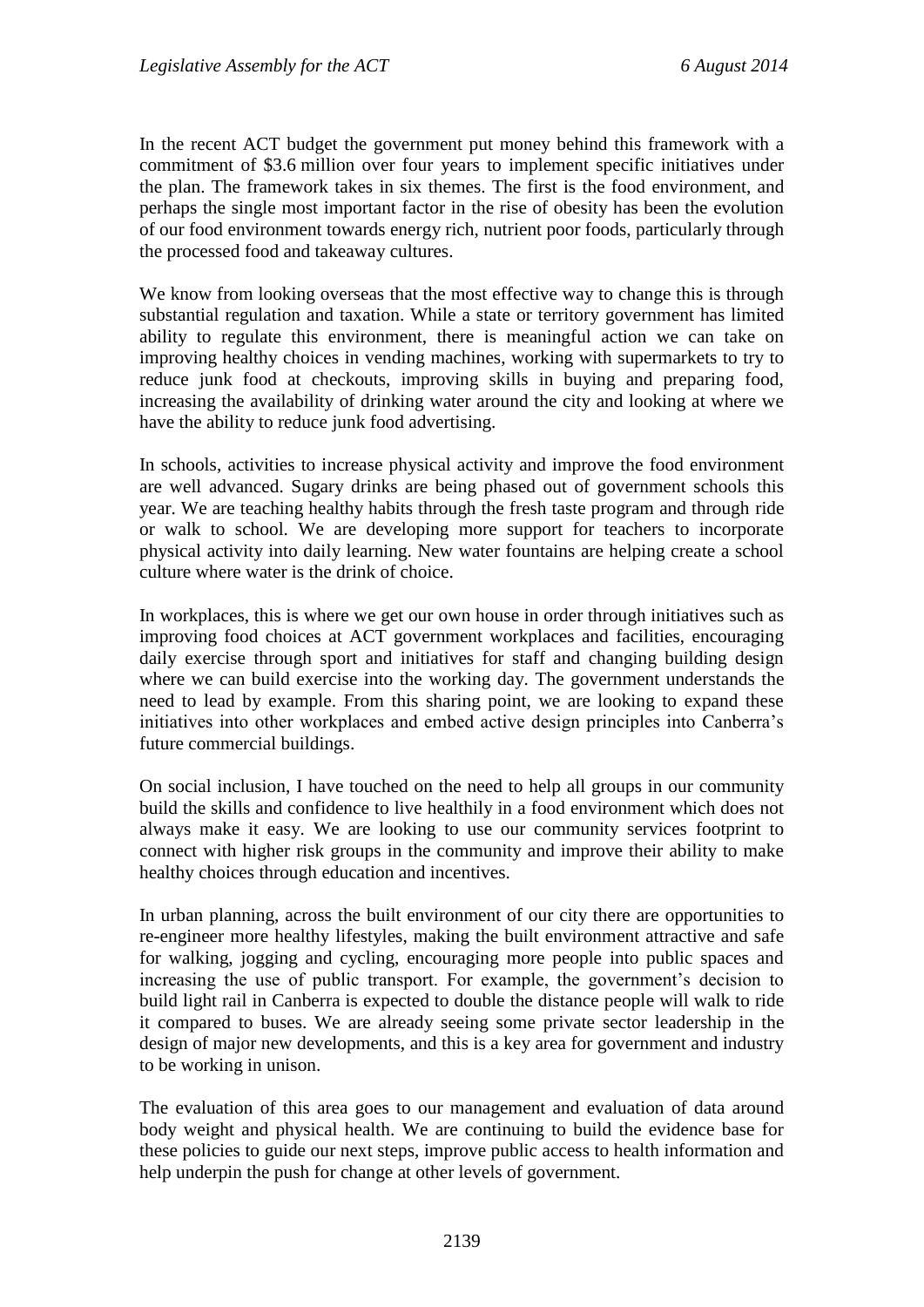The government, of course, recognises that some people need help to manage chronic obesity, and for this reason it has established the obesity management service through ACT Health. The obesity management service supports adults with a high level of obesity to improve their health and wellbeing. The service focuses on those who are at high risk of developing complications from their obesity or those who already have additional health problems. The service team includes doctors, nurses, dieticians, psychologists, physiotherapists and exercise physiologists.

The recent ACT budget also included \$1.03 million over four years for public bariatric surgery for the ACT. Bariatric surgery provides a surgical option for a small number of people struggling with obesity and will be closely linked to the newly opened obesity management service.

In conclusion, it is estimated that in 10 years Australia will be spending some \$7.4 billion each year on treating additional diseases caused by overweight and obesity. If I am right, a proactive response to the obesity and overweight challenge is relatively cheap in health terms. It does, however, require the support and participation of people from all fields. The government recognises that it has a leadership role to show courage in the public interest and a willingness to challenge strong commercial interests, to be dedicated in the way we share evidence with the community and educate people about the healthy weight as it applies to them, and to convert community support into the momentum needed to make a significant change. I encourage everybody to support Dr Bourke's motion.

**DR BOURKE** (Ginninderra) (5.27): I thank members for their support of this important motion on the impact of the rising rates of overweight and obesity, and I concede that members have recognised that obesity is one of our greatest public health challenges. I oppose the amendment from Mr Hanson for two reasons: firstly, the healthy weight initiative of the ACT government is all about encouraging working the community as a whole to make healthy options available. The second point of his amendment surprises me, because I would have thought someone who styles himself as a potential health minister one day would have been aware of the NHMRC's 2013 report, *Clinical Practice Guidelines for the Management of Overweight and Obesity in Adults, Adolescents and Children in Australia*. It is a 660-page document, members, so you could not really miss it.

That report concluded that bariatric surgery is an effective treatment option to achieve and maintain significant weight loss in obese patients. That is a pretty significant statement and really negates the need or the desire for a longitudinal study given the depth and breadth of that systematic review, a systematic review which identified 4,291 article abstracts on obesity and overweight, that selected 416 to be identified for review and then actually reviewed 137 studies, 70 of which were systemic reviews and 67 of which were randomised control clinical trials.

Given the small size of the ACT jurisdiction and the small numbers of people who would be undergoing this procedure in the ACT, you would have to conclude that the value of a longitudinal study in the ACT would be extremely questionable. That is why I oppose that part, and that is why I oppose all of Mr Hanson's amendment. I commend the motion to the Assembly.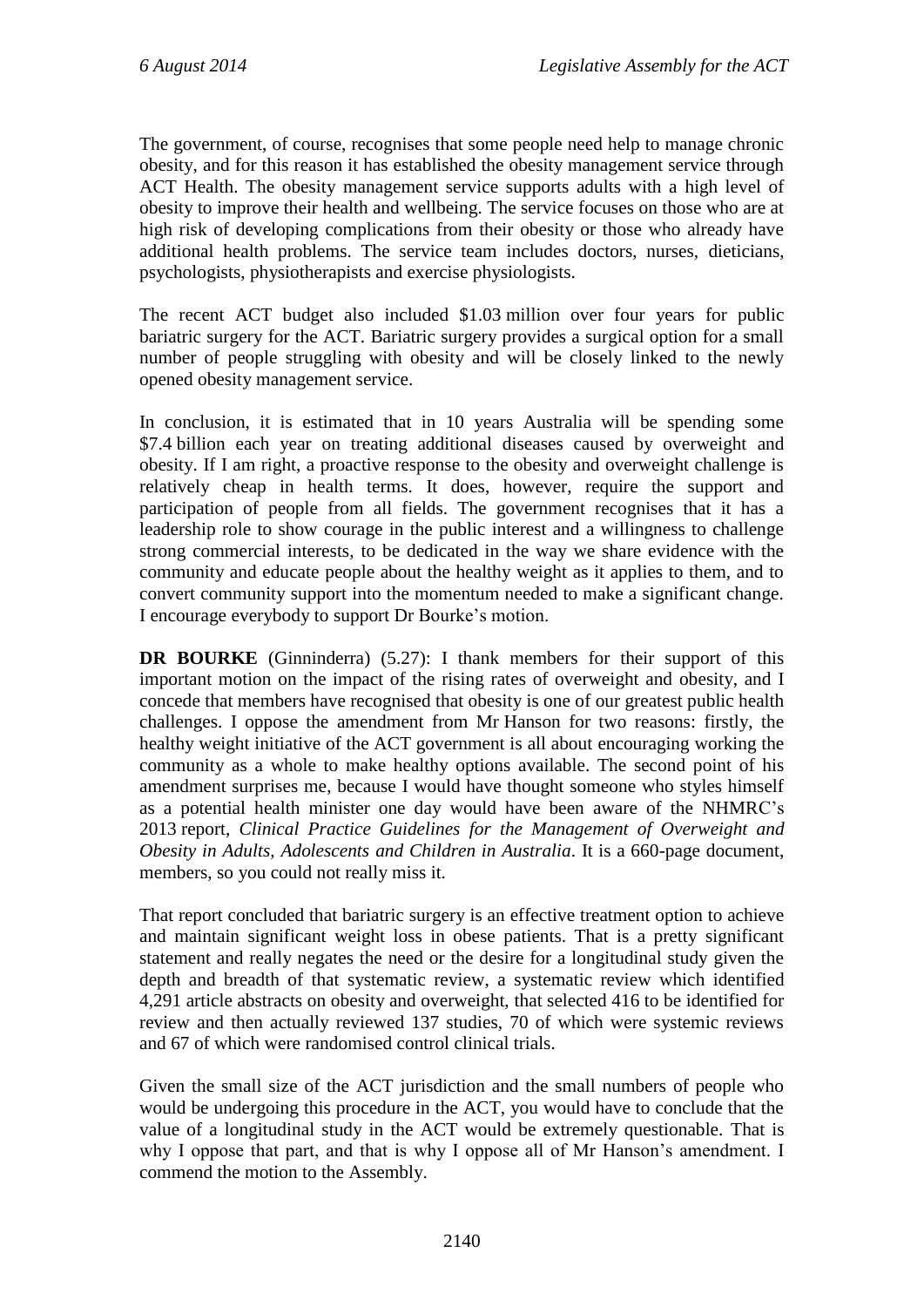Question put:

That the amendment be agreed to.

The Assembly voted—

Ayes 7 Noes 8

| Mr Coe     | Mrs Jones | Mr Barr   | Mr Corbell    |
|------------|-----------|-----------|---------------|
| Mr Doszpot | Ms Lawder | Ms Berry  | Mr Gentleman  |
| Mrs Dunne  | Mr Smyth  | Dr Bourke | Ms Porter     |
| Mr Hanson  |           | Ms Burch  | Mr Rattenbury |

Question so resolved in the negative.

Motion agreed to.

**MADAM DEPUTY SPEAKER**: I remind members that it is customary to keep quiet when the Clerk is conducting the count.

**Mrs Dunne**: On a point of order, Madam Deputy Speaker, during the division, a member on the other side—I am not quite sure who—when asked for their vote said, "That'll be no." I draw to your attention that the forms of the house require a yes or no and no other comment.

**MADAM DEPUTY SPEAKER**: Thank you, Mrs Dunne. That is why I made my comment. I think the member was actually commenting on Dr Bourke's loud "No", saying, "That would be a no," and then she gave her answer of no after that, but I am not sure what that—

**Mr Hanson**: Madam Deputy Speaker, I can shine a light on this matter.

**MADAM DEPUTY SPEAKER**: Excuse me, Mr Hanson, I have not finished speaking.

**Mr Hanson**: My apologies.

**MADAM DEPUTY SPEAKER**: That is why I—

*Members interjecting—*

**MADAM DEPUTY SPEAKER**: Members, if you could let me finish it will be a lot quicker, and we can get to the adjournment debate. That was the reason I made the comment, because there was a lot of toing and froing going across the chamber as we were trying to hear the replies. That made it very difficult, so I ask members, again, to just give their reply of yes or no and not to enter into any kind of commentary because it makes it very difficult for the Clerk to hear, and certainly for me. Mr Hanson, did you have something else?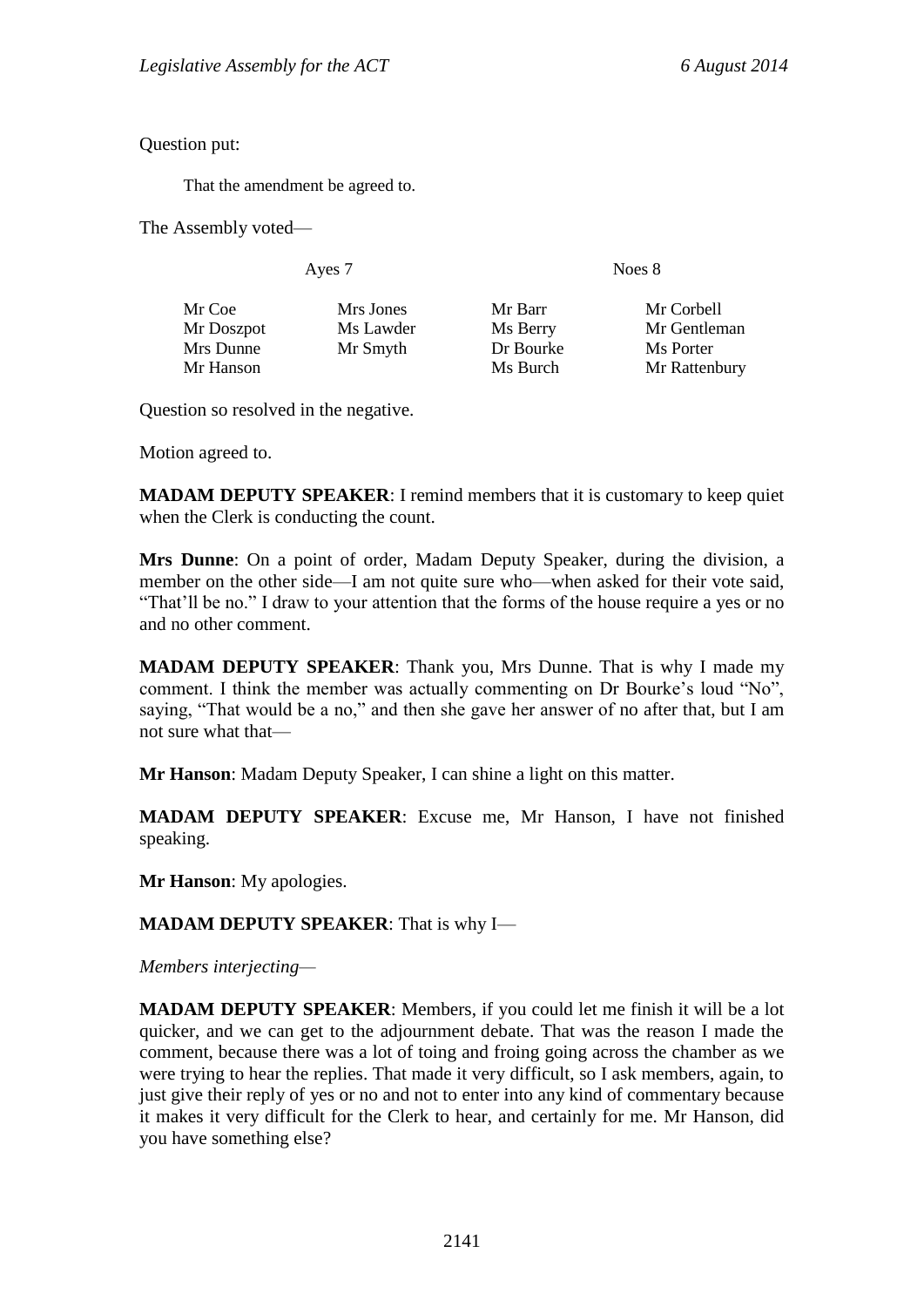**Mr Hanson**: I agree absolutely with the point of order, and the reason for it was that I think Mr Rattenbury and Ms Burch had voted both yes and no during the vote, so I think there was some confusion about that matter.

# **Adjournment**

Motion by **Ms Burch** proposed:

That the Assembly do now adjourn.

## **Alcohol marketing on Facebook**

**DR BOURKE** (Ginninderra) (5.37): Australia has an estimated nine million Facebook users active daily, including 7.3 million using a mobile to connect to Facebook. It is the world's largest and most popular social network.

Alcohol brands have embraced Facebook to promote their product and engage with Australian users. Unlike advertising via print, radio and television, the internet is social and interactive, enabling successful marketing to spread like a virus—hence "viral marketing". The alcohol industry keeps fans interested through highly targeted and entertaining interactions.

In May I participated in a public forum called "Like, comment, share: alcohol advertising and promotion on Facebook". It featured Dr Nicholas Carah of the University of Queensland, who was commissioned by the Foundation for Alcohol Research and Education to look at how alcohol companies use Facebook to advertise their brands.

Dr Carah analysed the activity of the 20 top alcohol brands on Facebook business pages in Australia over 2012. By the end of 2012, the 20 alcohol brands studied had 2½ million followers on their pages, and had posted 4,500 items of content. There were 2.3 million "like", "comment" and "share" interactions with alcohol brands' content. As interactions increased, the reach of the brand increased. Brands may focus on gender or age demographics, depending on the targeted audience and the image they wish to portray.

In the forum, we were invited to join the conversation on Twitter, and I asked the panel about their concerns over regulation of alcohol brands online. Dr Carah said that alcohol brands are irresponsibly skirting advertising restrictions by prompting users to say things the brands cannot. Alcohol advertising legislation does not permit the targeting, portraying or encouraging of people to consume alcohol in excess or rapidly. To skirt legislation, one alcohol brand tactic is to ask users to respond to questions about the product. For example, Jack Daniels posted an image with the question: "You're locked in one of the barrel houses. What do you do next?" Dr Carah said that users showed their loyalty to the brand by using humour about alcohol overdose. Users' posts were visible to their own network of friends, who may also comment, adding to the post.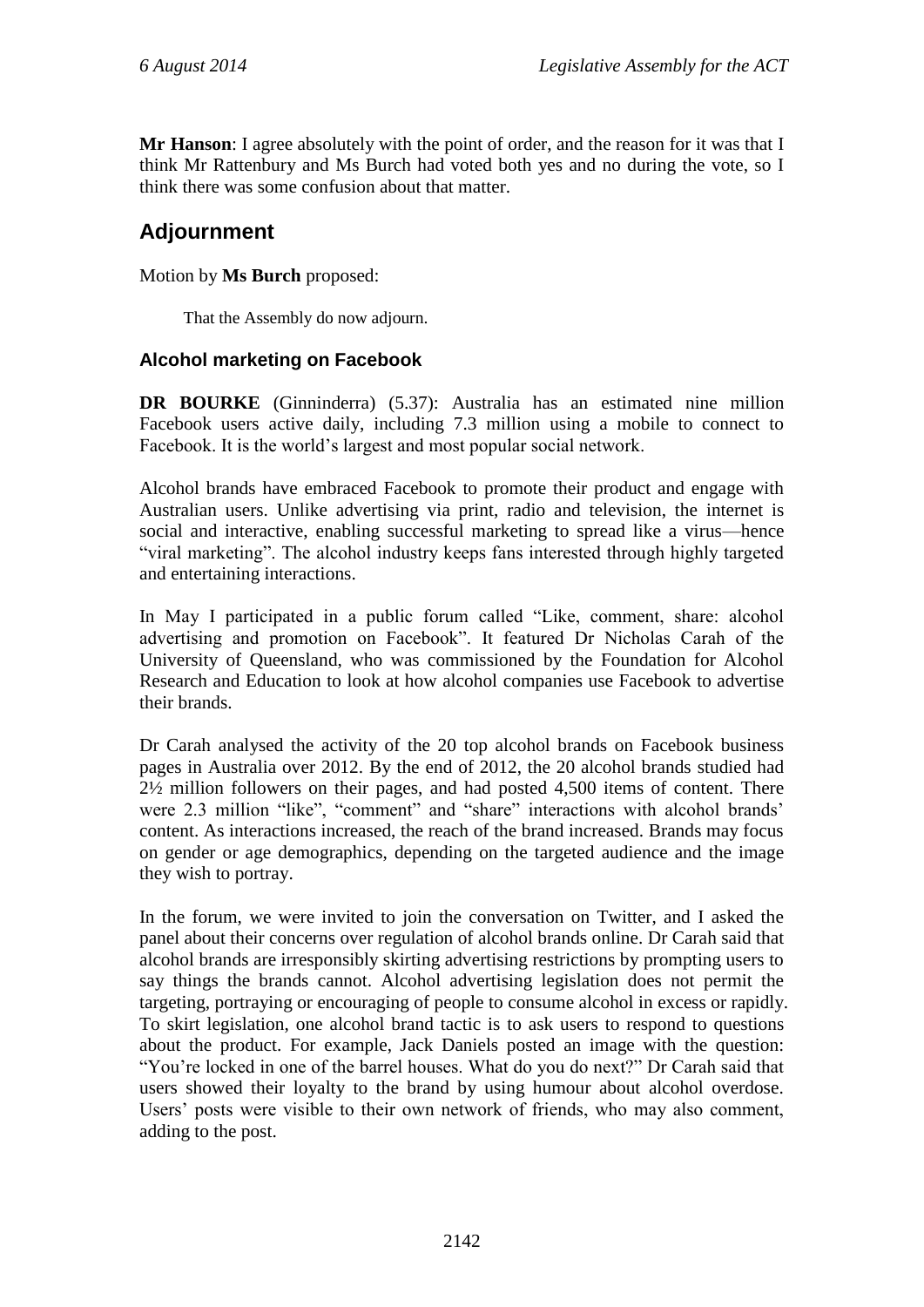Alcohol brands also incorporate their brand into a user's identity by inviting them to upload photos of themselves drinking the product and enjoying it, effectively marketing it. Timing is another tactic. Brands most commonly post to Facebook on Fridays between 3 and 6 pm. This optimises engagement with users who are perhaps leaving work for a drink, going to the bottle shop or getting ready to enjoy the weekend, encouraging them to post their weekend drinking exploits.

Dr Carah accepts that people should be able to say what they feel and to market the brand with friends if they want to. Facebook has policies and guidelines on alcohol advertising following Australia's alcohol beverages advertising code, ABAC, and there are very few complaints from the public. It would appear that alcohol companies are acting responsibly, but Dr Carah argues that this is not the case. Whilst alcohol promotion on Facebook is not illegal, brands prompt users to say things that challenge a regulatory framework.

Dr Carah calls on governments and the alcohol brands to rein in the social media marketing of alcohol in recognition of the serious health and social problems caused by excessive consumption.

## **Canberra Gang Show**

**MR WALL** (Brindabella) (5.41): I rise tonight to acknowledge the fantastic annual ACT scouts and guides gang show I attended in mid-July at the Canberra boys grammar school. The production, *Bean and Gone*, was a fine display of young people getting out there and giving the creative side of life a crack, building skills in theatre production, both onstage and backstage. The gang show is a great opportunity for young people to challenge themselves, build new friendships, gain confidence, improve their time management skills and, best of all, have fun.

This year's gang show was done in honour of Michael Peter Hickey, a leader of the ACT scout movement. Mr Hickey dedicated over 45 years of his life to the movement here in Canberra; for 30 of those, he was heavily involved in the production of the local gang show. I would like to congratulate producer Phil Oldfield, director Evan Long, assistant director Katrina Nash, technical director Richard Surkus and musical director Anna Davies for putting on a great display of youth involvement, as the scouts and guides always endeavour to do.

Also particular congratulations should go to the friends of the gang show, namely, the Bendigo Bank, Kimberly Gaal, Claire Smith, Anna Richardson, Allison Haese, the 2014 creative group, Mount Rogers scout group, Murrungundie district guides, Diamantina scout group, ACT branch arts people, Whitehorse Showtime, the Albury gang show, Canberra Grammar, Bunnings Tuggeranong, APRA, PPCA and AMCOS. I would also like to extend a personal thanks to Peter Harris, the chief commissioner of Scouts ACT, for his kind invitation to join him to watch the production this year and for giving me the opportunity to meet the 100-odd cast and crew of the production.

I look forward to attending next year's 48th Canberra gang show. I am sure it will be as impressive as this year's edition, if not more so. Once again, this event is a great testament to youth involvement in our city. Hopefully, such involvement will remain strong into the future.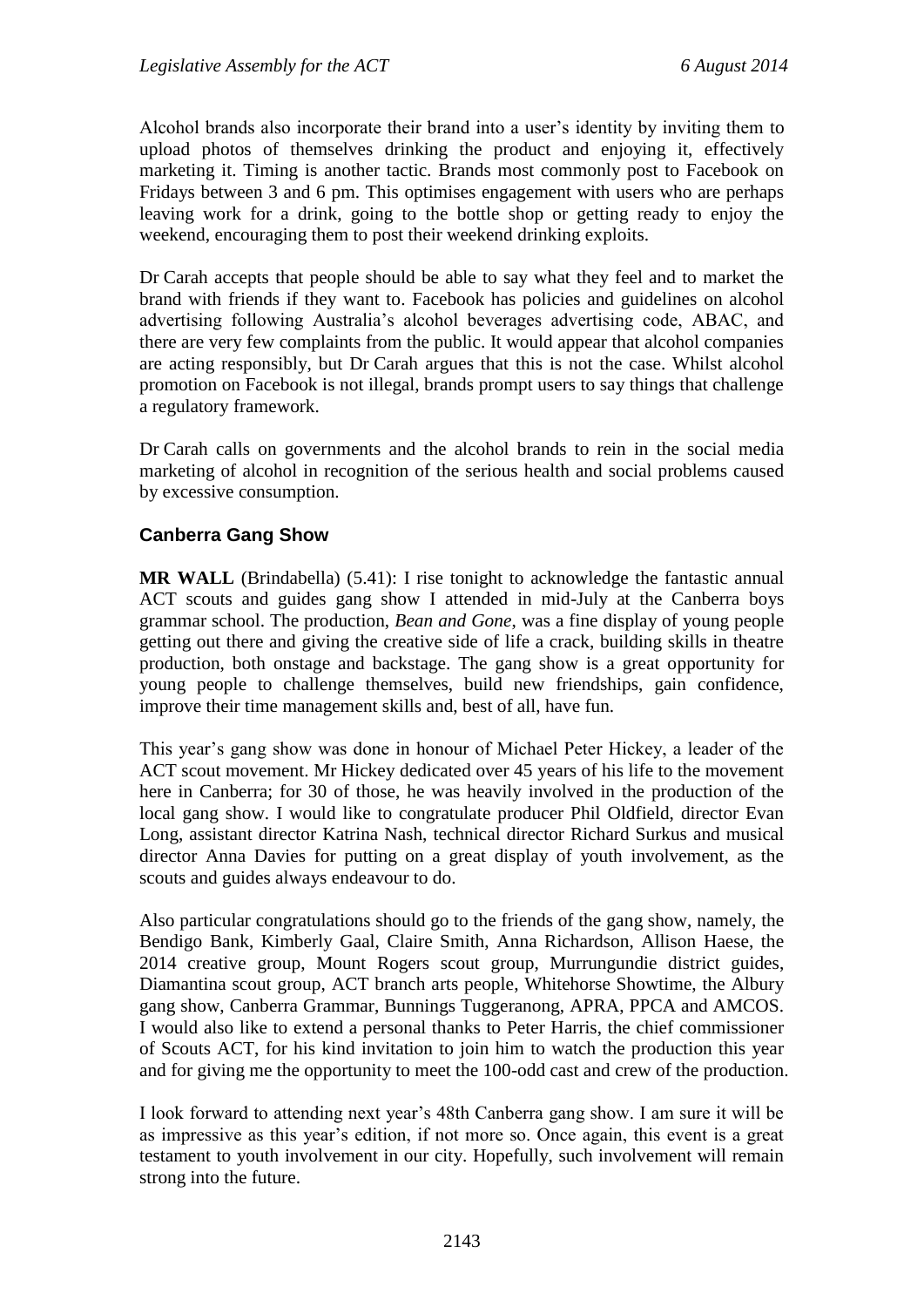## **Taylor Primary School St John Vianney's Primary School**

**MR DOSZPOT** (Molonglo) (5.43): I have spoken before of my regular visits to schools throughout Canberra, and tonight I want to mention two that I have recently visited. The first was Taylor Primary School at Kambah. This is the school that, quite suddenly, in March 2012, had to close down after heavy rain damaged the school and there was concern that asbestos had been exposed. The school has always been known for its bright colours and unusual design and has earned its affectionate nickname of the Lego school.

At the time Taylor students were forced to relocate to Namadgi School, not far away but of sufficient distance to cause disruption to families, traffic arrangements and, no doubt, to both school campuses, staff and pupils. Many questions were asked about whether it was better to knock down and rebuild, and whether there was any point in resurrecting the school at all. But you only have to visit the school in its refurbished site and speak with Simon Smith, the principal, and his very dedicated teaching staff, to realise just how important the school was and is to them and to the local community.

Despite being dislocated for over 12 months, the school did not lose enrolments or staff, which is extraordinary when you think how difficult it must have been for school principal Mr Simon Smith in trying to operate and keep his team together at a temporary location.

Taylor is only a small school but it punches well above its weight in terms of school pride, enthusiasm and commitment. The school motto of "experience today discover tomorrow" has really been put to the test in the last 18 months, and I think the school community has come up trumps.

The second school I visited, on Monday afternoon, was St John Vianney's primary at Waramanga. The occasion was the official blessing and opening of the refurbished administration area and staff room, which I attended with Senator Zed Seselja and federal MP for Canberra Gai Brodtmann. While these schools are in different sectors, meaning one in the public sector and one in the non-government sector, they have much in common. Both have passionate principals, engaged school boards, and enthusiastic and committed staff, students and parents.

I would like to congratulate St John Vianney's principal, Mrs Vicky van der Sanden, on the wonderful way the official blessings and the opening were conducted. It was a great afternoon for school celebration—indeed for the whole school community. Senator Seselja did the official unveiling and addressed the school community. Monsignor John Woods and Father Kevin Brannelly, the parish priest, conducted the blessings, and Mrs Moira Najdecki from the Catholic Education Office gave her usual inspirational address.

Acknowledgement of country was delivered by Sharee Thomas, who is the religious education coordinator at the school. There was also an interesting address by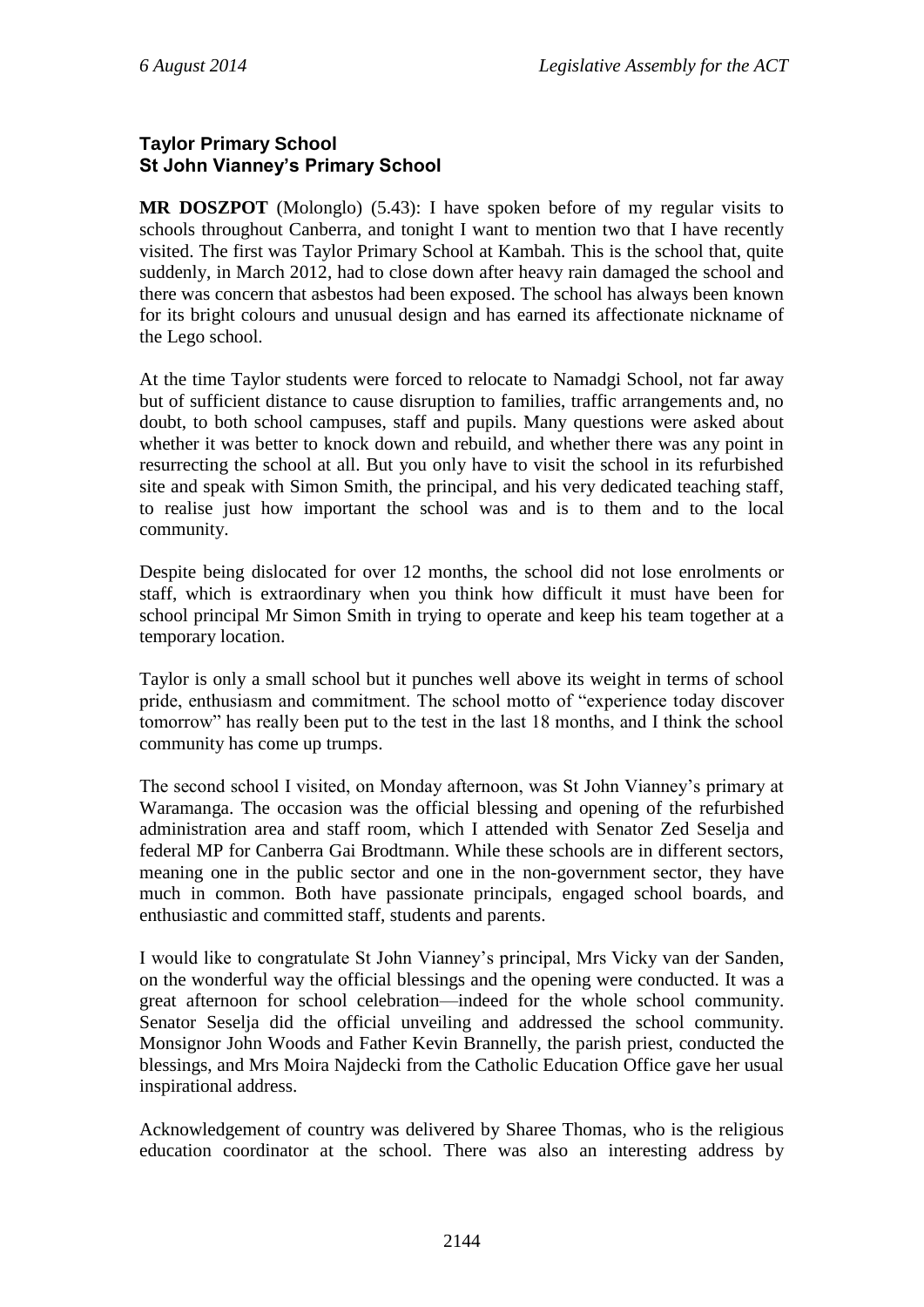Mrs Charmaine Smith, the community council chair. The school community was also involved in the ceremony in the form of prayers led by Joseph Palisi, parish honorary associate, Christie Wilson, community council member, Maureen McGrath, planning and facilities officer at the CEO, Luke Donnelly, primary schools coordinator, Nina De Rosa, the assistant principal, and student leaders Kasey Galloway and Rhys Parritt.

Congratulations to both schools, each of which in their own way signifies all the positive attributes of ACT education.

### **Hiroshima Day**

**MR RATTENBURY** (Molonglo) (5.46): Sixty-nine years ago today, a US bomber dropped an atomic bomb on Hiroshima City. The entire city was devastated by the blast. Today is Hiroshima Day, the day that we remember the moment that changed the world forever.

At 8.15 am on 6 August 1945, a bomber called the *Enola Gay* dropped its deadly cargo. The bomb fell for 43 seconds before detonating at 580 metres above Shima hospital, near the centre of Hiroshima City, with an explosive force of some 12½ thousand tonnes of TNT. The blast, the heat and the fires that ensued levelled the entire city. Some 140,000 people perished as a result of that terrible day. Schools and hospitals were destroyed. Students, teachers, doctors and patients, mothers, fathers, daughters and sons were obliterated. It was the destruction of an entire civilian population in a single act with a single weapon.

At 8.15 this morning the peace bell was rung in the Hiroshima peace memorial park, where the Genbaku Dome stands as the only remaining structure near the hypocentre of the bomb and a powerful symbol of hope and human resilience.

This afternoon the Hiroshima Day peace declaration was presented, pleading for the worldwide abolition of nuclear weapons and the realisation of lasting world peace, just as it has been every year since 1947 when the mayor of the day, Shinzo Hamai, made this poignant appeal:

This horrible weapon … has convinced us of the necessity and the value of lasting peace. That is to say, because of this atomic bomb, the people of the world have become aware that a global war in which atomic energy would be used would lead to the end of our civilization and extinction of mankind. This revolution in thinking ought to be the basis for an absolute peace, and imply the birth of new life and a new world. What we have to do at this moment is to strive with all our might towards peace, becoming forerunners of a new civilization. Let us join to sweep away from this earth the horror of war, and to build a true peace … Here, under this peace tower, we thus make a declaration of peace.

Unfortunately, world leaders did not heed the warning of the mayor of Hiroshima. Nearly seven decades later, there are around 19,000 nuclear weapons in the world, according to the Medical Association for Prevention of War. Nuclear weapons are owned by just nine nations, with Russia and the United States possessing over 94 per cent of today's nuclear arsenal.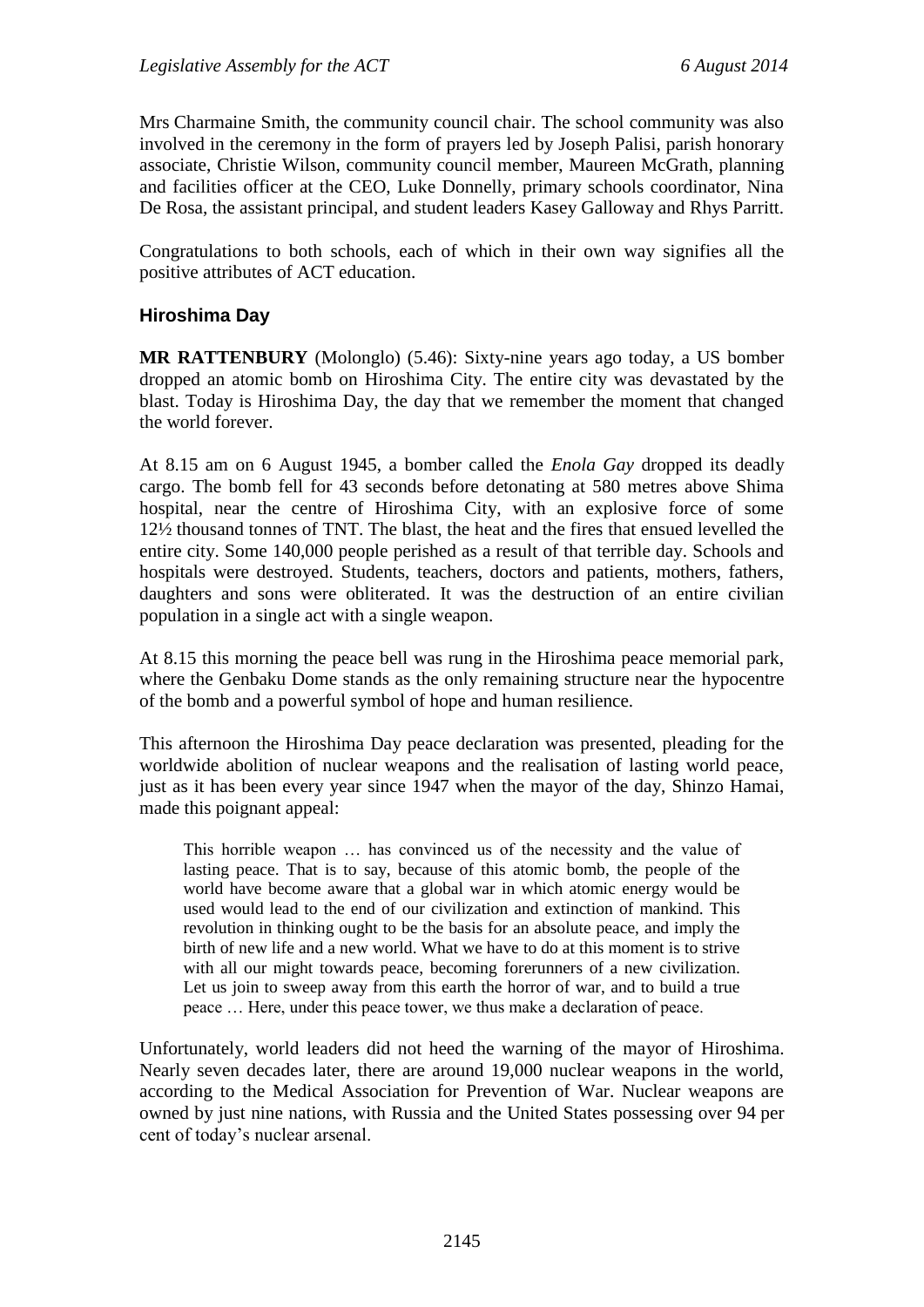The struggle for nuclear disarmament continues. The International Campaign to Abolish Nuclear Weapons—ICAN—is a community campaign bringing together civil society groups, non-government organisations, churches and citizens to build a groundswell of public opinion to demand an end to nuclear weapons. ICAN aims to achieve a nuclear weapons convention to ban the development, possession and use of nuclear weapons.

One of their campaigns is the mayors for peace program, a worldwide network for mayors and local governments which aims to expedite the decommissioning of nuclear weapons under existing non-proliferation agreements and which encourages full disarmament by 2020. It also seeks to build cultures of peace in member cities. Membership currently stands at 6,206 cities in 160 countries, and I understand that Canberra is a member city of this program.

Sixty-nine years after that fateful day, the voices of the bomb survivors, or "hibakusha", as they are known in Japanese, continue to be a source of information and inspiration for those who are trying to understand and learn from what happened in Hiroshima and, of course, Nagasaki. The Atomic Bomb Museum has this testimony from survivor Shizuko Nishimoto:

Alas, August 6 comes 'round again. That horrible A-bomb, that scorched earth, the fire that left all Hiroshima in ashes, these are all vivid in my memory. No words or pictures could ever express the cruelty of the atomic bomb.

On this day, we heed the words of someone who saw that cruelty with her own eyes and remember those who did not survive that horrible atomic bomb. Indeed it is apt that we also take this opportunity to honour all the civilian victims of all the wars, including the innocent people that have lost their lives in conflicts of our own time. They are not forgotten.

# **Health care**

**MS BERRY** (Ginninderra) (5.51): Today is the 40th anniversary of Australia's first universal healthcare scheme. It is with great sadness that I rise in this chamber to share stories I heard today at a rally in support of this scheme. It is deeply saddening that Canberrans would need to come together to support this very basic right of access to health care, but they did.

Pensioners, parents and students rallied today, and it was clear why they did. The federal Liberal Party's attacks on Medicare is a very serious business. At the rally I was happy to see the fantastic crew from Winnunga Nimmityjah Aboriginal Health Service, who know what the costly co-payments that the federal Liberal government wants to introduce will mean to the many disadvantaged people and the vulnerable in our community that they treat every day.

Margaret knows that the clients she sees at the EMC will not get the medical care that they desperately need. George Blatmann, a young ANU student, knows what the Medicare levy will mean to students reliant on inadequate rates of youth allowance. They will not be able to see a doctor.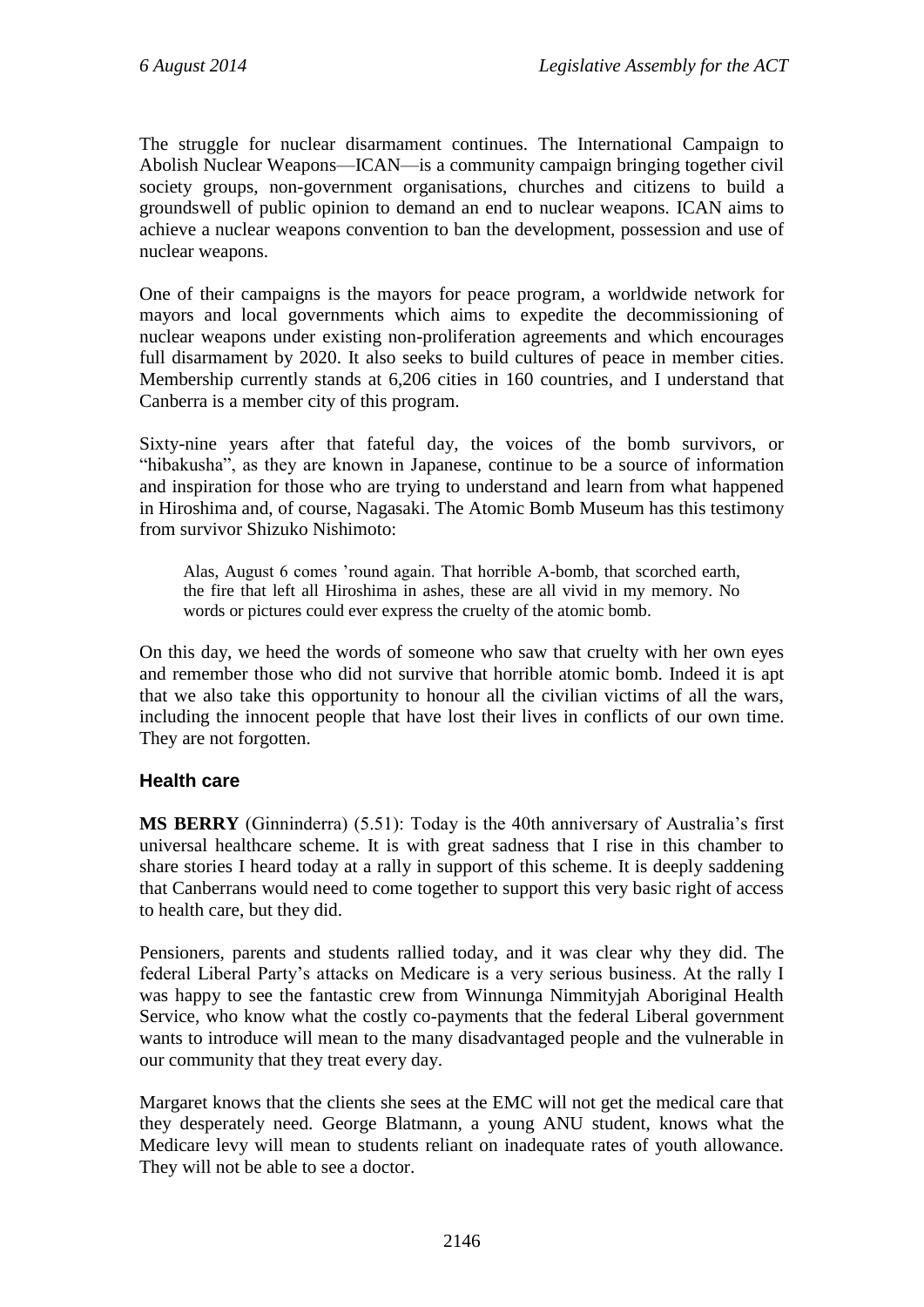It would be preferable to be able to describe the federal Liberal attacks on Australians' access to Medicare as out of touch, but I just do not think they are. I think they are pursuing a systemic system of destruction to a scheme they have never supported, and they do not care about the people who get in the way.

But I am optimistic that they will never succeed. For the 40 years that Labor has stood for the Medicare scheme, the Liberal Party has sought to tear it down. But today we are celebrating another year, because Australians know the value of this scheme. People like Margaret, George and all of the other people that attended the rally today know the value of a universal medical system. I will keep turning up and standing with them against the Liberal Party's senseless attack on what is a very basic human right.

### **Canberra Ornithologists Group**

**MS LAWDER** (Brindabella) (5.53): This afternoon I would like to talk about the Canberra Ornithologists Group and the recent photographic exhibition they held in the Assembly as part of their 50th birthday celebrations. Canberra Ornithologists Group, or COG, formed in 1964 and was originally a branch of the Royal Australasian Ornithologists Union until 1970. It has been an active group in Canberra for the past 50 years and in that time has gathered a great base of information on our bird life here in the territory.

COG has also been instrumental in ensuring that local bird species can co-exist in a growing city; it provides bird data for conservation-related purposes; it responds to draft government strategies, policies and plans; it makes submissions on development matters; and it works through the Conservation Council to lobby for better environmental outcomes. From the outset there was much activity in the club, ranging from monthly newsletters to surveys and excursions. During this time many books, brochures and other information guides have been published by COG or members of COG.

Today I wish to acknowledge first the work of the committee. I know that the governance and activities of groups like COG take a lot of dedication from the committee. These members are: President, Alison Russell-French; Vice-President, Neil Hermes; Secretary, Sandra Henderson; and Treasurer, Noel Luff. The general committee members are Jenny Bounds, Sue Lashko, Lia Battisson, Bruce Lindenmayer, Stuart Rae and Chris Davey.

It is always good to see active groups within our community and it really is an amazing feat to have a volunteer organisation such as this that has run successfully for so long. It is a real tribute to all those involved. Both past and present committee members should be congratulated as well as general members of the organisation.

Finally I want to bring attention to the outstanding photographic exhibition that COG held in the Assembly at the end of June. There were 48 photos, all submitted by members of COG. I would like to acknowledge the photographers that submitted to this exhibition. The photos were incredible and I know that I had a difficult time voting for my favourite.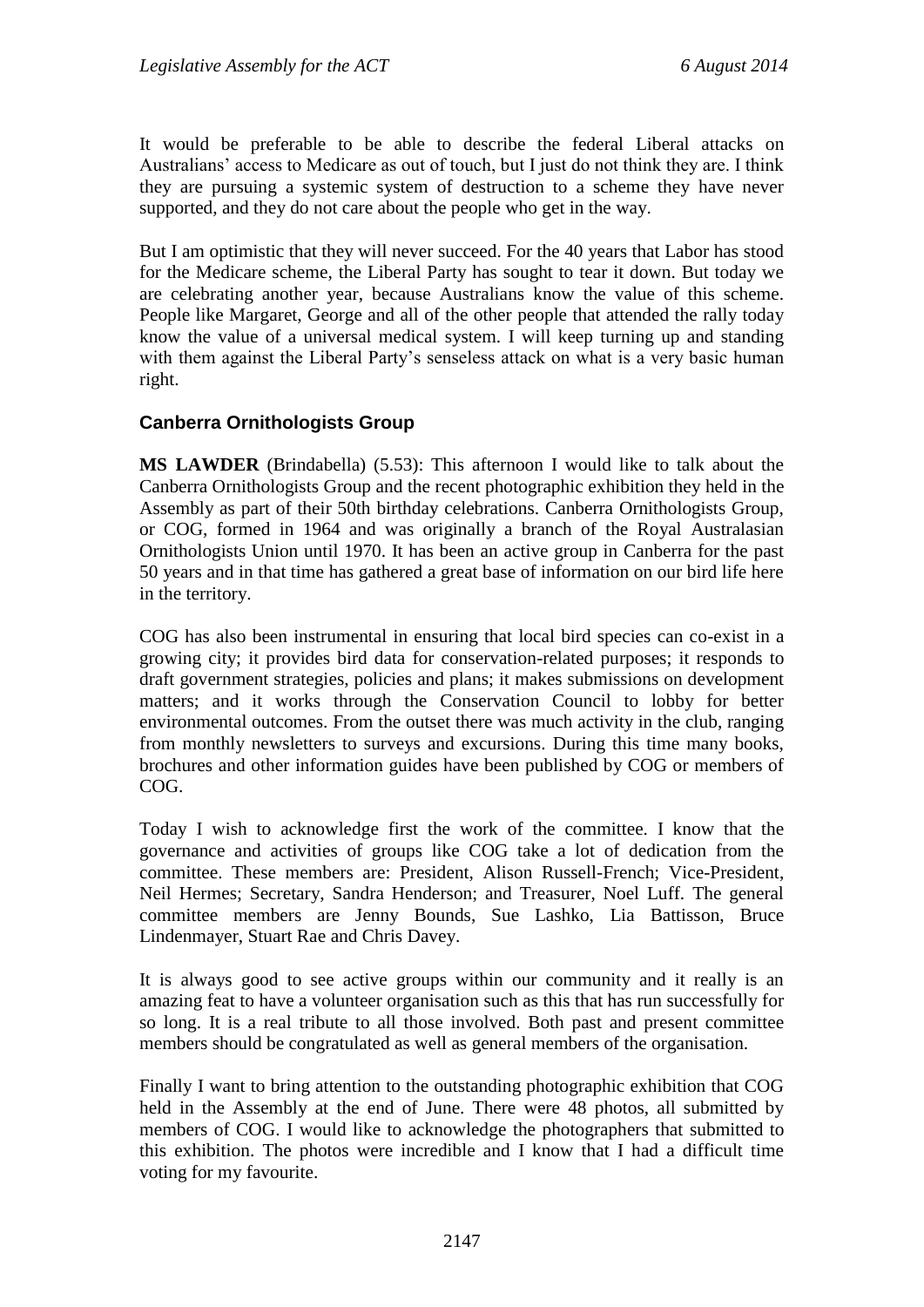These photographers were: Geoffrey Dabb, Leo Berzins, Harold Schranz, Tobias Hayashi, Megan Meers, Rhonda Hansch, Lindsay Hansch, Roger Williams, Stuart Rae, Margaret Leggoe, Stuart Harris, Marg Peachey and Ann Eldridge. From the voting by members of the public, the winners were as follows: the viewers' choice winner was Julian Robinson with his photo "satin bowerbirds at bower" and the viewers' choice runner-up was Charles Davis with his photo "rosellas in fog".

I would like to congratulate these winners again and thank everyone involved for the time they contribute to our community through the Canberra Ornithologists Group.

# **University of Canberra Chorale Capital Cycling**

**MR COE** (Ginninderra) (5.56): I rise this evening to talk about the University of Canberra Chorale. The UC Chorale is an adult, non-auditioned community choir devoted to enjoying the creation of music. The choir is truly community based, being self-funded with the needs of the group being funded through membership fees, sponsorship, ticket sales and fundraising. At its core, the choir aims to promote classical music in Canberra and to allow a high level of musical achievement to become accessible to ordinary members of the community.

The choir meets most weeks on a Friday where they not only practice their singing but are tutored in the elements of voice production, music reading skills and the appreciation of the composer. Through this practice, the choir has built up an impressive repertoire of songs, which span from the year 1400 to the present day, covering both sacred and secular works. Ultimately, the choir aims to present at least two quality performances to the general public each year.

Earlier this year, in June, I had the pleasure of attending a presentation from the choir, *Songs of Peace and War*. This presentation included songs from World War I, works by Bach, Purcell, Butterworth, Ireland and Wrango and featured Handel's *Eternal Source of Light Divine.* The presentation also included performances by soloists Jessica Harper, Christina Wilson, David Yardley and Rohan Thatcher. The presentation was so well attended at the Belconnen Arts Centre that it became standing room only, and I thoroughly enjoyed the performance.

I commend all those who were involved in the concert. In particular, I would like to take the time to thank and praise Alan Hicks, the director of the choir, for his commitment and the skill that he has shown in that role. The University of Canberra is also to be thanked as they provided for the administration of the course and a venue for the choir to rehearse.

Most importantly, I would like to encourage all members to attend the next performance of UC Chorale, which will be on 14 November this year when the choir performs Rossini's *Petite Messe Solennelle.* I encourage all members to attend this performance which, from my personal experience, I am sure you will enjoy. For more information on the work of UC Chorale and to keep up to date on when the choir next performs, I encourage all members to visit their website at canberra.edu.au/music/choirs/uc-chorale.